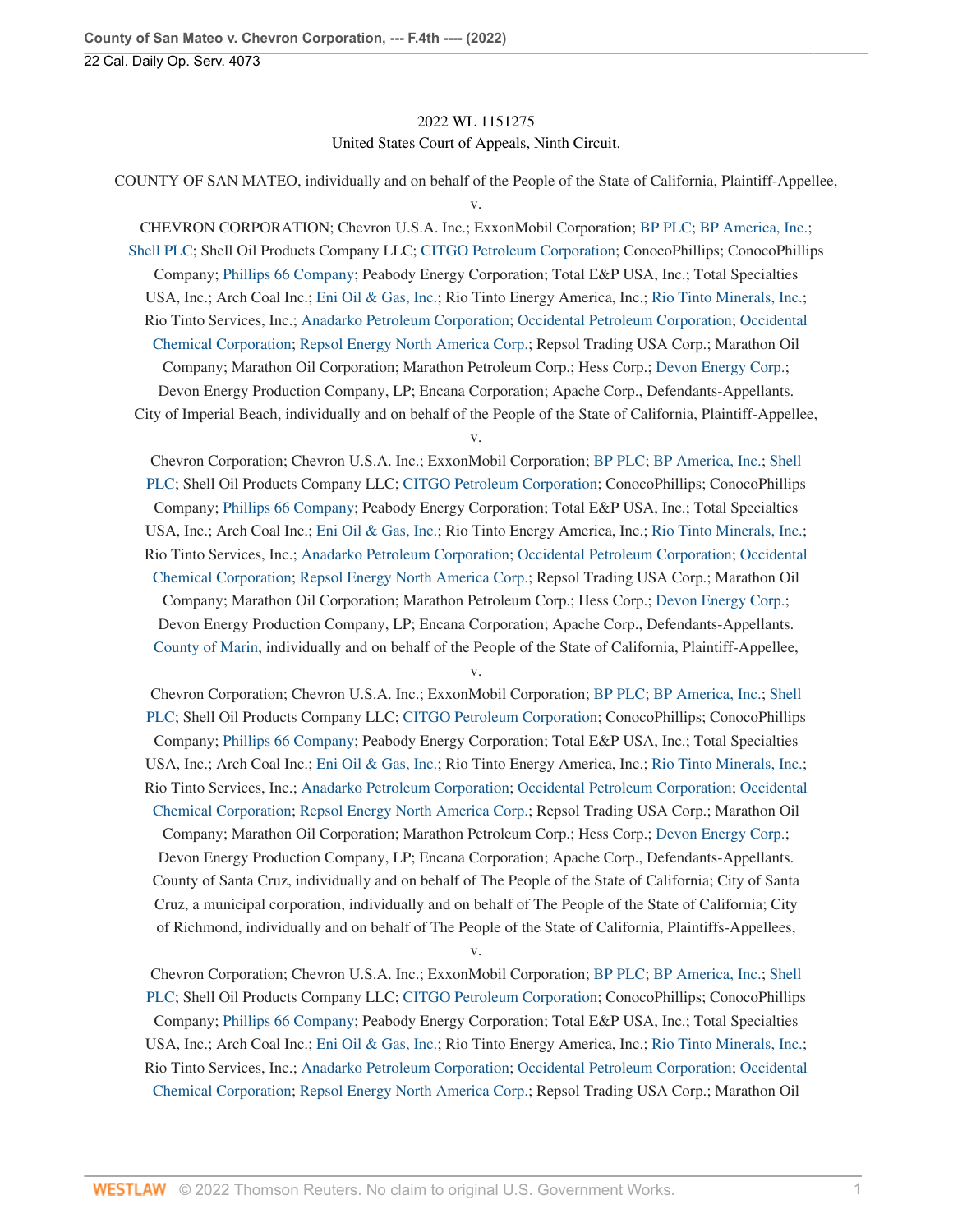Company; Marathon Oil Corporation; Marathon Petroleum Corp.; Hess Corp.; [Devon Energy Corp.;](http://www.westlaw.com/Search/Results.html?query=advanced%3a+WCAID(I9609CBC441EA11DDAD6B0014224D2780)&saveJuris=False&contentType=BUSINESS-INVESTIGATOR&startIndex=1&contextData=(sc.Default)&categoryPageUrl=Home%2fCompanyInvestigator&originationContext=document&vr=3.0&rs=cblt1.0&transitionType=DocumentItem) Devon Energy Production Company, LP; Encana Corporation; Apache Corp., Defendants-Appellants.

> No. 18-15499, No. 18-15502, No. 18-15503, No. 18-16376 | Filed April 19, 2022

### **Synopsis**

**Background:** Counties and city brought state-court actions against energy companies for nuisance, negligence, products liability, and trespass, alleging that companies' production and promotion of fossil fuels caused or contributed to global warming inducing a rise in sea level. After removal, the United States District Court for the Northern District of California, [Vince](http://www.westlaw.com/Link/Document/FullText?findType=h&pubNum=176284&cite=0483909701&originatingDoc=I13d9d0c0c01911eca998bccac2217b4d&refType=RQ&originationContext=document&vr=3.0&rs=cblt1.0&transitionType=DocumentItem&contextData=(sc.Search)) [Chhabria,](http://www.westlaw.com/Link/Document/FullText?findType=h&pubNum=176284&cite=0483909701&originatingDoc=I13d9d0c0c01911eca998bccac2217b4d&refType=RQ&originationContext=document&vr=3.0&rs=cblt1.0&transitionType=DocumentItem&contextData=(sc.Search)) J., [294 F.Supp.3d 934](http://www.westlaw.com/Link/Document/FullText?findType=Y&serNum=2044125687&pubNum=0007903&originatingDoc=I13d9d0c0c01911eca998bccac2217b4d&refType=RP&originationContext=document&vr=3.0&rs=cblt1.0&transitionType=DocumentItem&contextData=(sc.Search)), remanded. Companies appealed. The United States Court of Appeals for the Ninth Circuit, [960 F.3d 586,](http://www.westlaw.com/Link/Document/FullText?findType=Y&serNum=2051128797&pubNum=0000506&originatingDoc=I13d9d0c0c01911eca998bccac2217b4d&refType=RP&originationContext=document&vr=3.0&rs=cblt1.0&transitionType=DocumentItem&contextData=(sc.Search)) affirmed in part and dismissed in part. Companies petitioned for writ of certiorari, which was granted. The United States Supreme Court, [141 S.Ct. 2666, 210 L.Ed.2d 830](http://www.westlaw.com/Link/Document/FullText?findType=Y&serNum=2053680184&pubNum=0000708&originatingDoc=I13d9d0c0c01911eca998bccac2217b4d&refType=RP&originationContext=document&vr=3.0&rs=cblt1.0&transitionType=DocumentItem&contextData=(sc.Search)), vacated and remanded.

**Holdings:** The Court of Appeals, [Ikuta,](http://www.westlaw.com/Link/Document/FullText?findType=h&pubNum=176284&cite=0229586101&originatingDoc=I13d9d0c0c01911eca998bccac2217b4d&refType=RQ&originationContext=document&vr=3.0&rs=cblt1.0&transitionType=DocumentItem&contextData=(sc.Search)) Circuit Judge, held that:

- [\[1\]](#page-2-0) exception to well-pleaded complaint rule for substantial federal question did not apply;
- [\[2\]](#page-2-1) claims did not fall within artful pleading doctrine as exception to well-pleaded complaint rule;
- [\[3\]](#page-3-0) claims were not removable under federal enclave doctrine;
- [\[4\]](#page-4-0) removal jurisdiction did not exist under Outer Continental Shelf Lands Act (OCSLA);
- [\[5\]](#page-6-0) removal was not proper under federal-officer removal statute;
- [\[6\]](#page-7-0) claims were not removable as related to bankruptcy cases; and
- [\[7\]](#page-8-0) removal was not proper on basis of admiralty jurisdiction.

### Affirmed.

**Procedural Posture(s):** On Appeal; Motion for Remand.

West Headnotes (46)

<span id="page-1-0"></span>**[\[1\]](#page-13-0) [Federal Courts](http://www.westlaw.com/Browse/Home/KeyNumber/170B/View.html?docGuid=I13d9d0c0c01911eca998bccac2217b4d&originationContext=document&vr=3.0&rs=cblt1.0&transitionType=DocumentItem&contextData=(sc.Search))**  $\bullet\bullet$  [Statutes, regulations, and ordinances, questions concerning in general](http://www.westlaw.com/Browse/Home/KeyNumber/170Bk3574/View.html?docGuid=I13d9d0c0c01911eca998bccac2217b4d&originationContext=document&vr=3.0&rs=cblt1.0&transitionType=DocumentItem&contextData=(sc.Search)) Court of Appeals reviews question of statutory construction de novo.

# <span id="page-1-1"></span>**[\[2\]](#page-13-1) [Federal Courts](http://www.westlaw.com/Browse/Home/KeyNumber/170B/View.html?docGuid=I13d9d0c0c01911eca998bccac2217b4d&originationContext=document&vr=3.0&rs=cblt1.0&transitionType=DocumentItem&contextData=(sc.Search))**  $\bullet$  [Jurisdiction](http://www.westlaw.com/Browse/Home/KeyNumber/170Bk3581/View.html?docGuid=I13d9d0c0c01911eca998bccac2217b4d&originationContext=document&vr=3.0&rs=cblt1.0&transitionType=DocumentItem&contextData=(sc.Search))

Court of Appeals reviews question of subject matter jurisdiction de novo.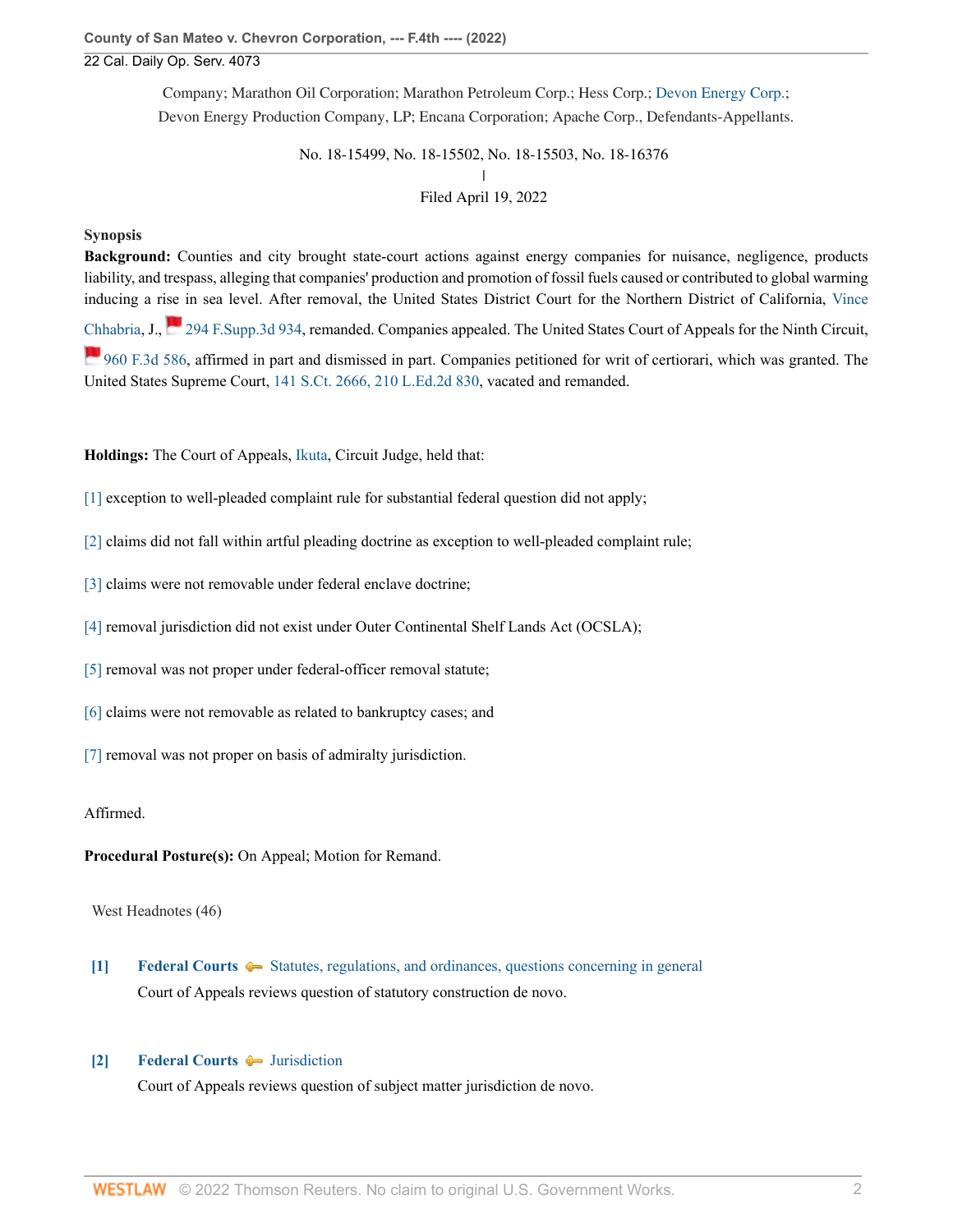<span id="page-2-2"></span>**[\[3\]](#page-13-2) [Removal of Cases](http://www.westlaw.com/Browse/Home/KeyNumber/334/View.html?docGuid=I13d9d0c0c01911eca998bccac2217b4d&originationContext=document&vr=3.0&rs=cblt1.0&transitionType=DocumentItem&contextData=(sc.Search))**  $\blacklozenge$  **[Evidence](http://www.westlaw.com/Browse/Home/KeyNumber/334k107(7)/View.html?docGuid=I13d9d0c0c01911eca998bccac2217b4d&originationContext=document&vr=3.0&rs=cblt1.0&transitionType=DocumentItem&contextData=(sc.Search))** 

The defendant has the burden of proving by a preponderance of the evidence that the requirements for federal removal jurisdiction have been met.

### <span id="page-2-3"></span>**[\[4\]](#page-13-3) [Federal Courts](http://www.westlaw.com/Browse/Home/KeyNumber/170B/View.html?docGuid=I13d9d0c0c01911eca998bccac2217b4d&originationContext=document&vr=3.0&rs=cblt1.0&transitionType=DocumentItem&contextData=(sc.Search))** ["Well-pleaded complaint" rule](http://www.westlaw.com/Browse/Home/KeyNumber/170Bk2350/View.html?docGuid=I13d9d0c0c01911eca998bccac2217b4d&originationContext=document&vr=3.0&rs=cblt1.0&transitionType=DocumentItem&contextData=(sc.Search))

Under the "well-pleaded complaint rule," the plaintiff is the master of the claim, and can generally avoid federal jurisdiction if a federal question does not appear on the face of the complaint. [28 U.S.C.A. § 1331.](http://www.westlaw.com/Link/Document/FullText?findType=L&pubNum=1000546&cite=28USCAS1331&originatingDoc=I13d9d0c0c01911eca998bccac2217b4d&refType=LQ&originationContext=document&vr=3.0&rs=cblt1.0&transitionType=DocumentItem&contextData=(sc.Search))

#### <span id="page-2-4"></span>**[\[5\]](#page-13-4) [Federal Courts](http://www.westlaw.com/Browse/Home/KeyNumber/170B/View.html?docGuid=I13d9d0c0c01911eca998bccac2217b4d&originationContext=document&vr=3.0&rs=cblt1.0&transitionType=DocumentItem&contextData=(sc.Search))**  $\bullet\bullet$  [State-law claims and causes of action](http://www.westlaw.com/Browse/Home/KeyNumber/170Bk2217/View.html?docGuid=I13d9d0c0c01911eca998bccac2217b4d&originationContext=document&vr=3.0&rs=cblt1.0&transitionType=DocumentItem&contextData=(sc.Search))

Under exception to well-pleaded complaint rule for substantial federal question, federal jurisdiction over a state-law claim will lie if a federal issue is: (1) necessarily raised; (2) actually disputed; (3) substantial; and (4) capable of resolution in federal court without disrupting the federal-state balance approved by Congress. [28 U.S.C.A. § 1331.](http://www.westlaw.com/Link/Document/FullText?findType=L&pubNum=1000546&cite=28USCAS1331&originatingDoc=I13d9d0c0c01911eca998bccac2217b4d&refType=LQ&originationContext=document&vr=3.0&rs=cblt1.0&transitionType=DocumentItem&contextData=(sc.Search))

### <span id="page-2-0"></span>**[\[6\]](#page-15-0) [Removal of Cases](http://www.westlaw.com/Browse/Home/KeyNumber/334/View.html?docGuid=I13d9d0c0c01911eca998bccac2217b4d&originationContext=document&vr=3.0&rs=cblt1.0&transitionType=DocumentItem&contextData=(sc.Search))**  $\blacklozenge$  **[Allegations in Pleadings](http://www.westlaw.com/Browse/Home/KeyNumber/334k25/View.html?docGuid=I13d9d0c0c01911eca998bccac2217b4d&originationContext=document&vr=3.0&rs=cblt1.0&transitionType=DocumentItem&contextData=(sc.Search))**

Exception to well-pleaded complaint rule for substantial federal question did not apply to allow removal of state-law tort claims of counties and city against energy companies for nuisance, negligence, products liability, and trespass relating to production and promotion of fossil fuels as contributing to global warming and rise in sea level; assuming that global-warming-related tort claims could give rise to claims under federal common law, claims did not require any interpretation of a federal statutory or constitutional issue, and claims required a fact-intensive and situation-specific analysis, which was not the type of claim for which federal-question jurisdiction would lie. [28 U.S.C.A. § 1331.](http://www.westlaw.com/Link/Document/FullText?findType=L&pubNum=1000546&cite=28USCAS1331&originatingDoc=I13d9d0c0c01911eca998bccac2217b4d&refType=LQ&originationContext=document&vr=3.0&rs=cblt1.0&transitionType=DocumentItem&contextData=(sc.Search))

#### <span id="page-2-5"></span>**[\[7\]](#page-15-1) [Federal Courts](http://www.westlaw.com/Browse/Home/KeyNumber/170B/View.html?docGuid=I13d9d0c0c01911eca998bccac2217b4d&originationContext=document&vr=3.0&rs=cblt1.0&transitionType=DocumentItem&contextData=(sc.Search)) [Preemption](http://www.westlaw.com/Browse/Home/KeyNumber/170Bk2218/View.html?docGuid=I13d9d0c0c01911eca998bccac2217b4d&originationContext=document&vr=3.0&rs=cblt1.0&transitionType=DocumentItem&contextData=(sc.Search))**

### **[States](http://www.westlaw.com/Browse/Home/KeyNumber/360/View.html?docGuid=I13d9d0c0c01911eca998bccac2217b4d&originationContext=document&vr=3.0&rs=cblt1.0&transitionType=DocumentItem&contextData=(sc.Search))**  $\rightarrow$  [Preemption in general](http://www.westlaw.com/Browse/Home/KeyNumber/360k18.3/View.html?docGuid=I13d9d0c0c01911eca998bccac2217b4d&originationContext=document&vr=3.0&rs=cblt1.0&transitionType=DocumentItem&contextData=(sc.Search))

Under the "artful-pleading doctrine," as an exception to well-pleaded complaint rule with respect to federal question jurisdiction, a federal statute's preemptive force is so extraordinary that it converts an ordinary state common-law complaint into one stating a federal claim for purposes of the well-pleaded complaint rule. [28 U.S.C.A. § 1331.](http://www.westlaw.com/Link/Document/FullText?findType=L&pubNum=1000546&cite=28USCAS1331&originatingDoc=I13d9d0c0c01911eca998bccac2217b4d&refType=LQ&originationContext=document&vr=3.0&rs=cblt1.0&transitionType=DocumentItem&contextData=(sc.Search))

#### <span id="page-2-6"></span>**[\[8\]](#page-15-2) [Federal Courts](http://www.westlaw.com/Browse/Home/KeyNumber/170B/View.html?docGuid=I13d9d0c0c01911eca998bccac2217b4d&originationContext=document&vr=3.0&rs=cblt1.0&transitionType=DocumentItem&contextData=(sc.Search))**  $\blacktriangleright$  [Complete preemption](http://www.westlaw.com/Browse/Home/KeyNumber/170Bk2218(2)/View.html?docGuid=I13d9d0c0c01911eca998bccac2217b4d&originationContext=document&vr=3.0&rs=cblt1.0&transitionType=DocumentItem&contextData=(sc.Search))

#### **[States](http://www.westlaw.com/Browse/Home/KeyNumber/360/View.html?docGuid=I13d9d0c0c01911eca998bccac2217b4d&originationContext=document&vr=3.0&rs=cblt1.0&transitionType=DocumentItem&contextData=(sc.Search))**  $\bullet\bullet$  [Preemption in general](http://www.westlaw.com/Browse/Home/KeyNumber/360k18.3/View.html?docGuid=I13d9d0c0c01911eca998bccac2217b4d&originationContext=document&vr=3.0&rs=cblt1.0&transitionType=DocumentItem&contextData=(sc.Search))

Under the "artful-pleading doctrine," as an exception to well-pleaded complaint rule with respect to federal question jurisdiction, once a federal statute completely preempts an area of state law, then any claim purportedly based on that preempted state law is considered, from its inception, a federal claim, and therefore arises under federal law. [28](http://www.westlaw.com/Link/Document/FullText?findType=L&pubNum=1000546&cite=28USCAS1331&originatingDoc=I13d9d0c0c01911eca998bccac2217b4d&refType=LQ&originationContext=document&vr=3.0&rs=cblt1.0&transitionType=DocumentItem&contextData=(sc.Search)) [U.S.C.A. § 1331](http://www.westlaw.com/Link/Document/FullText?findType=L&pubNum=1000546&cite=28USCAS1331&originatingDoc=I13d9d0c0c01911eca998bccac2217b4d&refType=LQ&originationContext=document&vr=3.0&rs=cblt1.0&transitionType=DocumentItem&contextData=(sc.Search)).

<span id="page-2-1"></span>**[\[9\]](#page-15-3) [Products Liability](http://www.westlaw.com/Browse/Home/KeyNumber/313A/View.html?docGuid=I13d9d0c0c01911eca998bccac2217b4d&originationContext=document&vr=3.0&rs=cblt1.0&transitionType=DocumentItem&contextData=(sc.Search))**  $\blacktriangleright$  [Federal preemption in general](http://www.westlaw.com/Browse/Home/KeyNumber/313Ak106/View.html?docGuid=I13d9d0c0c01911eca998bccac2217b4d&originationContext=document&vr=3.0&rs=cblt1.0&transitionType=DocumentItem&contextData=(sc.Search)) **[Products Liability](http://www.westlaw.com/Browse/Home/KeyNumber/313A/View.html?docGuid=I13d9d0c0c01911eca998bccac2217b4d&originationContext=document&vr=3.0&rs=cblt1.0&transitionType=DocumentItem&contextData=(sc.Search))**  $\bullet$  [Chemicals in general](http://www.westlaw.com/Browse/Home/KeyNumber/313Ak217/View.html?docGuid=I13d9d0c0c01911eca998bccac2217b4d&originationContext=document&vr=3.0&rs=cblt1.0&transitionType=DocumentItem&contextData=(sc.Search)) **[Removal of Cases](http://www.westlaw.com/Browse/Home/KeyNumber/334/View.html?docGuid=I13d9d0c0c01911eca998bccac2217b4d&originationContext=document&vr=3.0&rs=cblt1.0&transitionType=DocumentItem&contextData=(sc.Search))**  $\blacklozenge$  [Allegations in Pleadings](http://www.westlaw.com/Browse/Home/KeyNumber/334k25/View.html?docGuid=I13d9d0c0c01911eca998bccac2217b4d&originationContext=document&vr=3.0&rs=cblt1.0&transitionType=DocumentItem&contextData=(sc.Search)) **[States](http://www.westlaw.com/Browse/Home/KeyNumber/360/View.html?docGuid=I13d9d0c0c01911eca998bccac2217b4d&originationContext=document&vr=3.0&rs=cblt1.0&transitionType=DocumentItem&contextData=(sc.Search))**  $\blacklozenge$  Product safety; food and drug laws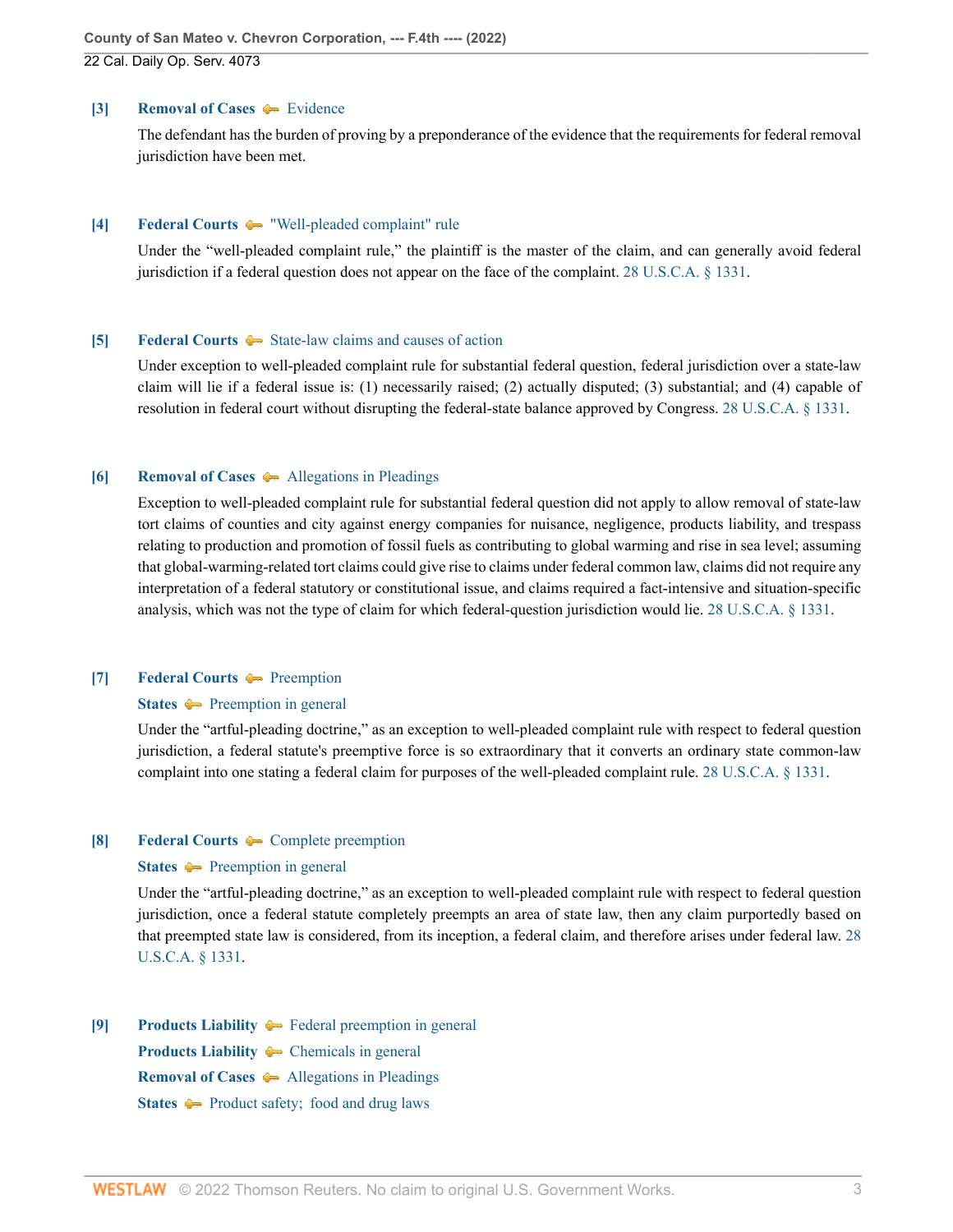State-law tort claims of counties and city against energy companies for nuisance, negligence, products liability, and trespass relating to production and promotion of fossil fuels as contributing to global warming and rise in sea level did not fall within artful pleading doctrine, as an exception to well-pleaded complaint rule with respect to federal question jurisdiction, which exception would allow removal to federal court if federal law completely preempted a state-law claim; Clean Air Act (CAA) did not have the extraordinary preemptive force needed for the artful pleading doctrine. [28 U.S.C.A. § 1331;](http://www.westlaw.com/Link/Document/FullText?findType=L&pubNum=1000546&cite=28USCAS1331&originatingDoc=I13d9d0c0c01911eca998bccac2217b4d&refType=LQ&originationContext=document&vr=3.0&rs=cblt1.0&transitionType=DocumentItem&contextData=(sc.Search)) Clean Air Act, § 101 et seq., [42 U.S.C.A. § 7401 et seq.](http://www.westlaw.com/Link/Document/FullText?findType=L&pubNum=1000546&cite=42USCAS7401&originatingDoc=I13d9d0c0c01911eca998bccac2217b4d&refType=LQ&originationContext=document&vr=3.0&rs=cblt1.0&transitionType=DocumentItem&contextData=(sc.Search))

### <span id="page-3-1"></span>**[\[10\]](#page-16-0) [Federal Courts](http://www.westlaw.com/Browse/Home/KeyNumber/170B/View.html?docGuid=I13d9d0c0c01911eca998bccac2217b4d&originationContext=document&vr=3.0&rs=cblt1.0&transitionType=DocumentItem&contextData=(sc.Search))**  $\blacktriangleright$  **[Federal enclaves](http://www.westlaw.com/Browse/Home/KeyNumber/170Bk2253/View.html?docGuid=I13d9d0c0c01911eca998bccac2217b4d&originationContext=document&vr=3.0&rs=cblt1.0&transitionType=DocumentItem&contextData=(sc.Search))**

Under principle that federal law applies in federal enclaves, when the federal government purchases state land with the consent of the state legislature, any law existing on that land must derive its authority and force from the United States and is for that reason federal law. [U.S. Const. art. 1, § 8, cl. 17.](http://www.westlaw.com/Link/Document/FullText?findType=L&pubNum=1000583&cite=USCOARTIS8CL17&originatingDoc=I13d9d0c0c01911eca998bccac2217b4d&refType=LQ&originationContext=document&vr=3.0&rs=cblt1.0&transitionType=DocumentItem&contextData=(sc.Search))

#### <span id="page-3-2"></span>**[\[11\]](#page-16-1) [Federal Courts](http://www.westlaw.com/Browse/Home/KeyNumber/170B/View.html?docGuid=I13d9d0c0c01911eca998bccac2217b4d&originationContext=document&vr=3.0&rs=cblt1.0&transitionType=DocumentItem&contextData=(sc.Search))**  $\blacklozenge$  **[Federal enclaves](http://www.westlaw.com/Browse/Home/KeyNumber/170Bk2253/View.html?docGuid=I13d9d0c0c01911eca998bccac2217b4d&originationContext=document&vr=3.0&rs=cblt1.0&transitionType=DocumentItem&contextData=(sc.Search))**

Unless an exception applies, any conduct on a federal enclave is governed by federal law. [U.S. Const. art. 1, § 8, cl. 17](http://www.westlaw.com/Link/Document/FullText?findType=L&pubNum=1000583&cite=USCOARTIS8CL17&originatingDoc=I13d9d0c0c01911eca998bccac2217b4d&refType=LQ&originationContext=document&vr=3.0&rs=cblt1.0&transitionType=DocumentItem&contextData=(sc.Search)).

### <span id="page-3-3"></span>**[\[12\]](#page-16-2) [Federal Courts](http://www.westlaw.com/Browse/Home/KeyNumber/170B/View.html?docGuid=I13d9d0c0c01911eca998bccac2217b4d&originationContext=document&vr=3.0&rs=cblt1.0&transitionType=DocumentItem&contextData=(sc.Search))**  $\blacktriangleright$  **[Federal enclaves](http://www.westlaw.com/Browse/Home/KeyNumber/170Bk2253/View.html?docGuid=I13d9d0c0c01911eca998bccac2217b4d&originationContext=document&vr=3.0&rs=cblt1.0&transitionType=DocumentItem&contextData=(sc.Search))**

Because federal law governs disputes arising from conduct on a federal enclave, federal courts have the power to adjudicate controversies arising on federal enclaves. [U.S. Const. art. 1, § 8, cl. 17](http://www.westlaw.com/Link/Document/FullText?findType=L&pubNum=1000583&cite=USCOARTIS8CL17&originatingDoc=I13d9d0c0c01911eca998bccac2217b4d&refType=LQ&originationContext=document&vr=3.0&rs=cblt1.0&transitionType=DocumentItem&contextData=(sc.Search)); [28 U.S.C.A. § 1331.](http://www.westlaw.com/Link/Document/FullText?findType=L&pubNum=1000546&cite=28USCAS1331&originatingDoc=I13d9d0c0c01911eca998bccac2217b4d&refType=LQ&originationContext=document&vr=3.0&rs=cblt1.0&transitionType=DocumentItem&contextData=(sc.Search))

### <span id="page-3-4"></span>**[\[13\]](#page-16-3) [Courts](http://www.westlaw.com/Browse/Home/KeyNumber/106/View.html?docGuid=I13d9d0c0c01911eca998bccac2217b4d&originationContext=document&vr=3.0&rs=cblt1.0&transitionType=DocumentItem&contextData=(sc.Search))**  $\rightarrow$  [Exclusive or Concurrent Jurisdiction](http://www.westlaw.com/Browse/Home/KeyNumber/106k489/View.html?docGuid=I13d9d0c0c01911eca998bccac2217b4d&originationContext=document&vr=3.0&rs=cblt1.0&transitionType=DocumentItem&contextData=(sc.Search))

When a defendant's action on a federal enclave triggering federal enclave jurisdiction is transitory and a state court has personal jurisdiction over the defendant, the state court may also hear the action. [U.S. Const. art. 1, § 8, cl. 17;](http://www.westlaw.com/Link/Document/FullText?findType=L&pubNum=1000583&cite=USCOARTIS8CL17&originatingDoc=I13d9d0c0c01911eca998bccac2217b4d&refType=LQ&originationContext=document&vr=3.0&rs=cblt1.0&transitionType=DocumentItem&contextData=(sc.Search)) [28 U.S.C.A. § 1331.](http://www.westlaw.com/Link/Document/FullText?findType=L&pubNum=1000546&cite=28USCAS1331&originatingDoc=I13d9d0c0c01911eca998bccac2217b4d&refType=LQ&originationContext=document&vr=3.0&rs=cblt1.0&transitionType=DocumentItem&contextData=(sc.Search))

#### <span id="page-3-0"></span>**[\[14\]](#page-16-4) [Removal of Cases](http://www.westlaw.com/Browse/Home/KeyNumber/334/View.html?docGuid=I13d9d0c0c01911eca998bccac2217b4d&originationContext=document&vr=3.0&rs=cblt1.0&transitionType=DocumentItem&contextData=(sc.Search))**  $\blacklozenge$  **[Allegations in Pleadings](http://www.westlaw.com/Browse/Home/KeyNumber/334k25/View.html?docGuid=I13d9d0c0c01911eca998bccac2217b4d&originationContext=document&vr=3.0&rs=cblt1.0&transitionType=DocumentItem&contextData=(sc.Search))**

State-law tort claims of counties and city against energy companies for nuisance, negligence, products liability, and trespass relating to production and promotion of fossil fuels as contributing to global warming and rise in sea level were not based on torts taking place on a federal enclave and did not arise from actions and injuries that occurred on federal enclaves, and thus claims were not governed by federal law as a basis for removal jurisdiction, where companies alleged only that some of companies engaged in some conduct on federal enclaves that might have contributed to global warming, and companies did not allege how much of that conduct occurred on federal enclaves. [U.S. Const.](http://www.westlaw.com/Link/Document/FullText?findType=L&pubNum=1000583&cite=USCOARTIS8CL17&originatingDoc=I13d9d0c0c01911eca998bccac2217b4d&refType=LQ&originationContext=document&vr=3.0&rs=cblt1.0&transitionType=DocumentItem&contextData=(sc.Search)) [art. 1, § 8, cl. 17;](http://www.westlaw.com/Link/Document/FullText?findType=L&pubNum=1000583&cite=USCOARTIS8CL17&originatingDoc=I13d9d0c0c01911eca998bccac2217b4d&refType=LQ&originationContext=document&vr=3.0&rs=cblt1.0&transitionType=DocumentItem&contextData=(sc.Search)) [28 U.S.C.A. § 1331](http://www.westlaw.com/Link/Document/FullText?findType=L&pubNum=1000546&cite=28USCAS1331&originatingDoc=I13d9d0c0c01911eca998bccac2217b4d&refType=LQ&originationContext=document&vr=3.0&rs=cblt1.0&transitionType=DocumentItem&contextData=(sc.Search)).

## <span id="page-3-5"></span>**[\[15\]](#page-17-0) [United States](http://www.westlaw.com/Browse/Home/KeyNumber/393/View.html?docGuid=I13d9d0c0c01911eca998bccac2217b4d&originationContext=document&vr=3.0&rs=cblt1.0&transitionType=DocumentItem&contextData=(sc.Search))**  $\blacklozenge$  **Authority Over Places Within States; Federal Enclaves**

The constitutional basis for federal enclave jurisdiction is Congress's power to exercise exclusive legislation over federal enclaves, and the Court of Appeals has no authority to extend federal enclave jurisdiction beyond such limitations. [U.S. Const. art. 1, § 8, cl. 17](http://www.westlaw.com/Link/Document/FullText?findType=L&pubNum=1000583&cite=USCOARTIS8CL17&originatingDoc=I13d9d0c0c01911eca998bccac2217b4d&refType=LQ&originationContext=document&vr=3.0&rs=cblt1.0&transitionType=DocumentItem&contextData=(sc.Search)); [28 U.S.C.A. § 1331](http://www.westlaw.com/Link/Document/FullText?findType=L&pubNum=1000546&cite=28USCAS1331&originatingDoc=I13d9d0c0c01911eca998bccac2217b4d&refType=LQ&originationContext=document&vr=3.0&rs=cblt1.0&transitionType=DocumentItem&contextData=(sc.Search)).

#### <span id="page-3-6"></span>**[\[16\]](#page-17-1) [Statutes](http://www.westlaw.com/Browse/Home/KeyNumber/361/View.html?docGuid=I13d9d0c0c01911eca998bccac2217b4d&originationContext=document&vr=3.0&rs=cblt1.0&transitionType=DocumentItem&contextData=(sc.Search))** [Jurisdictional statutes](http://www.westlaw.com/Browse/Home/KeyNumber/361k1312/View.html?docGuid=I13d9d0c0c01911eca998bccac2217b4d&originationContext=document&vr=3.0&rs=cblt1.0&transitionType=DocumentItem&contextData=(sc.Search))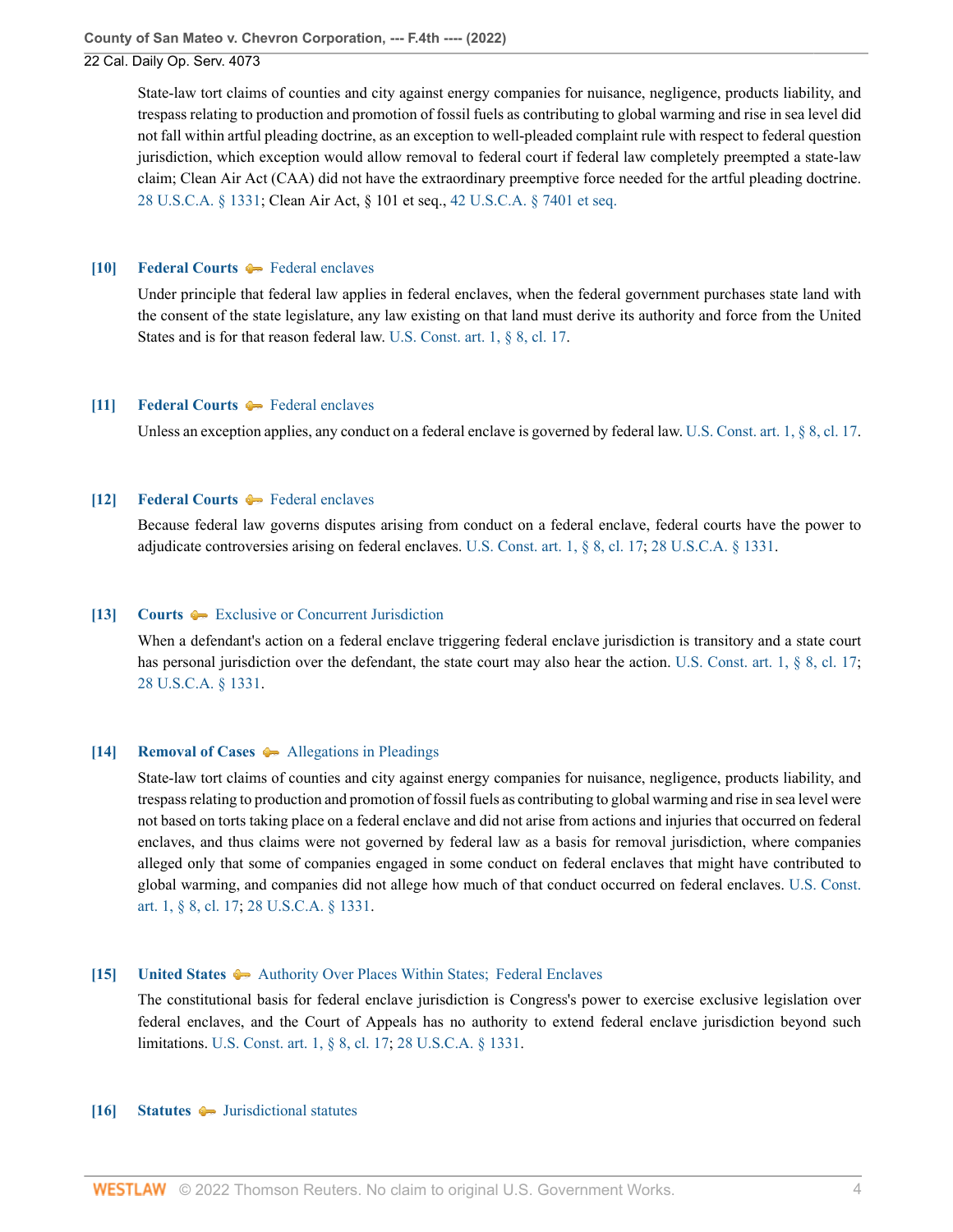When interpreting phrases in a jurisdictional statute lacking a definite or fixed ending point, like "arise out of" or "in connection with," a court must identify a limiting principle consistent with the structure of the statute and its other provisions.

#### <span id="page-4-1"></span>**[\[17\]](#page-17-2) [Statutes](http://www.westlaw.com/Browse/Home/KeyNumber/361/View.html?docGuid=I13d9d0c0c01911eca998bccac2217b4d&originationContext=document&vr=3.0&rs=cblt1.0&transitionType=DocumentItem&contextData=(sc.Search))** [Jurisdictional statutes](http://www.westlaw.com/Browse/Home/KeyNumber/361k1312/View.html?docGuid=I13d9d0c0c01911eca998bccac2217b4d&originationContext=document&vr=3.0&rs=cblt1.0&transitionType=DocumentItem&contextData=(sc.Search))

When interpreting phrases in a jurisdictional statute lacking a definite or fixed ending point, like "relates to," "in connection with," or "in reference to," a court must go beyond the unhelpful text and look instead to the objectives of the statute as a guide to its scope.

### <span id="page-4-2"></span>**[\[18\]](#page-18-0) [Admiralty](http://www.westlaw.com/Browse/Home/KeyNumber/16/View.html?docGuid=I13d9d0c0c01911eca998bccac2217b4d&originationContext=document&vr=3.0&rs=cblt1.0&transitionType=DocumentItem&contextData=(sc.Search))**  $\bullet\bullet$  [Waters, places, and voyages](http://www.westlaw.com/Browse/Home/KeyNumber/16k4/View.html?docGuid=I13d9d0c0c01911eca998bccac2217b4d&originationContext=document&vr=3.0&rs=cblt1.0&transitionType=DocumentItem&contextData=(sc.Search))

Jurisdictional provision of OCSLA accords federal courts the same jurisdiction over actions and injuries on the outer continental shelf as they would have in other federal enclaves. [28 U.S.C.A. § 1331](http://www.westlaw.com/Link/Document/FullText?findType=L&pubNum=1000546&cite=28USCAS1331&originatingDoc=I13d9d0c0c01911eca998bccac2217b4d&refType=LQ&originationContext=document&vr=3.0&rs=cblt1.0&transitionType=DocumentItem&contextData=(sc.Search)); Outer Continental Shelf Lands Act §§ 4, 23, [43 U.S.C.A. §§ 1333](http://www.westlaw.com/Link/Document/FullText?findType=L&pubNum=1000546&cite=43USCAS1333&originatingDoc=I13d9d0c0c01911eca998bccac2217b4d&refType=LQ&originationContext=document&vr=3.0&rs=cblt1.0&transitionType=DocumentItem&contextData=(sc.Search)), [1349\(b\)\(1\)](http://www.westlaw.com/Link/Document/FullText?findType=L&pubNum=1000546&cite=43USCAS1349&originatingDoc=I13d9d0c0c01911eca998bccac2217b4d&refType=SP&originationContext=document&vr=3.0&rs=cblt1.0&transitionType=DocumentItem&contextData=(sc.Search)#co_pp_3fed000053a85).

### <span id="page-4-3"></span>**[\[19\]](#page-18-1) [Admiralty](http://www.westlaw.com/Browse/Home/KeyNumber/16/View.html?docGuid=I13d9d0c0c01911eca998bccac2217b4d&originationContext=document&vr=3.0&rs=cblt1.0&transitionType=DocumentItem&contextData=(sc.Search))**  $\blacktriangleright$  [Waters, places, and voyages](http://www.westlaw.com/Browse/Home/KeyNumber/16k4/View.html?docGuid=I13d9d0c0c01911eca998bccac2217b4d&originationContext=document&vr=3.0&rs=cblt1.0&transitionType=DocumentItem&contextData=(sc.Search))

Phrase "arise out of, or in connection with," in jurisdictional provision of OCSLA, grants federal courts jurisdiction over tort claims only when those claims arise from actions or injuries occurring on the outer continental shelf, and does not necessarily require but-for causation. Outer Continental Shelf Lands Act § 23, [43 U.S.C.A. § 1349\(b\)\(1\).](http://www.westlaw.com/Link/Document/FullText?findType=L&pubNum=1000546&cite=43USCAS1349&originatingDoc=I13d9d0c0c01911eca998bccac2217b4d&refType=SP&originationContext=document&vr=3.0&rs=cblt1.0&transitionType=DocumentItem&contextData=(sc.Search)#co_pp_3fed000053a85)

#### <span id="page-4-4"></span>**[\[20\]](#page-18-2) [Admiralty](http://www.westlaw.com/Browse/Home/KeyNumber/16/View.html?docGuid=I13d9d0c0c01911eca998bccac2217b4d&originationContext=document&vr=3.0&rs=cblt1.0&transitionType=DocumentItem&contextData=(sc.Search))**  $\bullet\bullet$  [Waters, places, and voyages](http://www.westlaw.com/Browse/Home/KeyNumber/16k4/View.html?docGuid=I13d9d0c0c01911eca998bccac2217b4d&originationContext=document&vr=3.0&rs=cblt1.0&transitionType=DocumentItem&contextData=(sc.Search))

Court of Appeals would presume that Congress was familiar with scope of federal jurisdiction over federal enclaves when enacting the jurisdictional provision of OCSLA. [U.S. Const. art. 1, § 8, cl. 17;](http://www.westlaw.com/Link/Document/FullText?findType=L&pubNum=1000583&cite=USCOARTIS8CL17&originatingDoc=I13d9d0c0c01911eca998bccac2217b4d&refType=LQ&originationContext=document&vr=3.0&rs=cblt1.0&transitionType=DocumentItem&contextData=(sc.Search)) [28 U.S.C.A. § 1331](http://www.westlaw.com/Link/Document/FullText?findType=L&pubNum=1000546&cite=28USCAS1331&originatingDoc=I13d9d0c0c01911eca998bccac2217b4d&refType=LQ&originationContext=document&vr=3.0&rs=cblt1.0&transitionType=DocumentItem&contextData=(sc.Search)); Outer Continental Shelf Lands Act §§ 4, 23, [43 U.S.C.A. §§ 1333,](http://www.westlaw.com/Link/Document/FullText?findType=L&pubNum=1000546&cite=43USCAS1333&originatingDoc=I13d9d0c0c01911eca998bccac2217b4d&refType=LQ&originationContext=document&vr=3.0&rs=cblt1.0&transitionType=DocumentItem&contextData=(sc.Search)) [1349\(b\)\(1\)](http://www.westlaw.com/Link/Document/FullText?findType=L&pubNum=1000546&cite=43USCAS1349&originatingDoc=I13d9d0c0c01911eca998bccac2217b4d&refType=SP&originationContext=document&vr=3.0&rs=cblt1.0&transitionType=DocumentItem&contextData=(sc.Search)#co_pp_3fed000053a85).

#### <span id="page-4-5"></span>**[\[21\]](#page-18-3) [Admiralty](http://www.westlaw.com/Browse/Home/KeyNumber/16/View.html?docGuid=I13d9d0c0c01911eca998bccac2217b4d&originationContext=document&vr=3.0&rs=cblt1.0&transitionType=DocumentItem&contextData=(sc.Search))**  $\blacktriangleright$  [Effect of State Laws](http://www.westlaw.com/Browse/Home/KeyNumber/16k1.20/View.html?docGuid=I13d9d0c0c01911eca998bccac2217b4d&originationContext=document&vr=3.0&rs=cblt1.0&transitionType=DocumentItem&contextData=(sc.Search))

A personal injury action involving events occurring on the outer continental shelf is governed by federal law, the content of which is borrowed from the law of the adjacent state. Outer Continental Shelf Lands Act § 23, [43 U.S.C.A.](http://www.westlaw.com/Link/Document/FullText?findType=L&pubNum=1000546&cite=43USCAS1349&originatingDoc=I13d9d0c0c01911eca998bccac2217b4d&refType=SP&originationContext=document&vr=3.0&rs=cblt1.0&transitionType=DocumentItem&contextData=(sc.Search)#co_pp_3fed000053a85)  $§$  1349(b)(1).

#### <span id="page-4-0"></span>**[\[22\]](#page-19-0) [Removal of Cases](http://www.westlaw.com/Browse/Home/KeyNumber/334/View.html?docGuid=I13d9d0c0c01911eca998bccac2217b4d&originationContext=document&vr=3.0&rs=cblt1.0&transitionType=DocumentItem&contextData=(sc.Search))**  $\blacktriangleright$  [Cases under laws relating to navigation and commerce](http://www.westlaw.com/Browse/Home/KeyNumber/334k19(5)/View.html?docGuid=I13d9d0c0c01911eca998bccac2217b4d&originationContext=document&vr=3.0&rs=cblt1.0&transitionType=DocumentItem&contextData=(sc.Search))

Connection between portion of fossil-fuel extraction by energy companies on outer continental shelf and globalwarming-related state tort claims of counties and city for nuisance, negligence, products liability, and trespass was too attenuated to arise out of or in connection with operations on outer continental shelf to give rise to removal jurisdiction under OCSLA, where counties and city alleged injuries occurring exclusively within their local jurisdictions, claims focused on defective nature of companies' fossil fuel products, companies' knowledge and awareness of the harmful effects of those products, and companies' "concerted campaign" to prevent the public from recognizing those dangers, and those allegations did not refer to actions taken on the outer continental shelf. [28 U.S.C.A. § 1331;](http://www.westlaw.com/Link/Document/FullText?findType=L&pubNum=1000546&cite=28USCAS1331&originatingDoc=I13d9d0c0c01911eca998bccac2217b4d&refType=LQ&originationContext=document&vr=3.0&rs=cblt1.0&transitionType=DocumentItem&contextData=(sc.Search)) Outer

Continental Shelf Lands Act §§ 2, 23, [43 U.S.C.A. §§ 1331\(a\),](http://www.westlaw.com/Link/Document/FullText?findType=L&pubNum=1000546&cite=43USCAS1331&originatingDoc=I13d9d0c0c01911eca998bccac2217b4d&refType=SP&originationContext=document&vr=3.0&rs=cblt1.0&transitionType=DocumentItem&contextData=(sc.Search)#co_pp_8b3b0000958a4) [1349\(b\)\(1\).](http://www.westlaw.com/Link/Document/FullText?findType=L&pubNum=1000546&cite=43USCAS1349&originatingDoc=I13d9d0c0c01911eca998bccac2217b4d&refType=SP&originationContext=document&vr=3.0&rs=cblt1.0&transitionType=DocumentItem&contextData=(sc.Search)#co_pp_3fed000053a85)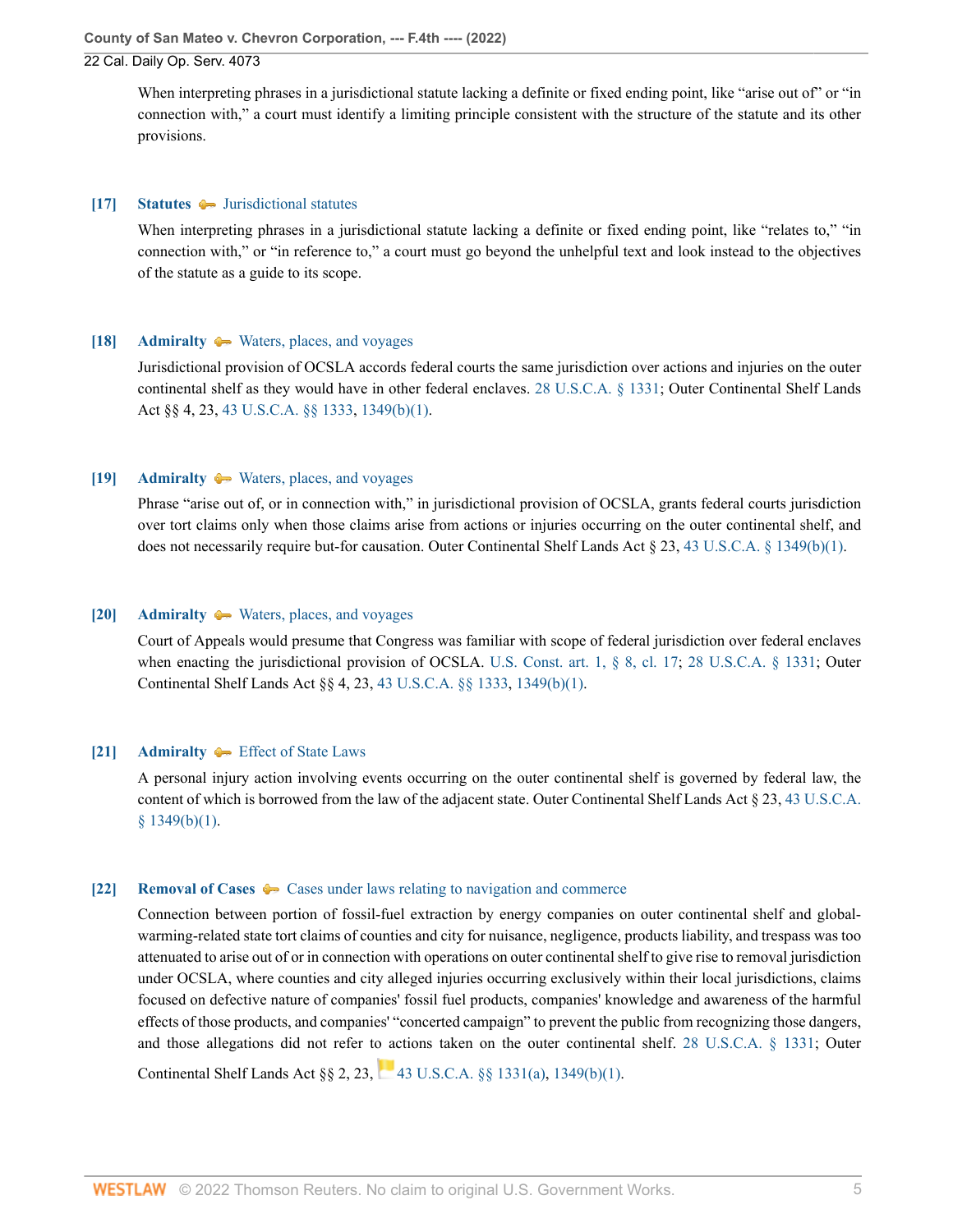### <span id="page-5-0"></span>**[\[23\]](#page-20-0) [Removal of Cases](http://www.westlaw.com/Browse/Home/KeyNumber/334/View.html?docGuid=I13d9d0c0c01911eca998bccac2217b4d&originationContext=document&vr=3.0&rs=cblt1.0&transitionType=DocumentItem&contextData=(sc.Search))**  $\blacklozenge$  **[Actions against or for acts of United States officers](http://www.westlaw.com/Browse/Home/KeyNumber/334k21/View.html?docGuid=I13d9d0c0c01911eca998bccac2217b4d&originationContext=document&vr=3.0&rs=cblt1.0&transitionType=DocumentItem&contextData=(sc.Search))**

In order to support removal under federal-officer removal statute, which authorizes removal of state court actions filed against federal officers or others acting under such officers, a private person must establish: (1) it is a person within meaning of statute; (2) there is a causal nexus between its actions, taken pursuant to a federal officer's directions, and the plaintiff's claims; and (3) it can assert a colorable federal defense. 28 U.S.C.A.  $\S$  1442(a)(1).

### <span id="page-5-1"></span>**[\[24\]](#page-20-1) [Removal of Cases](http://www.westlaw.com/Browse/Home/KeyNumber/334/View.html?docGuid=I13d9d0c0c01911eca998bccac2217b4d&originationContext=document&vr=3.0&rs=cblt1.0&transitionType=DocumentItem&contextData=(sc.Search))**  $\blacklozenge$  [Actions against or for acts of United States officers](http://www.westlaw.com/Browse/Home/KeyNumber/334k21/View.html?docGuid=I13d9d0c0c01911eca998bccac2217b4d&originationContext=document&vr=3.0&rs=cblt1.0&transitionType=DocumentItem&contextData=(sc.Search))

To demonstrate a causal nexus between a private person's actions taken pursuant to a federal officer's directions and person's claims, as needed for removal under the federal-officer removal statute, which authorizes removal of state court actions filed against federal officers or others acting under such officers, the person must show that: (1) person was "acting under" a federal officer in performing some act under color of federal office, and (2) such action is causally connected with person's claims against it. 28 U.S.C.A.  $\S$  1442(a)(1).

### <span id="page-5-2"></span>**[\[25\]](#page-20-2) [Removal of Cases](http://www.westlaw.com/Browse/Home/KeyNumber/334/View.html?docGuid=I13d9d0c0c01911eca998bccac2217b4d&originationContext=document&vr=3.0&rs=cblt1.0&transitionType=DocumentItem&contextData=(sc.Search))**  $\blacktriangleright$  [Actions against or for acts of United States officers](http://www.westlaw.com/Browse/Home/KeyNumber/334k21/View.html?docGuid=I13d9d0c0c01911eca998bccac2217b4d&originationContext=document&vr=3.0&rs=cblt1.0&transitionType=DocumentItem&contextData=(sc.Search))

Basic purpose of federal-officer removal statute, which authorizes removal of state court actions filed against federal officers or others acting under such officers, is to protect federal government from interference with its operations that would ensue were a state able, for example, to arrest and bring to trial in a state court for an alleged offense against the law of the state, officers and agents of the government acting within the scope of their authority. [28 U.S.C.A. §](http://www.westlaw.com/Link/Document/FullText?findType=L&pubNum=1000546&cite=28USCAS1442&originatingDoc=I13d9d0c0c01911eca998bccac2217b4d&refType=SP&originationContext=document&vr=3.0&rs=cblt1.0&transitionType=DocumentItem&contextData=(sc.Search)#co_pp_7b9b000044381)  $1442(a)(1)$ .

### <span id="page-5-3"></span>**[\[26\]](#page-20-3) [Removal of Cases](http://www.westlaw.com/Browse/Home/KeyNumber/334/View.html?docGuid=I13d9d0c0c01911eca998bccac2217b4d&originationContext=document&vr=3.0&rs=cblt1.0&transitionType=DocumentItem&contextData=(sc.Search))**  $\blacktriangleright$  [Actions against or for acts of United States officers](http://www.westlaw.com/Browse/Home/KeyNumber/334k21/View.html?docGuid=I13d9d0c0c01911eca998bccac2217b4d&originationContext=document&vr=3.0&rs=cblt1.0&transitionType=DocumentItem&contextData=(sc.Search))

Federal-officer removal statute, which authorizes removal of state court actions filed against federal officers or others acting under such officers, should be liberally construed to fulfill its purpose of allowing federal officials and agents who are being prosecuted in state court for acts taken in their federal authority to remove the case to federal court. [28 U.S.C.A. § 1442\(a\)\(1\)](http://www.westlaw.com/Link/Document/FullText?findType=L&pubNum=1000546&cite=28USCAS1442&originatingDoc=I13d9d0c0c01911eca998bccac2217b4d&refType=SP&originationContext=document&vr=3.0&rs=cblt1.0&transitionType=DocumentItem&contextData=(sc.Search)#co_pp_7b9b000044381).

### <span id="page-5-4"></span>**[\[27\]](#page-21-0) [Removal of Cases](http://www.westlaw.com/Browse/Home/KeyNumber/334/View.html?docGuid=I13d9d0c0c01911eca998bccac2217b4d&originationContext=document&vr=3.0&rs=cblt1.0&transitionType=DocumentItem&contextData=(sc.Search))**  $\blacklozenge$  **[Actions against or for acts of United States officers](http://www.westlaw.com/Browse/Home/KeyNumber/334k21/View.html?docGuid=I13d9d0c0c01911eca998bccac2217b4d&originationContext=document&vr=3.0&rs=cblt1.0&transitionType=DocumentItem&contextData=(sc.Search))**

Factors for determining whether a private person is "acting under" a federal officer, as will support removal under federal-officer removal statute, which authorizes removal of state court actions filed against federal officers or others acting under such officers, include: (1) whether person is acting on behalf of the officer in a manner akin to an agency relationship; (2) whether person is subject to officer's close direction or in a relationship which is an unusually close one involving detailed regulation, monitoring, or supervision, and (3) whether person is assisting officer in fulfilling basic governmental tasks that the Government itself would have had to perform if it had not contracted with a private firm. [28 U.S.C.A. § 1442\(a\)\(1\).](http://www.westlaw.com/Link/Document/FullText?findType=L&pubNum=1000546&cite=28USCAS1442&originatingDoc=I13d9d0c0c01911eca998bccac2217b4d&refType=SP&originationContext=document&vr=3.0&rs=cblt1.0&transitionType=DocumentItem&contextData=(sc.Search)#co_pp_7b9b000044381)

### <span id="page-5-5"></span>**[\[28\]](#page-21-1) [Removal of Cases](http://www.westlaw.com/Browse/Home/KeyNumber/334/View.html?docGuid=I13d9d0c0c01911eca998bccac2217b4d&originationContext=document&vr=3.0&rs=cblt1.0&transitionType=DocumentItem&contextData=(sc.Search))**  $\blacklozenge$  **[Actions against or for acts of United States officers](http://www.westlaw.com/Browse/Home/KeyNumber/334k21/View.html?docGuid=I13d9d0c0c01911eca998bccac2217b4d&originationContext=document&vr=3.0&rs=cblt1.0&transitionType=DocumentItem&contextData=(sc.Search))**

Under certain circumstances, a government contractor will qualify as a private person "acting under" a federal officer, as will support removal under federal-officer removal statute, which authorizes removal of state court actions filed against federal officers or others acting under such officers. [28 U.S.C.A. § 1442\(a\)\(1\)](http://www.westlaw.com/Link/Document/FullText?findType=L&pubNum=1000546&cite=28USCAS1442&originatingDoc=I13d9d0c0c01911eca998bccac2217b4d&refType=SP&originationContext=document&vr=3.0&rs=cblt1.0&transitionType=DocumentItem&contextData=(sc.Search)#co_pp_7b9b000044381).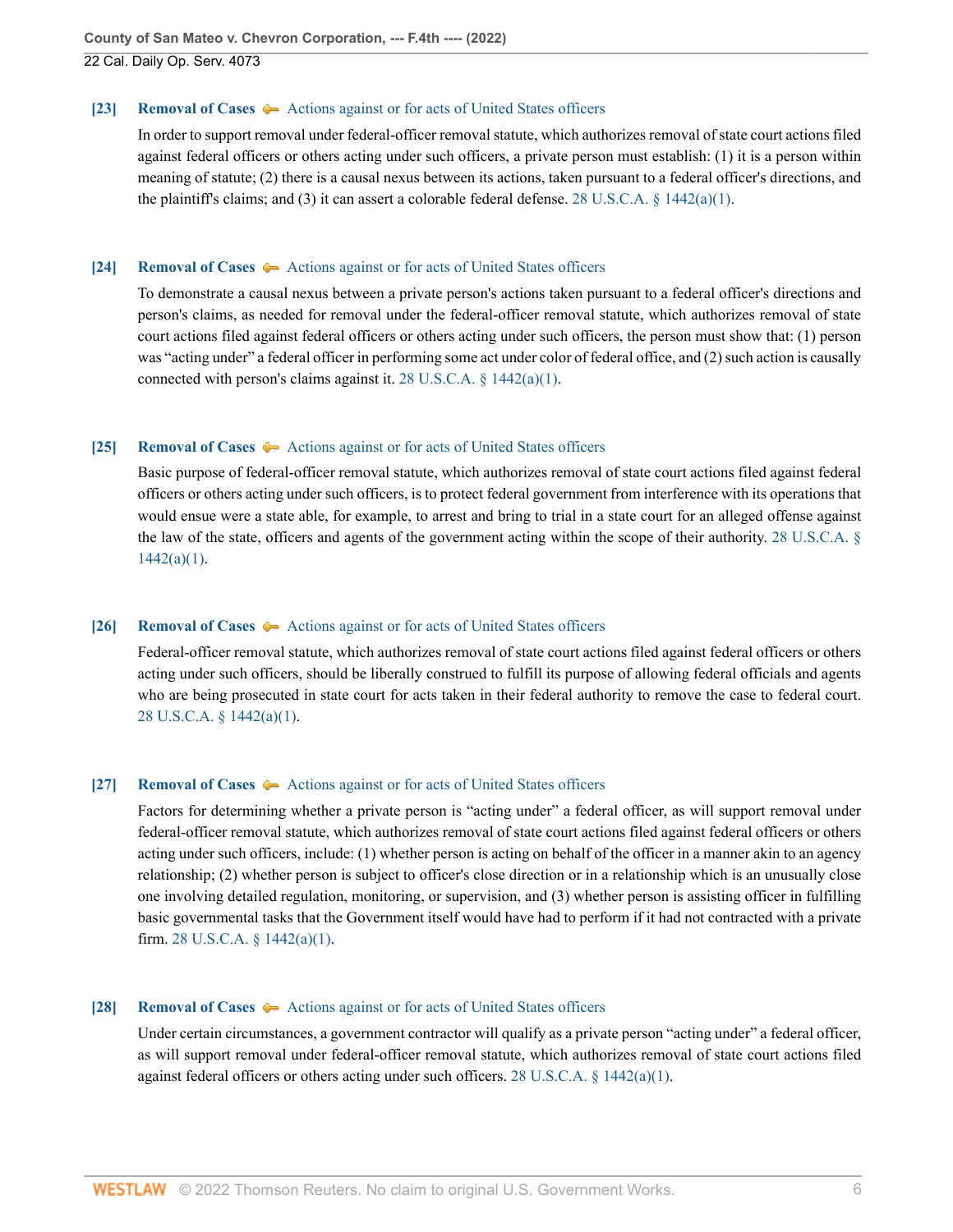### <span id="page-6-1"></span>**[\[29\]](#page-21-2) [Removal of Cases](http://www.westlaw.com/Browse/Home/KeyNumber/334/View.html?docGuid=I13d9d0c0c01911eca998bccac2217b4d&originationContext=document&vr=3.0&rs=cblt1.0&transitionType=DocumentItem&contextData=(sc.Search))**  $\blacklozenge$  **[Actions against or for acts of United States officers](http://www.westlaw.com/Browse/Home/KeyNumber/334k21/View.html?docGuid=I13d9d0c0c01911eca998bccac2217b4d&originationContext=document&vr=3.0&rs=cblt1.0&transitionType=DocumentItem&contextData=(sc.Search))**

A private person is not "acting under" a federal officer, and thus removal is not warranted under federal-officer removal statute, which authorizes removal of state court actions filed against federal officers or others acting under such officers, when the person enters into an arm's-length business arrangement with federal government or supplies it with widely available commercial products or services. [28 U.S.C.A. § 1442\(a\)\(1\)](http://www.westlaw.com/Link/Document/FullText?findType=L&pubNum=1000546&cite=28USCAS1442&originatingDoc=I13d9d0c0c01911eca998bccac2217b4d&refType=SP&originationContext=document&vr=3.0&rs=cblt1.0&transitionType=DocumentItem&contextData=(sc.Search)#co_pp_7b9b000044381).

### <span id="page-6-2"></span>**[\[30\]](#page-21-3) [Removal of Cases](http://www.westlaw.com/Browse/Home/KeyNumber/334/View.html?docGuid=I13d9d0c0c01911eca998bccac2217b4d&originationContext=document&vr=3.0&rs=cblt1.0&transitionType=DocumentItem&contextData=(sc.Search))**  $\blacktriangleright$  [Actions against or for acts of United States officers](http://www.westlaw.com/Browse/Home/KeyNumber/334k21/View.html?docGuid=I13d9d0c0c01911eca998bccac2217b4d&originationContext=document&vr=3.0&rs=cblt1.0&transitionType=DocumentItem&contextData=(sc.Search))

A private person's compliance with the law or acquiescence to an order does not amount to "acting under" a federal official who is giving an order or enforcing the law, and thus removal is not warranted under federal-officer removal statute, which authorizes removal of state court actions filed against federal officers or others acting under such officers; this is true even if the regulation is highly detailed and even if the person's activities are highly supervised and monitored. [28 U.S.C.A. § 1442\(a\)\(1\)](http://www.westlaw.com/Link/Document/FullText?findType=L&pubNum=1000546&cite=28USCAS1442&originatingDoc=I13d9d0c0c01911eca998bccac2217b4d&refType=SP&originationContext=document&vr=3.0&rs=cblt1.0&transitionType=DocumentItem&contextData=(sc.Search)#co_pp_7b9b000044381).

### <span id="page-6-3"></span>**[\[31\]](#page-21-4) [Removal of Cases](http://www.westlaw.com/Browse/Home/KeyNumber/334/View.html?docGuid=I13d9d0c0c01911eca998bccac2217b4d&originationContext=document&vr=3.0&rs=cblt1.0&transitionType=DocumentItem&contextData=(sc.Search))**  $\blacktriangleright$  [Actions against or for acts of United States officers](http://www.westlaw.com/Browse/Home/KeyNumber/334k21/View.html?docGuid=I13d9d0c0c01911eca998bccac2217b4d&originationContext=document&vr=3.0&rs=cblt1.0&transitionType=DocumentItem&contextData=(sc.Search))

A court may not interpret federal-officer removal statute, which authorizes removal of state court actions filed against federal officers or others acting under such officers, so as to expand scope of statute considerably, potentially bringing within its scope state-court actions filed against private firms in many highly-regulated industries. [28 U.S.C.A. §](http://www.westlaw.com/Link/Document/FullText?findType=L&pubNum=1000546&cite=28USCAS1442&originatingDoc=I13d9d0c0c01911eca998bccac2217b4d&refType=SP&originationContext=document&vr=3.0&rs=cblt1.0&transitionType=DocumentItem&contextData=(sc.Search)#co_pp_7b9b000044381)  $1442(a)(1)$ .

### <span id="page-6-0"></span>**[\[32\]](#page-22-0) [Removal of Cases](http://www.westlaw.com/Browse/Home/KeyNumber/334/View.html?docGuid=I13d9d0c0c01911eca998bccac2217b4d&originationContext=document&vr=3.0&rs=cblt1.0&transitionType=DocumentItem&contextData=(sc.Search))**  $\blacklozenge$  **[Actions against or for acts of United States officers](http://www.westlaw.com/Browse/Home/KeyNumber/334k21/View.html?docGuid=I13d9d0c0c01911eca998bccac2217b4d&originationContext=document&vr=3.0&rs=cblt1.0&transitionType=DocumentItem&contextData=(sc.Search))**

Energy company's activities under fuel supply agreements with Navy Exchange Service Command (NEXCOM), under which company supplied gasoline and diesel fuel to Navy for resale to Navy employees, did not amount to "acting under" federal authority, as required for removal under federal-officer removal statute in action that counties and city brought against company and other producers and promoters of fossil fuels asserting global-warming-related state tort claims including nuisance and products liability; agreements evinced an arm's-length business relationship to supply NEXCOM with generally available commercial products. 28 U.S.C.A.  $\S$  1442(a)(1).

### <span id="page-6-4"></span>**[\[33\]](#page-22-1) [Removal of Cases](http://www.westlaw.com/Browse/Home/KeyNumber/334/View.html?docGuid=I13d9d0c0c01911eca998bccac2217b4d&originationContext=document&vr=3.0&rs=cblt1.0&transitionType=DocumentItem&contextData=(sc.Search))**  $\blacktriangleright$  [Actions against or for acts of United States officers](http://www.westlaw.com/Browse/Home/KeyNumber/334k21/View.html?docGuid=I13d9d0c0c01911eca998bccac2217b4d&originationContext=document&vr=3.0&rs=cblt1.0&transitionType=DocumentItem&contextData=(sc.Search))

Energy company's activities under unit agreement with Navy for petroleum reserves did not amount to "acting under" federal authority, as required for removal under federal-officer removal statute in action that counties and city brought against company and other producers and promoters of fossil fuels asserting global-warming-related state tort claims including nuisance and products liability, where company and Navy reached agreement that allowed them to coordinate their use of reserve in a way that benefited both parties, with Navy maintaining reserves for emergencies and company ensuring its ability to produce oil for sale, and company acted independently when it extracted oil from reserve. [28 U.S.C.A. § 1442\(a\)\(1\)](http://www.westlaw.com/Link/Document/FullText?findType=L&pubNum=1000546&cite=28USCAS1442&originatingDoc=I13d9d0c0c01911eca998bccac2217b4d&refType=SP&originationContext=document&vr=3.0&rs=cblt1.0&transitionType=DocumentItem&contextData=(sc.Search)#co_pp_7b9b000044381).

### <span id="page-6-5"></span>**[\[34\]](#page-22-2) [Removal of Cases](http://www.westlaw.com/Browse/Home/KeyNumber/334/View.html?docGuid=I13d9d0c0c01911eca998bccac2217b4d&originationContext=document&vr=3.0&rs=cblt1.0&transitionType=DocumentItem&contextData=(sc.Search))**  $\blacktriangleright$  [Actions against or for acts of United States officers](http://www.westlaw.com/Browse/Home/KeyNumber/334k21/View.html?docGuid=I13d9d0c0c01911eca998bccac2217b4d&originationContext=document&vr=3.0&rs=cblt1.0&transitionType=DocumentItem&contextData=(sc.Search))

Energy companies' activities under oil and gas leases for government-owned submerged land of outer continental shelf, under which companies had exploration and production rights in exchange for rents and royalties to government, did not amount to "acting under" federal authority, as required for removal under federal-officer removal statute in action that counties and city brought against companies asserting global-warming-related state tort claims including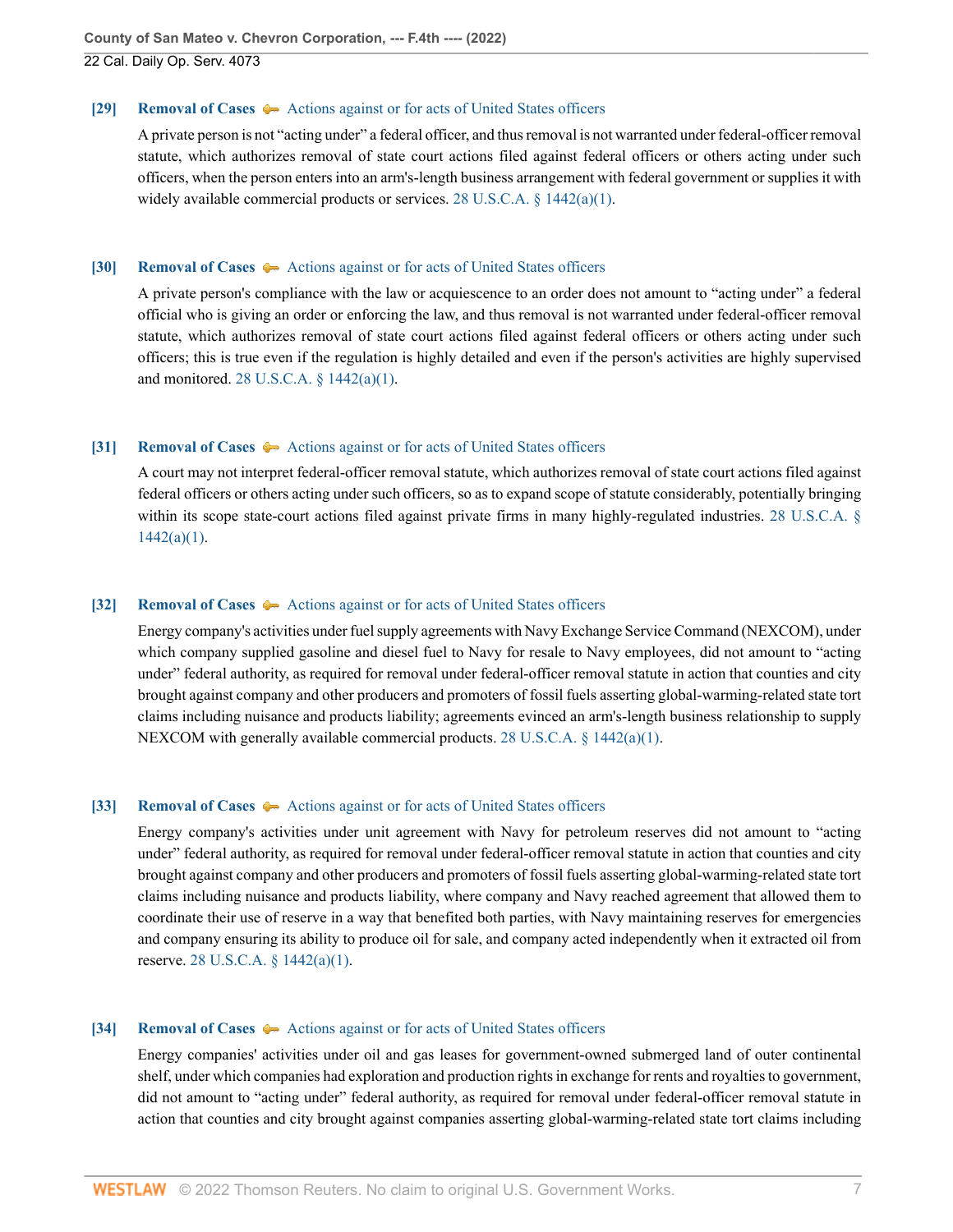nuisance and products liability; leases did not require companies to act on behalf of federal government under its close direction or to fulfill basic governmental duties, and companies did not engage in an activity so closely related to the government's function that they faced a significant risk of state-court prejudice. [28 U.S.C.A. § 1442\(a\)\(1\)](http://www.westlaw.com/Link/Document/FullText?findType=L&pubNum=1000546&cite=28USCAS1442&originatingDoc=I13d9d0c0c01911eca998bccac2217b4d&refType=SP&originationContext=document&vr=3.0&rs=cblt1.0&transitionType=DocumentItem&contextData=(sc.Search)#co_pp_7b9b000044381).

#### <span id="page-7-1"></span>**[\[35\]](#page-23-0) [Bankruptcy](http://www.westlaw.com/Browse/Home/KeyNumber/51/View.html?docGuid=I13d9d0c0c01911eca998bccac2217b4d&originationContext=document&vr=3.0&rs=cblt1.0&transitionType=DocumentItem&contextData=(sc.Search))**  $\blacktriangleright$  [Removal from state courts](http://www.westlaw.com/Browse/Home/KeyNumber/51k2095.5/View.html?docGuid=I13d9d0c0c01911eca998bccac2217b4d&originationContext=document&vr=3.0&rs=cblt1.0&transitionType=DocumentItem&contextData=(sc.Search))

A defendant may remove a state civil action to federal court if the district court has jurisdiction over the action because itis "related to" a bankruptcy case.  $\Box$  [28 U.S.C.A. §§ 1334\(b\),](http://www.westlaw.com/Link/Document/FullText?findType=L&pubNum=1000546&cite=28USCAS1334&originatingDoc=I13d9d0c0c01911eca998bccac2217b4d&refType=SP&originationContext=document&vr=3.0&rs=cblt1.0&transitionType=DocumentItem&contextData=(sc.Search)#co_pp_a83b000018c76) [1452\(a\).](http://www.westlaw.com/Link/Document/FullText?findType=L&pubNum=1000546&cite=28USCAS1452&originatingDoc=I13d9d0c0c01911eca998bccac2217b4d&refType=SP&originationContext=document&vr=3.0&rs=cblt1.0&transitionType=DocumentItem&contextData=(sc.Search)#co_pp_8b3b0000958a4)

#### <span id="page-7-2"></span>**[\[36\]](#page-23-1) [Bankruptcy](http://www.westlaw.com/Browse/Home/KeyNumber/51/View.html?docGuid=I13d9d0c0c01911eca998bccac2217b4d&originationContext=document&vr=3.0&rs=cblt1.0&transitionType=DocumentItem&contextData=(sc.Search)) A** [Removal from state courts](http://www.westlaw.com/Browse/Home/KeyNumber/51k2095.5/View.html?docGuid=I13d9d0c0c01911eca998bccac2217b4d&originationContext=document&vr=3.0&rs=cblt1.0&transitionType=DocumentItem&contextData=(sc.Search))

A state proceeding that arises after a bankruptcy plan has been confirmed is "related to" a bankruptcy case, allowing removalto federal court, only if there is a close nexus to plan.  $28 \text{ U.S.C.A.}$  §§ 1334(b), [1452\(a\)](http://www.westlaw.com/Link/Document/FullText?findType=L&pubNum=1000546&cite=28USCAS1452&originatingDoc=I13d9d0c0c01911eca998bccac2217b4d&refType=SP&originationContext=document&vr=3.0&rs=cblt1.0&transitionType=DocumentItem&contextData=(sc.Search)#co_pp_8b3b0000958a4).

#### <span id="page-7-3"></span>**[\[37\]](#page-24-0) [Bankruptcy](http://www.westlaw.com/Browse/Home/KeyNumber/51/View.html?docGuid=I13d9d0c0c01911eca998bccac2217b4d&originationContext=document&vr=3.0&rs=cblt1.0&transitionType=DocumentItem&contextData=(sc.Search))**  $\blacklozenge$  **[Removal from state courts](http://www.westlaw.com/Browse/Home/KeyNumber/51k2095.5/View.html?docGuid=I13d9d0c0c01911eca998bccac2217b4d&originationContext=document&vr=3.0&rs=cblt1.0&transitionType=DocumentItem&contextData=(sc.Search))**

A holistic approach applies in determining whether a state proceeding that arises after a bankruptcy plan has been confirmed has a close nexus to that plan, and is thus related to plan, as would allow removal to federal court. [28](http://www.westlaw.com/Link/Document/FullText?findType=L&pubNum=1000546&cite=28USCAS1334&originatingDoc=I13d9d0c0c01911eca998bccac2217b4d&refType=SP&originationContext=document&vr=3.0&rs=cblt1.0&transitionType=DocumentItem&contextData=(sc.Search)#co_pp_a83b000018c76) [U.S.C.A. §§ 1334\(b\),](http://www.westlaw.com/Link/Document/FullText?findType=L&pubNum=1000546&cite=28USCAS1334&originatingDoc=I13d9d0c0c01911eca998bccac2217b4d&refType=SP&originationContext=document&vr=3.0&rs=cblt1.0&transitionType=DocumentItem&contextData=(sc.Search)#co_pp_a83b000018c76) [1452\(a\).](http://www.westlaw.com/Link/Document/FullText?findType=L&pubNum=1000546&cite=28USCAS1452&originatingDoc=I13d9d0c0c01911eca998bccac2217b4d&refType=SP&originationContext=document&vr=3.0&rs=cblt1.0&transitionType=DocumentItem&contextData=(sc.Search)#co_pp_8b3b0000958a4)

#### <span id="page-7-0"></span>**[\[38\]](#page-24-1) [Bankruptcy](http://www.westlaw.com/Browse/Home/KeyNumber/51/View.html?docGuid=I13d9d0c0c01911eca998bccac2217b4d&originationContext=document&vr=3.0&rs=cblt1.0&transitionType=DocumentItem&contextData=(sc.Search))**  $\blacklozenge$  **[Removal from state courts](http://www.westlaw.com/Browse/Home/KeyNumber/51k2095.5/View.html?docGuid=I13d9d0c0c01911eca998bccac2217b4d&originationContext=document&vr=3.0&rs=cblt1.0&transitionType=DocumentItem&contextData=(sc.Search))**

Global-warming-related state tort claims, including nuisance and products liability, that counties and city asserted against energy companies as producers and promoters of fossil fuels did not have a sufficiently close nexus to bankruptcy case of company that had a confirmed plan, and therefore claims were not "related to" that company's bankruptcy, as needed for removal of claims to federal court, where, at time of removal, district court was not presented with any matters requiring interpretation of confirmed plan, which was taking place on a different jurisdictional pathway, and even if court had been required to review plan, the review did not depend upon resolution of a substantial

question of bankruptcy law.  $\sim$  [28 U.S.C.A. §§ 1334\(b\)](http://www.westlaw.com/Link/Document/FullText?findType=L&pubNum=1000546&cite=28USCAS1334&originatingDoc=I13d9d0c0c01911eca998bccac2217b4d&refType=SP&originationContext=document&vr=3.0&rs=cblt1.0&transitionType=DocumentItem&contextData=(sc.Search)#co_pp_a83b000018c76), [1452\(a\).](http://www.westlaw.com/Link/Document/FullText?findType=L&pubNum=1000546&cite=28USCAS1452&originatingDoc=I13d9d0c0c01911eca998bccac2217b4d&refType=SP&originationContext=document&vr=3.0&rs=cblt1.0&transitionType=DocumentItem&contextData=(sc.Search)#co_pp_8b3b0000958a4)

### <span id="page-7-4"></span>**[\[39\]](#page-24-2) [Bankruptcy](http://www.westlaw.com/Browse/Home/KeyNumber/51/View.html?docGuid=I13d9d0c0c01911eca998bccac2217b4d&originationContext=document&vr=3.0&rs=cblt1.0&transitionType=DocumentItem&contextData=(sc.Search))**  $\blacklozenge$  **[Removal from state courts](http://www.westlaw.com/Browse/Home/KeyNumber/51k2095.5/View.html?docGuid=I13d9d0c0c01911eca998bccac2217b4d&originationContext=document&vr=3.0&rs=cblt1.0&transitionType=DocumentItem&contextData=(sc.Search))**

As a general rule, a state proceeding that merely requires the court to read a confirmed bankruptcy plan to determine whether it bars certain claims that arose before the confirmation date is not a proceeding affecting interpretation or implementation of plan, and thus the proceeding does not have a sufficient nexus to be "related to" the plan, as needed

for removal to federal court.  $28 \text{ U.S. C.A. }$   $88 \text{ 1334(b). }$  [1452\(a\).](http://www.westlaw.com/Link/Document/FullText?findType=L&pubNum=1000546&cite=28USCAS1452&originatingDoc=I13d9d0c0c01911eca998bccac2217b4d&refType=SP&originationContext=document&vr=3.0&rs=cblt1.0&transitionType=DocumentItem&contextData=(sc.Search)#co_pp_8b3b0000958a4)

# <span id="page-7-5"></span>**[\[40\]](#page-25-0) [Bankruptcy](http://www.westlaw.com/Browse/Home/KeyNumber/51/View.html?docGuid=I13d9d0c0c01911eca998bccac2217b4d&originationContext=document&vr=3.0&rs=cblt1.0&transitionType=DocumentItem&contextData=(sc.Search))**  $\blacklozenge$  **[Removal from state courts](http://www.westlaw.com/Browse/Home/KeyNumber/51k2095.5/View.html?docGuid=I13d9d0c0c01911eca998bccac2217b4d&originationContext=document&vr=3.0&rs=cblt1.0&transitionType=DocumentItem&contextData=(sc.Search))**

Global-warming-related state tort claims, including nuisance and products liability, that counties and city asserted against energy companies as producers and promoters of fossil fuels did not have the requisite close nexus to confirmed bankruptcy plan of company that was not a named defendant in state action, and therefore claims were not "related to" that company's bankruptcy, as needed for removal of claims to federal court; district court did not need to interpret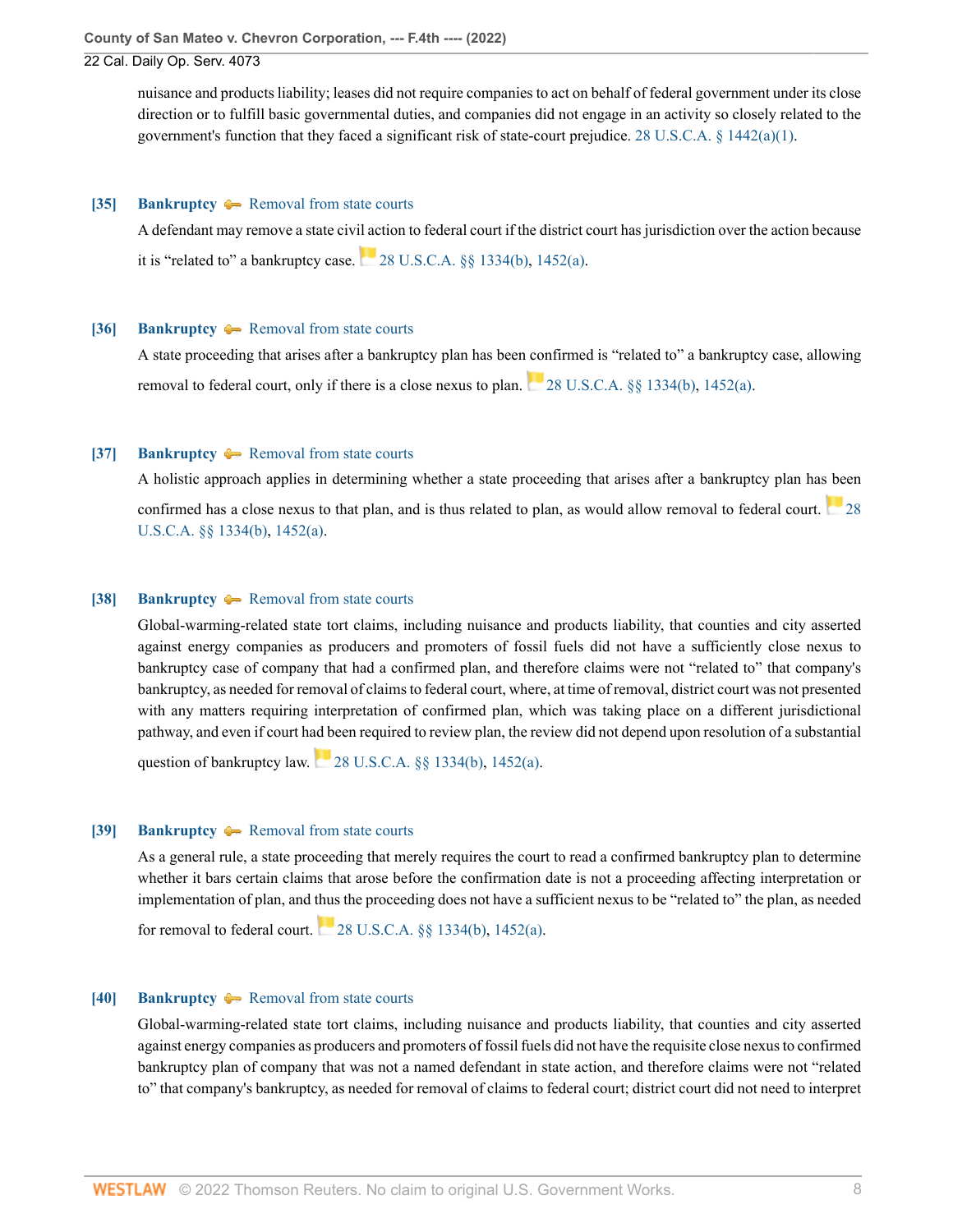plan language to determine whether state claims were barred, and company was a defendant only because state-court complaintsalleged that company's subsidiaries engaged in culpable conduct. [28 U.S.C.A. §§ 1334\(b\),](http://www.westlaw.com/Link/Document/FullText?findType=L&pubNum=1000546&cite=28USCAS1334&originatingDoc=I13d9d0c0c01911eca998bccac2217b4d&refType=SP&originationContext=document&vr=3.0&rs=cblt1.0&transitionType=DocumentItem&contextData=(sc.Search)#co_pp_a83b000018c76) [1452\(a\).](http://www.westlaw.com/Link/Document/FullText?findType=L&pubNum=1000546&cite=28USCAS1452&originatingDoc=I13d9d0c0c01911eca998bccac2217b4d&refType=SP&originationContext=document&vr=3.0&rs=cblt1.0&transitionType=DocumentItem&contextData=(sc.Search)#co_pp_8b3b0000958a4)

#### <span id="page-8-1"></span>**[\[41\]](#page-25-1) [Removal of Cases](http://www.westlaw.com/Browse/Home/KeyNumber/334/View.html?docGuid=I13d9d0c0c01911eca998bccac2217b4d&originationContext=document&vr=3.0&rs=cblt1.0&transitionType=DocumentItem&contextData=(sc.Search))**  $\blacklozenge$  **[Review](http://www.westlaw.com/Browse/Home/KeyNumber/334k107(9)/View.html?docGuid=I13d9d0c0c01911eca998bccac2217b4d&originationContext=document&vr=3.0&rs=cblt1.0&transitionType=DocumentItem&contextData=(sc.Search))**

Petroleum company preserved for appeal its argument that admiralty jurisdiction was a basis to remove state tort claims against it relating to global warming, where company raised admiralty jurisdiction as a basis for removal in its notice of removal. [28 U.S.C.A. § 1333\(1\).](http://www.westlaw.com/Link/Document/FullText?findType=L&pubNum=1000546&cite=28USCAS1333&originatingDoc=I13d9d0c0c01911eca998bccac2217b4d&refType=SP&originationContext=document&vr=3.0&rs=cblt1.0&transitionType=DocumentItem&contextData=(sc.Search)#co_pp_f1c50000821b0)

#### <span id="page-8-2"></span>**[\[42\]](#page-25-2) [Removal of Cases](http://www.westlaw.com/Browse/Home/KeyNumber/334/View.html?docGuid=I13d9d0c0c01911eca998bccac2217b4d&originationContext=document&vr=3.0&rs=cblt1.0&transitionType=DocumentItem&contextData=(sc.Search))**  $\blacklozenge$  [Notice or Petition](http://www.westlaw.com/Browse/Home/KeyNumber/334k86/View.html?docGuid=I13d9d0c0c01911eca998bccac2217b4d&originationContext=document&vr=3.0&rs=cblt1.0&transitionType=DocumentItem&contextData=(sc.Search))

Energy companies' reference to "federal common law" in their notice of removal was insufficient to invoke federal admiralty jurisdiction as a basis to remove state tort claims against them relating to global warming, and thus companies forfeited that ground of removal. [28 U.S.C.A. §§ 1333\(1\)](http://www.westlaw.com/Link/Document/FullText?findType=L&pubNum=1000546&cite=28USCAS1333&originatingDoc=I13d9d0c0c01911eca998bccac2217b4d&refType=SP&originationContext=document&vr=3.0&rs=cblt1.0&transitionType=DocumentItem&contextData=(sc.Search)#co_pp_f1c50000821b0), [1446\(a\)](http://www.westlaw.com/Link/Document/FullText?findType=L&pubNum=1000546&cite=28USCAS1446&originatingDoc=I13d9d0c0c01911eca998bccac2217b4d&refType=SP&originationContext=document&vr=3.0&rs=cblt1.0&transitionType=DocumentItem&contextData=(sc.Search)#co_pp_8b3b0000958a4).

#### <span id="page-8-3"></span>**[\[43\]](#page-25-3) [Removal of Cases](http://www.westlaw.com/Browse/Home/KeyNumber/334/View.html?docGuid=I13d9d0c0c01911eca998bccac2217b4d&originationContext=document&vr=3.0&rs=cblt1.0&transitionType=DocumentItem&contextData=(sc.Search))**  $\blacklozenge$  **[Restrictions by federal or state statutes](http://www.westlaw.com/Browse/Home/KeyNumber/334k3/View.html?docGuid=I13d9d0c0c01911eca998bccac2217b4d&originationContext=document&vr=3.0&rs=cblt1.0&transitionType=DocumentItem&contextData=(sc.Search))**

Maritime claims brought in state court are not removable to federal court absent an independent jurisdictional basis such as diversity jurisdiction. [28 U.S.C.A. § 1333\(1\).](http://www.westlaw.com/Link/Document/FullText?findType=L&pubNum=1000546&cite=28USCAS1333&originatingDoc=I13d9d0c0c01911eca998bccac2217b4d&refType=SP&originationContext=document&vr=3.0&rs=cblt1.0&transitionType=DocumentItem&contextData=(sc.Search)#co_pp_f1c50000821b0)

### <span id="page-8-4"></span>**[\[44\]](#page-25-4) [Admiralty](http://www.westlaw.com/Browse/Home/KeyNumber/16/View.html?docGuid=I13d9d0c0c01911eca998bccac2217b4d&originationContext=document&vr=3.0&rs=cblt1.0&transitionType=DocumentItem&contextData=(sc.Search))**  $\blacklozenge$  [Saving of common-law remedy](http://www.westlaw.com/Browse/Home/KeyNumber/16k2/View.html?docGuid=I13d9d0c0c01911eca998bccac2217b4d&originationContext=document&vr=3.0&rs=cblt1.0&transitionType=DocumentItem&contextData=(sc.Search))

The saving to suitors clause leaves state courts competent to adjudicate maritime causes of action in proceedings in personam, that is, where the defendant is a person, not a ship or some other instrument of navigation; this means that when a plaintiff brings a maritime cause of action against a person in state court, a federal court lacks admiralty jurisdiction over that claim. [28 U.S.C.A. § 1333\(1\)](http://www.westlaw.com/Link/Document/FullText?findType=L&pubNum=1000546&cite=28USCAS1333&originatingDoc=I13d9d0c0c01911eca998bccac2217b4d&refType=SP&originationContext=document&vr=3.0&rs=cblt1.0&transitionType=DocumentItem&contextData=(sc.Search)#co_pp_f1c50000821b0).

### <span id="page-8-0"></span>**[\[45\]](#page-25-5) [Removal of Cases](http://www.westlaw.com/Browse/Home/KeyNumber/334/View.html?docGuid=I13d9d0c0c01911eca998bccac2217b4d&originationContext=document&vr=3.0&rs=cblt1.0&transitionType=DocumentItem&contextData=(sc.Search))**  $\blacklozenge$  **[Restrictions by federal or state statutes](http://www.westlaw.com/Browse/Home/KeyNumber/334k3/View.html?docGuid=I13d9d0c0c01911eca998bccac2217b4d&originationContext=document&vr=3.0&rs=cblt1.0&transitionType=DocumentItem&contextData=(sc.Search))**

Assuming that global-warming-related state tort claims, including nuisance and products liability, that counties and city asserted against energy companies as producers and promoters of fossil fuels were maritime claims, the saving to suitors clause precluded those maritime claims from being removable to federal court based on admiralty jurisdiction alone. [28 U.S.C.A. § 1333\(1\).](http://www.westlaw.com/Link/Document/FullText?findType=L&pubNum=1000546&cite=28USCAS1333&originatingDoc=I13d9d0c0c01911eca998bccac2217b4d&refType=SP&originationContext=document&vr=3.0&rs=cblt1.0&transitionType=DocumentItem&contextData=(sc.Search)#co_pp_f1c50000821b0)

#### <span id="page-8-5"></span>**[\[46\]](#page-25-6) [Removal of Cases](http://www.westlaw.com/Browse/Home/KeyNumber/334/View.html?docGuid=I13d9d0c0c01911eca998bccac2217b4d&originationContext=document&vr=3.0&rs=cblt1.0&transitionType=DocumentItem&contextData=(sc.Search))**  $\blacklozenge$  **[Review](http://www.westlaw.com/Browse/Home/KeyNumber/334k107(9)/View.html?docGuid=I13d9d0c0c01911eca998bccac2217b4d&originationContext=document&vr=3.0&rs=cblt1.0&transitionType=DocumentItem&contextData=(sc.Search))**

Energy companies, via their appellate briefing, waived argument that state tort claims against companies relating to global warming could be removed based on admiralty jurisdiction alone, where companies did not specifically and distinctly argue that the saving to suitors clause only preserved the right to pursue non-maritime remedies or that the Federal Courts Jurisdiction and Venue Clarification Act amended the removal statute, so as to allow removal based

onadmiralty jurisdiction alone. 28 U.S.C.A.  $\S$ § 1333(1), [1441.](http://www.westlaw.com/Link/Document/FullText?findType=L&pubNum=1000546&cite=28USCAS1441&originatingDoc=I13d9d0c0c01911eca998bccac2217b4d&refType=LQ&originationContext=document&vr=3.0&rs=cblt1.0&transitionType=DocumentItem&contextData=(sc.Search))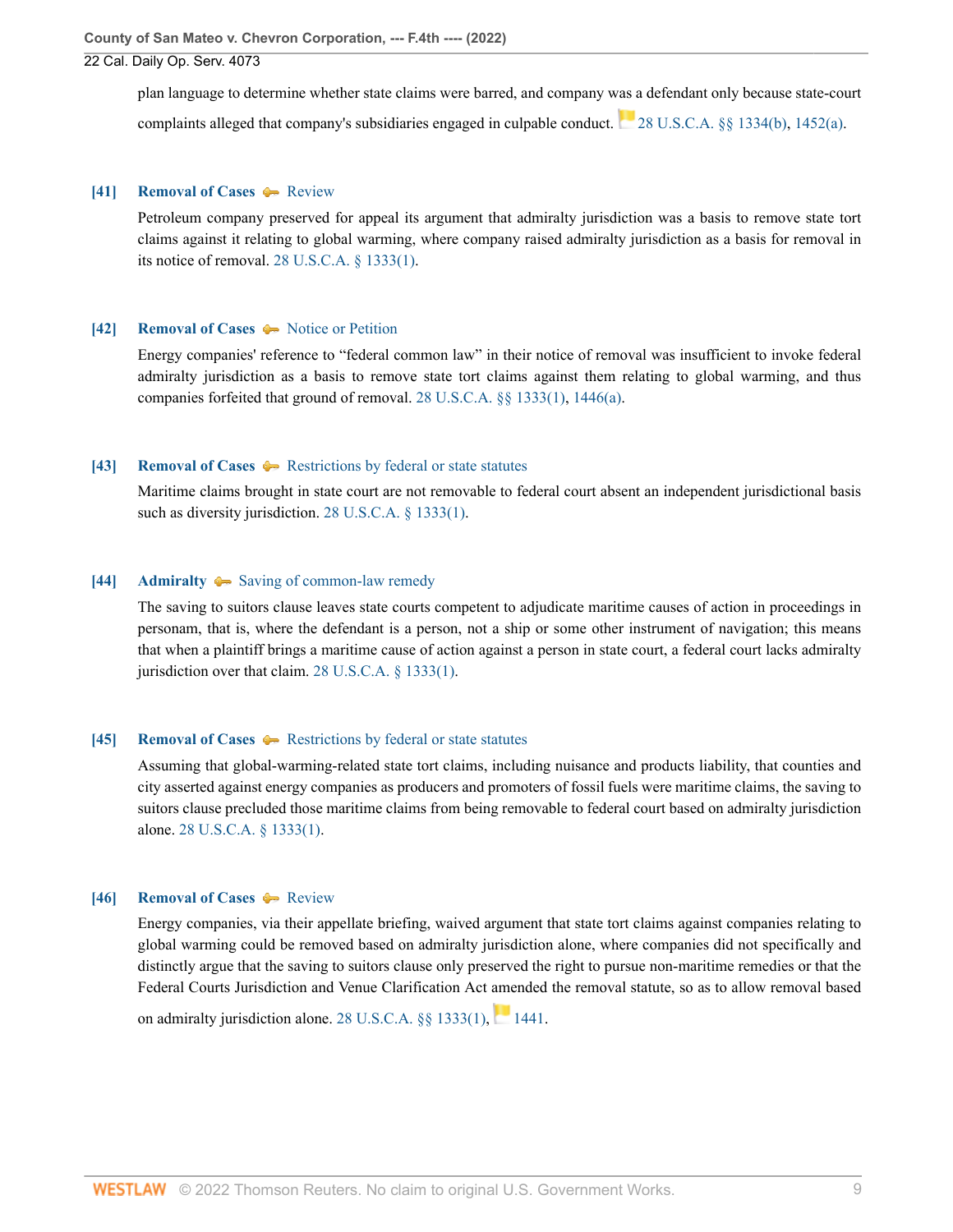On Remand from the United States Supreme Court, D.C. Nos. 3:17-cv-04929-VC, 3:17-cv-04934-VC, 3:17-cv-04935-VC, 3:18-cv-00450-VC, 3:18-cv-00458-VC, 3:18-cv-00732-VC

# **Attorneys and Law Firms**

[Theodore J. Boutrous Jr.](http://www.westlaw.com/Link/Document/FullText?findType=h&pubNum=176284&cite=0249452601&originatingDoc=I13d9d0c0c01911eca998bccac2217b4d&refType=RQ&originationContext=document&vr=3.0&rs=cblt1.0&transitionType=DocumentItem&contextData=(sc.Search)) (argued), [Andrea E. Neuman](http://www.westlaw.com/Link/Document/FullText?findType=h&pubNum=176284&cite=0219145101&originatingDoc=I13d9d0c0c01911eca998bccac2217b4d&refType=RQ&originationContext=document&vr=3.0&rs=cblt1.0&transitionType=DocumentItem&contextData=(sc.Search)), [William E. Thomson](http://www.westlaw.com/Link/Document/FullText?findType=h&pubNum=176284&cite=0260274001&originatingDoc=I13d9d0c0c01911eca998bccac2217b4d&refType=RQ&originationContext=document&vr=3.0&rs=cblt1.0&transitionType=DocumentItem&contextData=(sc.Search)), and [Joshua S. Lipshutz,](http://www.westlaw.com/Link/Document/FullText?findType=h&pubNum=176284&cite=0422064701&originatingDoc=I13d9d0c0c01911eca998bccac2217b4d&refType=RQ&originationContext=document&vr=3.0&rs=cblt1.0&transitionType=DocumentItem&contextData=(sc.Search)) Gibson Dunn & Crutcher LLP, Los Angeles, California; [Herbert J. Stern](http://www.westlaw.com/Link/Document/FullText?findType=h&pubNum=176284&cite=0153620201&originatingDoc=I13d9d0c0c01911eca998bccac2217b4d&refType=RQ&originationContext=document&vr=3.0&rs=cblt1.0&transitionType=DocumentItem&contextData=(sc.Search)) and [Joel M. Silverstein](http://www.westlaw.com/Link/Document/FullText?findType=h&pubNum=176284&cite=0160399201&originatingDoc=I13d9d0c0c01911eca998bccac2217b4d&refType=RQ&originationContext=document&vr=3.0&rs=cblt1.0&transitionType=DocumentItem&contextData=(sc.Search)), Stern & Kilcullen LLC, Florham Park, New Jersey; [Neal S. Manne](http://www.westlaw.com/Link/Document/FullText?findType=h&pubNum=176284&cite=0165654001&originatingDoc=I13d9d0c0c01911eca998bccac2217b4d&refType=RQ&originationContext=document&vr=3.0&rs=cblt1.0&transitionType=DocumentItem&contextData=(sc.Search)), [Johnny W. Carter,](http://www.westlaw.com/Link/Document/FullText?findType=h&pubNum=176284&cite=0322650301&originatingDoc=I13d9d0c0c01911eca998bccac2217b4d&refType=RQ&originationContext=document&vr=3.0&rs=cblt1.0&transitionType=DocumentItem&contextData=(sc.Search)) [Erica Harris,](http://www.westlaw.com/Link/Document/FullText?findType=h&pubNum=176284&cite=0322650601&originatingDoc=I13d9d0c0c01911eca998bccac2217b4d&refType=RQ&originationContext=document&vr=3.0&rs=cblt1.0&transitionType=DocumentItem&contextData=(sc.Search)) and [Steven Shepard](http://www.westlaw.com/Link/Document/FullText?findType=h&pubNum=176284&cite=0488805899&originatingDoc=I13d9d0c0c01911eca998bccac2217b4d&refType=RQ&originationContext=document&vr=3.0&rs=cblt1.0&transitionType=DocumentItem&contextData=(sc.Search)), Susman Godfrey LLP, Houston, Texas; for Defendants-Appellants Chevron Corporation and Chevron U.S.A. Inc.

[M. Randall Oppenheimer](http://www.westlaw.com/Link/Document/FullText?findType=h&pubNum=176284&cite=0325176301&originatingDoc=I13d9d0c0c01911eca998bccac2217b4d&refType=RQ&originationContext=document&vr=3.0&rs=cblt1.0&transitionType=DocumentItem&contextData=(sc.Search)) and [Dawn Sestito](http://www.westlaw.com/Link/Document/FullText?findType=h&pubNum=176284&cite=0325256101&originatingDoc=I13d9d0c0c01911eca998bccac2217b4d&refType=RQ&originationContext=document&vr=3.0&rs=cblt1.0&transitionType=DocumentItem&contextData=(sc.Search)), O'Melveny & Myers LLP, Los Angeles, California; [Theodore V. Wells Jr.](http://www.westlaw.com/Link/Document/FullText?findType=h&pubNum=176284&cite=0327945501&originatingDoc=I13d9d0c0c01911eca998bccac2217b4d&refType=RQ&originationContext=document&vr=3.0&rs=cblt1.0&transitionType=DocumentItem&contextData=(sc.Search)), [Daniel](http://www.westlaw.com/Link/Document/FullText?findType=h&pubNum=176284&cite=0195643601&originatingDoc=I13d9d0c0c01911eca998bccac2217b4d&refType=RQ&originationContext=document&vr=3.0&rs=cblt1.0&transitionType=DocumentItem&contextData=(sc.Search)) [J. Toal,](http://www.westlaw.com/Link/Document/FullText?findType=h&pubNum=176284&cite=0195643601&originatingDoc=I13d9d0c0c01911eca998bccac2217b4d&refType=RQ&originationContext=document&vr=3.0&rs=cblt1.0&transitionType=DocumentItem&contextData=(sc.Search)) and [Jaren Janghorbani](http://www.westlaw.com/Link/Document/FullText?findType=h&pubNum=176284&cite=0413892901&originatingDoc=I13d9d0c0c01911eca998bccac2217b4d&refType=RQ&originationContext=document&vr=3.0&rs=cblt1.0&transitionType=DocumentItem&contextData=(sc.Search)), Paul Weis Rifkind Wharton & Garrison LLP, New York, New York; for Defendant-Appellant Exxon Mobil Corporation.

[Jonathan W. Hughes](http://www.westlaw.com/Link/Document/FullText?findType=h&pubNum=176284&cite=0318853801&originatingDoc=I13d9d0c0c01911eca998bccac2217b4d&refType=RQ&originationContext=document&vr=3.0&rs=cblt1.0&transitionType=DocumentItem&contextData=(sc.Search)), Arnold & Porter Kaye Scholer LLP, San Francisco, California; [Matthew T. Heartney](http://www.westlaw.com/Link/Document/FullText?findType=h&pubNum=176284&cite=0105440501&originatingDoc=I13d9d0c0c01911eca998bccac2217b4d&refType=RQ&originationContext=document&vr=3.0&rs=cblt1.0&transitionType=DocumentItem&contextData=(sc.Search)) and [John D.](http://www.westlaw.com/Link/Document/FullText?findType=h&pubNum=176284&cite=0319565201&originatingDoc=I13d9d0c0c01911eca998bccac2217b4d&refType=RQ&originationContext=document&vr=3.0&rs=cblt1.0&transitionType=DocumentItem&contextData=(sc.Search)) [Lombardo,](http://www.westlaw.com/Link/Document/FullText?findType=h&pubNum=176284&cite=0319565201&originatingDoc=I13d9d0c0c01911eca998bccac2217b4d&refType=RQ&originationContext=document&vr=3.0&rs=cblt1.0&transitionType=DocumentItem&contextData=(sc.Search)) Arnold & Porter Kaye Scholer LLP, Los Angeles, California; [Philip H. Curtis](http://www.westlaw.com/Link/Document/FullText?findType=h&pubNum=176284&cite=0204318201&originatingDoc=I13d9d0c0c01911eca998bccac2217b4d&refType=RQ&originationContext=document&vr=3.0&rs=cblt1.0&transitionType=DocumentItem&contextData=(sc.Search)) and [Nancy Milburn](http://www.westlaw.com/Link/Document/FullText?findType=h&pubNum=176284&cite=0167867101&originatingDoc=I13d9d0c0c01911eca998bccac2217b4d&refType=RQ&originationContext=document&vr=3.0&rs=cblt1.0&transitionType=DocumentItem&contextData=(sc.Search)), Arnold & Porter Kaye Scholer LLP, New York, New York; for Defendants-Appellants BP PLC and BP America Inc.

[Daniel B. Levin,](http://www.westlaw.com/Link/Document/FullText?findType=h&pubNum=176284&cite=0325609301&originatingDoc=I13d9d0c0c01911eca998bccac2217b4d&refType=RQ&originationContext=document&vr=3.0&rs=cblt1.0&transitionType=DocumentItem&contextData=(sc.Search)) Munger Tolles & Olson LLP, Los Angeles, California; [Jerome C. Roth](http://www.westlaw.com/Link/Document/FullText?findType=h&pubNum=176284&cite=0257573601&originatingDoc=I13d9d0c0c01911eca998bccac2217b4d&refType=RQ&originationContext=document&vr=3.0&rs=cblt1.0&transitionType=DocumentItem&contextData=(sc.Search)) and [Elizabeth A. Kim,](http://www.westlaw.com/Link/Document/FullText?findType=h&pubNum=176284&cite=0501485799&originatingDoc=I13d9d0c0c01911eca998bccac2217b4d&refType=RQ&originationContext=document&vr=3.0&rs=cblt1.0&transitionType=DocumentItem&contextData=(sc.Search)) Munger Tolles & Olson LLP, San Francisco, California; [David C. Frederick](http://www.westlaw.com/Link/Document/FullText?findType=h&pubNum=176284&cite=0137639601&originatingDoc=I13d9d0c0c01911eca998bccac2217b4d&refType=RQ&originationContext=document&vr=3.0&rs=cblt1.0&transitionType=DocumentItem&contextData=(sc.Search)) and [Brendan J. Crimmins,](http://www.westlaw.com/Link/Document/FullText?findType=h&pubNum=176284&cite=0371937701&originatingDoc=I13d9d0c0c01911eca998bccac2217b4d&refType=RQ&originationContext=document&vr=3.0&rs=cblt1.0&transitionType=DocumentItem&contextData=(sc.Search)) Kellogg Hansen Todd Figel & Frederick PLLC, Washington, D.C.; for Defendants-Appellants Shell PLC and Shell Oil Products Company LLC.

[Craig A. Moyer](http://www.westlaw.com/Link/Document/FullText?findType=h&pubNum=176284&cite=0168291301&originatingDoc=I13d9d0c0c01911eca998bccac2217b4d&refType=RQ&originationContext=document&vr=3.0&rs=cblt1.0&transitionType=DocumentItem&contextData=(sc.Search)) and [Peter Duchesneau,](http://www.westlaw.com/Link/Document/FullText?findType=h&pubNum=176284&cite=0259121101&originatingDoc=I13d9d0c0c01911eca998bccac2217b4d&refType=RQ&originationContext=document&vr=3.0&rs=cblt1.0&transitionType=DocumentItem&contextData=(sc.Search)) Manatt Phelps & Phillips LLP, Los Angeles, California; [Stephanie A. Roeser,](http://www.westlaw.com/Link/Document/FullText?findType=h&pubNum=176284&cite=0500219799&originatingDoc=I13d9d0c0c01911eca998bccac2217b4d&refType=RQ&originationContext=document&vr=3.0&rs=cblt1.0&transitionType=DocumentItem&contextData=(sc.Search)) Manatt Phelps & Phillips LLP, San Francisco, California; [Nathan P. Eimer](http://www.westlaw.com/Link/Document/FullText?findType=h&pubNum=176284&cite=0179068301&originatingDoc=I13d9d0c0c01911eca998bccac2217b4d&refType=RQ&originationContext=document&vr=3.0&rs=cblt1.0&transitionType=DocumentItem&contextData=(sc.Search)), [Lisa S. Meyer](http://www.westlaw.com/Link/Document/FullText?findType=h&pubNum=176284&cite=0110556501&originatingDoc=I13d9d0c0c01911eca998bccac2217b4d&refType=RQ&originationContext=document&vr=3.0&rs=cblt1.0&transitionType=DocumentItem&contextData=(sc.Search)), [Pamela R. Hanebutt,](http://www.westlaw.com/Link/Document/FullText?findType=h&pubNum=176284&cite=0196811401&originatingDoc=I13d9d0c0c01911eca998bccac2217b4d&refType=RQ&originationContext=document&vr=3.0&rs=cblt1.0&transitionType=DocumentItem&contextData=(sc.Search)) and [Raphael Janove,](http://www.westlaw.com/Link/Document/FullText?findType=h&pubNum=176284&cite=0488911099&originatingDoc=I13d9d0c0c01911eca998bccac2217b4d&refType=RQ&originationContext=document&vr=3.0&rs=cblt1.0&transitionType=DocumentItem&contextData=(sc.Search)) Eimer Stahl LLP, Chicago, Illinois; for Defendant-Appellant CITGO Petroleum Corporation.

[Sean C. Grimsley](http://www.westlaw.com/Link/Document/FullText?findType=h&pubNum=176284&cite=0375875501&originatingDoc=I13d9d0c0c01911eca998bccac2217b4d&refType=RQ&originationContext=document&vr=3.0&rs=cblt1.0&transitionType=DocumentItem&contextData=(sc.Search)) and [Jameson R. Jones](http://www.westlaw.com/Link/Document/FullText?findType=h&pubNum=176284&cite=0430917401&originatingDoc=I13d9d0c0c01911eca998bccac2217b4d&refType=RQ&originationContext=document&vr=3.0&rs=cblt1.0&transitionType=DocumentItem&contextData=(sc.Search)), Bartlit Beck LLP, Denver, Colorado; [Megan R. Nishikawa](http://www.westlaw.com/Link/Document/FullText?findType=h&pubNum=176284&cite=0441728601&originatingDoc=I13d9d0c0c01911eca998bccac2217b4d&refType=RQ&originationContext=document&vr=3.0&rs=cblt1.0&transitionType=DocumentItem&contextData=(sc.Search)) and [Nicholas A. Miller-](http://www.westlaw.com/Link/Document/FullText?findType=h&pubNum=176284&cite=0506255701&originatingDoc=I13d9d0c0c01911eca998bccac2217b4d&refType=RQ&originationContext=document&vr=3.0&rs=cblt1.0&transitionType=DocumentItem&contextData=(sc.Search))[Stratton,](http://www.westlaw.com/Link/Document/FullText?findType=h&pubNum=176284&cite=0506255701&originatingDoc=I13d9d0c0c01911eca998bccac2217b4d&refType=RQ&originationContext=document&vr=3.0&rs=cblt1.0&transitionType=DocumentItem&contextData=(sc.Search)) King & Spalding LLP, San Francisco, California; [Traci J. Renfroe](http://www.westlaw.com/Link/Document/FullText?findType=h&pubNum=176284&cite=0200243301&originatingDoc=I13d9d0c0c01911eca998bccac2217b4d&refType=RQ&originationContext=document&vr=3.0&rs=cblt1.0&transitionType=DocumentItem&contextData=(sc.Search)) and [Carol M. Wood](http://www.westlaw.com/Link/Document/FullText?findType=h&pubNum=176284&cite=0122208701&originatingDoc=I13d9d0c0c01911eca998bccac2217b4d&refType=RQ&originationContext=document&vr=3.0&rs=cblt1.0&transitionType=DocumentItem&contextData=(sc.Search)), King & Spalding LLP, Houston, Texas; for Defendants-Appellants ConocoPhillips and ConocoPhillips Company.

[Steven M. Bauer](http://www.westlaw.com/Link/Document/FullText?findType=h&pubNum=176284&cite=0127366101&originatingDoc=I13d9d0c0c01911eca998bccac2217b4d&refType=RQ&originationContext=document&vr=3.0&rs=cblt1.0&transitionType=DocumentItem&contextData=(sc.Search)) and [Margaret A. Tough](http://www.westlaw.com/Link/Document/FullText?findType=h&pubNum=176284&cite=0328816801&originatingDoc=I13d9d0c0c01911eca998bccac2217b4d&refType=RQ&originationContext=document&vr=3.0&rs=cblt1.0&transitionType=DocumentItem&contextData=(sc.Search)), Latham & Watkins LLP, San Francisco, California; for Defendant-Appellant Phillips 66 Company.

[William M. Sloan](http://www.westlaw.com/Link/Document/FullText?findType=h&pubNum=176284&cite=0313066501&originatingDoc=I13d9d0c0c01911eca998bccac2217b4d&refType=RQ&originationContext=document&vr=3.0&rs=cblt1.0&transitionType=DocumentItem&contextData=(sc.Search)) and [Jessica L. Grant,](http://www.westlaw.com/Link/Document/FullText?findType=h&pubNum=176284&cite=0141750501&originatingDoc=I13d9d0c0c01911eca998bccac2217b4d&refType=RQ&originationContext=document&vr=3.0&rs=cblt1.0&transitionType=DocumentItem&contextData=(sc.Search)) Venable LLP, San Francisco, California, for Defendant-Appellant Peabody Energy Corporation.

[Christopher W. Keegan](http://www.westlaw.com/Link/Document/FullText?findType=h&pubNum=176284&cite=0335530201&originatingDoc=I13d9d0c0c01911eca998bccac2217b4d&refType=RQ&originationContext=document&vr=3.0&rs=cblt1.0&transitionType=DocumentItem&contextData=(sc.Search)), Kirkland & Ellis LLP, San Francisco, California; [Andrew R. McGaan,](http://www.westlaw.com/Link/Document/FullText?findType=h&pubNum=176284&cite=0363331301&originatingDoc=I13d9d0c0c01911eca998bccac2217b4d&refType=RQ&originationContext=document&vr=3.0&rs=cblt1.0&transitionType=DocumentItem&contextData=(sc.Search)) Kirkland & Ellis LLP, Chicago, Illinois; [Anna G. Rotman](http://www.westlaw.com/Link/Document/FullText?findType=h&pubNum=176284&cite=0388443401&originatingDoc=I13d9d0c0c01911eca998bccac2217b4d&refType=RQ&originationContext=document&vr=3.0&rs=cblt1.0&transitionType=DocumentItem&contextData=(sc.Search)), Kirkland & Ellis LLP, Houston, Texas; [Bryan D. Rohm,](http://www.westlaw.com/Link/Document/FullText?findType=h&pubNum=176284&cite=0443651301&originatingDoc=I13d9d0c0c01911eca998bccac2217b4d&refType=RQ&originationContext=document&vr=3.0&rs=cblt1.0&transitionType=DocumentItem&contextData=(sc.Search)) Total E&P USA Inc., Houston, Texas; for Defendants-Appellants Total E&P USC Inc. and Total Specialties USA Inc.

[Thomas F. Koegel](http://www.westlaw.com/Link/Document/FullText?findType=h&pubNum=176284&cite=0171837701&originatingDoc=I13d9d0c0c01911eca998bccac2217b4d&refType=RQ&originationContext=document&vr=3.0&rs=cblt1.0&transitionType=DocumentItem&contextData=(sc.Search)), Crowell & Moring LLP, San Francisco, California; [Kathleen Taylor Sooy](http://www.westlaw.com/Link/Document/FullText?findType=h&pubNum=176284&cite=0323244401&originatingDoc=I13d9d0c0c01911eca998bccac2217b4d&refType=RQ&originationContext=document&vr=3.0&rs=cblt1.0&transitionType=DocumentItem&contextData=(sc.Search)) and [Tracy A. Roman,](http://www.westlaw.com/Link/Document/FullText?findType=h&pubNum=176284&cite=0132774601&originatingDoc=I13d9d0c0c01911eca998bccac2217b4d&refType=RQ&originationContext=document&vr=3.0&rs=cblt1.0&transitionType=DocumentItem&contextData=(sc.Search)) Crowell & Moring LLP, Washington, D.C.; for Defendant-Appellant Arch Coal Inc.

[David E. Cranston,](http://www.westlaw.com/Link/Document/FullText?findType=h&pubNum=176284&cite=0213672901&originatingDoc=I13d9d0c0c01911eca998bccac2217b4d&refType=RQ&originationContext=document&vr=3.0&rs=cblt1.0&transitionType=DocumentItem&contextData=(sc.Search)) Greenberg Glusker Fields Claman & Machtinger LLP, Los Angeles, California, for Defendant-Appellant Eni Oil & Gas Inc.

[Mark McKane,](http://www.westlaw.com/Link/Document/FullText?findType=h&pubNum=176284&cite=0319469401&originatingDoc=I13d9d0c0c01911eca998bccac2217b4d&refType=RQ&originationContext=document&vr=3.0&rs=cblt1.0&transitionType=DocumentItem&contextData=(sc.Search)) Kirkland & Ellis LLP, San Francisco, California; Andrew A. Kassoff and [Brenton Rogers](http://www.westlaw.com/Link/Document/FullText?findType=h&pubNum=176284&cite=0370488701&originatingDoc=I13d9d0c0c01911eca998bccac2217b4d&refType=RQ&originationContext=document&vr=3.0&rs=cblt1.0&transitionType=DocumentItem&contextData=(sc.Search)), Kirkland & Ellis LLP, Chicago, Illinois; for Defendants-Appellants Rio Tinto Energy America Inc., Rio Tinto Minerals Inc., and Rio Tinto Services Inc.

[Bryan M. Killian](http://www.westlaw.com/Link/Document/FullText?findType=h&pubNum=176284&cite=0408470101&originatingDoc=I13d9d0c0c01911eca998bccac2217b4d&refType=RQ&originationContext=document&vr=3.0&rs=cblt1.0&transitionType=DocumentItem&contextData=(sc.Search)), Morgan Lewis & Bockius LLP, Washington, D.C.; [James J. Dragna](http://www.westlaw.com/Link/Document/FullText?findType=h&pubNum=176284&cite=0186079901&originatingDoc=I13d9d0c0c01911eca998bccac2217b4d&refType=RQ&originationContext=document&vr=3.0&rs=cblt1.0&transitionType=DocumentItem&contextData=(sc.Search)) and [Yardena R. Zwang-Weissman](http://www.westlaw.com/Link/Document/FullText?findType=h&pubNum=176284&cite=0371776401&originatingDoc=I13d9d0c0c01911eca998bccac2217b4d&refType=RQ&originationContext=document&vr=3.0&rs=cblt1.0&transitionType=DocumentItem&contextData=(sc.Search)), Morgan Lewis & Bockius LLP, Los Angeles, California; for Defendant-Appellant Anadarko Petroleum Corporation.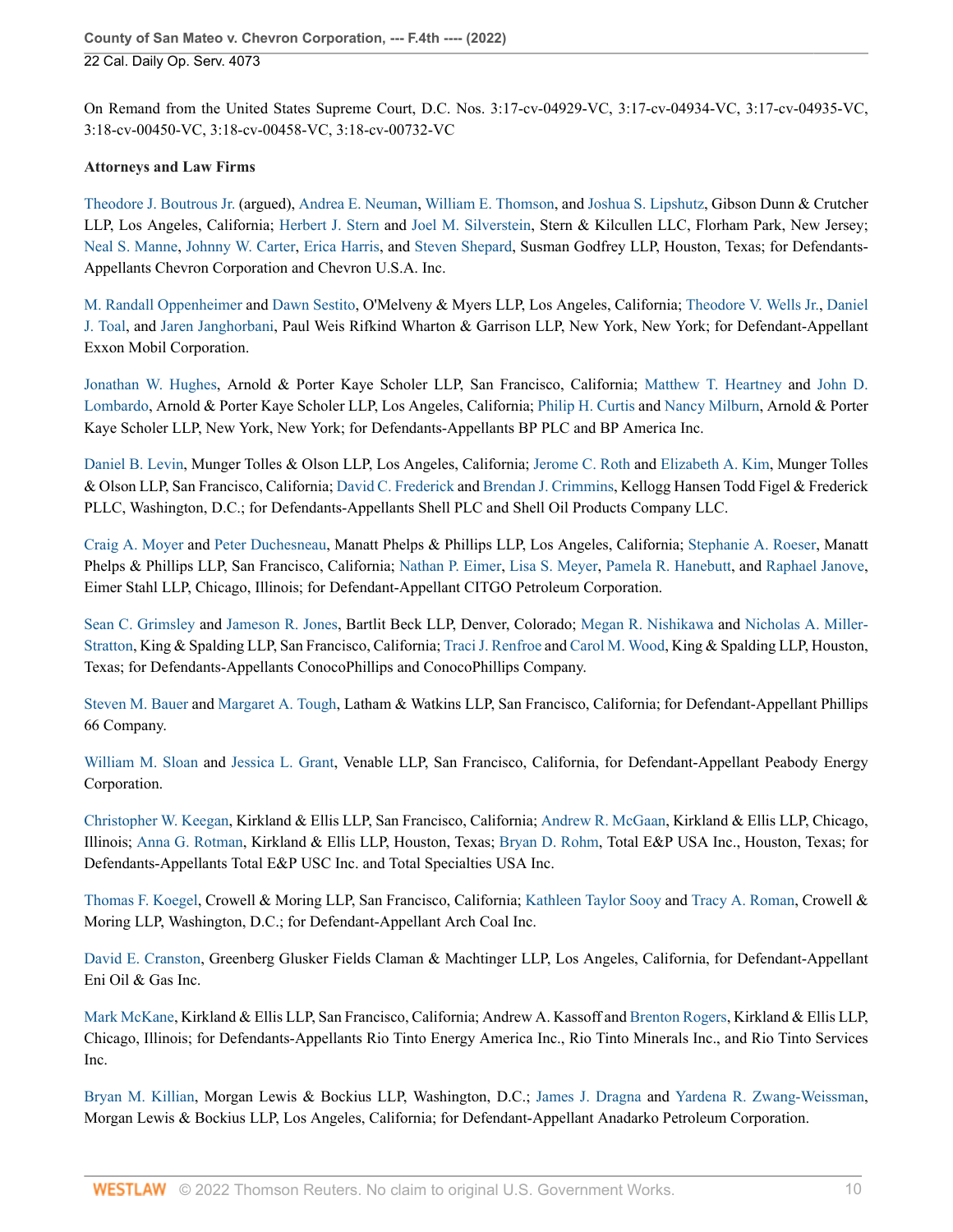[Marc A. Fuller](http://www.westlaw.com/Link/Document/FullText?findType=h&pubNum=176284&cite=0329964101&originatingDoc=I13d9d0c0c01911eca998bccac2217b4d&refType=RQ&originationContext=document&vr=3.0&rs=cblt1.0&transitionType=DocumentItem&contextData=(sc.Search)) and [Matthew R. Stammel](http://www.westlaw.com/Link/Document/FullText?findType=h&pubNum=176284&cite=0327141901&originatingDoc=I13d9d0c0c01911eca998bccac2217b4d&refType=RQ&originationContext=document&vr=3.0&rs=cblt1.0&transitionType=DocumentItem&contextData=(sc.Search)), Vinson & Elkins LLP, Dallas, Texas; [Stephen C. Lewis](http://www.westlaw.com/Link/Document/FullText?findType=h&pubNum=176284&cite=0213689701&originatingDoc=I13d9d0c0c01911eca998bccac2217b4d&refType=RQ&originationContext=document&vr=3.0&rs=cblt1.0&transitionType=DocumentItem&contextData=(sc.Search)) and [R. Morgan Gilhuly](http://www.westlaw.com/Link/Document/FullText?findType=h&pubNum=176284&cite=0173605601&originatingDoc=I13d9d0c0c01911eca998bccac2217b4d&refType=RQ&originationContext=document&vr=3.0&rs=cblt1.0&transitionType=DocumentItem&contextData=(sc.Search)), Barg Coffin Lewis & Trapp LLP, San Francisco, California; for Defendants-Appellants Occidental Petroleum Corporation, and Occidental Chemical Corporation.

[Christopher J. Carr](http://www.westlaw.com/Link/Document/FullText?findType=h&pubNum=176284&cite=0272275201&originatingDoc=I13d9d0c0c01911eca998bccac2217b4d&refType=RQ&originationContext=document&vr=3.0&rs=cblt1.0&transitionType=DocumentItem&contextData=(sc.Search)) and [Jonathan A. Shapiro](http://www.westlaw.com/Link/Document/FullText?findType=h&pubNum=176284&cite=0150919001&originatingDoc=I13d9d0c0c01911eca998bccac2217b4d&refType=RQ&originationContext=document&vr=3.0&rs=cblt1.0&transitionType=DocumentItem&contextData=(sc.Search)), Baker Botts LLP, San Francisco, California; [Scott Janoe,](http://www.westlaw.com/Link/Document/FullText?findType=h&pubNum=176284&cite=0330214301&originatingDoc=I13d9d0c0c01911eca998bccac2217b4d&refType=RQ&originationContext=document&vr=3.0&rs=cblt1.0&transitionType=DocumentItem&contextData=(sc.Search)) Baker Botts LLP, Houston, Texas; [Evan Young](http://www.westlaw.com/Link/Document/FullText?findType=h&pubNum=176284&cite=0421481001&originatingDoc=I13d9d0c0c01911eca998bccac2217b4d&refType=RQ&originationContext=document&vr=3.0&rs=cblt1.0&transitionType=DocumentItem&contextData=(sc.Search)), Baker Botts LLP, Austin, Texas; [Megan Berge,](http://www.westlaw.com/Link/Document/FullText?findType=h&pubNum=176284&cite=0389804401&originatingDoc=I13d9d0c0c01911eca998bccac2217b4d&refType=RQ&originationContext=document&vr=3.0&rs=cblt1.0&transitionType=DocumentItem&contextData=(sc.Search)) Baker Botts LLP, Washington, D.C. for Defendants-Appellants Repsol Energy North America Corp. Repsol Trading USA Corp., Marathon Oil Company, Marathon Oil Corporation, and Hess Corp.

[Shannon S. Broome](http://www.westlaw.com/Link/Document/FullText?findType=h&pubNum=176284&cite=0183272301&originatingDoc=I13d9d0c0c01911eca998bccac2217b4d&refType=RQ&originationContext=document&vr=3.0&rs=cblt1.0&transitionType=DocumentItem&contextData=(sc.Search)) and [Ann Marie Mortimer](http://www.westlaw.com/Link/Document/FullText?findType=h&pubNum=176284&cite=0246464801&originatingDoc=I13d9d0c0c01911eca998bccac2217b4d&refType=RQ&originationContext=document&vr=3.0&rs=cblt1.0&transitionType=DocumentItem&contextData=(sc.Search)), Hunton Andrews Kurth LLP, San Francisco, California; [Shawn Patrick Regan,](http://www.westlaw.com/Link/Document/FullText?findType=h&pubNum=176284&cite=0329241501&originatingDoc=I13d9d0c0c01911eca998bccac2217b4d&refType=RQ&originationContext=document&vr=3.0&rs=cblt1.0&transitionType=DocumentItem&contextData=(sc.Search)) Hunton Andrews Kurth LLP, New York, New York; for Defendant-Appellant Marathon Petroleum Corp.

[Gregory Evans,](http://www.westlaw.com/Link/Document/FullText?findType=h&pubNum=176284&cite=0215208401&originatingDoc=I13d9d0c0c01911eca998bccac2217b4d&refType=RQ&originationContext=document&vr=3.0&rs=cblt1.0&transitionType=DocumentItem&contextData=(sc.Search)) McGuireWoods LLP, Los Angeles, California; [Steven R. Williams,](http://www.westlaw.com/Link/Document/FullText?findType=h&pubNum=176284&cite=0140093601&originatingDoc=I13d9d0c0c01911eca998bccac2217b4d&refType=RQ&originationContext=document&vr=3.0&rs=cblt1.0&transitionType=DocumentItem&contextData=(sc.Search)) [Joy C. Fuhr,](http://www.westlaw.com/Link/Document/FullText?findType=h&pubNum=176284&cite=0330546901&originatingDoc=I13d9d0c0c01911eca998bccac2217b4d&refType=RQ&originationContext=document&vr=3.0&rs=cblt1.0&transitionType=DocumentItem&contextData=(sc.Search)) and [Brian D. Schmalzbach](http://www.westlaw.com/Link/Document/FullText?findType=h&pubNum=176284&cite=0468923201&originatingDoc=I13d9d0c0c01911eca998bccac2217b4d&refType=RQ&originationContext=document&vr=3.0&rs=cblt1.0&transitionType=DocumentItem&contextData=(sc.Search)), McGuireWoods LLP, Richmond, Virginia; for Defendants-Appellants Devon Energy Corp. and Devon Energy Production Company LP.

[Michael F. Healy](http://www.westlaw.com/Link/Document/FullText?findType=h&pubNum=176284&cite=0162506301&originatingDoc=I13d9d0c0c01911eca998bccac2217b4d&refType=RQ&originationContext=document&vr=3.0&rs=cblt1.0&transitionType=DocumentItem&contextData=(sc.Search)), Shook Hardy & Bacon LLP, San Francisco, California; [Michael L. Fox,](http://www.westlaw.com/Link/Document/FullText?findType=h&pubNum=176284&cite=0338727801&originatingDoc=I13d9d0c0c01911eca998bccac2217b4d&refType=RQ&originationContext=document&vr=3.0&rs=cblt1.0&transitionType=DocumentItem&contextData=(sc.Search)) Duane Morris LLP, San Francisco, California; for Defendant-Appellant Encana Corporation.

[Mortimer Hartwell,](http://www.westlaw.com/Link/Document/FullText?findType=h&pubNum=176284&cite=0187336601&originatingDoc=I13d9d0c0c01911eca998bccac2217b4d&refType=RQ&originationContext=document&vr=3.0&rs=cblt1.0&transitionType=DocumentItem&contextData=(sc.Search)) Vinson & Elkins LLP, San Francisco, California; [Patrick W. Mizell](http://www.westlaw.com/Link/Document/FullText?findType=h&pubNum=176284&cite=0133315301&originatingDoc=I13d9d0c0c01911eca998bccac2217b4d&refType=RQ&originationContext=document&vr=3.0&rs=cblt1.0&transitionType=DocumentItem&contextData=(sc.Search)) and [Deborah C. Milner,](http://www.westlaw.com/Link/Document/FullText?findType=h&pubNum=176284&cite=0360624801&originatingDoc=I13d9d0c0c01911eca998bccac2217b4d&refType=RQ&originationContext=document&vr=3.0&rs=cblt1.0&transitionType=DocumentItem&contextData=(sc.Search)) Vinson & Elkins LLP, Houston, Texas; for Defendant-Appellant Apache Corp.

[Victor M. Sher](http://www.westlaw.com/Link/Document/FullText?findType=h&pubNum=176284&cite=0288291601&originatingDoc=I13d9d0c0c01911eca998bccac2217b4d&refType=RQ&originationContext=document&vr=3.0&rs=cblt1.0&transitionType=DocumentItem&contextData=(sc.Search)) (argued), [Matthew K. Edling](http://www.westlaw.com/Link/Document/FullText?findType=h&pubNum=176284&cite=0401657601&originatingDoc=I13d9d0c0c01911eca998bccac2217b4d&refType=RQ&originationContext=document&vr=3.0&rs=cblt1.0&transitionType=DocumentItem&contextData=(sc.Search)), [Katie H. Jones,](http://www.westlaw.com/Link/Document/FullText?findType=h&pubNum=176284&cite=0508169301&originatingDoc=I13d9d0c0c01911eca998bccac2217b4d&refType=RQ&originationContext=document&vr=3.0&rs=cblt1.0&transitionType=DocumentItem&contextData=(sc.Search)) and [Martin D. Quiñones,](http://www.westlaw.com/Link/Document/FullText?findType=h&pubNum=176284&cite=0476143601&originatingDoc=I13d9d0c0c01911eca998bccac2217b4d&refType=RQ&originationContext=document&vr=3.0&rs=cblt1.0&transitionType=DocumentItem&contextData=(sc.Search)) Sher Edling LLP, San Francisco, California; [Kevin K. Russell](http://www.westlaw.com/Link/Document/FullText?findType=h&pubNum=176284&cite=0223495501&originatingDoc=I13d9d0c0c01911eca998bccac2217b4d&refType=RQ&originationContext=document&vr=3.0&rs=cblt1.0&transitionType=DocumentItem&contextData=(sc.Search)), Sarah H. Harrington, and Charles H. Davis, Goldstein & Russell P.C., Bethseda, Maryland; for Plaintiffs-Appellees.

[John C. Beiers,](http://www.westlaw.com/Link/Document/FullText?findType=h&pubNum=176284&cite=0205254001&originatingDoc=I13d9d0c0c01911eca998bccac2217b4d&refType=RQ&originationContext=document&vr=3.0&rs=cblt1.0&transitionType=DocumentItem&contextData=(sc.Search)) County Counsel; [Paul A. Okada,](http://www.westlaw.com/Link/Document/FullText?findType=h&pubNum=176284&cite=0156929501&originatingDoc=I13d9d0c0c01911eca998bccac2217b4d&refType=RQ&originationContext=document&vr=3.0&rs=cblt1.0&transitionType=DocumentItem&contextData=(sc.Search)) and David A. Silberman, Chief Deputies; Margaret V. Tides and [Matthew](http://www.westlaw.com/Link/Document/FullText?findType=h&pubNum=176284&cite=0389127701&originatingDoc=I13d9d0c0c01911eca998bccac2217b4d&refType=RQ&originationContext=document&vr=3.0&rs=cblt1.0&transitionType=DocumentItem&contextData=(sc.Search)) [J. Sanders](http://www.westlaw.com/Link/Document/FullText?findType=h&pubNum=176284&cite=0389127701&originatingDoc=I13d9d0c0c01911eca998bccac2217b4d&refType=RQ&originationContext=document&vr=3.0&rs=cblt1.0&transitionType=DocumentItem&contextData=(sc.Search)), Deputies; Office of the San Mateo County Counsel, Redwood City, California; for Plaintiff-Appellee County of San Mateo.

[Jennifer Lyon,](http://www.westlaw.com/Link/Document/FullText?findType=h&pubNum=176284&cite=0368876301&originatingDoc=I13d9d0c0c01911eca998bccac2217b4d&refType=RQ&originationContext=document&vr=3.0&rs=cblt1.0&transitionType=DocumentItem&contextData=(sc.Search)) City Attorney; [Steven E. Boehmer](http://www.westlaw.com/Link/Document/FullText?findType=h&pubNum=176284&cite=0195386901&originatingDoc=I13d9d0c0c01911eca998bccac2217b4d&refType=RQ&originationContext=document&vr=3.0&rs=cblt1.0&transitionType=DocumentItem&contextData=(sc.Search)), Assistant City Attorney; Imperial Beach City Attorney, La Mesa, California; for Plaintiff-Appellee City of Imperial Beach.

[Brian E. Washington](http://www.westlaw.com/Link/Document/FullText?findType=h&pubNum=176284&cite=0178550401&originatingDoc=I13d9d0c0c01911eca998bccac2217b4d&refType=RQ&originationContext=document&vr=3.0&rs=cblt1.0&transitionType=DocumentItem&contextData=(sc.Search)), County Counsel; Brian C. Case and [Brandon Halter,](http://www.westlaw.com/Link/Document/FullText?findType=h&pubNum=176284&cite=0475316101&originatingDoc=I13d9d0c0c01911eca998bccac2217b4d&refType=RQ&originationContext=document&vr=3.0&rs=cblt1.0&transitionType=DocumentItem&contextData=(sc.Search)) Deputy County Counsel; Office of the Marin County Counsel, San Rafael, California; for Plaintiff-Appellee County of Marin.

[Dana McRae](http://www.westlaw.com/Link/Document/FullText?findType=h&pubNum=176284&cite=0197132601&originatingDoc=I13d9d0c0c01911eca998bccac2217b4d&refType=RQ&originationContext=document&vr=3.0&rs=cblt1.0&transitionType=DocumentItem&contextData=(sc.Search)) and [Jordan Sheinbaum,](http://www.westlaw.com/Link/Document/FullText?findType=h&pubNum=176284&cite=0353597001&originatingDoc=I13d9d0c0c01911eca998bccac2217b4d&refType=RQ&originationContext=document&vr=3.0&rs=cblt1.0&transitionType=DocumentItem&contextData=(sc.Search)) Office of the Counsel Counsel, Santa Cruz, California, for Plaintiff-Appellee County of Santa Cruz.

[Anthony P. Condotti,](http://www.westlaw.com/Link/Document/FullText?findType=h&pubNum=176284&cite=0221868801&originatingDoc=I13d9d0c0c01911eca998bccac2217b4d&refType=RQ&originationContext=document&vr=3.0&rs=cblt1.0&transitionType=DocumentItem&contextData=(sc.Search)) City Attorney, Office of the City Attorney, Santa Cruz, California, for Plaintiff-Appellee City of Santa Cruz.

[Bruce Reed Goodmiller](http://www.westlaw.com/Link/Document/FullText?findType=h&pubNum=176284&cite=0213891701&originatingDoc=I13d9d0c0c01911eca998bccac2217b4d&refType=RQ&originationContext=document&vr=3.0&rs=cblt1.0&transitionType=DocumentItem&contextData=(sc.Search)) and [Rachel H. Sommovilla,](http://www.westlaw.com/Link/Document/FullText?findType=h&pubNum=176284&cite=0344215701&originatingDoc=I13d9d0c0c01911eca998bccac2217b4d&refType=RQ&originationContext=document&vr=3.0&rs=cblt1.0&transitionType=DocumentItem&contextData=(sc.Search)) Office of the City Attorney, Richmond, California, for Plaintiff-Appellee City of Richmond.

[Zachary D. Tripp](http://www.westlaw.com/Link/Document/FullText?findType=h&pubNum=176284&cite=0421397601&originatingDoc=I13d9d0c0c01911eca998bccac2217b4d&refType=RQ&originationContext=document&vr=3.0&rs=cblt1.0&transitionType=DocumentItem&contextData=(sc.Search)) and [Lauren E. Morris,](http://www.westlaw.com/Link/Document/FullText?findType=h&pubNum=176284&cite=0505595701&originatingDoc=I13d9d0c0c01911eca998bccac2217b4d&refType=RQ&originationContext=document&vr=3.0&rs=cblt1.0&transitionType=DocumentItem&contextData=(sc.Search)) Weil Gotshal & Manges LLP, Washington, D.C.; [Sarah M. Sternlieb,](http://www.westlaw.com/Link/Document/FullText?findType=h&pubNum=176284&cite=0484272601&originatingDoc=I13d9d0c0c01911eca998bccac2217b4d&refType=RQ&originationContext=document&vr=3.0&rs=cblt1.0&transitionType=DocumentItem&contextData=(sc.Search)) Weil Gotshal & Manges LLP, New York, New York; [Peter D. Keisler](http://www.westlaw.com/Link/Document/FullText?findType=h&pubNum=176284&cite=0164477401&originatingDoc=I13d9d0c0c01911eca998bccac2217b4d&refType=RQ&originationContext=document&vr=3.0&rs=cblt1.0&transitionType=DocumentItem&contextData=(sc.Search)), [C. Frederick Beckner III,](http://www.westlaw.com/Link/Document/FullText?findType=h&pubNum=176284&cite=0201709101&originatingDoc=I13d9d0c0c01911eca998bccac2217b4d&refType=RQ&originationContext=document&vr=3.0&rs=cblt1.0&transitionType=DocumentItem&contextData=(sc.Search)) [Ryan C. Morris](http://www.westlaw.com/Link/Document/FullText?findType=h&pubNum=176284&cite=0381136601&originatingDoc=I13d9d0c0c01911eca998bccac2217b4d&refType=RQ&originationContext=document&vr=3.0&rs=cblt1.0&transitionType=DocumentItem&contextData=(sc.Search)), and [Tobias S. Loss-Eaton](http://www.westlaw.com/Link/Document/FullText?findType=h&pubNum=176284&cite=0455946601&originatingDoc=I13d9d0c0c01911eca998bccac2217b4d&refType=RQ&originationContext=document&vr=3.0&rs=cblt1.0&transitionType=DocumentItem&contextData=(sc.Search)), Sidley Austin LLP, Washington, D.C.; [Steven P. Lehotsky](http://www.westlaw.com/Link/Document/FullText?findType=h&pubNum=176284&cite=0359937201&originatingDoc=I13d9d0c0c01911eca998bccac2217b4d&refType=RQ&originationContext=document&vr=3.0&rs=cblt1.0&transitionType=DocumentItem&contextData=(sc.Search)), [Michael B. Schon,](http://www.westlaw.com/Link/Document/FullText?findType=h&pubNum=176284&cite=0421542701&originatingDoc=I13d9d0c0c01911eca998bccac2217b4d&refType=RQ&originationContext=document&vr=3.0&rs=cblt1.0&transitionType=DocumentItem&contextData=(sc.Search)) and [Jonathan D. Urick,](http://www.westlaw.com/Link/Document/FullText?findType=h&pubNum=176284&cite=0499657199&originatingDoc=I13d9d0c0c01911eca998bccac2217b4d&refType=RQ&originationContext=document&vr=3.0&rs=cblt1.0&transitionType=DocumentItem&contextData=(sc.Search)) U.S. Chamber Litigation Center, Washington, D.C.; for Amicus Curiae Chamber of Commerce of the United States of America.

[Robert S. Peck,](http://www.westlaw.com/Link/Document/FullText?findType=h&pubNum=176284&cite=0107633201&originatingDoc=I13d9d0c0c01911eca998bccac2217b4d&refType=RQ&originationContext=document&vr=3.0&rs=cblt1.0&transitionType=DocumentItem&contextData=(sc.Search)) Center for Constitutional Litigation P.C., Washington, D.C.; [Gerson H. Smoger,](http://www.westlaw.com/Link/Document/FullText?findType=h&pubNum=176284&cite=0120055301&originatingDoc=I13d9d0c0c01911eca998bccac2217b4d&refType=RQ&originationContext=document&vr=3.0&rs=cblt1.0&transitionType=DocumentItem&contextData=(sc.Search)) Smoger & Associates P.C., Dallas, Texas; for Amici Curiae Senator Sheldon Whitehouse.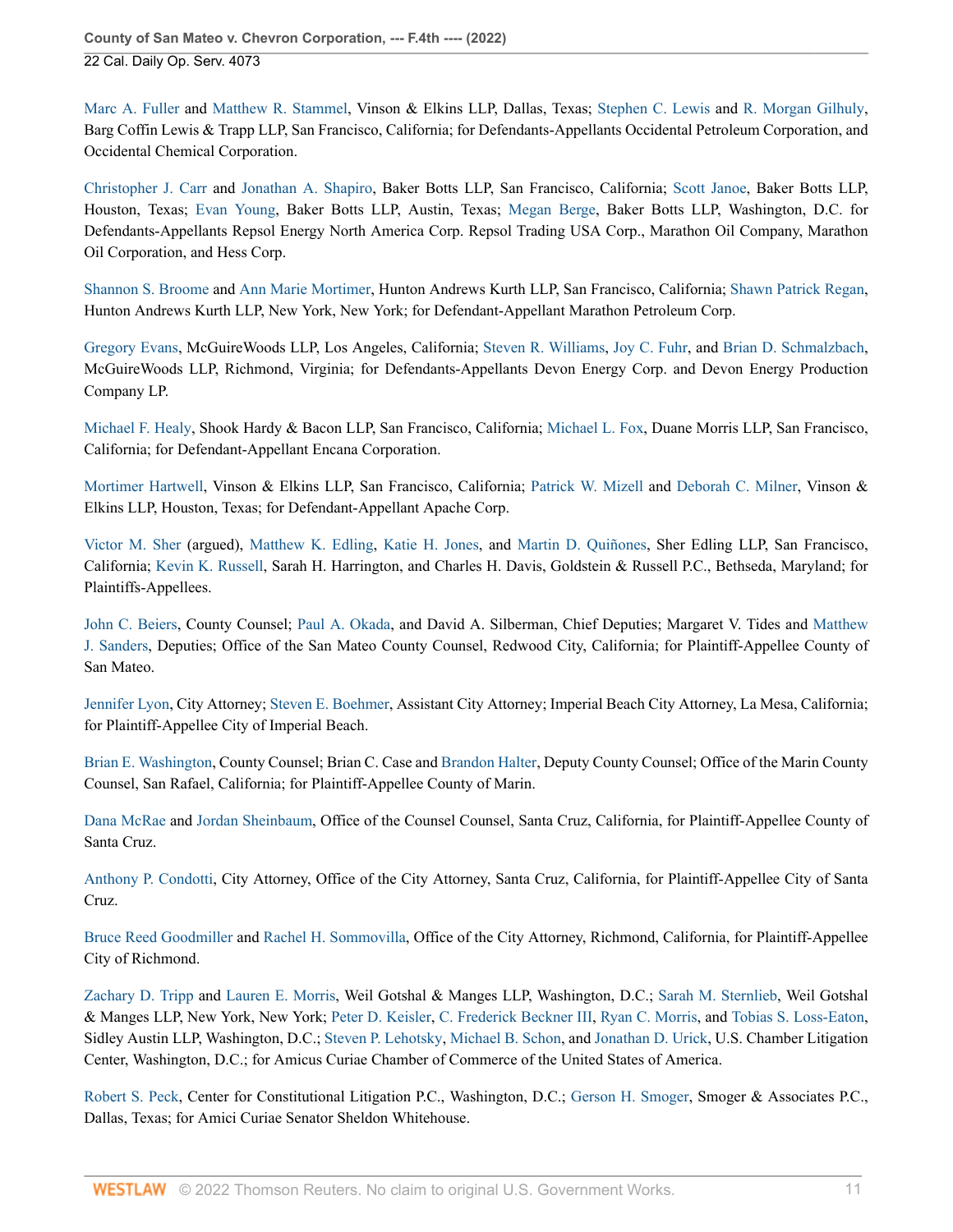[Michael Burger,](http://www.westlaw.com/Link/Document/FullText?findType=h&pubNum=176284&cite=0145068601&originatingDoc=I13d9d0c0c01911eca998bccac2217b4d&refType=RQ&originationContext=document&vr=3.0&rs=cblt1.0&transitionType=DocumentItem&contextData=(sc.Search)) Morningside Heights Legal Services Inc., New York, New York, for Amici Curiae National League of Cities, U.S. Conference of Mayors, and International Municipal Lawyers Association.

[Scott L. Nelson](http://www.westlaw.com/Link/Document/FullText?findType=h&pubNum=176284&cite=0115880301&originatingDoc=I13d9d0c0c01911eca998bccac2217b4d&refType=RQ&originationContext=document&vr=3.0&rs=cblt1.0&transitionType=DocumentItem&contextData=(sc.Search)) and [Allison M. Zieve,](http://www.westlaw.com/Link/Document/FullText?findType=h&pubNum=176284&cite=0132128601&originatingDoc=I13d9d0c0c01911eca998bccac2217b4d&refType=RQ&originationContext=document&vr=3.0&rs=cblt1.0&transitionType=DocumentItem&contextData=(sc.Search)) Public Citizen Litigation Group, Washington, D.C., for Amicus Curiae Public Citizen Inc.

[James R. Williams](http://www.westlaw.com/Link/Document/FullText?findType=h&pubNum=176284&cite=0176829901&originatingDoc=I13d9d0c0c01911eca998bccac2217b4d&refType=RQ&originationContext=document&vr=3.0&rs=cblt1.0&transitionType=DocumentItem&contextData=(sc.Search)), County Counsel; Greta S. Hansen, Chief Assistant County Counsel; [Laura S. Trice](http://www.westlaw.com/Link/Document/FullText?findType=h&pubNum=176284&cite=0467221201&originatingDoc=I13d9d0c0c01911eca998bccac2217b4d&refType=RQ&originationContext=document&vr=3.0&rs=cblt1.0&transitionType=DocumentItem&contextData=(sc.Search)), Lead Deputy County Counsel; Tony LoPresti, Deputy County Counsel; Office of Santa Clara County Counsel, San Jose, California; for Amicus Curiae California State Association of Counties.

[Daniel P. Mensher](http://www.westlaw.com/Link/Document/FullText?findType=h&pubNum=176284&cite=0486294601&originatingDoc=I13d9d0c0c01911eca998bccac2217b4d&refType=RQ&originationContext=document&vr=3.0&rs=cblt1.0&transitionType=DocumentItem&contextData=(sc.Search)) and [Alison S. Gaffney,](http://www.westlaw.com/Link/Document/FullText?findType=h&pubNum=176284&cite=0467024201&originatingDoc=I13d9d0c0c01911eca998bccac2217b4d&refType=RQ&originationContext=document&vr=3.0&rs=cblt1.0&transitionType=DocumentItem&contextData=(sc.Search)) Keller Rohrback LLP, Seattle, Washington, for Amici Curiae Robert Brule, Center for Climate Integrity, Justin Farrell, Benjamin Franta, Stephan Lewandowsky, Naomi Oreskes, and Geoffrey Supran.

[William A. Rossbach,](http://www.westlaw.com/Link/Document/FullText?findType=h&pubNum=176284&cite=0129406201&originatingDoc=I13d9d0c0c01911eca998bccac2217b4d&refType=RQ&originationContext=document&vr=3.0&rs=cblt1.0&transitionType=DocumentItem&contextData=(sc.Search)) Rossbach Law P.C., Missoula, Montana; [Kenneth L. Adams](http://www.westlaw.com/Link/Document/FullText?findType=h&pubNum=176284&cite=0139096601&originatingDoc=I13d9d0c0c01911eca998bccac2217b4d&refType=RQ&originationContext=document&vr=3.0&rs=cblt1.0&transitionType=DocumentItem&contextData=(sc.Search)), Adams Holcomb LLP, Washington, D.C.; for Amici Curiae Mario J. Molina, Michael Oppenheimer, Susanne C. Moser, Donald J. Wuebbles, Gary Griggs, Peter C. Frumhoff, and Kirstina Dahl.

Rob Bonta, Attorney General; Sally Magnani, Senior Assistant Attorney General; [David A. Zonana](http://www.westlaw.com/Link/Document/FullText?findType=h&pubNum=176284&cite=0147944201&originatingDoc=I13d9d0c0c01911eca998bccac2217b4d&refType=RQ&originationContext=document&vr=3.0&rs=cblt1.0&transitionType=DocumentItem&contextData=(sc.Search)), Supervising Deputy Assistant Attorney General; [Erin Ganahl](http://www.westlaw.com/Link/Document/FullText?findType=h&pubNum=176284&cite=0391530901&originatingDoc=I13d9d0c0c01911eca998bccac2217b4d&refType=RQ&originationContext=document&vr=3.0&rs=cblt1.0&transitionType=DocumentItem&contextData=(sc.Search)) and Heather Leslie, Deputy Attorneys General; Attorney General's Office, California Department of Justice, Oakland, California; Letitia James, Attorney General, New York, New York; [Brian E. Frosh](http://www.westlaw.com/Link/Document/FullText?findType=h&pubNum=176284&cite=0161972801&originatingDoc=I13d9d0c0c01911eca998bccac2217b4d&refType=RQ&originationContext=document&vr=3.0&rs=cblt1.0&transitionType=DocumentItem&contextData=(sc.Search)), Attorney General, Baltimore, Maryland; [Gurbir S. Grewal,](http://www.westlaw.com/Link/Document/FullText?findType=h&pubNum=176284&cite=0321584601&originatingDoc=I13d9d0c0c01911eca998bccac2217b4d&refType=RQ&originationContext=document&vr=3.0&rs=cblt1.0&transitionType=DocumentItem&contextData=(sc.Search)) Attorney General, Trenton, New Jersey; [Ellen F. Rosenblum,](http://www.westlaw.com/Link/Document/FullText?findType=h&pubNum=176284&cite=0195907701&originatingDoc=I13d9d0c0c01911eca998bccac2217b4d&refType=RQ&originationContext=document&vr=3.0&rs=cblt1.0&transitionType=DocumentItem&contextData=(sc.Search)) Attorney General, Salem, Oregon; [Peter F. Neronha,](http://www.westlaw.com/Link/Document/FullText?findType=h&pubNum=176284&cite=0198286801&originatingDoc=I13d9d0c0c01911eca998bccac2217b4d&refType=RQ&originationContext=document&vr=3.0&rs=cblt1.0&transitionType=DocumentItem&contextData=(sc.Search)) Attorney General, Providence, Rhode Island; [Thomas J. Donovan Jr.](http://www.westlaw.com/Link/Document/FullText?findType=h&pubNum=176284&cite=0503287499&originatingDoc=I13d9d0c0c01911eca998bccac2217b4d&refType=RQ&originationContext=document&vr=3.0&rs=cblt1.0&transitionType=DocumentItem&contextData=(sc.Search)), Attorney General, Montpelier, Vermont; [Robert W. Ferguson,](http://www.westlaw.com/Link/Document/FullText?findType=h&pubNum=176284&cite=0487670501&originatingDoc=I13d9d0c0c01911eca998bccac2217b4d&refType=RQ&originationContext=document&vr=3.0&rs=cblt1.0&transitionType=DocumentItem&contextData=(sc.Search)) Attorney General, Olympia, Washington; for Amici Curiae States of California, New York, Maryland, New Jersey, Oregon, Rhode Island, Vermont, and Washington.

[Peter Huffman,](http://www.westlaw.com/Link/Document/FullText?findType=h&pubNum=176284&cite=0418248401&originatingDoc=I13d9d0c0c01911eca998bccac2217b4d&refType=RQ&originationContext=document&vr=3.0&rs=cblt1.0&transitionType=DocumentItem&contextData=(sc.Search)) Natural Resources Defense Council, Washington, D.C.; [Ian Fein,](http://www.westlaw.com/Link/Document/FullText?findType=h&pubNum=176284&cite=0498049799&originatingDoc=I13d9d0c0c01911eca998bccac2217b4d&refType=RQ&originationContext=document&vr=3.0&rs=cblt1.0&transitionType=DocumentItem&contextData=(sc.Search)) Natural Resources Defense Council, San Francisco, California; for Amicus Curiae Natural Resources Defense Council Inc.

Before: [Sandra S. Ikuta,](http://www.westlaw.com/Link/Document/FullText?findType=h&pubNum=176284&cite=0229586101&originatingDoc=I13d9d0c0c01911eca998bccac2217b4d&refType=RQ&originationContext=document&vr=3.0&rs=cblt1.0&transitionType=DocumentItem&contextData=(sc.Search)) [Morgan Christen,](http://www.westlaw.com/Link/Document/FullText?findType=h&pubNum=176284&cite=0106367801&originatingDoc=I13d9d0c0c01911eca998bccac2217b4d&refType=RQ&originationContext=document&vr=3.0&rs=cblt1.0&transitionType=DocumentItem&contextData=(sc.Search)) and [Kenneth K. Lee](http://www.westlaw.com/Link/Document/FullText?findType=h&pubNum=176284&cite=0515394301&originatingDoc=I13d9d0c0c01911eca998bccac2217b4d&refType=RQ&originationContext=document&vr=3.0&rs=cblt1.0&transitionType=DocumentItem&contextData=(sc.Search)), Circuit Judges.

# **OPINION**

[IKUTA](http://www.westlaw.com/Link/Document/FullText?findType=h&pubNum=176284&cite=0229586101&originatingDoc=I13d9d0c0c01911eca998bccac2217b4d&refType=RQ&originationContext=document&vr=3.0&rs=cblt1.0&transitionType=DocumentItem&contextData=(sc.Search)), Circuit Judge:

This appeal requires us to determine whether a district court erred in remanding the plaintiffs' global-warming related complaints to state court after they were removed by the energy company defendants. On appeal, the defendants argue that the district court had removal jurisdiction over these complaints on multiple grounds, including federal question and federal enclave jurisdiction under [28 U.S.C. § 1331,](http://www.westlaw.com/Link/Document/FullText?findType=L&pubNum=1000546&cite=28USCAS1331&originatingDoc=I13d9d0c0c01911eca998bccac2217b4d&refType=LQ&originationContext=document&vr=3.0&rs=cblt1.0&transitionType=DocumentItem&contextData=(sc.Search)) federal officer removal jurisdiction under [28 U.S.C. § 1442\(a\)\(1\)](http://www.westlaw.com/Link/Document/FullText?findType=L&pubNum=1000546&cite=28USCAS1442&originatingDoc=I13d9d0c0c01911eca998bccac2217b4d&refType=RB&originationContext=document&vr=3.0&rs=cblt1.0&transitionType=DocumentItem&contextData=(sc.Search)#co_pp_7b9b000044381), bankruptcy jurisdiction under [28](http://www.westlaw.com/Link/Document/FullText?findType=L&pubNum=1000546&cite=28USCAS1452&originatingDoc=I13d9d0c0c01911eca998bccac2217b4d&refType=RB&originationContext=document&vr=3.0&rs=cblt1.0&transitionType=DocumentItem&contextData=(sc.Search)#co_pp_8b3b0000958a4) [U.S.C. § 1452\(a\)](http://www.westlaw.com/Link/Document/FullText?findType=L&pubNum=1000546&cite=28USCAS1452&originatingDoc=I13d9d0c0c01911eca998bccac2217b4d&refType=RB&originationContext=document&vr=3.0&rs=cblt1.0&transitionType=DocumentItem&contextData=(sc.Search)#co_pp_8b3b0000958a4) and<sup>2</sup> [28 U.S.C. § 1334\(b\)](http://www.westlaw.com/Link/Document/FullText?findType=L&pubNum=1000546&cite=28USCAS1334&originatingDoc=I13d9d0c0c01911eca998bccac2217b4d&refType=RB&originationContext=document&vr=3.0&rs=cblt1.0&transitionType=DocumentItem&contextData=(sc.Search)#co_pp_a83b000018c76), and admiralty jurisdiction under [28 U.S.C. § 1333\(1\).](http://www.westlaw.com/Link/Document/FullText?findType=L&pubNum=1000546&cite=28USCAS1333&originatingDoc=I13d9d0c0c01911eca998bccac2217b4d&refType=RB&originationContext=document&vr=3.0&rs=cblt1.0&transitionType=DocumentItem&contextData=(sc.Search)#co_pp_f1c50000821b0) Because the district court

did not err in concluding that it lacked subject matter jurisdiction under any of these asserted grounds, we affirm.

### <span id="page-11-0"></span>I

**\*3** The County of San Mateo, the County of Marin, and the City of Imperial Beach filed three materially similar complaints in California state court against more than 30 energy companies in July 20[1](#page-26-0)7. <sup>1</sup> The complaints allege that the Energy Companies' "extraction, refining, and/or formulation of fossil fuel products; their introduction of fossil fuel products into the stream of commerce; their wrongful promotion of their fossil fuel products and concealment of known hazards associated with use of those products; and their failure to pursue less hazardous alternatives available to them; is a substantial factor in causing the increase in global mean temperature and consequent increase in global mean sea surface height." Further, according to the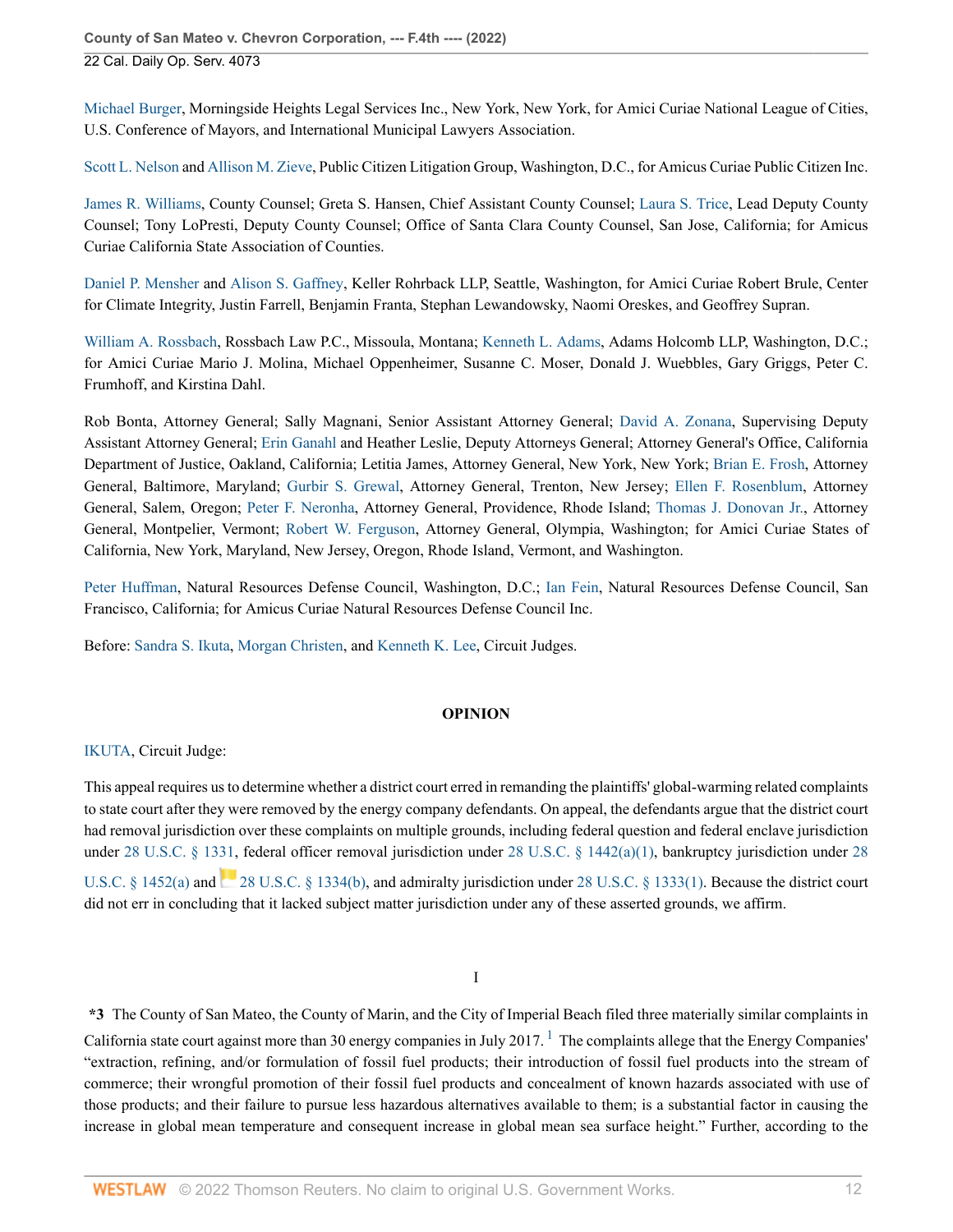complaints, the Counties "have already incurred, and will foreseeably continue to incur, injuries and damages because of sea level rise caused by [the Energy Companies'] conduct." Such "sea level rise-related injuries and damages" include flooding that causes injury and damages to real property and its improvements, and prevents the "free passage on, use of, and normal enjoyment of that real property, or permanently [destroys] it." For instance, the Counties allege that Surfer's Beach near the city of Half Moon Bay "has lost 140 feet of accessible beach since 1964 due to erosion, which has been exacerbated and substantially contributed to by sea level rise and increased extreme weather." Other injuries caused by sea level rise, according to the Counties, include "infrastructural repair and reinforcement of roads and beach access." Based on these allegations, the complaints assert causes of action for public and private nuisance, strict liability for failure to warn, strict liability for design defect, negligence, negligent failure to warn, and trespass.

The Energy Companies removed the three complaints to federal court, asserting multiple bases for subject matter jurisdiction:

(1) the Counties' claims raise disputed and substantial federal issues, *see [Grable & Sons Metal Prods., Inc. v. Darue Eng'g](http://www.westlaw.com/Link/Document/FullText?findType=Y&serNum=2006791874&pubNum=0000708&originatingDoc=I13d9d0c0c01911eca998bccac2217b4d&refType=RP&originationContext=document&vr=3.0&rs=cblt1.0&transitionType=DocumentItem&contextData=(sc.Search)) & Mfg.*[, 545 U.S. 308, 125 S.Ct. 2363, 162 L.Ed.2d 257 \(2005\)](http://www.westlaw.com/Link/Document/FullText?findType=Y&serNum=2006791874&pubNum=0000708&originatingDoc=I13d9d0c0c01911eca998bccac2217b4d&refType=RP&originationContext=document&vr=3.0&rs=cblt1.0&transitionType=DocumentItem&contextData=(sc.Search)); (2) the Counties' claims are "completely preempted" by federal law; (3) the Counties' claims arose on "federal enclaves"; (4) the Counties' claims arise out of operations on the outer Continental Shelf, *see* [43 U.S.C. § 1349\(b\);](http://www.westlaw.com/Link/Document/FullText?findType=L&pubNum=1000546&cite=43USCAS1349&originatingDoc=I13d9d0c0c01911eca998bccac2217b4d&refType=RB&originationContext=document&vr=3.0&rs=cblt1.0&transitionType=DocumentItem&contextData=(sc.Search)#co_pp_a83b000018c76) (5) the Counties' claims arise from actions that were taken by the Energy Companies pursuant to a federal officer's directions, *see* [28 U.S.C. § 1442\(a\)](http://www.westlaw.com/Link/Document/FullText?findType=L&pubNum=1000546&cite=28USCAS1442&originatingDoc=I13d9d0c0c01911eca998bccac2217b4d&refType=RB&originationContext=document&vr=3.0&rs=cblt1.0&transitionType=DocumentItem&contextData=(sc.Search)#co_pp_8b3b0000958a4); and (6) the Counties' claims are related to bankruptcy cases, *see* [28](http://www.westlaw.com/Link/Document/FullText?findType=L&pubNum=1000546&cite=28USCAS1452&originatingDoc=I13d9d0c0c01911eca998bccac2217b4d&refType=RB&originationContext=document&vr=3.0&rs=cblt1.0&transitionType=DocumentItem&contextData=(sc.Search)#co_pp_8b3b0000958a4)

# U.S.C. $\S$ § 1452(a), [1334\(b\)](http://www.westlaw.com/Link/Document/FullText?findType=L&pubNum=1000546&cite=28USCAS1334&originatingDoc=I13d9d0c0c01911eca998bccac2217b4d&refType=RB&originationContext=document&vr=3.0&rs=cblt1.0&transitionType=DocumentItem&contextData=(sc.Search)#co_pp_a83b000018c76).

Shortly after the complaints were filed, the County of Santa Cruz, the City of Santa Cruz, and the City of Richmond filed materially similar complaints in California state court. The Energy Companies removed these cases to federal court as well, asserting the same six bases for subject matter jurisdiction. Marathon Petroleum Corporation raised an additional ground for removal: the complaints raised issues concerning maritime activities, giving rise to admiralty jurisdiction. *See* [28 U.S.C. § 1333.](http://www.westlaw.com/Link/Document/FullText?findType=L&pubNum=1000546&cite=28USCAS1333&originatingDoc=I13d9d0c0c01911eca998bccac2217b4d&refType=LQ&originationContext=document&vr=3.0&rs=cblt1.0&transitionType=DocumentItem&contextData=(sc.Search)) These cases were assigned to the same district judge.

The Counties moved to remand each case to state court based on a lack of subject matter jurisdiction. In a reasoned opinion, the district court rejected all the grounds on which the Energy Companies relied for subject matter jurisdiction, but stayed its remand orders to give the Energy Companies an opportunity to appeal.

The Energy Companies appealed, and w[e aff](https://1.next.westlaw.com/Link/RelatedInformation/Flag?documentGuid=I3b3b6cd09fa211ea8cb395d22c142a61&transitionType=InlineKeyCiteFlags&originationContext=docHeaderFlag&Rank=0&ppcid=a9b114f5abe4428c96a100fd82d3083a&contextData=(sc.Search) )irmed the district court's determination that no subject matter jurisdiction existed

<span id="page-12-0"></span>under the federal-officer removal statute. *[County of San Mateo v. Chevron Corp.](http://www.westlaw.com/Link/Document/FullText?findType=Y&serNum=2051128797&pubNum=0000506&originatingDoc=I13d9d0c0c01911eca998bccac2217b4d&refType=RP&fi=co_pp_sp_506_603&originationContext=document&vr=3.0&rs=cblt1.0&transitionType=DocumentItem&contextData=(sc.Search)#co_pp_sp_506_603)*, 960 F.3d 586, 603 (9th Cir. 2020), *vacated*, [––– U.S. ––––, 141 S. Ct. 2666, 210 L.Ed.2d 830 \(2021\)](http://www.westlaw.com/Link/Document/FullText?findType=Y&pubNum=0000708&cite=141SCT2666&originatingDoc=I13d9d0c0c01911eca998bccac2217b4d&refType=RP&originationContext=document&vr=3.0&rs=cblt1.0&transitionType=DocumentItem&contextData=(sc.Search)) (mem.). We dismissed the rest of the appeal for lack of appellate jurisdiction. *[Id.](http://www.westlaw.com/Link/Document/FullText?findType=Y&serNum=2051128797&pubNum=0000506&originatingDoc=I13d9d0c0c01911eca998bccac2217b4d&refType=RP&originationContext=document&vr=3.0&rs=cblt1.0&transitionType=DocumentItem&contextData=(sc.Search))* Under[28 U.S.C. § 1447\(d\),](http://www.westlaw.com/Link/Document/FullText?findType=L&pubNum=1000546&cite=28USCAS1447&originatingDoc=I13d9d0c0c01911eca998bccac2217b4d&refType=RB&originationContext=document&vr=3.0&rs=cblt1.0&transitionType=DocumentItem&contextData=(sc.Search)#co_pp_5ba1000067d06) "[1] [a]n order remanding a case to the State court from which it was removed is not reviewable on appeal or otherwise [(referred to as the "non-reviewability clause")], [2] except that an order remanding a case to the State court from which it was removed pursuant to [section 1442](http://www.westlaw.com/Link/Document/FullText?findType=L&pubNum=1000546&cite=28USCAS1442&originatingDoc=I13d9d0c0c01911eca998bccac2217b4d&refType=LQ&originationContext=document&vr=3.0&rs=cblt1.0&transitionType=DocumentItem&contextData=(sc.Search)) or [1443](http://www.westlaw.com/Link/Document/FullText?findType=L&pubNum=1000546&cite=28USCAS1443&originatingDoc=I13d9d0c0c01911eca998bccac2217b4d&refType=LQ&originationContext=document&vr=3.0&rs=cblt1.0&transitionType=DocumentItem&contextData=(sc.Search)) of this title shall be reviewable by appeal or otherwise [(referred to as the "exceptions clause")]." <sup>[2](#page-26-1)</sup> We concluded that we lacked authority to review the remand order under the non-reviewability clause because the district court's order remanded the complaints on subject matter jurisdiction grounds, and the non-revi[ewa](https://1.next.westlaw.com/Link/RelatedInformation/Flag?documentGuid=I3b3b6cd09fa211ea8cb395d22c142a61&transitionType=InlineKeyCiteFlags&originationContext=docHeaderFlag&Rank=0&ppcid=a9b114f5abe4428c96a100fd82d3083a&contextData=(sc.Search) )bility clause applies when a district court bases its remand order on subject matter jurisdiction or nonjurisdictional defects. *San Mateo*[, 960 F.3d at 594–95](http://www.westlaw.com/Link/Document/FullText?findType=Y&serNum=2051128797&pubNum=0000506&originatingDoc=I13d9d0c0c01911eca998bccac2217b4d&refType=RP&fi=co_pp_sp_506_594&originationContext=document&vr=3.0&rs=cblt1.0&transitionType=DocumentItem&contextData=(sc.Search)#co_pp_sp_506_594) (citing *[Atl. Nat'l Tr. LLC v. Mt. Hawley Ins. Co.](http://www.westlaw.com/Link/Document/FullText?findType=Y&serNum=2022907265&pubNum=0000506&originatingDoc=I13d9d0c0c01911eca998bccac2217b4d&refType=RP&fi=co_pp_sp_506_934&originationContext=document&vr=3.0&rs=cblt1.0&transitionType=DocumentItem&contextData=(sc.Search)#co_pp_sp_506_934)*, 621 F.3d 931, 934 [\(9th Cir. 2010\)\)](http://www.westlaw.com/Link/Document/FullText?findType=Y&serNum=2022907265&pubNum=0000506&originatingDoc=I13d9d0c0c01911eca998bccac2217b4d&refType=RP&fi=co_pp_sp_506_934&originationContext=document&vr=3.0&rs=cblt1.0&transitionType=DocumentItem&contextData=(sc.Search)#co_pp_sp_506_934). We also concluded that we lacked authority to review the remand order under the exceptions clause because we were bound by our precedent, *see [P](https://1.next.westlaw.com/Link/RelatedInformation/Flag?documentGuid=Ia5b12223d9dd11da8b56def3c325596e&transitionType=InlineKeyCiteFlags&originationContext=docHeaderFlag&Rank=0&ppcid=a9b114f5abe4428c96a100fd82d3083a&contextData=(sc.Search) )atel v. Del Taco, Inc.*[, 446 F.3d 996, 998 \(9th Cir. 2006\),](http://www.westlaw.com/Link/Document/FullText?findType=Y&serNum=2009070653&pubNum=0000506&originatingDoc=I13d9d0c0c01911eca998bccac2217b4d&refType=RP&fi=co_pp_sp_506_998&originationContext=document&vr=3.0&rs=cblt1.0&transitionType=DocumentItem&contextData=(sc.Search)#co_pp_sp_506_998) which indicated we had the authority to review only the portion of the district court's remand order that addressed [28 U.S.C. § 1442\(a\)](http://www.westlaw.com/Link/Document/FullText?findType=L&pubNum=1000546&cite=28USCAS1442&originatingDoc=I13d9d0c0c01911eca998bccac2217b4d&refType=RB&originationContext=document&vr=3.0&rs=cblt1.0&transitionType=DocumentItem&contextData=(sc.Search)#co_pp_8b3b0000958a4), federal officer removal, but lacked jurisdi[ction](https://1.next.westlaw.com/Link/RelatedInformation/Flag?documentGuid=I3b3b6cd09fa211ea8cb395d22c142a61&transitionType=InlineKeyCiteFlags&originationContext=docHeaderFlag&Rank=0&ppcid=a9b114f5abe4428c96a100fd82d3083a&contextData=(sc.Search) ) to review the appeal from the portions of the remand order that considered the other bases for [sub](https://1.next.westlaw.com/Link/RelatedInformation/Flag?documentGuid=ND6F78B30149711E1A7F78D1F2D4D2473&transitionType=InlineKeyCiteFlags&originationContext=docHeaderFlag&Rank=0&ppcid=a9b114f5abe4428c96a100fd82d3083a&contextData=(sc.Search) )ject matter jurisdiction, **San Mateo**[, 960 F.3d at 595–96.](http://www.westlaw.com/Link/Document/FullText?findType=Y&serNum=2051128797&pubNum=0000506&originatingDoc=I13d9d0c0c01911eca998bccac2217b4d&refType=RP&fi=co_pp_sp_506_595&originationContext=document&vr=3.0&rs=cblt1.0&transitionType=DocumentItem&contextData=(sc.Search)#co_pp_sp_506_595) Therefore, we rejected the Energy Companies' argument that [28 U.S.C. § 1447\(d\)](http://www.westlaw.com/Link/Document/FullText?findType=L&pubNum=1000546&cite=28USCAS1447&originatingDoc=I13d9d0c0c01911eca998bccac2217b4d&refType=RB&originationContext=document&vr=3.0&rs=cblt1.0&transitionType=DocumentItem&contextData=(sc.Search)#co_pp_5ba1000067d06) gav[e us](https://1.next.westlaw.com/Link/RelatedInformation/Flag?documentGuid=I3b3b6cd09fa211ea8cb395d22c142a61&transitionType=InlineKeyCiteFlags&originationContext=docHeaderFlag&Rank=0&ppcid=a9b114f5abe4428c96a100fd82d3083a&contextData=(sc.Search) ) the authority to conduct plenary review of the district court's remand order and did not address the other bases for removal.  $\blacksquare$  *Id.* [at 603.](http://www.westlaw.com/Link/Document/FullText?findType=Y&serNum=2051128797&pubNum=0000506&originatingDoc=I13d9d0c0c01911eca998bccac2217b4d&refType=RP&fi=co_pp_sp_506_603&originationContext=document&vr=3.0&rs=cblt1.0&transitionType=DocumentItem&contextData=(sc.Search)#co_pp_sp_506_603)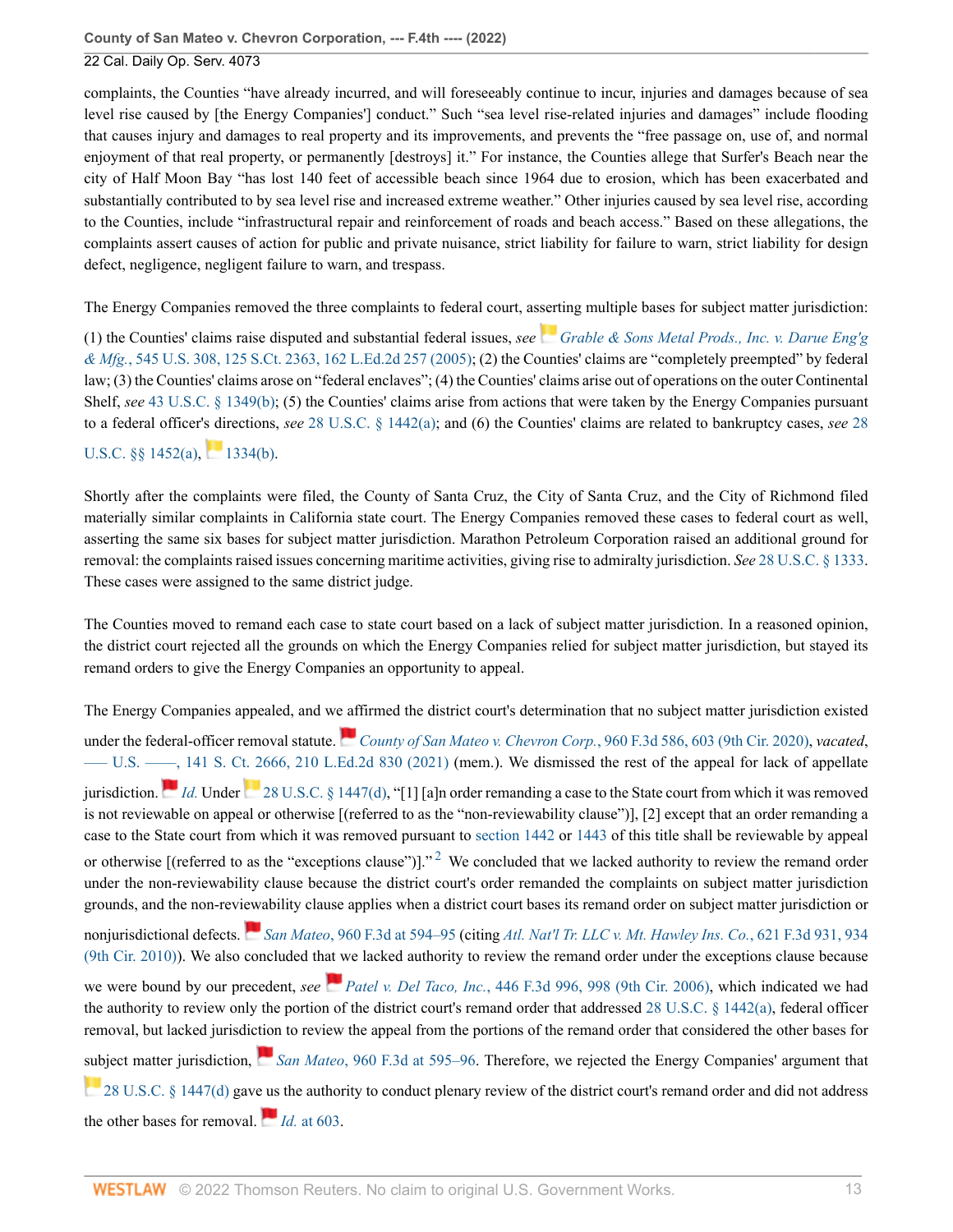**\*4** The Energy Companies sought [revi](https://1.next.westlaw.com/Link/RelatedInformation/Flag?documentGuid=I0c352015b59311eba860c827b548034a&transitionType=InlineKeyCiteFlags&originationContext=docHeaderFlag&Rank=0&ppcid=a9b114f5abe4428c96a100fd82d3083a&contextData=(sc.Search) )ew by the Supreme Court. While the Energy Companies' petition for certiorari was pending, the Suprem[e Co](https://1.next.westlaw.com/Link/RelatedInformation/Flag?documentGuid=I0c352015b59311eba860c827b548034a&transitionType=InlineKeyCiteFlags&originationContext=docHeaderFlag&Rank=0&ppcid=a9b114f5abe4428c96a100fd82d3083a&contextData=(sc.Search) )urt decided *[BP p.l.c. v. Mayor & City Council of Baltimore](http://www.westlaw.com/Link/Document/FullText?findType=Y&serNum=2053637634&pubNum=0000708&originatingDoc=I13d9d0c0c01911eca998bccac2217b4d&refType=RP&originationContext=document&vr=3.0&rs=cblt1.0&transitionType=DocumentItem&contextData=(sc.Search))*, — U.S. —–, 141 S. Ct. 1532, 209 [L.Ed.2d 631 \(2021\)](http://www.westlaw.com/Link/Document/FullText?findType=Y&serNum=2053637634&pubNum=0000708&originatingDoc=I13d9d0c0c01911eca998bccac2217b4d&refType=RP&originationContext=document&vr=3.0&rs=cblt1.0&transitionType=DocumentItem&contextData=(sc.Search)). *[Baltimore](http://www.westlaw.com/Link/Document/FullText?findType=Y&serNum=2053637634&pubNum=0000708&originatingDoc=I13d9d0c0c01911eca998bccac2217b4d&refType=RP&originationContext=document&vr=3.0&rs=cblt1.0&transitionType=DocumentItem&contextData=(sc.Search))* interpreted [§ 1447\(d\)](http://www.westlaw.com/Link/Document/FullText?findType=L&pubNum=1000546&cite=28USCAS1447&originatingDoc=I13d9d0c0c01911eca998bccac2217b4d&refType=RB&originationContext=document&vr=3.0&rs=cblt1.0&transitionType=DocumentItem&contextData=(sc.Search)#co_pp_5ba1000067d06) as permitting appellate review of all the defendants' grounds for removal under that section, and overruled the Fourth Circuit's interpretation of  $\frac{1}{8}$  1447(d) as limiting appellate review of a remand order to "the *part* of the district court's remand order" discussi[ng](https://1.next.westlaw.com/Link/RelatedInformation/Flag?documentGuid=I3b3b6cd09fa211ea8cb395d22c142a61&transitionType=InlineKeyCiteFlags&originationContext=docHeaderFlag&Rank=0&ppcid=a9b114f5abe4428c96a100fd82d3083a&contextData=(sc.Search) ) [§ 1442](http://www.westlaw.com/Link/Document/FullText?findType=L&pubNum=1000546&cite=28USCAS1442&originatingDoc=I13d9d0c0c01911eca998bccac2217b4d&refType=LQ&originationContext=document&vr=3.0&rs=cblt1.0&transitionType=DocumentItem&contextData=(sc.Search)) or [1443.](http://www.westlaw.com/Link/Document/FullText?findType=L&pubNum=1000546&cite=28USCAS1443&originatingDoc=I13d9d0c0c01911eca998bccac2217b4d&refType=LQ&originationContext=document&vr=3.0&rs=cblt1.0&transitionType=DocumentItem&contextData=(sc.Search)) See Baltimore[, 141 S. Ct. at](http://www.westlaw.com/Link/Document/FullText?findType=Y&serNum=2053637634&pubNum=0000708&originatingDoc=I13d9d0c0c01911eca998bccac2217b4d&refType=RP&fi=co_pp_sp_708_1537&originationContext=document&vr=3.0&rs=cblt1.0&transitionType=DocumentItem&contextData=(sc.Search)#co_pp_sp_708_1537) [1537](http://www.westlaw.com/Link/Document/FullText?findType=Y&serNum=2053637634&pubNum=0000708&originatingDoc=I13d9d0c0c01911eca998bccac2217b4d&refType=RP&fi=co_pp_sp_708_1537&originationContext=document&vr=3.0&rs=cblt1.0&transitionType=DocumentItem&contextData=(sc.Search)#co_pp_sp_708_1537). The Supreme Court then granted the petition for writ of certiorari in *[San Mateo](http://www.westlaw.com/Link/Document/FullText?findType=Y&serNum=2051128797&pubNum=0000506&originatingDoc=I13d9d0c0c01911eca998bccac2217b4d&refType=RP&originationContext=document&vr=3.0&rs=cblt1.0&transitionType=DocumentItem&contextData=(sc.Search))*, vacated judgment, and remanded for further consideration in light of *Baltimore. [Chevron Corp. v. San Mateo County, California](http://www.westlaw.com/Link/Document/FullText?findType=Y&serNum=2053680184&pubNum=0000708&originatingDoc=I13d9d0c0c01911eca998bccac2217b4d&refType=RP&originationContext=document&vr=3.0&rs=cblt1.0&transitionType=DocumentItem&contextData=(sc.Search))*, -- U.S. ----, 141 S. Ct. 2666, [210 L.Ed.2d 830 \(2021\)](http://www.westlaw.com/Link/Document/FullText?findType=Y&serNum=2053680184&pubNum=0000708&originatingDoc=I13d9d0c0c01911eca998bccac2217b4d&refType=RP&originationContext=document&vr=3.0&rs=cblt1.0&transitionType=DocumentItem&contextData=(sc.Search)).

On remand, we conclude th[at](https://1.next.westlaw.com/Link/RelatedInformation/Flag?documentGuid=Ie9f2550089e111d9903eeb4634b8d78e&transitionType=InlineKeyCiteFlags&originationContext=docHeaderFlag&Rank=0&ppcid=a9b114f5abe4428c96a100fd82d3083a&contextData=(sc.Search) ) *[Baltimore](http://www.westlaw.com/Link/Document/FullText?findType=Y&serNum=2053637634&pubNum=0000708&originatingDoc=I13d9d0c0c01911eca998bccac2217b4d&refType=RP&originationContext=document&vr=3.0&rs=cblt1.0&transitionType=DocumentItem&contextData=(sc.Search))* has effectively abrogated *Patel*'s reasoning and holding "in s[uch a](https://1.next.westlaw.com/Link/RelatedInformation/Flag?documentGuid=I0c352015b59311eba860c827b548034a&transitionType=InlineKeyCiteFlags&originationContext=docHeaderFlag&Rank=0&ppcid=a9b114f5abe4428c96a100fd82d3083a&contextData=(sc.Search) ) way that the cases [are](https://1.next.westlaw.com/Link/RelatedInformation/Flag?documentGuid=ND6F78B30149711E1A7F78D1F2D4D2473&transitionType=InlineKeyCiteFlags&originationContext=docHeaderFlag&Rank=0&ppcid=a9b114f5abe4428c96a100fd82d3083a&contextData=(sc.Search) ) clearly irreconcilable." *Miller v. Gammie*[, 335 F.3d 889, 900 \(9th Cir. 2003\)](http://www.westlaw.com/Link/Document/FullText?findType=Y&serNum=2003481959&pubNum=0000506&originatingDoc=I13d9d0c0c01911eca998bccac2217b4d&refType=RP&fi=co_pp_sp_506_900&originationContext=document&vr=3.0&rs=cblt1.0&transitionType=DocumentItem&contextData=(sc.Search)#co_pp_sp_506_900) (en banc). Because *[Baltimore](http://www.westlaw.com/Link/Document/FullText?findType=Y&serNum=2053637634&pubNum=0000708&originatingDoc=I13d9d0c0c01911eca998bccac2217b4d&refType=RP&originationContext=document&vr=3.0&rs=cblt1.0&transitionType=DocumentItem&contextData=(sc.Search))* held that  $\frac{1}{2}$  [§ 1447\(d\)](http://www.westlaw.com/Link/Document/FullText?findType=L&pubNum=1000546&cite=28USCAS1447&originatingDoc=I13d9d0c0c01911eca998bccac2217b4d&refType=RB&originationContext=document&vr=3.0&rs=cblt1.0&transitionType=DocumentItem&contextData=(sc.Search)#co_pp_5ba1000067d06) gives us the authority to review the district court's entire remand order, [141 S. Ct. at 1538](http://www.westlaw.com/Link/Document/FullText?findType=Y&serNum=2053637634&pubNum=0000708&originatingDoc=I13d9d0c0c01911eca998bccac2217b4d&refType=RP&fi=co_pp_sp_708_1538&originationContext=document&vr=3.0&rs=cblt1.0&transitionType=DocumentItem&contextData=(sc.Search)#co_pp_sp_708_1538), we now consider all bases for removal raised by the defendants, rather than addressing only federal officer removal.

<span id="page-13-2"></span><span id="page-13-1"></span><span id="page-13-0"></span>**[\[1\]](#page-1-0) [\[2\]](#page-1-1) [\[3\]](#page-2-2)** We [hav](https://1.next.westlaw.com/Link/RelatedInformation/Flag?documentGuid=Ie92b1482944111d9bdd1cfdd544ca3a4&transitionType=InlineKeyCiteFlags&originationContext=docHeaderFlag&Rank=0&ppcid=a9b114f5abe4428c96a100fd82d3083a&contextData=(sc.Search) )e jurisdiction under [28 U.S.C. § 1291.](http://www.westlaw.com/Link/Document/FullText?findType=L&pubNum=1000546&cite=28USCAS1291&originatingDoc=I13d9d0c0c01911eca998bccac2217b4d&refType=LQ&originationContext=document&vr=3.0&rs=cblt1.0&transitionType=DocumentItem&contextData=(sc.Search)) We review questions of statutory construction and subject matter jurisdiction de novo. *Ritchey v. Upjohn Drug Co.*[, 139 F.3d 1313, 1315 \(9th Cir. 1998\)](http://www.westlaw.com/Link/Document/FullText?findType=Y&serNum=1998082189&pubNum=0000506&originatingDoc=I13d9d0c0c01911eca998bccac2217b4d&refType=RP&fi=co_pp_sp_506_1315&originationContext=document&vr=3.0&rs=cblt1.0&transitionType=DocumentItem&contextData=(sc.Search)#co_pp_sp_506_1315). The defendant [has](https://1.next.westlaw.com/Link/RelatedInformation/Flag?documentGuid=Iff81107cccb211e398918a57b3f325e0&transitionType=InlineKeyCiteFlags&originationContext=docHeaderFlag&Rank=0&ppcid=a9b114f5abe4428c96a100fd82d3083a&contextData=(sc.Search) ) the burden of proving by a preponderance of the evidence that the requirements for removal jurisdiction have been met. *[Leite v. Crane](http://www.westlaw.com/Link/Document/FullText?findType=Y&serNum=2033271442&pubNum=0000506&originatingDoc=I13d9d0c0c01911eca998bccac2217b4d&refType=RP&fi=co_pp_sp_506_1122&originationContext=document&vr=3.0&rs=cblt1.0&transitionType=DocumentItem&contextData=(sc.Search)#co_pp_sp_506_1122) Co.*[, 749 F.3d 1117, 1122 \(9th Cir. 2014\).](http://www.westlaw.com/Link/Document/FullText?findType=Y&serNum=2033271442&pubNum=0000506&originatingDoc=I13d9d0c0c01911eca998bccac2217b4d&refType=RP&fi=co_pp_sp_506_1122&originationContext=document&vr=3.0&rs=cblt1.0&transitionType=DocumentItem&contextData=(sc.Search)#co_pp_sp_506_1122)

# II

### A

We start with the Energy Companies' argument that the district court erred in rejecting its claims that it had federal-question jurisdiction under [28 U.S.C. § 1331,](http://www.westlaw.com/Link/Document/FullText?findType=L&pubNum=1000546&cite=28USCAS1331&originatingDoc=I13d9d0c0c01911eca998bccac2217b4d&refType=LQ&originationContext=document&vr=3.0&rs=cblt1.0&transitionType=DocumentItem&contextData=(sc.Search)) which provides that "district courts shall have original jurisdiction of all civil actions arising under the Constitution, laws, or treaties of the United States." [28 U.S.C. § 1331](http://www.westlaw.com/Link/Document/FullText?findType=L&pubNum=1000546&cite=28USCAS1331&originatingDoc=I13d9d0c0c01911eca998bccac2217b4d&refType=LQ&originationContext=document&vr=3.0&rs=cblt1.0&transitionType=DocumentItem&contextData=(sc.Search)).

<span id="page-13-3"></span>**[\[4\]](#page-2-3)** At the time of removal, the Counties' complaints asserted only state-law claims against the Energy Companies. Under the well-pleaded complaint rule, the plaintiff is "the 'master [of t](https://1.next.westlaw.com/Link/RelatedInformation/Flag?documentGuid=Id6b0e480dce511ea8f0eec838d2c18dc&transitionType=InlineKeyCiteFlags&originationContext=docHeaderFlag&Rank=0&ppcid=a9b114f5abe4428c96a100fd82d3083a&contextData=(sc.Search) )he claim' " and can generally avoid federal jurisdiction if a federal q[uest](https://1.next.westlaw.com/Link/RelatedInformation/Flag?documentGuid=I6173846f9c1f11d9bc61beebb95be672&transitionType=InlineKeyCiteFlags&originationContext=docHeaderFlag&Rank=0&ppcid=a9b114f5abe4428c96a100fd82d3083a&contextData=(sc.Search) )ion does not appear on the face of the complaint. *City of Oakland v. BP PLC*[, 969 F.3d 895, 904 \(9th Cir. 2020\)](http://www.westlaw.com/Link/Document/FullText?findType=Y&serNum=2051642656&pubNum=0000506&originatingDoc=I13d9d0c0c01911eca998bccac2217b4d&refType=RP&fi=co_pp_sp_506_904&originationContext=document&vr=3.0&rs=cblt1.0&transitionType=DocumentItem&contextData=(sc.Search)#co_pp_sp_506_904) (quoting *Caterpillar Inc. v. Williams*[, 482 U.S. 386, 392, 107 S.Ct. 2425, 96 L.Ed.2d 318 \(1987\)\)](http://www.westlaw.com/Link/Document/FullText?findType=Y&serNum=1987071665&pubNum=0000780&originatingDoc=I13d9d0c0c01911eca998bccac2217b4d&refType=RP&fi=co_pp_sp_780_392&originationContext=document&vr=3.0&rs=cblt1.0&transitionType=DocumentItem&contextData=(sc.Search)#co_pp_sp_780_392). The Energy Companies argue that the Counties' global-warming claims arise under fede[ral](https://1.next.westlaw.com/Link/RelatedInformation/Flag?documentGuid=Id4e1c90ddc0e11d983e7e9deff98dc6f&transitionType=InlineKeyCiteFlags&originationContext=docHeaderFlag&Rank=0&ppcid=a9b114f5abe4428c96a100fd82d3083a&contextData=(sc.Search) ) common law and are removable under two exceptions to the well-pleaded complaint rule: (1) the exception articulated in *[Grable](http://www.westlaw.com/Link/Document/FullText?findType=Y&serNum=2006791874&pubNum=0000780&originatingDoc=I13d9d0c0c01911eca998bccac2217b4d&refType=RP&originationContext=document&vr=3.0&rs=cblt1.0&transitionType=DocumentItem&contextData=(sc.Search))*; and (2) the doctrine of complete preemption. We consider each in turn.

1

<span id="page-13-4"></span>**[\[5\]](#page-2-4)** *[Grable](http://www.westlaw.com/Link/Document/FullText?findType=Y&serNum=2006791874&pubNum=0000780&originatingDoc=I13d9d0c0c01911eca998bccac2217b4d&refType=RP&originationContext=document&vr=3.0&rs=cblt1.0&transitionType=DocumentItem&contextData=(sc.Search))* affirmed a long line of Supreme Court cases that recogniz[ed a](https://1.next.westlaw.com/Link/RelatedInformation/Flag?documentGuid=Id6b0e480dce511ea8f0eec838d2c18dc&transitionType=InlineKeyCiteFlags&originationContext=docHeaderFlag&Rank=0&ppcid=a9b114f5abe4428c96a100fd82d3083a&contextData=(sc.Search) )n exception to the well-pleaded complaint rule when "federal law is a necessary element of the [plaintiff's] claim for relief." *Oakland*[, 969 F.3d at 904](http://www.westlaw.com/Link/Document/FullText?findType=Y&serNum=2051642656&pubNum=0000506&originatingDoc=I13d9d0c0c01911eca998bccac2217b4d&refType=RP&fi=co_pp_sp_506_904&originationContext=document&vr=3.0&rs=cblt1.0&transitionType=DocumentItem&contextData=(sc.Search)#co_pp_sp_506_904) (cleaned up). "Only a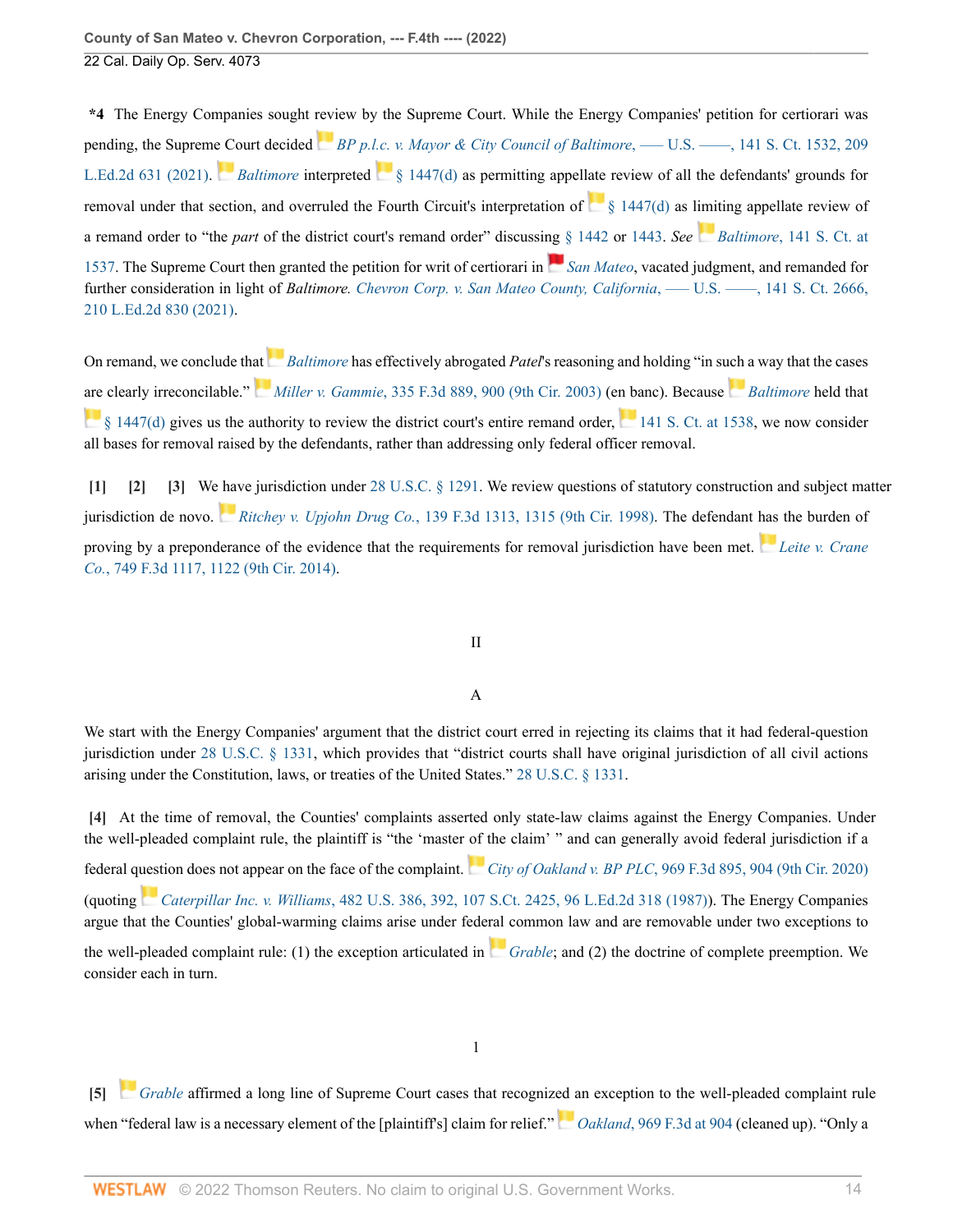few cases" have ever fallen into this narrow category.*[Id.](http://www.westlaw.com/Link/Document/FullText?findType=Y&serNum=2051642656&pubNum=0000506&originatingDoc=I13d9d0c0c01911eca998bccac2217b4d&refType=RP&originationContext=document&vr=3.0&rs=cblt1.0&transitionType=DocumentItem&contextData=(sc.Search))* Under this exception, "federal jurisdiction over a state law claim will lie if a federal issue is: (1) necessarily raised, (2) actually disputed, (3) [sub](https://1.next.westlaw.com/Link/RelatedInformation/Flag?documentGuid=Id7bdad407b6d11e280719c3f0e80bdd0&transitionType=InlineKeyCiteFlags&originationContext=docHeaderFlag&Rank=0&ppcid=a9b114f5abe4428c96a100fd82d3083a&contextData=(sc.Search) )stantial, and (4) capable of resolution in federal court without disrupting the federal-state balance approved by Congress." *Gunn v. Minton*[, 568 U.S. 251, 258, 133 S.Ct. 1059,](http://www.westlaw.com/Link/Document/FullText?findType=Y&serNum=2029898029&pubNum=0000780&originatingDoc=I13d9d0c0c01911eca998bccac2217b4d&refType=RP&fi=co_pp_sp_780_258&originationContext=document&vr=3.0&rs=cblt1.0&transitionType=DocumentItem&contextData=(sc.Search)#co_pp_sp_780_258) [185 L.Ed.2d 72 \(2013\)](http://www.westlaw.com/Link/Document/FullText?findType=Y&serNum=2029898029&pubNum=0000780&originatingDoc=I13d9d0c0c01911eca998bccac2217b4d&refType=RP&fi=co_pp_sp_780_258&originationContext=document&vr=3.0&rs=cblt1.0&transitionType=DocumentItem&contextData=(sc.Search)#co_pp_sp_780_258). If those requirements are met, federal jurisdiction exists "because there is a 'serious federal interest in claiming the advantages thought to be inherent in a fed[eral](https://1.next.westlaw.com/Link/RelatedInformation/Flag?documentGuid=Id7bdad407b6d11e280719c3f0e80bdd0&transitionType=InlineKeyCiteFlags&originationContext=docHeaderFlag&Rank=0&ppcid=a9b114f5abe4428c96a100fd82d3083a&contextData=(sc.Search) ) forum,' wh[ich](https://1.next.westlaw.com/Link/RelatedInformation/Flag?documentGuid=Id4e1c90ddc0e11d983e7e9deff98dc6f&transitionType=InlineKeyCiteFlags&originationContext=docHeaderFlag&Rank=0&ppcid=a9b114f5abe4428c96a100fd82d3083a&contextData=(sc.Search) ) can be vindicated without disrupting Congress's intended divis[ion](https://1.next.westlaw.com/Link/RelatedInformation/Flag?documentGuid=Id4e1c90ddc0e11d983e7e9deff98dc6f&transitionType=InlineKeyCiteFlags&originationContext=docHeaderFlag&Rank=0&ppcid=a9b114f5abe4428c96a100fd82d3083a&contextData=(sc.Search) ) of labor between state and federal courts." *[Id.](http://www.westlaw.com/Link/Document/FullText?findType=Y&serNum=2029898029&pubNum=0000780&originatingDoc=I13d9d0c0c01911eca998bccac2217b4d&refType=RP&originationContext=document&vr=3.0&rs=cblt1.0&transitionType=DocumentItem&contextData=(sc.Search))* (quoting *Grable*[, 545 U.S. at 313–14, 125 S.Ct. 2363\)](http://www.westlaw.com/Link/Document/FullText?findType=Y&serNum=2006791874&pubNum=0000780&originatingDoc=I13d9d0c0c01911eca998bccac2217b4d&refType=RP&fi=co_pp_sp_780_313&originationContext=document&vr=3.0&rs=cblt1.0&transitionType=DocumentItem&contextData=(sc.Search)#co_pp_sp_780_313). The inquiry under *[Grable](http://www.westlaw.com/Link/Document/FullText?findType=Y&serNum=2006791874&pubNum=0000780&originatingDoc=I13d9d0c0c01911eca998bccac2217b4d&refType=RP&originationContext=document&vr=3.0&rs=cblt1.0&transitionType=DocumentItem&contextData=(sc.Search))* often focuses on the third re[quire](https://1.next.westlaw.com/Link/RelatedInformation/Flag?documentGuid=Id4e1c90ddc0e11d983e7e9deff98dc6f&transitionType=InlineKeyCiteFlags&originationContext=docHeaderFlag&Rank=0&ppcid=a9b114f5abe4428c96a100fd82d3083a&contextData=(sc.Search) )ment, which asks whether the case "turn[s] on substantial questions

of federal law." *Oakland*[, 969 F.3d at 905](http://www.westlaw.com/Link/Document/FullText?findType=Y&serNum=2051642656&pubNum=0000506&originatingDoc=I13d9d0c0c01911eca998bccac2217b4d&refType=RP&fi=co_pp_sp_506_905&originationContext=document&vr=3.0&rs=cblt1.0&transitionType=DocumentItem&contextData=(sc.Search)#co_pp_sp_506_905) (quoting *Grable*[, 545 U.S. at 312, 125 S.Ct. 2363\)](http://www.westlaw.com/Link/Document/FullText?findType=Y&serNum=2006791874&pubNum=0000780&originatingDoc=I13d9d0c0c01911eca998bccac2217b4d&refType=RP&fi=co_pp_sp_780_312&originationContext=document&vr=3.0&rs=cblt1.0&transitionType=DocumentItem&contextData=(sc.Search)#co_pp_sp_780_312).

**\*5** In*[Oakland](http://www.westlaw.com/Link/Document/FullText?findType=Y&serNum=2051642656&pubNum=0000506&originatingDoc=I13d9d0c0c01911eca998bccac2217b4d&refType=RP&originationContext=document&vr=3.0&rs=cblt1.0&transitionType=DocumentItem&contextData=(sc.Search))*, we considered a similar issue. In that case, two cities sued various energy companies in state court, raising a state-law claim for public nuisance based on "production and promotion of massive quantities of fossil fuels" which "caused or contributed to 'global warming-induced sea level rise,' [" an](https://1.next.westlaw.com/Link/RelatedInformation/Flag?documentGuid=Id6b0e480dce511ea8f0eec838d2c18dc&transitionType=InlineKeyCiteFlags&originationContext=docHeaderFlag&Rank=0&ppcid=a9b114f5abe4428c96a100fd82d3083a&contextData=(sc.Search) )d in turn led to injuries to the cities' wastewater treatment systems and stormwater infrastructure, as well as other injuries. *Id.* [at 901–02](http://www.westlaw.com/Link/Document/FullText?findType=Y&serNum=2051642656&pubNum=0000506&originatingDoc=I13d9d0c0c01911eca998bccac2217b4d&refType=RP&fi=co_pp_sp_506_901&originationContext=document&vr=3.0&rs=cblt1.0&transitionType=DocumentItem&contextData=(sc.Search)#co_pp_sp_506_901). The energy companies argued that we had federal [juri](https://1.next.westlaw.com/Link/RelatedInformation/Flag?documentGuid=Id6b0e480dce511ea8f0eec838d2c18dc&transitionType=InlineKeyCiteFlags&originationContext=docHeaderFlag&Rank=0&ppcid=a9b114f5abe4428c96a100fd82d3083a&contextData=(sc.Search) )sdiction over the state complaint under the exception to the well-pleaded complaint rule for substantial federal questions. *Id.* [at 902.](http://www.westlaw.com/Link/Document/FullText?findType=Y&serNum=2051642656&pubNum=0000506&originatingDoc=I13d9d0c0c01911eca998bccac2217b4d&refType=RP&fi=co_pp_sp_506_902&originationContext=document&vr=3.0&rs=cblt1.0&transitionType=DocumentItem&contextData=(sc.Search)#co_pp_sp_506_902)

We rejected this argument, holding that even assuming that the complaint "could give rise to a cognizable claim for public nuisance under federal common law," the state law claim in that case did not raise a substantial federal question because "the claim neither requires an interpretation of a federal statute ... nor challenges a federal statute's constituti[onal](https://1.next.westlaw.com/Link/RelatedInformation/Flag?documentGuid=Id6b0e480dce511ea8f0eec838d2c18dc&transitionType=InlineKeyCiteFlags&originationContext=docHeaderFlag&Rank=0&ppcid=a9b114f5abe4428c96a100fd82d3083a&contextData=(sc.Search) )ity," nor identifies

"a legal issue necessarily raised by the claim that, if decided, will be controlling in numerous other cases." *Id.* [at 906](http://www.westlaw.com/Link/Document/FullText?findType=Y&serNum=2051642656&pubNum=0000506&originatingDoc=I13d9d0c0c01911eca998bccac2217b4d&refType=RP&fi=co_pp_sp_506_906&originationContext=document&vr=3.0&rs=cblt1.0&transitionType=DocumentItem&contextData=(sc.Search)#co_pp_sp_506_906) (cleaned up). Further, as we explained:

[I]t is not clear that the claim requires an interpretation or application of federal law at all, because the Supreme Court has not yet determined that there is a federal common law of public nuisance relating to interstate pollution, and we have held that federal public-nuisance claims aimed at imposing liability on energy producers for acting in concert to create, contribute to, and maintain global warming and conspiring to mislead the public about the science of global warming, are displaced by the Clean Air Act.

# *[Id.](http://www.westlaw.com/Link/Document/FullText?findType=Y&serNum=2051642656&pubNum=0000506&originatingDoc=I13d9d0c0c01911eca998bccac2217b4d&refType=RP&originationContext=document&vr=3.0&rs=cblt1.0&transitionType=DocumentItem&contextData=(sc.Search))* (cleaned up).

We also rejected the energy companies' argument that because the complaint "implicates a variety of 'federal interests,' " [incl](https://1.next.westlaw.com/Link/RelatedInformation/Flag?documentGuid=Id6b0e480dce511ea8f0eec838d2c18dc&transitionType=InlineKeyCiteFlags&originationContext=docHeaderFlag&Rank=0&ppcid=a9b114f5abe4428c96a100fd82d3083a&contextData=(sc.Search) )uding energy policy, national security, and foreign policy, the complaint necessarily raised a substantial federal question.

*Id.* [at 906–07](http://www.westlaw.com/Link/Document/FullText?findType=Y&serNum=2051642656&pubNum=0000506&originatingDoc=I13d9d0c0c01911eca998bccac2217b4d&refType=RP&fi=co_pp_sp_506_906&originationContext=document&vr=3.0&rs=cblt1.0&transitionType=DocumentItem&contextData=(sc.Search)#co_pp_sp_506_906). Although we acknowledged that the "question whether the Energy Companies can be held liable for public nuisance based on production and promotion of the use of fossil fuels and be required to spend billions of dollars on abatement is no doubt an important policy question," we concluded it ["do](https://1.next.westlaw.com/Link/RelatedInformation/Flag?documentGuid=Id6b0e480dce511ea8f0eec838d2c18dc&transitionType=InlineKeyCiteFlags&originationContext=docHeaderFlag&Rank=0&ppcid=a9b114f5abe4428c96a100fd82d3083a&contextData=(sc.Search) )es not raise a substantial question of federal law for the purpose of determining whether there is jurisdiction under [§ 1331.](http://www.westlaw.com/Link/Document/FullText?findType=L&pubNum=1000546&cite=28USCAS1331&originatingDoc=I13d9d0c0c01911eca998bccac2217b4d&refType=LQ&originationContext=document&vr=3.0&rs=cblt1.0&transitionType=DocumentItem&contextData=(sc.Search))" *Id.* [at 907](http://www.westlaw.com/Link/Document/FullText?findType=Y&serNum=2051642656&pubNum=0000506&originatingDoc=I13d9d0c0c01911eca998bccac2217b4d&refType=RP&fi=co_pp_sp_506_907&originationContext=document&vr=3.0&rs=cblt1.0&transitionType=DocumentItem&contextData=(sc.Search)#co_pp_sp_506_907). Finally, we noted that a court's evaluation of the cities' public nuisance claim would require a fact-intensive and situation specific analysis, which "is not the type of claim for which federal-question jurisdiction lies" under *Grable. [Id.](http://www.westlaw.com/Link/Document/FullText?findType=Y&serNum=2051642656&pubNum=0000506&originatingDoc=I13d9d0c0c01911eca998bccac2217b4d&refType=RP&originationContext=document&vr=3.0&rs=cblt1.0&transitionType=DocumentItem&contextData=(sc.Search))* Therefore, we concluded that because the plaintiffs' claim did not raise a substantial federal issue, it did not fit within the exception to the well-pleaded complaint rule articulated in *Grable.[Id.](http://www.westlaw.com/Link/Document/FullText?findType=Y&serNum=2051642656&pubNum=0000506&originatingDoc=I13d9d0c0c01911eca998bccac2217b4d&refType=RP&originationContext=document&vr=3.0&rs=cblt1.0&transitionType=DocumentItem&contextData=(sc.Search))*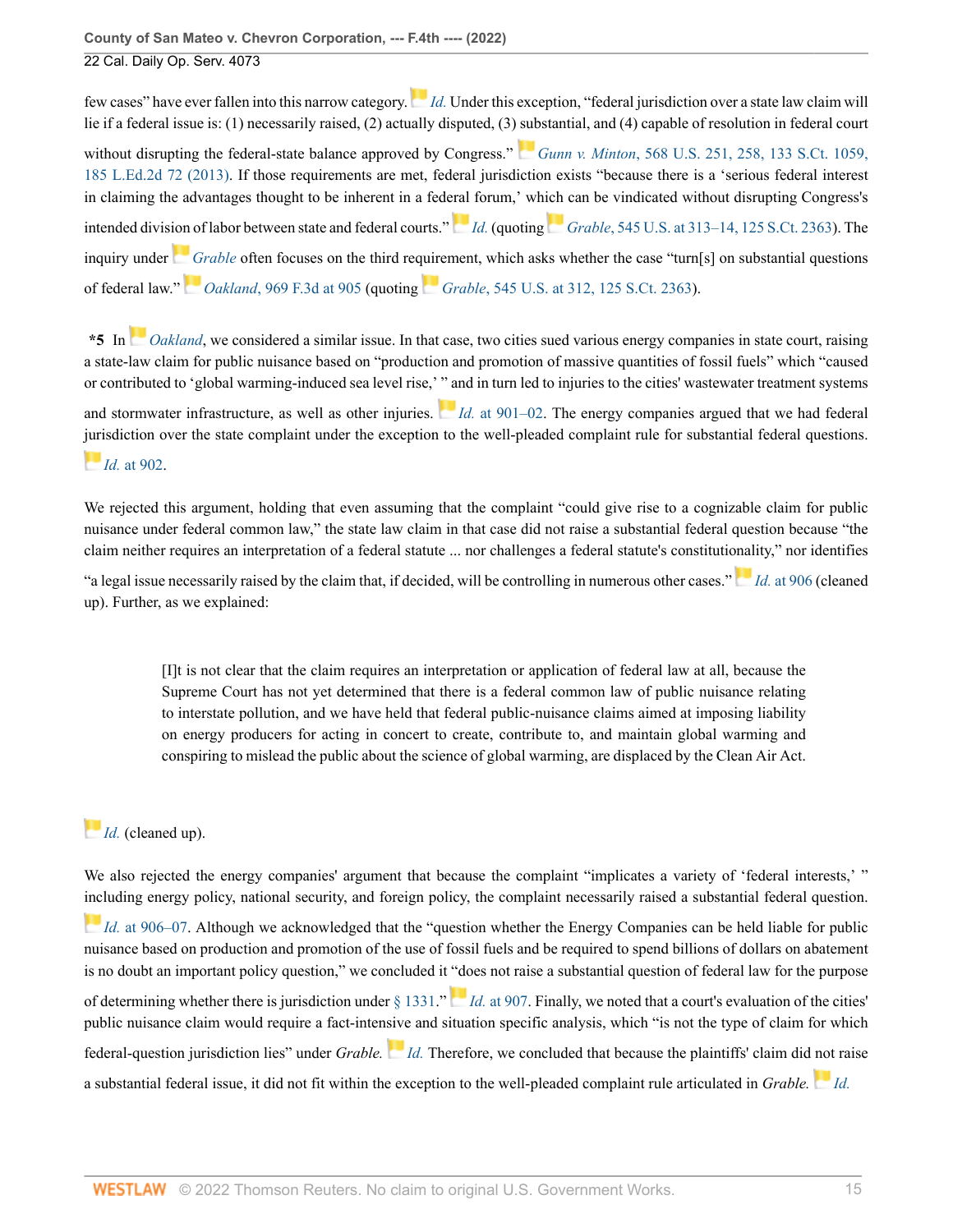<span id="page-15-0"></span>**[\[6\]](#page-2-0)** The same analysis applies here. Although in *[Oakland](http://www.westlaw.com/Link/Document/FullText?findType=Y&serNum=2051642656&pubNum=0000506&originatingDoc=I13d9d0c0c01911eca998bccac2217b4d&refType=RP&originationContext=document&vr=3.0&rs=cblt1.0&transitionType=DocumentItem&contextData=(sc.Search))* the plaintiffs raised a single public nuisance claim, while here the Counties allege multiple state tort theories, including public nui[sanc](https://1.next.westlaw.com/Link/RelatedInformation/Flag?documentGuid=Id6b0e480dce511ea8f0eec838d2c18dc&transitionType=InlineKeyCiteFlags&originationContext=docHeaderFlag&Rank=0&ppcid=a9b114f5abe4428c96a100fd82d3083a&contextData=(sc.Search) )e, failure to warn, design defect, private nuisance,

negligence, and trespass, the substance of their claims is the same as in *[Oakland](http://www.westlaw.com/Link/Document/FullText?findType=Y&serNum=2051642656&pubNum=0000506&originatingDoc=I13d9d0c0c01911eca998bccac2217b4d&refType=RP&originationContext=document&vr=3.0&rs=cblt1.0&transitionType=DocumentItem&contextData=(sc.Search))*: tortious conduct by the Energy Companies in the course of producing, selling, and promoting the use of fossil fuels contributed to global warming and sea-level rise, which led to property damage and other injuries to the Counties. [Ther](https://1.next.westlaw.com/Link/RelatedInformation/Flag?documentGuid=Id6b0e480dce511ea8f0eec838d2c18dc&transitionType=InlineKeyCiteFlags&originationContext=docHeaderFlag&Rank=0&ppcid=a9b114f5abe4428c96a100fd82d3083a&contextData=(sc.Search) )efore, even if we assume that the Counties' complaints

"could give rise to a cognizable claim" under federal common law, id. [at 906](http://www.westlaw.com/Link/Document/FullText?findType=Y&serNum=2051642656&pubNum=0000506&originatingDoc=I13d9d0c0c01911eca998bccac2217b4d&refType=RP&fi=co_pp_sp_506_906&originationContext=document&vr=3.0&rs=cblt1.0&transitionType=DocumentItem&contextData=(sc.Search)#co_pp_sp_506_906), the global-warming-related tort claims do not "require resolution of a substantial question of federal law" becaus[e the](https://1.next.westlaw.com/Link/RelatedInformation/Flag?documentGuid=Id6b0e480dce511ea8f0eec838d2c18dc&transitionType=InlineKeyCiteFlags&originationContext=docHeaderFlag&Rank=0&ppcid=a9b114f5abe4428c96a100fd82d3083a&contextData=(sc.Search) )y do not requi[re a](https://1.next.westlaw.com/Link/RelatedInformation/Flag?documentGuid=Id6b0e480dce511ea8f0eec838d2c18dc&transitionType=InlineKeyCiteFlags&originationContext=docHeaderFlag&Rank=0&ppcid=a9b114f5abe4428c96a100fd82d3083a&contextData=(sc.Search) )ny interpretation of a federal statutory

or constitutional issue, and are "displaced by the Clean Air Act." *[Id.](http://www.westlaw.com/Link/Document/FullText?findType=Y&serNum=2051642656&pubNum=0000506&originatingDoc=I13d9d0c0c01911eca998bccac2217b4d&refType=RP&originationContext=document&vr=3.0&rs=cblt1.0&transitionType=DocumentItem&contextData=(sc.Search))* And as in *[Oakland](http://www.westlaw.com/Link/Document/FullText?findType=Y&serNum=2051642656&pubNum=0000506&originatingDoc=I13d9d0c0c01911eca998bccac2217b4d&refType=RP&originationContext=document&vr=3.0&rs=cblt1.0&transitionType=DocumentItem&contextData=(sc.Search))*, even if the complaints raise federal policy issues that are national and international in scope, implicate foreign affairs and negotiations with other nations, and require uniform standards, they [do](https://1.next.westlaw.com/Link/RelatedInformation/Flag?documentGuid=Id6b0e480dce511ea8f0eec838d2c18dc&transitionType=InlineKeyCiteFlags&originationContext=docHeaderFlag&Rank=0&ppcid=a9b114f5abe4428c96a100fd82d3083a&contextData=(sc.Search) ) not "raise a substantial q[ues](https://1.next.westlaw.com/Link/RelatedInformation/Flag?documentGuid=Id6b0e480dce511ea8f0eec838d2c18dc&transitionType=InlineKeyCiteFlags&originationContext=docHeaderFlag&Rank=0&ppcid=a9b114f5abe4428c96a100fd82d3083a&contextData=(sc.Search) )tion of federal law for the purpose of determining whether there is jurisdiction under [§ 1331.](http://www.westlaw.com/Link/Document/FullText?findType=L&pubNum=1000546&cite=28USCAS1331&originatingDoc=I13d9d0c0c01911eca998bccac2217b4d&refType=LQ&originationContext=document&vr=3.0&rs=cblt1.0&transitionType=DocumentItem&contextData=(sc.Search))" *Id.* [at 907](http://www.westlaw.com/Link/Document/FullText?findType=Y&serNum=2051642656&pubNum=0000506&originatingDoc=I13d9d0c0c01911eca998bccac2217b4d&refType=RP&fi=co_pp_sp_506_907&originationContext=document&vr=3.0&rs=cblt1.0&transitionType=DocumentItem&contextData=(sc.Search)#co_pp_sp_506_907). Finally, as in *[Oakland](http://www.westlaw.com/Link/Document/FullText?findType=Y&serNum=2051642656&pubNum=0000506&originatingDoc=I13d9d0c0c01911eca998bccac2217b4d&refType=RP&originationContext=document&vr=3.0&rs=cblt1.0&transitionType=DocumentItem&contextData=(sc.Search))*, the Counties' tort claims requ[ire a](https://1.next.westlaw.com/Link/RelatedInformation/Flag?documentGuid=Id4e1c90ddc0e11d983e7e9deff98dc6f&transitionType=InlineKeyCiteFlags&originationContext=docHeaderFlag&Rank=0&ppcid=a9b114f5abe4428c96a100fd82d3083a&contextData=(sc.Search) ) fact-intensive

and situation-specific analysis, which "is not the type of claim for which federal-question jurisdiction lies." *[Id.](http://www.westlaw.com/Link/Document/FullText?findType=Y&serNum=2006791874&pubNum=0000780&originatingDoc=I13d9d0c0c01911eca998bccac2217b4d&refType=RP&originationContext=document&vr=3.0&rs=cblt1.0&transitionType=DocumentItem&contextData=(sc.Search))*

**\*6** Therefore, the exception to the well-pleaded complaint rule for substantial federal questions under *[Grable](http://www.westlaw.com/Link/Document/FullText?findType=Y&serNum=2006791874&pubNum=0000780&originatingDoc=I13d9d0c0c01911eca998bccac2217b4d&refType=RP&originationContext=document&vr=3.0&rs=cblt1.0&transitionType=DocumentItem&contextData=(sc.Search))* does not apply to the Counties' claims.

### 2

<span id="page-15-2"></span><span id="page-15-1"></span>**[\[7\]](#page-2-5) [\[8\]](#page-2-6)** Second, the Energy Companies argue that [the](https://1.next.westlaw.com/Link/RelatedInformation/Flag?documentGuid=Id6b0e480dce511ea8f0eec838d2c18dc&transitionType=InlineKeyCiteFlags&originationContext=docHeaderFlag&Rank=0&ppcid=a9b114f5abe4428c96a100fd82d3083a&contextData=(sc.Search) ) Counties' state law claims fall under the "artful-pleading doctrine," another exception to the well-pleaded complaint rule. *Oakland*[, 969 F.3d at 905.](http://www.westlaw.com/Link/Document/FullText?findType=Y&serNum=2051642656&pubNum=0000506&originatingDoc=I13d9d0c0c01911eca998bccac2217b4d&refType=RP&fi=co_pp_sp_506_905&originationContext=document&vr=3.0&rs=cblt1.0&transitionType=DocumentItem&contextData=(sc.Search)#co_pp_sp_506_905) Under this doctrine, a federal statute's preemptive force is "so 'extraordinary' that it 'conv[erts](https://1.next.westlaw.com/Link/RelatedInformation/Flag?documentGuid=I6173846f9c1f11d9bc61beebb95be672&transitionType=InlineKeyCiteFlags&originationContext=docHeaderFlag&Rank=0&ppcid=a9b114f5abe4428c96a100fd82d3083a&contextData=(sc.Search) ) an ordinary state common-law complaint into one sta[ting](https://1.next.westlaw.com/Link/RelatedInformation/Flag?documentGuid=I2353b2a59c1e11d9bdd1cfdd544ca3a4&transitionType=InlineKeyCiteFlags&originationContext=docHeaderFlag&Rank=0&ppcid=a9b114f5abe4428c96a100fd82d3083a&contextData=(sc.Search) ) a federal claim for purposes of the well-pleaded complaint rule.' " *Caterpillar*[, 482 U.S. at 393, 107 S.Ct. 2425](http://www.westlaw.com/Link/Document/FullText?findType=Y&serNum=1987071665&pubNum=0000780&originatingDoc=I13d9d0c0c01911eca998bccac2217b4d&refType=RP&fi=co_pp_sp_780_393&originationContext=document&vr=3.0&rs=cblt1.0&transitionType=DocumentItem&contextData=(sc.Search)#co_pp_sp_780_393) (quoting *[Metro. Life Ins.](http://www.westlaw.com/Link/Document/FullText?findType=Y&serNum=1987042951&pubNum=0000780&originatingDoc=I13d9d0c0c01911eca998bccac2217b4d&refType=RP&fi=co_pp_sp_780_65&originationContext=document&vr=3.0&rs=cblt1.0&transitionType=DocumentItem&contextData=(sc.Search)#co_pp_sp_780_65) Co. v. Taylor*[, 481 U.S. 58, 65, 107 S.Ct. 1542, 95 L.Ed.2d 55 \(1987\)\)](http://www.westlaw.com/Link/Document/FullText?findType=Y&serNum=1987042951&pubNum=0000780&originatingDoc=I13d9d0c0c01911eca998bccac2217b4d&refType=RP&fi=co_pp_sp_780_65&originationContext=document&vr=3.0&rs=cblt1.0&transitionType=DocumentItem&contextData=(sc.Search)#co_pp_sp_780_65). Once a federal statute completely preempts an area of state law, then "any claim purported[ly b](https://1.next.westlaw.com/Link/RelatedInformation/Flag?documentGuid=I6173846f9c1f11d9bc61beebb95be672&transitionType=InlineKeyCiteFlags&originationContext=docHeaderFlag&Rank=0&ppcid=a9b114f5abe4428c96a100fd82d3083a&contextData=(sc.Search) )ased on that pre-empted state law is considered, from its inception, a federal claim, and therefore arises under federal law." *[Id.](http://www.westlaw.com/Link/Document/FullText?findType=Y&serNum=1987071665&pubNum=0000780&originatingDoc=I13d9d0c0c01911eca998bccac2217b4d&refType=RP&originationContext=document&vr=3.0&rs=cblt1.0&transitionType=DocumentItem&contextData=(sc.Search))* (citation omitted). We have held that complete preemptio[n ap](https://1.next.westlaw.com/Link/RelatedInformation/Flag?documentGuid=Id6b0e480dce511ea8f0eec838d2c18dc&transitionType=InlineKeyCiteFlags&originationContext=docHeaderFlag&Rank=0&ppcid=a9b114f5abe4428c96a100fd82d3083a&contextData=(sc.Search) )plies when Congress "(1) intended to displace a state-law cause of action, and (2) provided a substitute cause of action." *Oakland*[, 969 F.3d at](http://www.westlaw.com/Link/Document/FullText?findType=Y&serNum=2051642656&pubNum=0000506&originatingDoc=I13d9d0c0c01911eca998bccac2217b4d&refType=RP&fi=co_pp_sp_506_906&originationContext=document&vr=3.0&rs=cblt1.0&transitionType=DocumentItem&contextData=(sc.Search)#co_pp_sp_506_906) [906](http://www.westlaw.com/Link/Document/FullText?findType=Y&serNum=2051642656&pubNum=0000506&originatingDoc=I13d9d0c0c01911eca998bccac2217b4d&refType=RP&fi=co_pp_sp_506_906&originationContext=document&vr=3.0&rs=cblt1.0&transitionType=DocumentItem&contextData=(sc.Search)#co_pp_sp_506_906) (citations omitted). The Supreme Court has recognized only three statutes for which complete preemption applies: (1) § 301 of the Labor Management Relations Act, (2) § 502(a) of the Employee Retirement Income Security Act of 1974, and (3) §§ 85 and 86 of the National Bank Act. *See [i](https://1.next.westlaw.com/Link/RelatedInformation/Flag?documentGuid=Id6b0e480dce511ea8f0eec838d2c18dc&transitionType=InlineKeyCiteFlags&originationContext=docHeaderFlag&Rank=0&ppcid=a9b114f5abe4428c96a100fd82d3083a&contextData=(sc.Search) )d.* [at 905–06](http://www.westlaw.com/Link/Document/FullText?findType=Y&serNum=2051642656&pubNum=0000506&originatingDoc=I13d9d0c0c01911eca998bccac2217b4d&refType=RP&fi=co_pp_sp_506_905&originationContext=document&vr=3.0&rs=cblt1.0&transitionType=DocumentItem&contextData=(sc.Search)#co_pp_sp_506_905) (citations omitted).

<span id="page-15-3"></span>**[\[9\]](#page-2-1)** The Energy Companies assert that the Counties' state-law claims are "completely preempt[ed b](https://1.next.westlaw.com/Link/RelatedInformation/Flag?documentGuid=Id6b0e480dce511ea8f0eec838d2c18dc&transitionType=InlineKeyCiteFlags&originationContext=docHeaderFlag&Rank=0&ppcid=a9b114f5abe4428c96a100fd82d3083a&contextData=(sc.Search) )y the Clean Air Act and/ or other federal statutes and the United States Constitution." We rejected this precise argument in *[Oakland](http://www.westlaw.com/Link/Document/FullText?findType=Y&serNum=2051642656&pubNum=0000506&originatingDoc=I13d9d0c0c01911eca998bccac2217b4d&refType=RP&originationContext=document&vr=3.0&rs=cblt1.0&transitionType=DocumentItem&contextData=(sc.Search))*, observing that "[t]he Clean Air Act is not one of the three statutes that the Supreme Court has determined has extra[ordi](https://1.next.westlaw.com/Link/RelatedInformation/Flag?documentGuid=Id6b0e480dce511ea8f0eec838d2c18dc&transitionType=InlineKeyCiteFlags&originationContext=docHeaderFlag&Rank=0&ppcid=a9b114f5abe4428c96a100fd82d3083a&contextData=(sc.Search) )nary preemptive force"

and concluding that it does not "meet either of the two requirements for complete preemption." *Id.* [at 907](http://www.westlaw.com/Link/Document/FullText?findType=Y&serNum=2051642656&pubNum=0000506&originatingDoc=I13d9d0c0c01911eca998bccac2217b4d&refType=RP&fi=co_pp_sp_506_907&originationContext=document&vr=3.0&rs=cblt1.0&transitionType=DocumentItem&contextData=(sc.Search)#co_pp_sp_506_907). The Energy Companies do not identify any other federal statute that completely preempts the state-law claims here. Therefore, the complete preemption exception to the well-pleaded complaint rule does not apply.

3

We next turn to the Energy Companies' argument that the Counties' complaints arise under federal law for purposes of  $\S$  1331 because the tort claims at issue arose on a federal enclave.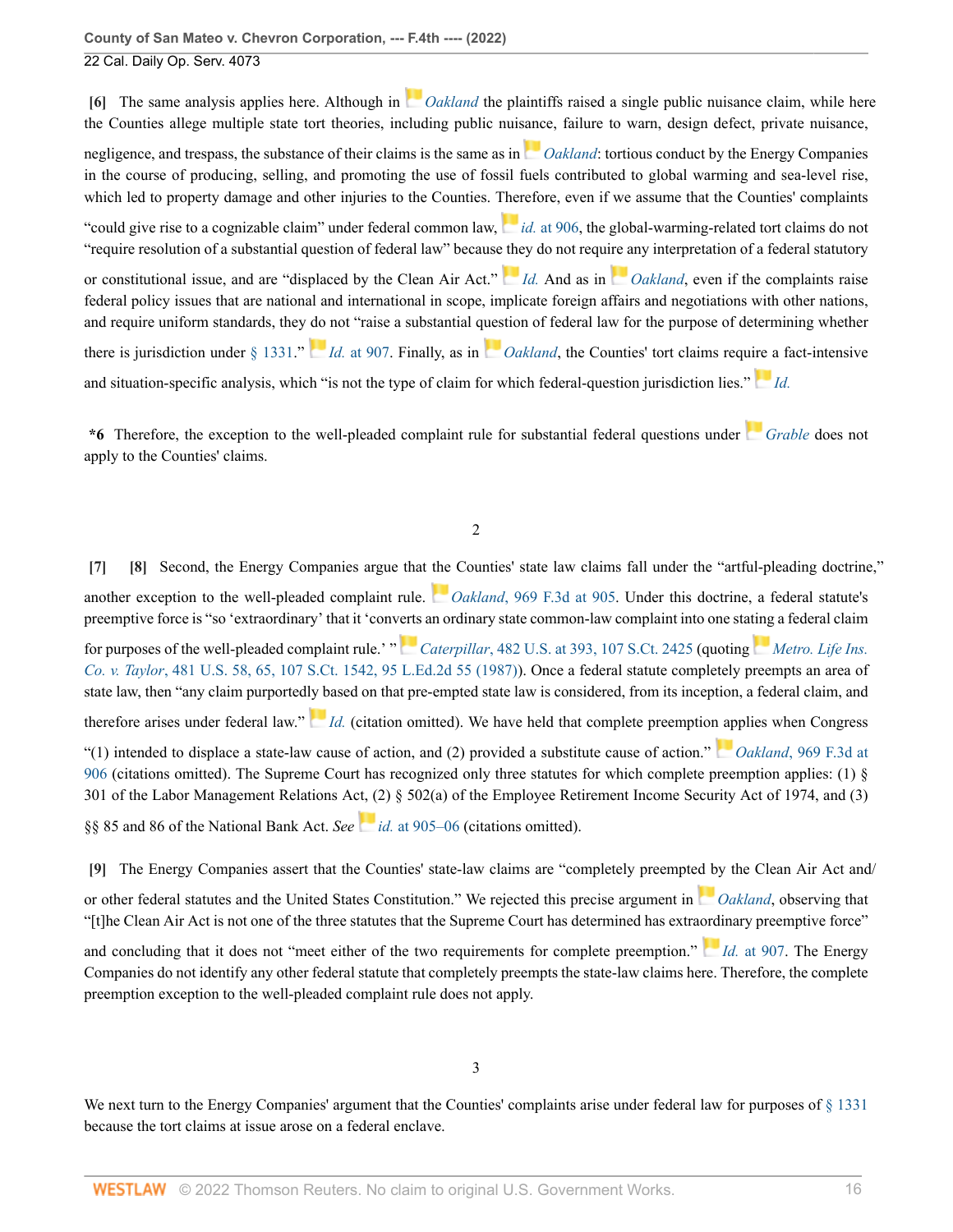The removal of a claim brought in state court under the federal enclave doctrine is premised on the following legal framework. First, a state law claim brou[ght](https://1.next.westlaw.com/Link/RelatedInformation/Flag?documentGuid=Id6b0e480dce511ea8f0eec838d2c18dc&transitionType=InlineKeyCiteFlags&originationContext=docHeaderFlag&Rank=0&ppcid=a9b114f5abe4428c96a100fd82d3083a&contextData=(sc.Search) ) in state court is removable under [§ 1331](http://www.westlaw.com/Link/Document/FullText?findType=L&pubNum=1000546&cite=28USCAS1331&originatingDoc=I13d9d0c0c01911eca998bccac2217b4d&refType=LQ&originationContext=document&vr=3.0&rs=cblt1.0&transitionType=DocumentItem&contextData=(sc.Search)) when "federal law is a necessary element of the

[plaintiff's] claim for relief." *Oakland*[, 969 F.3d at 904](http://www.westlaw.com/Link/Document/FullText?findType=Y&serNum=2051642656&pubNum=0000506&originatingDoc=I13d9d0c0c01911eca998bccac2217b4d&refType=RP&fi=co_pp_sp_506_904&originationContext=document&vr=3.0&rs=cblt1.0&transitionType=DocumentItem&contextData=(sc.Search)#co_pp_sp_506_904) (cleaned up). The Constitution establishes the principle that federal law applies in federal enclaves:

> <span id="page-16-5"></span>Congress shall have Power ... [t]o exercise exclusive Legislation in all Cases whatsoever, over such District[s] ... as may, by Cession of particular States, and the Acceptance of Congress, become the Seat of the Government of the United States, and to exercise like Authority over all Places purchased by the Consent of the Legislature of the State in which the Same shall be, for the Erection of Forts, Magazines, Arsenals, dock-Yards, and other needful Buildings.

# **\*7** [U.S. Const. art. I, § 8, cl. 17.](http://www.westlaw.com/Link/Document/FullText?findType=L&pubNum=1000583&cite=USCOARTIS8CL17&originatingDoc=I13d9d0c0c01911eca998bccac2217b4d&refType=LQ&originationContext=document&vr=3.0&rs=cblt1.0&transitionType=DocumentItem&contextData=(sc.Search))

<span id="page-16-6"></span><span id="page-16-3"></span><span id="page-16-2"></span><span id="page-16-1"></span><span id="page-16-0"></span>**[\[10\]](#page-3-1) [\[11\]](#page-3-2) [\[12\]](#page-3-3) [\[13\]](#page-3-4)** As this clause has been interpreted, when the federal government purchases state land with the consent of the state legislature, "[any](https://1.next.westlaw.com/Link/RelatedInformation/Flag?documentGuid=I9d593f908e7511d9bc61beebb95be672&transitionType=InlineKeyCiteFlags&originationContext=docHeaderFlag&Rank=0&ppcid=a9b114f5abe4428c96a100fd82d3083a&contextData=(sc.Search) ) law existing [on that land] must derive its authority and force from the United States and is for that reason federal law." *Mater v. Holley*[, 200 F.2d 123, 124 \(5th Cir. 1952\)](http://www.westlaw.com/Link/Document/FullText?findType=Y&serNum=1953118603&pubNum=0000350&originatingDoc=I13d9d0c0c01911eca998bccac2217b4d&refType=RP&fi=co_pp_sp_350_124&originationContext=document&vr=3.0&rs=cblt1.0&transitionType=DocumentItem&contextData=(sc.Search)#co_pp_sp_350_124).<sup>[3](#page-26-2)</sup> Accordingly, unless an exception applies, any conduct on a federal enclave is governed by federal law.  $Id$ .  $4$  Because federal law gove[rns](https://1.next.westlaw.com/Link/RelatedInformation/Flag?documentGuid=I9d593f908e7511d9bc61beebb95be672&transitionType=InlineKeyCiteFlags&originationContext=docHeaderFlag&Rank=0&ppcid=a9b114f5abe4428c96a100fd82d3083a&contextData=(sc.Search) ) disputes arising from such conduct, federal courts have the "power to adjudicate controversies arising" on federal enclaves. *[Id.](http://www.westlaw.com/Link/Document/FullText?findType=Y&serNum=1953118603&pubNum=0000350&originatingDoc=I13d9d0c0c01911eca998bccac2217b4d&refType=RP&originationContext=document&vr=3.0&rs=cblt1.0&transitionType=DocumentItem&contextData=(sc.Search))* If federal law applies to a legal controversy arising on federal encla[ves,](https://1.next.westlaw.com/Link/RelatedInformation/Flag?documentGuid=I9d593f908e7511d9bc61beebb95be672&transitionType=InlineKeyCiteFlags&originationContext=docHeaderFlag&Rank=0&ppcid=a9b114f5abe4428c96a100fd82d3083a&contextData=(sc.Search) ) then such a controversy necessarily "arises under the laws of the United States, within the meaning of [28 U.S.C. § 1331](http://www.westlaw.com/Link/Document/FullText?findType=L&pubNum=1000546&cite=28USCAS1331&originatingDoc=I13d9d0c0c01911eca998bccac2217b4d&refType=LQ&originationContext=document&vr=3.0&rs=cblt1.0&transitionType=DocumentItem&contextData=(sc.Search))." *Id.* [at 125.](http://www.westlaw.com/Link/Document/FullText?findType=Y&serNum=1953118603&pubNum=0000350&originatingDoc=I13d9d0c0c01911eca998bccac2217b4d&refType=RP&fi=co_pp_sp_350_125&originationContext=document&vr=3.0&rs=cblt1.0&transitionType=DocumentItem&contextData=(sc.Search)#co_pp_sp_350_125) In sum, because conduct on a federal enclave is generally subject to federal law, a claim based on injuries stemming from such conduct arises under federal law, and a court has jurisdiction over such a claim under  $\S 1331$ .<sup>[5](#page-26-4)</sup>

<span id="page-16-7"></span>We have referenced this framework for federal enclave jurisdiction in several cases. In *[Willis v. Craig](http://www.westlaw.com/Link/Document/FullText?findType=Y&serNum=1977105350&pubNum=0000350&originatingDoc=I13d9d0c0c01911eca998bccac2217b4d&refType=RP&originationContext=document&vr=3.0&rs=cblt1.0&transitionType=DocumentItem&contextData=(sc.Search))*[, a](https://1.next.westlaw.com/Link/RelatedInformation/Flag?documentGuid=I10cf0645910411d993e6d35cc61aab4a&transitionType=InlineKeyCiteFlags&originationContext=docHeaderFlag&Rank=0&ppcid=a9b114f5abe4428c96a100fd82d3083a&contextData=(sc.Search) ) civilian employee who was injured while working at a federal naval center brought a negligence action in federal court. *See* [555 F.2d 724, 725](http://www.westlaw.com/Link/Document/FullText?findType=Y&serNum=1977105350&pubNum=0000350&originatingDoc=I13d9d0c0c01911eca998bccac2217b4d&refType=RP&fi=co_pp_sp_350_725&originationContext=document&vr=3.0&rs=cblt1.0&transitionType=DocumentItem&contextData=(sc.Search)#co_pp_sp_350_725) [\(9th Cir. 1977\)](http://www.westlaw.com/Link/Document/FullText?findType=Y&serNum=1977105350&pubNum=0000350&originatingDoc=I13d9d0c0c01911eca998bccac2217b4d&refType=RP&fi=co_pp_sp_350_725&originationContext=document&vr=3.0&rs=cblt1.0&transitionType=DocumentItem&contextData=(sc.Search)#co_pp_sp_350_725) (per curiam). [We h](https://1.next.westlaw.com/Link/RelatedInformation/Flag?documentGuid=I10cf0645910411d993e6d35cc61aab4a&transitionType=InlineKeyCiteFlags&originationContext=docHeaderFlag&Rank=0&ppcid=a9b114f5abe4428c96a100fd82d3083a&contextData=(sc.Search) )eld that feder[al ju](https://1.next.westlaw.com/Link/RelatedInformation/Flag?documentGuid=Idd49a152d54911da8424c18ffedb8551&transitionType=InlineKeyCiteFlags&originationContext=docHeaderFlag&Rank=0&ppcid=a9b114f5abe4428c96a100fd82d3083a&contextData=(sc.Search) )risdiction was proper if the employee's accident occurred on property that qualified as a federal enclave. *Id.* [at 726](http://www.westlaw.com/Link/Document/FullText?findType=Y&serNum=1977105350&pubNum=0000350&originatingDoc=I13d9d0c0c01911eca998bccac2217b4d&refType=RP&fi=co_pp_sp_350_726&originationContext=document&vr=3.0&rs=cblt1.0&transitionType=DocumentItem&contextData=(sc.Search)#co_pp_sp_350_726). In *[Durham v. Lockheed Martin Corp.](http://www.westlaw.com/Link/Document/FullText?findType=Y&serNum=2008989023&pubNum=0000506&originatingDoc=I13d9d0c0c01911eca998bccac2217b4d&refType=RP&originationContext=document&vr=3.0&rs=cblt1.0&transitionType=DocumentItem&contextData=(sc.Search))*, we noted in passing that federal courts would have federal question jurisdiction over an employee's claim arising from exposure to asbestos during his work on federal enclaves.[445 F.3d 1247, 1250 \(9th Cir. 2006\)](http://www.westlaw.com/Link/Document/FullText?findType=Y&serNum=2008989023&pubNum=0000506&originatingDoc=I13d9d0c0c01911eca998bccac2217b4d&refType=RP&fi=co_pp_sp_506_1250&originationContext=document&vr=3.0&rs=cblt1.0&transitionType=DocumentItem&contextData=(sc.Search)#co_pp_sp_506_1250); *see also [A](https://1.next.westlaw.com/Link/RelatedInformation/Flag?documentGuid=Ib6f2c2b8909511d98e8fb00d6c6a02dd&transitionType=InlineKeyCiteFlags&originationContext=docHeaderFlag&Rank=0&ppcid=a9b114f5abe4428c96a100fd82d3083a&contextData=(sc.Search) )lvares v. Erickson*[, 514 F.2d 156, 160 \(9th Cir. 1975\)](http://www.westlaw.com/Link/Document/FullText?findType=Y&serNum=1975110477&pubNum=0000350&originatingDoc=I13d9d0c0c01911eca998bccac2217b4d&refType=RP&fi=co_pp_sp_350_160&originationContext=document&vr=3.0&rs=cblt1.0&transitionType=DocumentItem&contextData=(sc.Search)#co_pp_sp_350_160) (noting in passing that in federal enclave cases, the jurisdiction of a federal court depends on "the locus in which the claim arose").

<span id="page-16-4"></span>**[\[14\]](#page-3-0)** In this case, the Counties have not alleged that their claims are based on torts taking place on a federal enclave. Rather, their complaint raises state-law claims arising from injuries to real property and infrastructure within their local jurisdictions. For instance, San Mateo's alleged injuries flow from its claim of trespass to land, i.e., that the Energy Companies' petroleum activities ultimately led to a sea-level rise that caused water to enter San Mateo property in violation of trespass law and caused various damages and nuisances there, including the destruction of real property and infrastructure within its borders. <sup>[6](#page-26-5)</sup>

<span id="page-16-8"></span>**\*8** Therefore, we turn to the question whether the Counties' tort claims arose from actions and injuries that occurred on federal enclaves and thus were governed by federal law. The Energy Companies argue that "pertinent" or "substantial" events giving rise to the complaints took place on federal enclaves. Specifically, they contend that Standard Oil Co. (Chevron's predecessor) operated Elk Hills Naval Petroleum Reserve, a federal enclave, for many decades, and CITGO distributed gasoline and diesel under its contracts with the government to multiple naval installations that are federal enclaves. Relying on several district court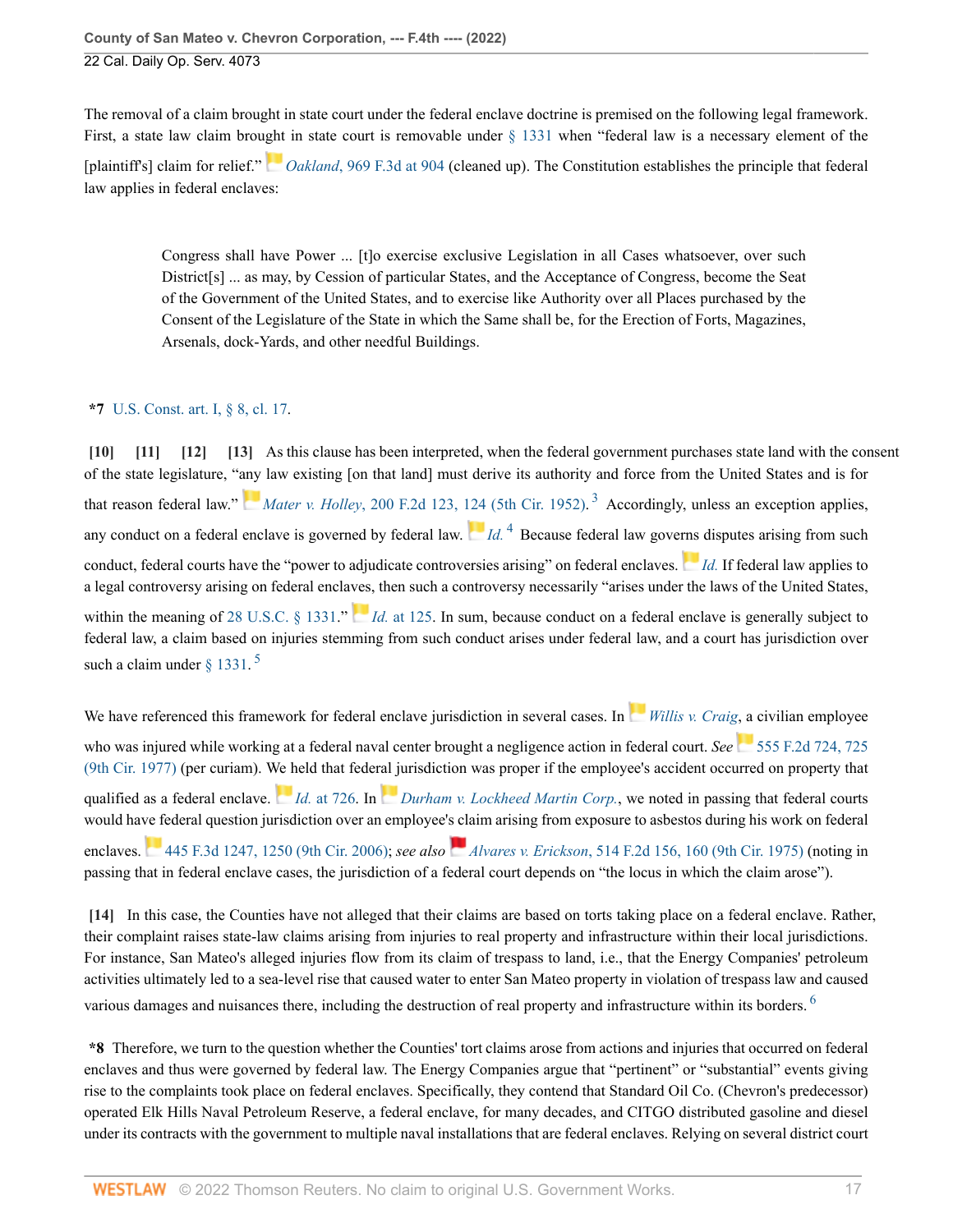opinions, the Energy Companies contend that because federal law applied to these activities on federal enclaves, federal law applies to the Counties' claims, which are therefore removable under [§ 1331](http://www.westlaw.com/Link/Document/FullText?findType=L&pubNum=1000546&cite=28USCAS1331&originatingDoc=I13d9d0c0c01911eca998bccac2217b4d&refType=LQ&originationContext=document&vr=3.0&rs=cblt1.0&transitionType=DocumentItem&contextData=(sc.Search)).

<span id="page-17-0"></span>**[\[15\]](#page-3-5)** We disagree. Unlike in *[Willis](http://www.westlaw.com/Link/Document/FullText?findType=Y&serNum=1977105350&pubNum=0000350&originatingDoc=I13d9d0c0c01911eca998bccac2217b4d&refType=RP&originationContext=document&vr=3.0&rs=cblt1.0&transitionType=DocumentItem&contextData=(sc.Search))*, where the accident that resulted in the plaintiff's injury occurred on a federal enclave, or

in *[Durham](http://www.westlaw.com/Link/Document/FullText?findType=Y&serNum=2008989023&pubNum=0000506&originatingDoc=I13d9d0c0c01911eca998bccac2217b4d&refType=RP&originationContext=document&vr=3.0&rs=cblt1.0&transitionType=DocumentItem&contextData=(sc.Search))*, where the exposure that resulted in the plaintiff's injury occurred on a federal enclave, the Energy Companies allege only that some of the defendants engaged in some conduct on federal enclaves that may have contributed to global warming, which allegedly caused the rising sea levels that resulted in the injuries that are the basis for the Counties' claims. The Energy Companies do not allege how much of that conduct occurred on federal enclaves. The connection between conduct on federal enclaves and the Counties' alleged injuries is too attenuated and remote to establish that the Counties' cause of action is governed by the federal law applicable to any federal enc[lave](https://1.next.westlaw.com/Link/RelatedInformation/Flag?documentGuid=Id7bdad407b6d11e280719c3f0e80bdd0&transitionType=InlineKeyCiteFlags&originationContext=docHeaderFlag&Rank=0&ppcid=a9b114f5abe4428c96a100fd82d3083a&contextData=(sc.Search) ). As a result, the Energy Companies have failed to establish

that a federal issue is "necessarily raised" by the complaints. *Gunn*[, 568 U.S. at 258, 133 S.Ct. 1059.](http://www.westlaw.com/Link/Document/FullText?findType=Y&serNum=2029898029&pubNum=0000780&originatingDoc=I13d9d0c0c01911eca998bccac2217b4d&refType=RP&fi=co_pp_sp_780_258&originationContext=document&vr=3.0&rs=cblt1.0&transitionType=DocumentItem&contextData=(sc.Search)#co_pp_sp_780_258) [7](#page-27-0) We therefore reject this basis for removal jurisdiction.

#### <span id="page-17-4"></span><span id="page-17-3"></span>B

The Energy Companies next argue that the Counties' claims were removable under the Outer Continental Shelf Lands Act (OCSLA). OCSLA gives federal courts jurisdiction over actions "arising out of, or in connection with (A) any operation conducted on the outer Continental Shelf which involves exploration, development, or production of the minerals, of the subsoil and seabed of the outer Continental Shelf, or which involves rights to such minerals." [8](#page-27-1)

According to the Energy Companies, the Counties' tort claims fall within this jurisdictional grant. The Energy Companies reason as follows: The Counties allege that their injuries were caused in part by the Energy Companies' cumulative fossilfuel extraction; and a portion of this extraction took place on the outer Continental Shelf (OCS) because some of the Energy Companies have conducted (and continue to conduct) petroleum exploration, development, and production on the outer Continental Shelf.<sup>[9](#page-27-2)</sup> Therefore, the Energy Companies argue, the Counties' claims "aris[e] out of, or in connection with" the Energy Companies' operations on the outer Continental Shelf.

<span id="page-17-5"></span><span id="page-17-2"></span><span id="page-17-1"></span>**\*9 [\[16\]](#page-3-6) [\[17\]](#page-4-1)** In evaluating the Energy Companies' argument, we begin with the text of the jurisdictional statute, [43](http://www.westlaw.com/Link/Document/FullText?findType=L&pubNum=1000546&cite=43USCAS1349&originatingDoc=I13d9d0c0c01911eca998bccac2217b4d&refType=RB&originationContext=document&vr=3.0&rs=cblt1.0&transitionType=DocumentItem&contextData=(sc.Search)#co_pp_3fed000053a85) [U.S.C. § 1349\(b\)\(1\).](http://www.westlaw.com/Link/Document/FullText?findType=L&pubNum=1000546&cite=43USCAS1349&originatingDoc=I13d9d0c0c01911eca998bccac2217b4d&refType=RB&originationContext=document&vr=3.0&rs=cblt1.0&transitionType=DocumentItem&contextData=(sc.Search)#co_pp_3fed000053a85) The terms "aris[e] out of, or in connection with" are not defined in the statute. Nor are the dictionary definitions helpful. According to the dictionary definitions around the time OCSLA was enacted, "arise" in this context means to "spring up; originate," and "connection" means "[r]elationship by causality, mutual dependence, logical sequence, or the like." Webster's New Int'l Dictionary of the English Language (2d ed. 1952). As these definitions indicate, both terms are broad and indeterminate, and do not incorporate any principle that would limit federal jurisdiction. When interpreting phrases such as these, which lack a definite o[r fix](https://1.next.westlaw.com/Link/RelatedInformation/Flag?documentGuid=I7e32911bd74311e2a98ec867961a22de&transitionType=InlineKeyCiteFlags&originationContext=docHeaderFlag&Rank=0&ppcid=a9b114f5abe4428c96a100fd82d3083a&contextData=(sc.Search) )ed ending point, we must identify "a limiting principle consistent with the structure of the

statute and its other provisions." *Maracich v. Spears*[, 570 U.S. 48, 60, 133 S.Ct. 2191, 186 L.Ed.2d 275 \(2013\)](http://www.westlaw.com/Link/Document/FullText?findType=Y&serNum=2030794223&pubNum=0000780&originatingDoc=I13d9d0c0c01911eca998bccac2217b4d&refType=RP&fi=co_pp_sp_780_60&originationContext=document&vr=3.0&rs=cblt1.0&transitionType=DocumentItem&contextData=(sc.Search)#co_pp_sp_780_60) (interpreting

the phrase "in connection with"); *see also [Cal. Div. of Lab. Standards Enf't v. Dillingham Constr., N.A., Inc.](http://www.westlaw.com/Link/Document/FullText?findType=Y&serNum=1997052890&pubNum=0000780&originatingDoc=I13d9d0c0c01911eca998bccac2217b4d&refType=RP&fi=co_pp_sp_780_335&originationContext=document&vr=3.0&rs=cblt1.0&transitionType=DocumentItem&contextData=(sc.Search)#co_pp_sp_780_335)*, 519 U.S. 316, [335, 117 S.Ct. 832, 136 L.Ed.2d 791 \(1997\)](http://www.westlaw.com/Link/Document/FullText?findType=Y&serNum=1997052890&pubNum=0000780&originatingDoc=I13d9d0c0c01911eca998bccac2217b4d&refType=RP&fi=co_pp_sp_780_335&originationContext=document&vr=3.0&rs=cblt1.0&transitionType=DocumentItem&contextData=(sc.Search)#co_pp_sp_780_335) (Scalia, J., concurring) ("But applying the 'relate to' provision according to its terms was a project doomed to failure, since, as many a curbstone philosopher has observed, everything is related to everything else."). Thus, in interpreting terms such as "relates to," "in connection with," or "in reference to," a court must "go beyond the unhelpful te[xt a](https://1.next.westlaw.com/Link/RelatedInformation/Flag?documentGuid=Ia6a7c6229bd611d9bdd1cfdd544ca3a4&transitionType=InlineKeyCiteFlags&originationContext=docHeaderFlag&Rank=0&ppcid=a9b114f5abe4428c96a100fd82d3083a&contextData=(sc.Search) )nd the frustrating difficulty of defining its key term, and look instead to the objectives" of the statute as a guide

to its scope. *[N.Y. State Conf. of Blue Cross & Blue Shield Plans v. Travelers Ins. Co.](http://www.westlaw.com/Link/Document/FullText?findType=Y&serNum=1995096310&pubNum=0000780&originatingDoc=I13d9d0c0c01911eca998bccac2217b4d&refType=RP&fi=co_pp_sp_780_656&originationContext=document&vr=3.0&rs=cblt1.0&transitionType=DocumentItem&contextData=(sc.Search)#co_pp_sp_780_656)*, 514 U.S. 645, 656, 115 S.Ct. 1671, 131 [L.Ed.2d 695 \(1995\).](http://www.westlaw.com/Link/Document/FullText?findType=Y&serNum=1995096310&pubNum=0000780&originatingDoc=I13d9d0c0c01911eca998bccac2217b4d&refType=RP&fi=co_pp_sp_780_656&originationContext=document&vr=3.0&rs=cblt1.0&transitionType=DocumentItem&contextData=(sc.Search)#co_pp_sp_780_656) The Supreme Court has approved this approach to interpreting O[CSL](https://1.next.westlaw.com/Link/RelatedInformation/Flag?documentGuid=I939f47b58b8911e99b14f2ee541cf11a&transitionType=InlineKeyCiteFlags&originationContext=docHeaderFlag&Rank=0&ppcid=a9b114f5abe4428c96a100fd82d3083a&contextData=(sc.Search) )A, acknowledging that terms which

have "indeterminacy in isolation" should be "interpreted in light of the entire statute." *[Parker Drilling Mgmt. Servs., Ltd. v.](http://www.westlaw.com/Link/Document/FullText?findType=Y&serNum=2048450416&pubNum=0000708&originatingDoc=I13d9d0c0c01911eca998bccac2217b4d&refType=RP&fi=co_pp_sp_708_1888&originationContext=document&vr=3.0&rs=cblt1.0&transitionType=DocumentItem&contextData=(sc.Search)#co_pp_sp_708_1888) Newton*, —– U.S. —–, 139 S. Ct. 1881, 1888, 204 L.Ed.2d 165 (2019).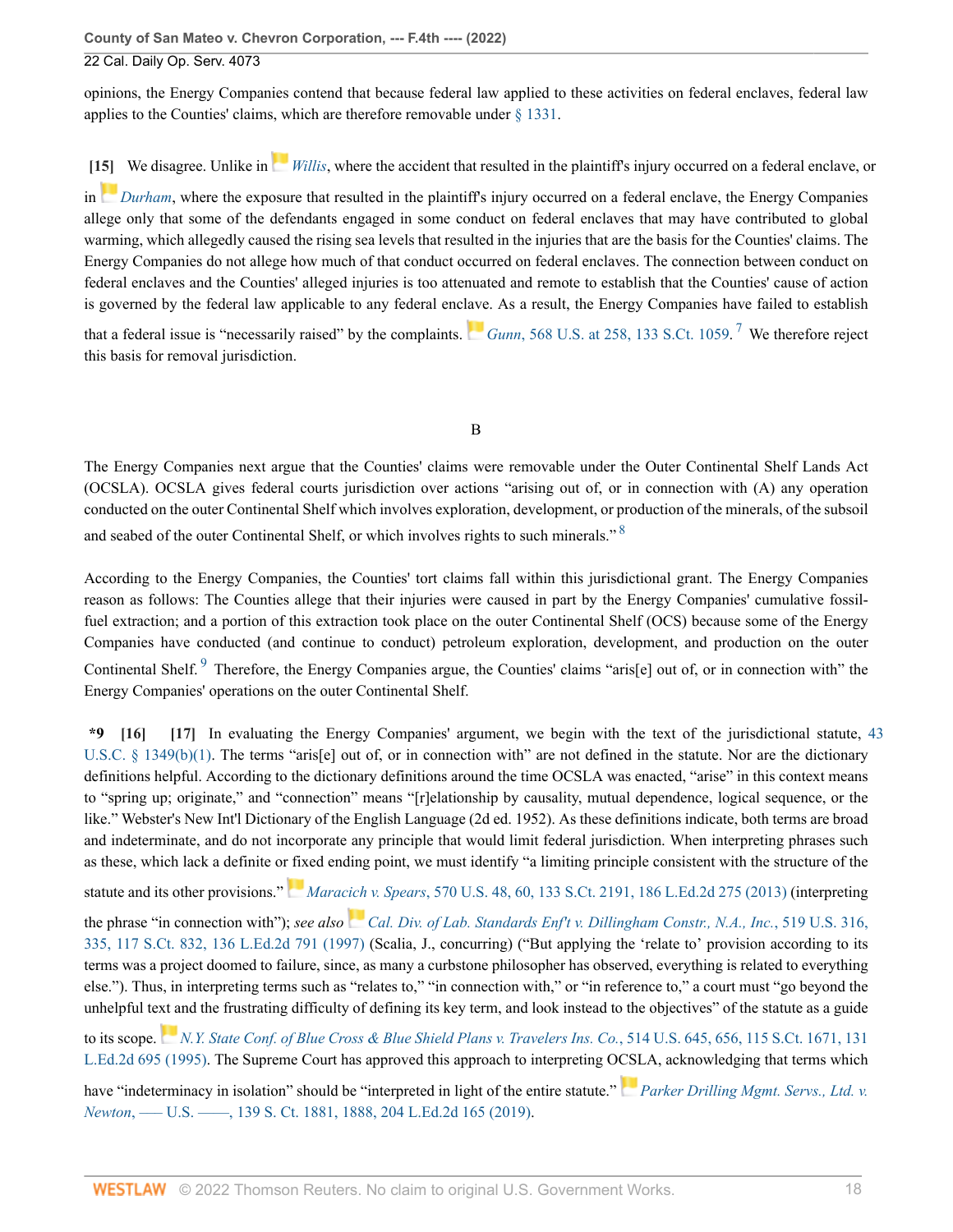Applying this interpretive approach, we turn to the structure and purpose of OCSLA as a whole. The Supreme Court has explained that "the purpose of OCSLA was 'to assert the exclusive jurisdiction and control of the Federal Government of the United States ov[er th](https://1.next.westlaw.com/Link/RelatedInformation/Flag?documentGuid=I1795e9129c1f11d993e6d35cc61aab4a&transitionType=InlineKeyCiteFlags&originationContext=docHeaderFlag&Rank=0&ppcid=a9b114f5abe4428c96a100fd82d3083a&contextData=(sc.Search) )e seabed and subsoil of the outer Continental Shelf, and to provide for the development of its vast

mineral resources.' " *Gulf Offshore Co. v. Mobil Oil Corp.*[, 453 U.S. 473, 479 n.7, 101 S.Ct. 2870, 69 L.Ed.2d 784 \(1981\)](http://www.westlaw.com/Link/Document/FullText?findType=Y&serNum=1981128878&pubNum=0000780&originatingDoc=I13d9d0c0c01911eca998bccac2217b4d&refType=RP&fi=co_pp_sp_780_479&originationContext=document&vr=3.0&rs=cblt1.0&transitionType=DocumentItem&contextData=(sc.Search)#co_pp_sp_780_479) (citation omitted). According to the Supreme Court's historical review of OCSLA, Congress was concerned about the extensive activity taking place on the outer Continental Shelf, and the need to identify with clarity the body of law that would govern such activities. *See [R](https://1.next.westlaw.com/Link/RelatedInformation/Flag?documentGuid=Id3967b059be911d993e6d35cc61aab4a&transitionType=InlineKeyCiteFlags&originationContext=docHeaderFlag&Rank=0&ppcid=a9b114f5abe4428c96a100fd82d3083a&contextData=(sc.Search) )odrigue v. Aetna Cas. & Sur. Co.*[, 395 U.S. 352, 358, 89 S.Ct. 1835, 23 L.Ed.2d 360 \(1969\).](http://www.westlaw.com/Link/Document/FullText?findType=Y&serNum=1969133008&pubNum=0000780&originatingDoc=I13d9d0c0c01911eca998bccac2217b4d&refType=RP&fi=co_pp_sp_780_358&originationContext=document&vr=3.0&rs=cblt1.0&transitionType=DocumentItem&contextData=(sc.Search)#co_pp_sp_780_358) Congress recognized that "the full development of the estimated values in the shelf area [would] require the efforts and the physical presence of thousands of workers on fixed structures in the shelf area," a[nd t](https://1.next.westlaw.com/Link/RelatedInformation/Flag?documentGuid=Id3967b059be911d993e6d35cc61aab4a&transitionType=InlineKeyCiteFlags&originationContext=docHeaderFlag&Rank=0&ppcid=a9b114f5abe4428c96a100fd82d3083a&contextData=(sc.Search) )hat "[i]ndustrial accidents, accidental death, peace,

and order present problems requiring a body of law for their solution." *[Id.](http://www.westlaw.com/Link/Document/FullText?findType=Y&serNum=1969133008&pubNum=0000780&originatingDoc=I13d9d0c0c01911eca998bccac2217b4d&refType=RP&originationContext=document&vr=3.0&rs=cblt1.0&transitionType=DocumentItem&contextData=(sc.Search))* (cleaned up). After debating whether federal or state law should be applicable to the platforms and artificial islands created in the outer Continental Shelf (and to the workers present there), see id. [at 363–64, 89 S.Ct. 1835,](http://www.westlaw.com/Link/Document/FullText?findType=Y&serNum=1969133008&pubNum=0000708&originatingDoc=I13d9d0c0c01911eca998bccac2217b4d&refType=RP&originationContext=document&vr=3.0&rs=cblt1.0&transitionType=DocumentItem&contextData=(sc.Search)) Congress [det](https://1.next.westlaw.com/Link/RelatedInformation/Flag?documentGuid=Id3967b059be911d993e6d35cc61aab4a&transitionType=InlineKeyCiteFlags&originationContext=docHeaderFlag&Rank=0&ppcid=a9b114f5abe4428c96a100fd82d3083a&contextData=(sc.Search) )ermined that federal law should "be applicable in the area, but that where there is a void, the State law may be applicable," *id.* [at 358, 89 S.Ct. 1835](http://www.westlaw.com/Link/Document/FullText?findType=Y&serNum=1969133008&pubNum=0000708&originatingDoc=I13d9d0c0c01911eca998bccac2217b4d&refType=RP&originationContext=document&vr=3.0&rs=cblt1.0&transitionType=DocumentItem&contextData=(sc.Search)) (citation omitted).

To implement this determination, Congress expressly adopted "the federal enclave model" for OCSLA. *[Parker Drilling](http://www.westlaw.com/Link/Document/FullText?findType=Y&serNum=2048450416&pubNum=0000708&originatingDoc=I13d9d0c0c01911eca998bccac2217b4d&refType=RP&fi=co_pp_sp_708_1890&originationContext=document&vr=3.0&rs=cblt1.0&transitionType=DocumentItem&contextData=(sc.Search)#co_pp_sp_708_1890)*, [139 S. Ct. at 1890.](http://www.westlaw.com/Link/Document/FullText?findType=Y&serNum=2048450416&pubNum=0000708&originatingDoc=I13d9d0c0c01911eca998bccac2217b4d&refType=RP&fi=co_pp_sp_708_1890&originationContext=document&vr=3.0&rs=cblt1.0&transitionType=DocumentItem&contextData=(sc.Search)#co_pp_sp_708_1890) It did so by enacting [43 U.S.C. § 1333,](http://www.westlaw.com/Link/Document/FullText?findType=L&pubNum=1000546&cite=43USCAS1333&originatingDoc=I13d9d0c0c01911eca998bccac2217b4d&refType=LQ&originationContext=document&vr=3.0&rs=cblt1.0&transitionType=DocumentItem&contextData=(sc.Search)) which provides that "[t]he Constitution and laws and civil and political jurisdiction of the United States are extended, *to the same extent as if the outer Continental Shelf were an area of exclusive Federal jurisdiction located within a State*" to all areas of the outer Continental Shelf where operations could occur, including the "subsoil and seabed" of the outer Continental Shelf, any artificial islands, installations attached to the seabed "erected thereon for the purpose of exploring for, developing, or producing resources," or any other installations or devices needed to transport the resources. [43 U.S.C. § 1333\(a\)\(1\)\(A\)](http://www.westlaw.com/Link/Document/FullText?findType=L&pubNum=1000546&cite=43USCAS1333&originatingDoc=I13d9d0c0c01911eca998bccac2217b4d&refType=RB&originationContext=document&vr=3.0&rs=cblt1.0&transitionType=DocumentItem&contextData=(sc.Search)#co_pp_a5e1000094854) (emphasis added). This language ensured that dri[lling](https://1.next.westlaw.com/Link/RelatedInformation/Flag?documentGuid=Id3967b059be911d993e6d35cc61aab4a&transitionType=InlineKeyCiteFlags&originationContext=docHeaderFlag&Rank=0&ppcid=a9b114f5abe4428c96a100fd82d3083a&contextData=(sc.Search) ) rigs and

equipment on the outer Continental Shelf were treated "as though they were federal enclaves in an upland State." *[Rodrigue](http://www.westlaw.com/Link/Document/FullText?findType=Y&serNum=1969133008&pubNum=0000780&originatingDoc=I13d9d0c0c01911eca998bccac2217b4d&refType=RP&fi=co_pp_sp_780_355&originationContext=document&vr=3.0&rs=cblt1.0&transitionType=DocumentItem&contextData=(sc.Search)#co_pp_sp_780_355)*, [395 U.S. at 355, 89 S.Ct. 1835](http://www.westlaw.com/Link/Document/FullText?findType=Y&serNum=1969133008&pubNum=0000780&originatingDoc=I13d9d0c0c01911eca998bccac2217b4d&refType=RP&fi=co_pp_sp_780_355&originationContext=document&vr=3.0&rs=cblt1.0&transitionType=DocumentItem&contextData=(sc.Search)#co_pp_sp_780_355).

<span id="page-18-2"></span><span id="page-18-1"></span><span id="page-18-0"></span>**[\[18\]](#page-4-2) [\[19\]](#page-4-3) [\[20\]](#page-4-4)** The "textual connection between the OCSLA and the federal enclave model" as set out in [§ 1333](http://www.westlaw.com/Link/Document/FullText?findType=L&pubNum=1000546&cite=43USCAS1333&originatingDoc=I13d9d0c0c01911eca998bccac2217b4d&refType=LQ&originationContext=document&vr=3.0&rs=cblt1.0&transitionType=DocumentItem&contextData=(sc.Search)) "suggests that, like the generally applicable enclave rule, the OCS[LA](https://1.next.westlaw.com/Link/RelatedInformation/Flag?documentGuid=I939f47b58b8911e99b14f2ee541cf11a&transitionType=InlineKeyCiteFlags&originationContext=docHeaderFlag&Rank=0&ppcid=a9b114f5abe4428c96a100fd82d3083a&contextData=(sc.Search) ) sought to make all OCS law federal yet also 'provide a sufficiently

<span id="page-18-4"></span>detailed legal framework to govern life' on the OCS." *Parker Drilling*[, 139 S. Ct. at 1890](http://www.westlaw.com/Link/Document/FullText?findType=Y&serNum=2048450416&pubNum=0000708&originatingDoc=I13d9d0c0c01911eca998bccac2217b4d&refType=RP&fi=co_pp_sp_708_1890&originationContext=document&vr=3.0&rs=cblt1.0&transitionType=DocumentItem&contextData=(sc.Search)#co_pp_sp_708_1890) (citation omitted). Because [§](http://www.westlaw.com/Link/Document/FullText?findType=L&pubNum=1000546&cite=43USCAS1333&originatingDoc=I13d9d0c0c01911eca998bccac2217b4d&refType=LQ&originationContext=document&vr=3.0&rs=cblt1.0&transitionType=DocumentItem&contextData=(sc.Search)) [1333](http://www.westlaw.com/Link/Document/FullText?findType=L&pubNum=1000546&cite=43USCAS1333&originatingDoc=I13d9d0c0c01911eca998bccac2217b4d&refType=LQ&originationContext=document&vr=3.0&rs=cblt1.0&transitionType=DocumentItem&contextData=(sc.Search)) adopted the federal enclave model's legal framework for the outer Continental Shelf, we read [§ 1349\(b\)](http://www.westlaw.com/Link/Document/FullText?findType=L&pubNum=1000546&cite=43USCAS1349&originatingDoc=I13d9d0c0c01911eca998bccac2217b4d&refType=RB&originationContext=document&vr=3.0&rs=cblt1.0&transitionType=DocumentItem&contextData=(sc.Search)#co_pp_a83b000018c76) as according federal courts the same jurisdiction over actions and injuries on the outer Continental Shelf as they would have in other federal enclaves. <sup>[10](#page-27-3)</sup> As explained above, *supra* at Section II(A)(3), federal courts have federal enclave jurisdiction over tort claims regarding actions and injuries that occur on federal enclaves. Therefore, we read the phrase "aris[e] out of, or in connection with" in  $\S$  1349(b)(1) as granting federal courts jurisdiction over tort claims only when those claims arise from actions or injuries occurring on the outer Continental Shelf.

<span id="page-18-3"></span>**\*10 [\[21\]](#page-4-5)** Reading the phrase "aris[e] out of, or in connection with" in [§ 1349\(b\)\(1\)](http://www.westlaw.com/Link/Document/FullText?findType=L&pubNum=1000546&cite=43USCAS1349&originatingDoc=I13d9d0c0c01911eca998bccac2217b4d&refType=RB&originationContext=document&vr=3.0&rs=cblt1.0&transitionType=DocumentItem&contextData=(sc.Search)#co_pp_3fed000053a85) as consistent w[ith](https://1.next.westlaw.com/Link/RelatedInformation/Flag?documentGuid=I7e32911bd74311e2a98ec867961a22de&transitionType=InlineKeyCiteFlags&originationContext=docHeaderFlag&Rank=0&ppcid=a9b114f5abe4428c96a100fd82d3083a&contextData=(sc.Search) ) federal enclave jurisdiction provides "a limiting principle consistent with the structure of the statute and its other provisions," *[Maracich](http://www.westlaw.com/Link/Document/FullText?findType=Y&serNum=2030794223&pubNum=0000780&originatingDoc=I13d9d0c0c01911eca998bccac2217b4d&refType=RP&fi=co_pp_sp_780_60&originationContext=document&vr=3.0&rs=cblt1.0&transitionType=DocumentItem&contextData=(sc.Search)#co_pp_sp_780_60)*, 570 [U.S. at 60, 133 S.Ct. 2191](http://www.westlaw.com/Link/Document/FullText?findType=Y&serNum=2030794223&pubNum=0000780&originatingDoc=I13d9d0c0c01911eca998bccac2217b4d&refType=RP&fi=co_pp_sp_780_60&originationContext=document&vr=3.0&rs=cblt1.0&transitionType=DocumentItem&contextData=(sc.Search)#co_pp_sp_780_60), including OCSLA's purpose of addressing "industrial accidents, a[ccid](https://1.next.westlaw.com/Link/RelatedInformation/Flag?documentGuid=Id3967b059be911d993e6d35cc61aab4a&transitionType=InlineKeyCiteFlags&originationContext=docHeaderFlag&Rank=0&ppcid=a9b114f5abe4428c96a100fd82d3083a&contextData=(sc.Search) )ental death, peace, and order,"

given "the physical presence of thousands of workers on fixed structures in the shelf area," *Rodrigue*[, 395 U.S. at 358, 89](http://www.westlaw.com/Link/Document/FullText?findType=Y&serNum=1969133008&pubNum=0000780&originatingDoc=I13d9d0c0c01911eca998bccac2217b4d&refType=RP&fi=co_pp_sp_780_358&originationContext=document&vr=3.0&rs=cblt1.0&transitionType=DocumentItem&contextData=(sc.Search)#co_pp_sp_780_358) [S.Ct. 1835](http://www.westlaw.com/Link/Document/FullText?findType=Y&serNum=1969133008&pubNum=0000780&originatingDoc=I13d9d0c0c01911eca998bccac2217b4d&refType=RP&fi=co_pp_sp_780_358&originationContext=document&vr=3.0&rs=cblt1.0&transitionType=DocumentItem&contextData=(sc.Search)#co_pp_sp_780_358) (cleaned up). Our interpretation of [§ 1349\(b\)\(1\)](http://www.westlaw.com/Link/Document/FullText?findType=L&pubNum=1000546&cite=43USCAS1349&originatingDoc=I13d9d0c0c01911eca998bccac2217b4d&refType=RB&originationContext=document&vr=3.0&rs=cblt1.0&transitionType=DocumentItem&contextData=(sc.Search)#co_pp_3fed000053a85) is also consistent with the Supreme Court's references to the scope of federal court jurisdiction under OCSLA. As the Supreme Court has explained, "a personal injury action *involving events occurring o[n th](https://1.next.westlaw.com/Link/RelatedInformation/Flag?documentGuid=I1795e9129c1f11d993e6d35cc61aab4a&transitionType=InlineKeyCiteFlags&originationContext=docHeaderFlag&Rank=0&ppcid=a9b114f5abe4428c96a100fd82d3083a&contextData=(sc.Search) )e Shelf* is governed by federal law, the content of which is borrowed from the law of the adjacent State, here Louisiana." *Gulf Offshore Co.*[, 453 U.S. at 481, 101 S.Ct. 2870](http://www.westlaw.com/Link/Document/FullText?findType=Y&serNum=1981128878&pubNum=0000780&originatingDoc=I13d9d0c0c01911eca998bccac2217b4d&refType=RP&fi=co_pp_sp_780_481&originationContext=document&vr=3.0&rs=cblt1.0&transitionType=DocumentItem&contextData=(sc.Search)#co_pp_sp_780_481) (emphasis added); *see also[id.](http://www.westlaw.com/Link/Document/FullText?findType=Y&serNum=1981128878&pubNum=0000780&originatingDoc=I13d9d0c0c01911eca998bccac2217b4d&refType=RP&originationContext=document&vr=3.0&rs=cblt1.0&transitionType=DocumentItem&contextData=(sc.Search))* (describing OCSLA's legal framework by analogizing to a statute providing federal enclave jurisdiction over "personal injury and wrongful-death actions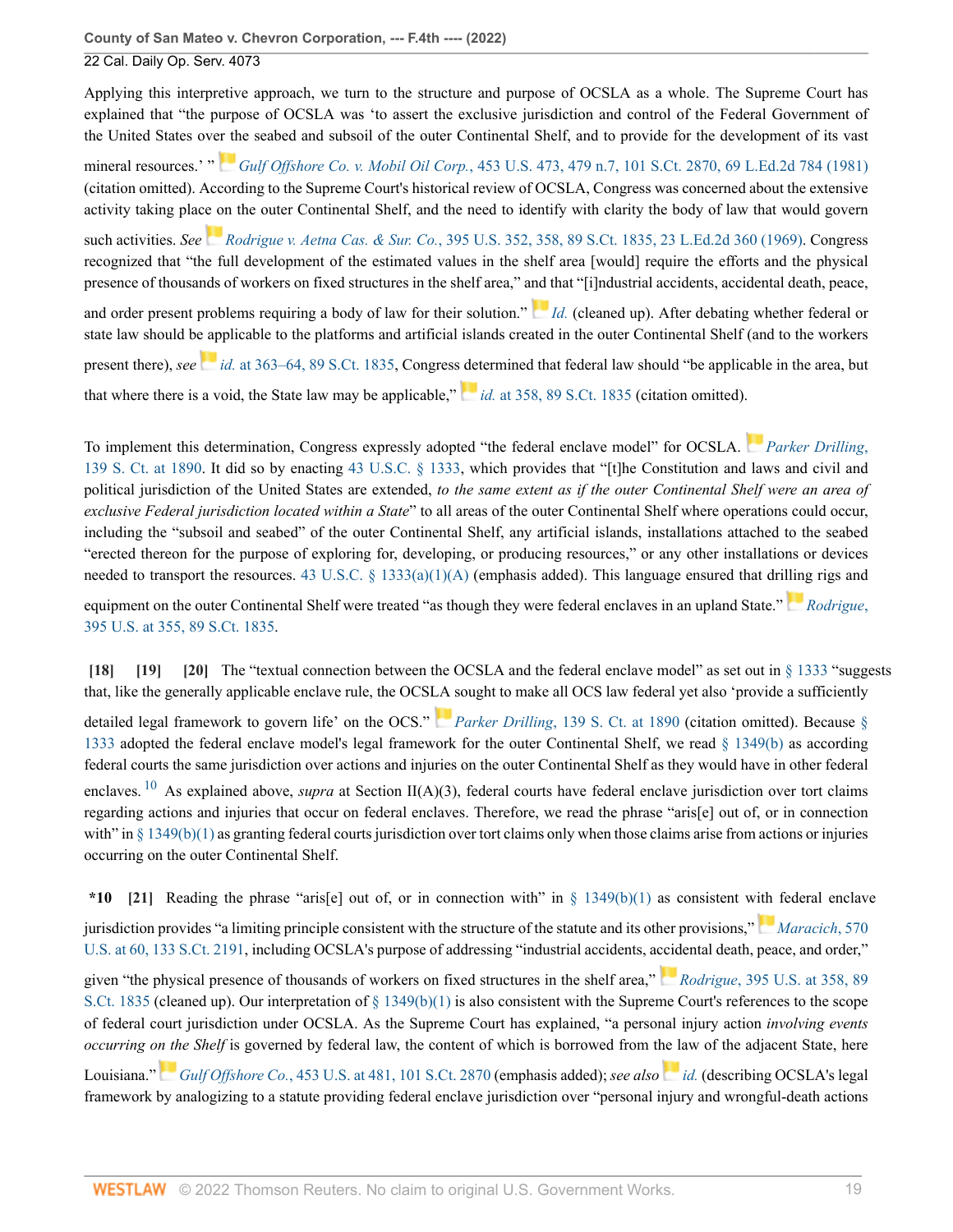*involving events occurring within a national park or other place subject to the exclusive jurisdiction of the United States*, within the exterior boundaries of any State" (emphasis added) (internal quotation marks omitted)).

Three of our sister circuits have "deem[ed] [§ 1349](http://www.westlaw.com/Link/Document/FullText?findType=L&pubNum=1000546&cite=43USCAS1349&originatingDoc=I13d9d0c0c01911eca998bccac2217b4d&refType=LQ&originationContext=document&vr=3.0&rs=cblt1.0&transitionType=DocumentItem&contextData=(sc.Search)) to require only a 'but-for' connection" between operations on the outer Continental Shelf and a plaintiff's alleged injuries. *See [I](https://1.next.westlaw.com/Link/RelatedInformation/Flag?documentGuid=I8709b6f69e2b11e3a659df62eba144e8&transitionType=InlineKeyCiteFlags&originationContext=docHeaderFlag&Rank=0&ppcid=a9b114f5abe4428c96a100fd82d3083a&contextData=(sc.Search) )n re Deepwater Horizon*[, 745 F.3d 157, 163–64 \(5th Cir. 2014\)](http://www.westlaw.com/Link/Document/FullText?findType=Y&serNum=2032778690&pubNum=0000506&originatingDoc=I13d9d0c0c01911eca998bccac2217b4d&refType=RP&fi=co_pp_sp_506_163&originationContext=document&vr=3.0&rs=cblt1.0&transitionType=DocumentItem&contextData=(sc.Search)#co_pp_sp_506_163) (citation omitted) (collecting cases); *see also[Bd. of Cnty. Comm'rs of Boulder Cnty. v. Suncor Energy \(U.S.A.\) Inc.](http://www.westlaw.com/Link/Document/FullText?findType=Y&serNum=2055530649&pubNum=0008173&originatingDoc=I13d9d0c0c01911eca998bccac2217b4d&refType=RP&fi=co_pp_sp_8173_1273&originationContext=document&vr=3.0&rs=cblt1.0&transitionType=DocumentItem&contextData=(sc.Search)#co_pp_sp_8173_1273)*, 25 F.4th [1238, 1273 \(10th Cir. 2022\)](http://www.westlaw.com/Link/Document/FullText?findType=Y&serNum=2055530649&pubNum=0008173&originatingDoc=I13d9d0c0c01911eca998bccac2217b4d&refType=RP&fi=co_pp_sp_8173_1273&originationContext=document&vr=3.0&rs=cblt1.0&transitionType=DocumentItem&contextData=(sc.Search)#co_pp_sp_8173_1273) (adopting the Fifth Circuit's approach); *[Mayor & City Council of Baltimore v. BP P.L.C.](http://www.westlaw.com/Link/Document/FullText?findType=Y&serNum=2055900183&pubNum=0000999&originatingDoc=I13d9d0c0c01911eca998bccac2217b4d&refType=RP&fi=co_pp_sp_999_21&originationContext=document&vr=3.0&rs=cblt1.0&transitionType=DocumentItem&contextData=(sc.Search)#co_pp_sp_999_21)*, — F.4th  $\frac{m}{r}$ , 2022 WL 1039685, at \*21 (4th Cir. Apr. 7, 2022) (following the Fifth and Tenth Circuits in concluding that "invoking jurisdiction under  $\S 1349(b)(1)$  requires a but-for connection [betw](https://1.next.westlaw.com/Link/RelatedInformation/Flag?documentGuid=I9123ccef8d5911ebbb10beece37c6119&transitionType=InlineKeyCiteFlags&originationContext=docHeaderFlag&Rank=0&ppcid=a9b114f5abe4428c96a100fd82d3083a&contextData=(sc.Search) )een a claimant's cause of action and operations on the OCS"). The Energy Companies argue that this analysis is contrary to *[Ford Motor Co. v. Montana Eighth Judicial District](http://www.westlaw.com/Link/Document/FullText?findType=Y&serNum=2053324519&pubNum=0000708&originatingDoc=I13d9d0c0c01911eca998bccac2217b4d&refType=RP&originationContext=document&vr=3.0&rs=cblt1.0&transitionType=DocumentItem&contextData=(sc.Search)) [Court](http://www.westlaw.com/Link/Document/FullText?findType=Y&serNum=2053324519&pubNum=0000708&originatingDoc=I13d9d0c0c01911eca998bccac2217b4d&refType=RP&originationContext=document&vr=3.0&rs=cblt1.0&transitionType=DocumentItem&contextData=(sc.Search))*, which held that the "requirement of a 'connection' between a plaintiff's suit and a defendant's activities" in order for a court to assert specific personal jurisdiction over a defendant is not synonymous with but[-for](https://1.next.westlaw.com/Link/RelatedInformation/Flag?documentGuid=I9123ccef8d5911ebbb10beece37c6119&transitionType=InlineKeyCiteFlags&originationContext=docHeaderFlag&Rank=0&ppcid=a9b114f5abe4428c96a100fd82d3083a&contextData=(sc.Search) )causation.  $\Box$  = U.S. = 141 [S. Ct. 1017, 1019, 209 L.Ed.2d 225 \(2021\)](http://www.westlaw.com/Link/Document/FullText?findType=Y&serNum=2053324519&pubNum=0000708&originatingDoc=I13d9d0c0c01911eca998bccac2217b4d&refType=RP&fi=co_pp_sp_708_1019&originationContext=document&vr=3.0&rs=cblt1.0&transitionType=DocumentItem&contextData=(sc.Search)#co_pp_sp_708_1019) (citation omitted). While we are skeptical that *[Ford Motor Co.](http://www.westlaw.com/Link/Document/FullText?findType=Y&serNum=2053324519&originatingDoc=I13d9d0c0c01911eca998bccac2217b4d&refType=RP&originationContext=document&vr=3.0&rs=cblt1.0&transitionType=DocumentItem&contextData=(sc.Search))*'s interpretation of judicial rules delineating the scope of a court's specific personal jurisdiction is pertinent in this different statutory context, we agree that the language of  $\S 1349(b)$ , "aris[e] out of, or in connection with," does not necessarily require but-for causation. <sup>[11](#page-27-4)</sup>

Despite our different approach to construing  $\S$  1349(b), our sister circuits' application of  $\S$  1349(b)(1) leads to a materially similar result, because "[t]he decisions finding jurisdiction under  $\S 1349$ " feature "either claims with a direct physical connection to an OCS operation (collisio[n, de](https://1.next.westlaw.com/Link/RelatedInformation/Flag?documentGuid=I14261d80891a11ecb8c3e5aec2742444&transitionType=InlineKeyCiteFlags&originationContext=docHeaderFlag&Rank=0&ppcid=a9b114f5abe4428c96a100fd82d3083a&contextData=(sc.Search) )ath, personal injury, loss of wildlife, toxic exposure) or a contract or property dispute directly related to an OCS operation." *[Bd. of Cnty. Comm'rs of Boulder Cnty.](http://www.westlaw.com/Link/Document/FullText?findType=Y&serNum=2055530649&pubNum=0008173&originatingDoc=I13d9d0c0c01911eca998bccac2217b4d&refType=RP&fi=co_pp_sp_8173_1273&originationContext=document&vr=3.0&rs=cblt1.0&transitionType=DocumentItem&contextData=(sc.Search)#co_pp_sp_8173_1273)*, 25 F.4th at 1273 (collecting cases). Therefore, "despite the seemingly broad 'but-for' test," adopted by our sister circuits, "courts have made it cl[ear](https://1.next.westlaw.com/Link/RelatedInformation/Flag?documentGuid=I14261d80891a11ecb8c3e5aec2742444&transitionType=InlineKeyCiteFlags&originationContext=docHeaderFlag&Rank=0&ppcid=a9b114f5abe4428c96a100fd82d3083a&contextData=(sc.Search) ) that a dispute must have a sufficient nexus to an operation on the OCS to fall within the jurisdictional reach of the OCSLA." *[Id.](http://www.westlaw.com/Link/Document/FullText?findType=Y&serNum=2055530649&pubNum=0008173&originatingDoc=I13d9d0c0c01911eca998bccac2217b4d&refType=RP&originationContext=document&vr=3.0&rs=cblt1.0&transitionType=DocumentItem&contextData=(sc.Search))* (cleaned up); *see also [Mayor](http://www.westlaw.com/Link/Document/FullText?findType=Y&serNum=2055900183&pubNum=0000999&originatingDoc=I13d9d0c0c01911eca998bccac2217b4d&refType=RP&fi=co_pp_sp_999_21&originationContext=document&vr=3.0&rs=cblt1.0&transitionType=DocumentItem&contextData=(sc.Search)#co_pp_sp_999_21) & City Council of Baltimore*[, ––– F.4th at ––––, 2022 WL 1039685 at \\*21](http://www.westlaw.com/Link/Document/FullText?findType=Y&serNum=2055900183&pubNum=0000999&originatingDoc=I13d9d0c0c01911eca998bccac2217b4d&refType=RP&fi=co_pp_sp_999_21&originationContext=document&vr=3.0&rs=cblt1.0&transitionType=DocumentItem&contextData=(sc.Search)#co_pp_sp_999_21) ("[A] 'mere connection' between a claimant's case and operations on the OCS is insufficient to show federal jurisdiction if the relationship is 'too remote.' "). <sup>[12](#page-27-5)</sup>

<span id="page-19-0"></span>**\*11 [\[22\]](#page-4-0)** We now apply our rule to the Energy Companies' assertions here. The Energy Companies argue that because the Counties assert that their injuries were caused in part by the Energy Companies' cumulative fossil-fuel extraction, and because a portion of this extraction took place on the outer Continental Shelf, the Counties' claims "aris[e] out of, or in connection with" the Energy Companies' operations on the outer Continental Shelf. We reject this argument, because the connection between such conduct and the injuries alleged by the plaintiffs here is too attenuated to give rise to jurisdiction. First, the Counties' complaints allege injuries occurring exclusively within their local jurisdictions, not on the outer Continental Shelf. Second, instead of alleging wrongful *actions* on the outer Continental Shelf, the Counties' claims focus on the defective nature of the Energy Companies' fossil fuel products, the Energy Companies' knowledge and awareness of the harmful effects of those products, and their "concerted campaign" to prevent the public from recognizing those dangers. These allegations do not refer to actions taken on the outer Continental Shelf. For these reasons, the Energy Companies have failed to establish that the Counties' tort claims "aris[e] out of, or in connection with" the Energy Companies' operations on the outer Continental Shelf for purposes of jurisdiction under  $\S$  [13](#page-27-6)49(b)(1).<sup>13</sup>

<span id="page-19-4"></span><span id="page-19-3"></span><span id="page-19-2"></span><span id="page-19-1"></span>C

We now turn to the Energy Companies' claim that the district court had subject matter jurisdiction under the federal-officer removal statute, 28 U.S.C.  $\S$  [14](#page-27-7)42(a)(1).<sup>14</sup>

As currently drafted,  $\S$  1442(a)(1) provides for removal of: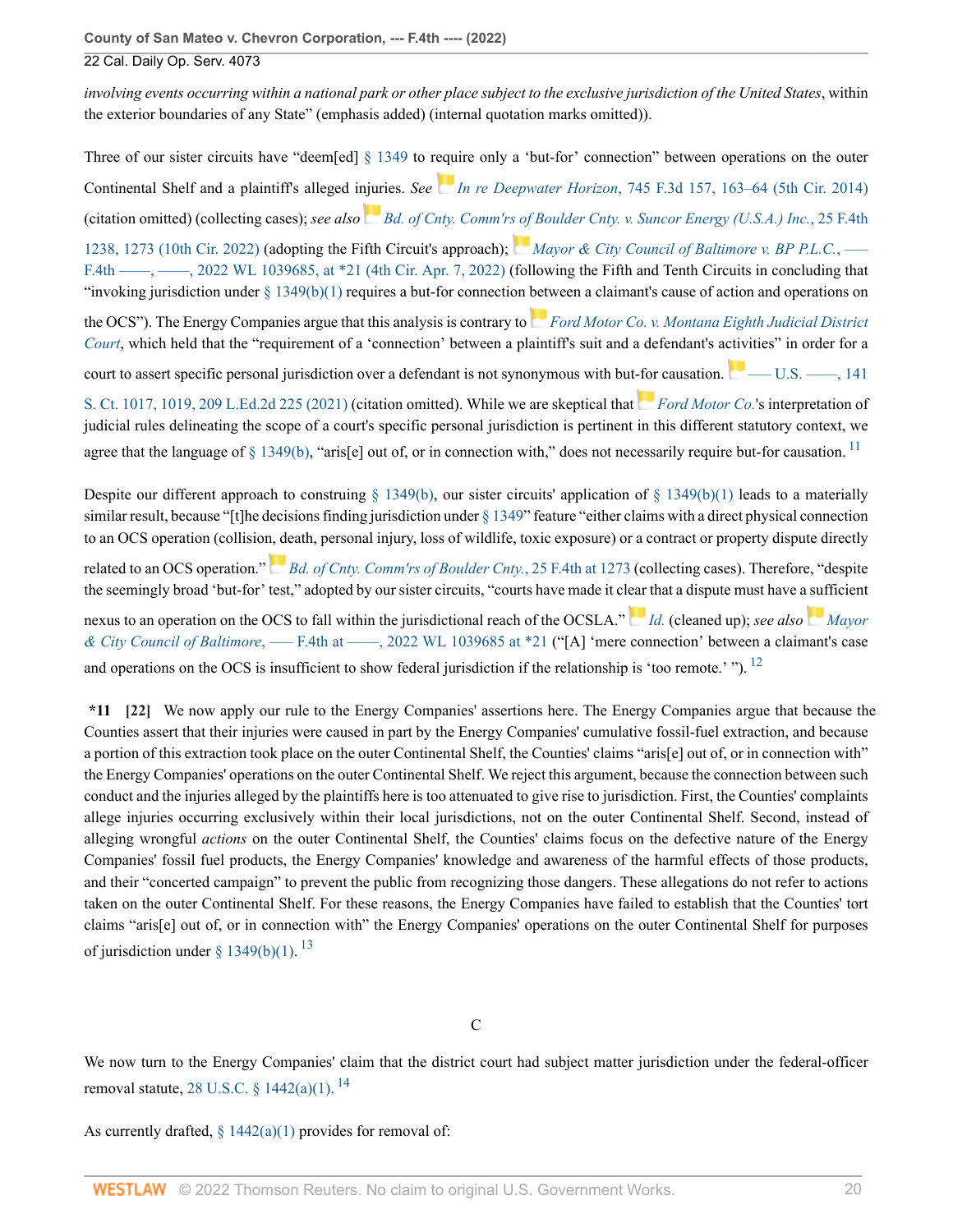A civil action ... that is against or directed to ... [t]he United States or any agency thereof or any officer (or any person acting under that officer) of the United States or of any agency thereof, in an official or individual capacity, for or relating to any act under color of such office or on account of any right, title or authority claimed under any Act of Congress for the apprehension or punishment of criminals or the collection of the revenue.

# [28 U.S.C § 1442.](http://www.westlaw.com/Link/Document/FullText?findType=L&pubNum=1000546&cite=28USCAS1442&originatingDoc=I13d9d0c0c01911eca998bccac2217b4d&refType=LQ&originationContext=document&vr=3.0&rs=cblt1.0&transitionType=DocumentItem&contextData=(sc.Search))

<span id="page-20-1"></span><span id="page-20-0"></span>[\[23\]](#page-5-0) [\[24](#page-5-1)] In order to invoke  $\S 1442(a)(1)$ , a private person must establish: "(a) it is a person within the meaning of the statute; (b) there is a causal nexus between its actions, taken pursuant to a federal officer's directions, and [the] plaintiff's claims; and (c) it can assert a colorable federal defense." *Riggs v. Airbus Helicopters, Inc.*[, 939 F.3d 981, 986–87 \(9th Cir. 2019\)](http://www.westlaw.com/Link/Document/FullText?findType=Y&serNum=2049231315&pubNum=0000506&originatingDoc=I13d9d0c0c01911eca998bccac2217b4d&refType=RP&fi=co_pp_sp_506_986&originationContext=document&vr=3.0&rs=cblt1.0&transitionType=DocumentItem&contextData=(sc.Search)#co_pp_sp_506_986) (quoting *Fidelitad, Inc. v. Insitu, Inc.*[, 904 F.3d 1095, 1099 \(9th Cir. 2018\)](http://www.westlaw.com/Link/Document/FullText?findType=Y&serNum=2045573059&pubNum=0000506&originatingDoc=I13d9d0c0c01911eca998bccac2217b4d&refType=RP&fi=co_pp_sp_506_1099&originationContext=document&vr=3.0&rs=cblt1.0&transitionType=DocumentItem&contextData=(sc.Search)#co_pp_sp_506_1099)). To demonstrate a causal nexus, the private person must show: (1) that the person was "acting under" a federal officer in performing some "act under color of federal office," and (2)

that such action is causally connected with the plaintiff's claims against it. *See [Goncalves ex rel. Goncalves v. Rady Child.'s](http://www.westlaw.com/Link/Document/FullText?findType=Y&serNum=2042293461&pubNum=0000506&originatingDoc=I13d9d0c0c01911eca998bccac2217b4d&refType=RP&fi=co_pp_sp_506_1244&originationContext=document&vr=3.0&rs=cblt1.0&transitionType=DocumentItem&contextData=(sc.Search)#co_pp_sp_506_1244) Hosp. San Diego*[, 865 F.3d 1237, 1244–50 \(9th Cir. 2017\).](http://www.westlaw.com/Link/Document/FullText?findType=Y&serNum=2042293461&pubNum=0000506&originatingDoc=I13d9d0c0c01911eca998bccac2217b4d&refType=RP&fi=co_pp_sp_506_1244&originationContext=document&vr=3.0&rs=cblt1.0&transitionType=DocumentItem&contextData=(sc.Search)#co_pp_sp_506_1244)

<span id="page-20-3"></span><span id="page-20-2"></span>**[\[25\]](#page-5-2) [\[26\]](#page-5-3)** The parties focus on the first prong: whether the Energy Companies were "acting under" a federal officer's direct[ions](https://1.next.westlaw.com/Link/RelatedInformation/Flag?documentGuid=I64e760509c1d11d9bc61beebb95be672&transitionType=InlineKeyCiteFlags&originationContext=docHeaderFlag&Rank=0&ppcid=a9b114f5abe4428c96a100fd82d3083a&contextData=(sc.Search) ). We begin by providing some background. The federal officer removal statute has existed in some version since

1815. *Willingham v. Morgan*[, 395 U.S. 402, 405, 89 S.Ct. 1813, 23 L.Ed.2d 396 \(1969\).](http://www.westlaw.com/Link/Document/FullText?findType=Y&serNum=1969133004&pubNum=0000780&originatingDoc=I13d9d0c0c01911eca998bccac2217b4d&refType=RP&fi=co_pp_sp_780_405&originationContext=document&vr=3.0&rs=cblt1.0&transitionType=DocumentItem&contextData=(sc.Search)#co_pp_sp_780_405) Although Congress has amended

the statute on a number of occasions, *see Watson v. Philip Morris Cos.*[, 551 U.S. 142, 147–49, 127 S.Ct. 2301, 168 L.Ed.2d](http://www.westlaw.com/Link/Document/FullText?findType=Y&serNum=2012447002&pubNum=0000780&originatingDoc=I13d9d0c0c01911eca998bccac2217b4d&refType=RP&fi=co_pp_sp_780_147&originationContext=document&vr=3.0&rs=cblt1.0&transitionType=DocumentItem&contextData=(sc.Search)#co_pp_sp_780_147) [42 \(2007\),](http://www.westlaw.com/Link/Document/FullText?findType=Y&serNum=2012447002&pubNum=0000780&originatingDoc=I13d9d0c0c01911eca998bccac2217b4d&refType=RP&fi=co_pp_sp_780_147&originationContext=document&vr=3.0&rs=cblt1.0&transitionType=DocumentItem&contextData=(sc.Search)#co_pp_sp_780_147) most recently in 2011, *see* Removal Clarification Act of 2011 § 2, the purpose of the statute has remained essentially the same: its "basic purpose is to protect the Federal Government from the interference with its operations that would ensue were a State able, for example, to arrest and bring to trial in a State court for an alleg[ed o](https://1.next.westlaw.com/Link/RelatedInformation/Flag?documentGuid=I81158945181e11dc9b239dfedc9bb45f&transitionType=InlineKeyCiteFlags&originationContext=docHeaderFlag&Rank=0&ppcid=a9b114f5abe4428c96a100fd82d3083a&contextData=(sc.Search) )ffense against the law of the State,

officers and agents of the [Gov](https://1.next.westlaw.com/Link/RelatedInformation/Flag?documentGuid=I64e760509c1d11d9bc61beebb95be672&transitionType=InlineKeyCiteFlags&originationContext=docHeaderFlag&Rank=0&ppcid=a9b114f5abe4428c96a100fd82d3083a&contextData=(sc.Search) )ernment acting ... within the scope of their authority." *Watson*[, 551 U.S. at 150, 127 S.Ct.](http://www.westlaw.com/Link/Document/FullText?findType=Y&serNum=2012447002&pubNum=0000780&originatingDoc=I13d9d0c0c01911eca998bccac2217b4d&refType=RP&fi=co_pp_sp_780_150&originationContext=document&vr=3.0&rs=cblt1.0&transitionType=DocumentItem&contextData=(sc.Search)#co_pp_sp_780_150)

[2301](http://www.westlaw.com/Link/Document/FullText?findType=Y&serNum=2012447002&pubNum=0000780&originatingDoc=I13d9d0c0c01911eca998bccac2217b4d&refType=RP&fi=co_pp_sp_780_150&originationContext=document&vr=3.0&rs=cblt1.0&transitionType=DocumentItem&contextData=(sc.Search)#co_pp_sp_780_150) (cleaned up) (quoting *Willingham*[, 395 U.S. at 406, 89 S.Ct. 1813](http://www.westlaw.com/Link/Document/FullText?findType=Y&serNum=1969133004&pubNum=0000780&originatingDoc=I13d9d0c0c01911eca998bccac2217b4d&refType=RP&fi=co_pp_sp_780_406&originationContext=document&vr=3.0&rs=cblt1.0&transitionType=DocumentItem&contextData=(sc.Search)#co_pp_sp_780_406)). Congress thought that allowing a federal officer to remove a state action was necessary because "[s]tate-court proceedings may reflect 'local prejudice' against unpopular f[ede](https://1.next.westlaw.com/Link/RelatedInformation/Flag?documentGuid=I81158945181e11dc9b239dfedc9bb45f&transitionType=InlineKeyCiteFlags&originationContext=docHeaderFlag&Rank=0&ppcid=a9b114f5abe4428c96a100fd82d3083a&contextData=(sc.Search) )ral

laws or federal officials" and "deprive federal officials of a federal forum in which to assert federal immunity defenses." *[Id.](http://www.westlaw.com/Link/Document/FullText?findType=Y&serNum=2012447002&pubNum=0000780&originatingDoc=I13d9d0c0c01911eca998bccac2217b4d&refType=RP&originationContext=document&vr=3.0&rs=cblt1.0&transitionType=DocumentItem&contextData=(sc.Search))* (cita[tion](https://1.next.westlaw.com/Link/RelatedInformation/Flag?documentGuid=I81158945181e11dc9b239dfedc9bb45f&transitionType=InlineKeyCiteFlags&originationContext=docHeaderFlag&Rank=0&ppcid=a9b114f5abe4428c96a100fd82d3083a&contextData=(sc.Search) ) omitted). Moreover, state-court proceedings may have the effect of impeding or delaying the enforcement of federal

law. *[Id.](http://www.westlaw.com/Link/Document/FullText?findType=Y&serNum=2012447002&pubNum=0000780&originatingDoc=I13d9d0c0c01911eca998bccac2217b4d&refType=RP&originationContext=document&vr=3.0&rs=cblt1.0&transitionType=DocumentItem&contextData=(sc.Search))* The federal officer removal statute should be "liberally construed" to fulfill its purpose of allowing federal officials [and](https://1.next.westlaw.com/Link/RelatedInformation/Flag?documentGuid=I81158945181e11dc9b239dfedc9bb45f&transitionType=InlineKeyCiteFlags&originationContext=docHeaderFlag&Rank=0&ppcid=a9b114f5abe4428c96a100fd82d3083a&contextData=(sc.Search) ) agents who are being prosecuted in state court for acts taken in their federal authority to remove the case to federal court.

*Id.* [at 147, 127 S.Ct. 2301](http://www.westlaw.com/Link/Document/FullText?findType=Y&serNum=2012447002&pubNum=0000708&originatingDoc=I13d9d0c0c01911eca998bccac2217b4d&refType=RP&originationContext=document&vr=3.0&rs=cblt1.0&transitionType=DocumentItem&contextData=(sc.Search)) (citation omitted).

**\*12** When Congress first enacted [§ 1442\(a\)\(1\),](http://www.westlaw.com/Link/Document/FullText?findType=L&pubNum=1000546&cite=28USCAS1442&originatingDoc=I13d9d0c0c01911eca998bccac2217b4d&refType=RB&originationContext=document&vr=3.0&rs=cblt1.0&transitionType=DocumentItem&contextData=(sc.Search)#co_pp_7b9b000044381) the phrase "officer of the [Unite](https://1.next.westlaw.com/Link/RelatedInformation/Flag?documentGuid=I5df2b0bb9c9011d9bc61beebb95be672&transitionType=InlineKeyCiteFlags&originationContext=docHeaderFlag&Rank=0&ppcid=a9b114f5abe4428c96a100fd82d3083a&contextData=(sc.Search) )d States" was generally understood as a term of art that referred to federal officers who "exercis[ed] significant authority." *[Int'l Primate Prot. League v. Adm'rs of Tulane](http://www.westlaw.com/Link/Document/FullText?findType=Y&serNum=1991093612&pubNum=0000780&originatingDoc=I13d9d0c0c01911eca998bccac2217b4d&refType=RP&fi=co_pp_sp_780_81&originationContext=document&vr=3.0&rs=cblt1.0&transitionType=DocumentItem&contextData=(sc.Search)#co_pp_sp_780_81) Educ. Fund*[, 500 U.S. 72, 81, 111 S.Ct. 1700, 114 L.Ed.2d 134 \(1991\)](http://www.westlaw.com/Link/Document/FullText?findType=Y&serNum=1991093612&pubNum=0000780&originatingDoc=I13d9d0c0c01911eca998bccac2217b4d&refType=RP&fi=co_pp_sp_780_81&originationContext=document&vr=3.0&rs=cblt1.0&transitionType=DocumentItem&contextData=(sc.Search)#co_pp_sp_780_81) (quoting *Buckley v. Valeo*[, 424 U.S. 1, 126, 96 S.Ct.](http://www.westlaw.com/Link/Document/FullText?findType=Y&serNum=1976142308&pubNum=0000780&originatingDoc=I13d9d0c0c01911eca998bccac2217b4d&refType=RP&fi=co_pp_sp_780_126&originationContext=document&vr=3.0&rs=cblt1.0&transitionType=DocumentItem&contextData=(sc.Search)#co_pp_sp_780_126) [612, 46 L.Ed.2d 659 \(1976\)](http://www.westlaw.com/Link/Document/FullText?findType=Y&serNum=1976142308&pubNum=0000780&originatingDoc=I13d9d0c0c01911eca998bccac2217b4d&refType=RP&fi=co_pp_sp_780_126&originationContext=document&vr=3.0&rs=cblt1.0&transitionType=DocumentItem&contextData=(sc.Search)#co_pp_sp_780_126)). In 1948, Congress amended the statute to include the language "person[s] acting under" any officer of the United States. Act of June 25, 1948, [ch. 646, § 1442](http://www.westlaw.com/Link/Document/FullText?findType=L&pubNum=1000546&cite=28USCAS1442&originatingDoc=I13d9d0c0c01911eca998bccac2217b4d&refType=LQ&originationContext=document&vr=3.0&rs=cblt1.0&transitionType=DocumentItem&contextData=(sc.Search)), 62 Stat. 869, 938 (codified at [28 U.S.C. § 1442](http://www.westlaw.com/Link/Document/FullText?findType=L&pubNum=1000546&cite=28USCAS1442&originatingDoc=I13d9d0c0c01911eca998bccac2217b4d&refType=LQ&originationContext=document&vr=3.0&rs=cblt1.0&transitionType=DocumentItem&contextData=(sc.Search))). At the time,

this change was understood as extending the section to apply to employees, as well as officers. *[Int'l Primate Prot. League](http://www.westlaw.com/Link/Document/FullText?findType=Y&serNum=1991093612&pubNum=0000780&originatingDoc=I13d9d0c0c01911eca998bccac2217b4d&refType=RP&fi=co_pp_sp_780_84&originationContext=document&vr=3.0&rs=cblt1.0&transitionType=DocumentItem&contextData=(sc.Search)#co_pp_sp_780_84)*, [500 U.S. at 84, 111 S.Ct. 1700](http://www.westlaw.com/Link/Document/FullText?findType=Y&serNum=1991093612&pubNum=0000780&originatingDoc=I13d9d0c0c01911eca998bccac2217b4d&refType=RP&fi=co_pp_sp_780_84&originationContext=document&vr=3.0&rs=cblt1.0&transitionType=DocumentItem&contextData=(sc.Search)#co_pp_sp_780_84) (quoting H.R. Rep. No. 80-308H.R. Rep. No. 80-308, at A134 (1947)).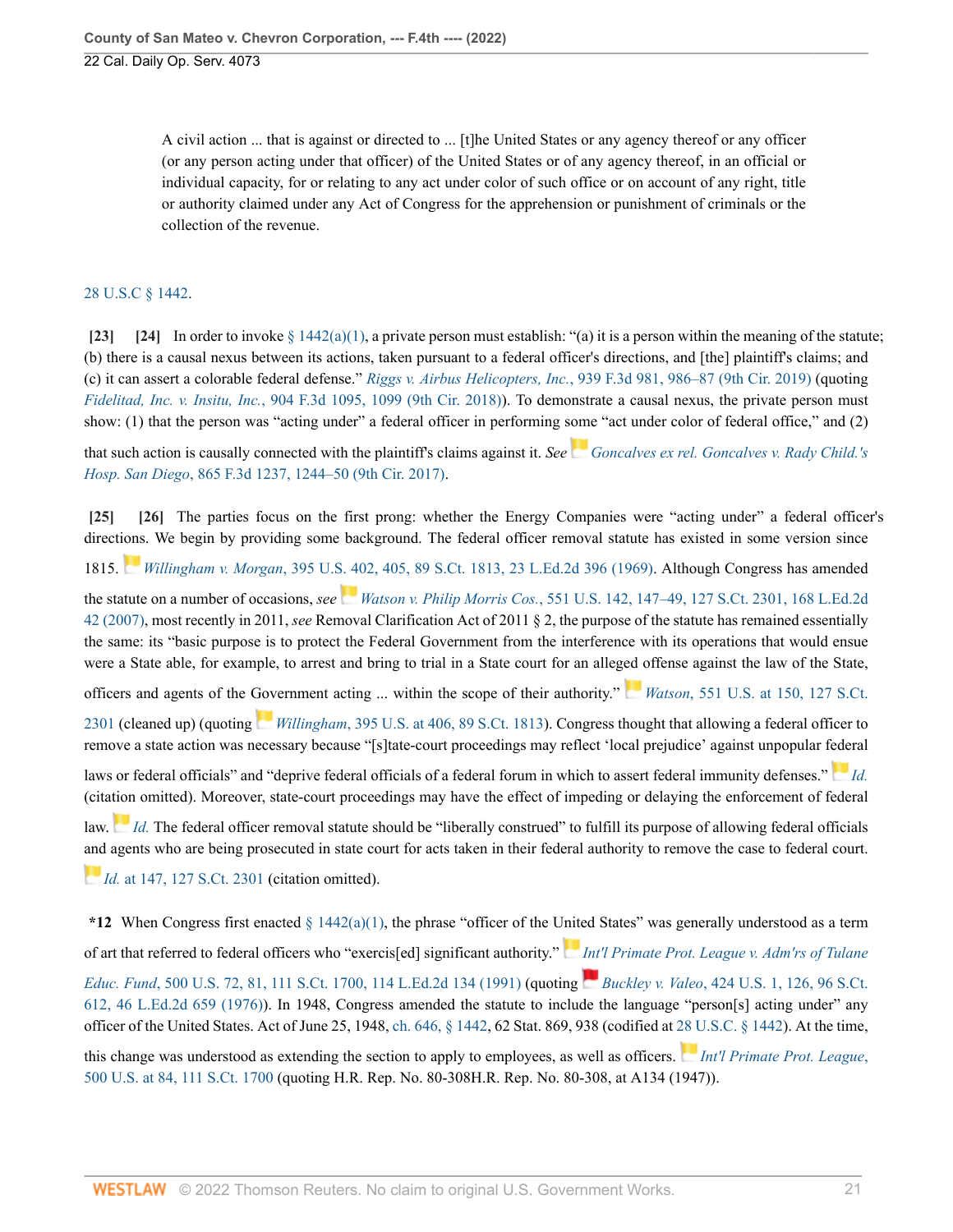**County of San Mateo v. Chevron Corporation, --- F.4th ---- (2022)** 22 Cal. Daily Op. Serv. 4073

<span id="page-21-0"></span>**[\[27\]](#page-5-4)** The Supreme Court subsequently interpreted the term "person acting under that officer" as extending to a "private person"

who has certain types of close relationships with the federal government. *See* Watson[, 551 U.S. at 152–53, 127 S.Ct. 2301](http://www.westlaw.com/Link/Document/FullText?findType=Y&serNum=2012447002&pubNum=0000780&originatingDoc=I13d9d0c0c01911eca998bccac2217b4d&refType=RP&fi=co_pp_sp_780_152&originationContext=document&vr=3.0&rs=cblt1.0&transitionType=DocumentItem&contextData=(sc.Search)#co_pp_sp_780_152). The Supreme Court has identified a number of factors courts should consider in determining whether a private person is "acting under" a federal officer for purposes of  $\S$  1442(a)(1). Among other things, the Court considers whether the person is acting on behalf of the officer in a manner akin to an agency relationship. *See* id. [at 151, 127 S.Ct. 2301](http://www.westlaw.com/Link/Document/FullText?findType=Y&serNum=2012447002&pubNum=0000708&originatingDoc=I13d9d0c0c01911eca998bccac2217b4d&refType=RP&originationContext=document&vr=3.0&rs=cblt1.0&transitionType=DocumentItem&contextData=(sc.Search)) (private person must be authorized to act "with or for [federal officers]" (alteration in original) (citation omitted)); *see also [G](https://1.next.westlaw.com/Link/RelatedInformation/Flag?documentGuid=Ifd74165077bc11e7bb97edaf3db64019&transitionType=InlineKeyCiteFlags&originationContext=docHeaderFlag&Rank=0&ppcid=a9b114f5abe4428c96a100fd82d3083a&contextData=(sc.Search) )oncalves*[, 865 F.3d at](http://www.westlaw.com/Link/Document/FullText?findType=Y&serNum=2042293461&pubNum=0000506&originatingDoc=I13d9d0c0c01911eca998bccac2217b4d&refType=RP&fi=co_pp_sp_506_1246&originationContext=document&vr=3.0&rs=cblt1.0&transitionType=DocumentItem&contextData=(sc.Search)#co_pp_sp_506_1246) [1246–47](http://www.westlaw.com/Link/Document/FullText?findType=Y&serNum=2042293461&pubNum=0000506&originatingDoc=I13d9d0c0c01911eca998bccac2217b4d&refType=RP&fi=co_pp_sp_506_1246&originationContext=document&vr=3.0&rs=cblt1.0&transitionType=DocumentItem&contextData=(sc.Search)#co_pp_sp_506_1246) [\(ho](https://1.next.westlaw.com/Link/RelatedInformation/Flag?documentGuid=I7659cc6341e911e5b4bafa136b480ad2&transitionType=InlineKeyCiteFlags&originationContext=docHeaderFlag&Rank=0&ppcid=a9b114f5abe4428c96a100fd82d3083a&contextData=(sc.Search) )lding that a private person qualified as "acting under" a federal officer when it was "serving as the government's

agent"); *[Cabalce v. Thomas E. Blanchard & Assocs., Inc.](http://www.westlaw.com/Link/Document/FullText?findType=Y&serNum=2036871008&pubNum=0000506&originatingDoc=I13d9d0c0c01911eca998bccac2217b4d&refType=RP&fi=co_pp_sp_506_729&originationContext=document&vr=3.0&rs=cblt1.0&transitionType=DocumentItem&contextData=(sc.Search)#co_pp_sp_506_729)*, 797 F.3d 720, 729 (9th Cir. 2015) (noting that a company's independent-contractor status supported the conclusion that it was not acting under a federal officer). The Court also considers whether the person is subject to the officer's close direction, such as acting under the "subjection, guidance, or control" of [the](https://1.next.westlaw.com/Link/RelatedInformation/Flag?documentGuid=I81158945181e11dc9b239dfedc9bb45f&transitionType=InlineKeyCiteFlags&originationContext=docHeaderFlag&Rank=0&ppcid=a9b114f5abe4428c96a100fd82d3083a&contextData=(sc.Search) ) officer, or in a relationship which "is an unusually close one involving detailed regulation, monitoring, or supervision."

*Watson*[, 551 U.S. at 151, 153, 127 S.Ct. 2301](http://www.westlaw.com/Link/Document/FullText?findType=Y&serNum=2012447002&pubNum=0000780&originatingDoc=I13d9d0c0c01911eca998bccac2217b4d&refType=RP&fi=co_pp_sp_780_151&originationContext=document&vr=3.0&rs=cblt1.0&transitionType=DocumentItem&contextData=(sc.Search)#co_pp_sp_780_151) (citation omitted); *see also [L](https://1.next.westlaw.com/Link/RelatedInformation/Flag?documentGuid=Iff81107cccb211e398918a57b3f325e0&transitionType=InlineKeyCiteFlags&originationContext=docHeaderFlag&Rank=0&ppcid=a9b114f5abe4428c96a100fd82d3083a&contextData=(sc.Search) )eite*[, 749 F.3d at 1120, 1124](http://www.westlaw.com/Link/Document/FullText?findType=Y&serNum=2033271442&pubNum=0000506&originatingDoc=I13d9d0c0c01911eca998bccac2217b4d&refType=RP&fi=co_pp_sp_506_1120&originationContext=document&vr=3.0&rs=cblt1.0&transitionType=DocumentItem&contextData=(sc.Search)#co_pp_sp_506_1120) (holding that a defense contractor properly removed a case under  $\S 1442(a)(1)$  based, in part, on "the Navy's detailed specifications regulating the warnings that equipment manufacturers were required to provide"). Third, the Court considers whether the private person is assisting the federal officer in fulfillin[g "b](https://1.next.westlaw.com/Link/RelatedInformation/Flag?documentGuid=I81158945181e11dc9b239dfedc9bb45f&transitionType=InlineKeyCiteFlags&originationContext=docHeaderFlag&Rank=0&ppcid=a9b114f5abe4428c96a100fd82d3083a&contextData=(sc.Search) )asic governmental tasks" that "the Government itself would have had to perform" if it

had not contracted with a private firm. *Watson*[, 551 U.S. at 153–54, 127 S.Ct. 2301;](http://www.westlaw.com/Link/Document/FullText?findType=Y&serNum=2012447002&pubNum=0000780&originatingDoc=I13d9d0c0c01911eca998bccac2217b4d&refType=RP&fi=co_pp_sp_780_153&originationContext=document&vr=3.0&rs=cblt1.0&transitionType=DocumentItem&contextData=(sc.Search)#co_pp_sp_780_153) *see alsoGoncalves*[, 865 F.3d at 1246–](http://www.westlaw.com/Link/Document/FullText?findType=Y&serNum=2042293461&pubNum=0000506&originatingDoc=I13d9d0c0c01911eca998bccac2217b4d&refType=RP&fi=co_pp_sp_506_1246&originationContext=document&vr=3.0&rs=cblt1.0&transitionType=DocumentItem&contextData=(sc.Search)#co_pp_sp_506_1246) [47](http://www.westlaw.com/Link/Document/FullText?findType=Y&serNum=2042293461&pubNum=0000506&originatingDoc=I13d9d0c0c01911eca998bccac2217b4d&refType=RP&fi=co_pp_sp_506_1246&originationContext=document&vr=3.0&rs=cblt1.0&transitionType=DocumentItem&contextData=(sc.Search)#co_pp_sp_506_1246) (holding that private person fulfilled a basic governmental task by pursuing subrogation claims on behalf of a government agency). Finally, taking into account the purpose of  $\S 1442(a)(1)$ , the Court has considered whether the private person's activity is so closely related to the government's implementation of its federal duties that the private person faces "a significant risk of state-court 'prejudice,' " just as [a go](https://1.next.westlaw.com/Link/RelatedInformation/Flag?documentGuid=I81158945181e11dc9b239dfedc9bb45f&transitionType=InlineKeyCiteFlags&originationContext=docHeaderFlag&Rank=0&ppcid=a9b114f5abe4428c96a100fd82d3083a&contextData=(sc.Search) )vernment employee would in similar circumstances, and may have difficulty in raising an

immunity defense in state court. *Watson*[, 551 U.S. at 152, 127 S.Ct. 2301](http://www.westlaw.com/Link/Document/FullText?findType=Y&serNum=2012447002&pubNum=0000780&originatingDoc=I13d9d0c0c01911eca998bccac2217b4d&refType=RP&fi=co_pp_sp_780_152&originationContext=document&vr=3.0&rs=cblt1.0&transitionType=DocumentItem&contextData=(sc.Search)#co_pp_sp_780_152) (citation omitted).

<span id="page-21-1"></span>**[\[28\]](#page-5-5)** As the Supreme Court has indicated, and circuit courts have held, a government [con](https://1.next.westlaw.com/Link/RelatedInformation/Flag?documentGuid=I81158945181e11dc9b239dfedc9bb45f&transitionType=InlineKeyCiteFlags&originationContext=docHeaderFlag&Rank=0&ppcid=a9b114f5abe4428c96a100fd82d3083a&contextData=(sc.Search) )tractor qualifies as a person "acting under" an of[fice](https://1.next.westlaw.com/Link/RelatedInformation/Flag?documentGuid=Ic97e26df945111d9bc61beebb95be672&transitionType=InlineKeyCiteFlags&originationContext=docHeaderFlag&Rank=0&ppcid=a9b114f5abe4428c96a100fd82d3083a&contextData=(sc.Search) )r under certain circumstances. *See id.* [at 153–54, 127 S.Ct. 2301.](http://www.westlaw.com/Link/Document/FullText?findType=Y&serNum=2012447002&pubNum=0000708&originatingDoc=I13d9d0c0c01911eca998bccac2217b4d&refType=RP&fi=co_pp_sp_708_153&originationContext=document&vr=3.0&rs=cblt1.0&transitionType=DocumentItem&contextData=(sc.Search)#co_pp_sp_708_153) *[Watson](http://www.westlaw.com/Link/Document/FullText?findType=Y&serNum=2012447002&originatingDoc=I13d9d0c0c01911eca998bccac2217b4d&refType=RP&originationContext=document&vr=3.0&rs=cblt1.0&transitionType=DocumentItem&contextData=(sc.Search))* cited with approval a Fifth Circuit case, *[Winters v. Diamond Shamrock Chemical Co.](http://www.westlaw.com/Link/Document/FullText?findType=Y&serNum=1998161448&pubNum=0000506&originatingDoc=I13d9d0c0c01911eca998bccac2217b4d&refType=RP&originationContext=document&vr=3.0&rs=cblt1.0&transitionType=DocumentItem&contextData=(sc.Search))*, which held that a government contractor could remove a state action under [§ 1442\(a\)](http://www.westlaw.com/Link/Document/FullText?findType=L&pubNum=1000546&cite=28USCAS1442&originatingDoc=I13d9d0c0c01911eca998bccac2217b4d&refType=RB&originationContext=document&vr=3.0&rs=cblt1.0&transitionType=DocumentItem&contextData=(sc.Search)#co_pp_8b3b0000958a4) because the contractor was acting on behalf of the government to produce Agent Orange, a carcinogenic herbicide used as part of the war strategy in Vietnam, and was acting under the close direction of the federal government which had provided "detailed specifications concerning the make-up, packaging, and delivery of Agent Orange," as well as "on-going supervision ... over the formulation, packaging, and delivery of Agent Orange."[149 F.3d 387, 399–400 \(5th Cir.](http://www.westlaw.com/Link/Document/FullText?findType=Y&serNum=1998161448&pubNum=0000506&originatingDoc=I13d9d0c0c01911eca998bccac2217b4d&refType=RP&fi=co_pp_sp_506_399&originationContext=document&vr=3.0&rs=cblt1.0&transitionType=DocumentItem&contextData=(sc.Search)#co_pp_sp_506_399) [1998\)](http://www.westlaw.com/Link/Document/FullText?findType=Y&serNum=1998161448&pubNum=0000506&originatingDoc=I13d9d0c0c01911eca998bccac2217b4d&refType=RP&fi=co_pp_sp_506_399&originationContext=document&vr=3.0&rs=cblt1.0&transitionType=DocumentItem&contextData=(sc.Search)#co_pp_sp_506_399), *overruled by [Latiolais v. Huntington Ingalls, Inc.](http://www.westlaw.com/Link/Document/FullText?findType=Y&serNum=2050423329&pubNum=0000506&originatingDoc=I13d9d0c0c01911eca998bccac2217b4d&refType=RP&originationContext=document&vr=3.0&rs=cblt1.0&transitionType=DocumentItem&contextData=(sc.Search))*, 951 F.3d 286 (5th Cir. 2020) (en banc). Further, the contractor provided a product that was "used to help conduct a war" and at least argu[ably](https://1.next.westlaw.com/Link/RelatedInformation/Flag?documentGuid=I81158945181e11dc9b239dfedc9bb45f&transitionType=InlineKeyCiteFlags&originationContext=docHeaderFlag&Rank=0&ppcid=a9b114f5abe4428c96a100fd82d3083a&contextData=(sc.Search) ) "performed a job that, in the absence of a contract [with](https://1.next.westlaw.com/Link/RelatedInformation/Flag?documentGuid=Ifd74165077bc11e7bb97edaf3db64019&transitionType=InlineKeyCiteFlags&originationContext=docHeaderFlag&Rank=0&ppcid=a9b114f5abe4428c96a100fd82d3083a&contextData=(sc.Search) ) a private firm, the Government itself would have had to perform." *Watson*[, 551 U.S. at 154, 127 S.Ct. 2301](http://www.westlaw.com/Link/Document/FullText?findType=Y&serNum=2012447002&pubNum=0000780&originatingDoc=I13d9d0c0c01911eca998bccac2217b4d&refType=RP&fi=co_pp_sp_780_154&originationContext=document&vr=3.0&rs=cblt1.0&transitionType=DocumentItem&contextData=(sc.Search)#co_pp_sp_780_154); *see also Goncalves*[, 865 F.3d at 1246–47](http://www.westlaw.com/Link/Document/FullText?findType=Y&serNum=2042293461&pubNum=0000506&originatingDoc=I13d9d0c0c01911eca998bccac2217b4d&refType=RP&fi=co_pp_sp_506_1246&originationContext=document&vr=3.0&rs=cblt1.0&transitionType=DocumentItem&contextData=(sc.Search)#co_pp_sp_506_1246) (holding that a private contractor was "acting under" a federal officer when it was serving as an agent for the government and assisting the government in fulfilling basic duties).

<span id="page-21-4"></span><span id="page-21-3"></span><span id="page-21-2"></span>**\*13 [\[29\]](#page-6-1) [\[30\]](#page-6-2) [\[31\]](#page-6-3)** By contrast, a person is not "acting under" a federal officer when the person enters into an arm's-length [bus](https://1.next.westlaw.com/Link/RelatedInformation/Flag?documentGuid=I7659cc6341e911e5b4bafa136b480ad2&transitionType=InlineKeyCiteFlags&originationContext=docHeaderFlag&Rank=0&ppcid=a9b114f5abe4428c96a100fd82d3083a&contextData=(sc.Search) )iness arrangement with the federal government or supplies it with [widel](https://1.next.westlaw.com/Link/RelatedInformation/Flag?documentGuid=Ic97e26df945111d9bc61beebb95be672&transitionType=InlineKeyCiteFlags&originationContext=docHeaderFlag&Rank=0&ppcid=a9b114f5abe4428c96a100fd82d3083a&contextData=(sc.Search) )y available commercial products or services. *See*

*Cabalce*[, 797 F.3d at 727–29;](http://www.westlaw.com/Link/Document/FullText?findType=Y&serNum=2036871008&pubNum=0000506&originatingDoc=I13d9d0c0c01911eca998bccac2217b4d&refType=RP&fi=co_pp_sp_506_727&originationContext=document&vr=3.0&rs=cblt1.0&transitionType=DocumentItem&contextData=(sc.Search)#co_pp_sp_506_727) *cf. [G](https://1.next.westlaw.com/Link/RelatedInformation/Flag?documentGuid=Ifd74165077bc11e7bb97edaf3db64019&transitionType=InlineKeyCiteFlags&originationContext=docHeaderFlag&Rank=0&ppcid=a9b114f5abe4428c96a100fd82d3083a&contextData=(sc.Search) )oncalves*[, 865 F.3d at 1244–47](http://www.westlaw.com/Link/Document/FullText?findType=Y&serNum=2042293461&pubNum=0000506&originatingDoc=I13d9d0c0c01911eca998bccac2217b4d&refType=RP&fi=co_pp_sp_506_1244&originationContext=document&vr=3.0&rs=cblt1.0&transitionType=DocumentItem&contextData=(sc.Search)#co_pp_sp_506_1244); *Winters*[, 149 F.3d at 398–400](http://www.westlaw.com/Link/Document/FullText?findType=Y&serNum=1998161448&pubNum=0000506&originatingDoc=I13d9d0c0c01911eca998bccac2217b4d&refType=RP&fi=co_pp_sp_506_398&originationContext=document&vr=3.0&rs=cblt1.0&transitionType=DocumentItem&contextData=(sc.Search)#co_pp_sp_506_398). Nor does a person's "*compliance* with the [law](https://1.next.westlaw.com/Link/RelatedInformation/Flag?documentGuid=I81158945181e11dc9b239dfedc9bb45f&transitionType=InlineKeyCiteFlags&originationContext=docHeaderFlag&Rank=0&ppcid=a9b114f5abe4428c96a100fd82d3083a&contextData=(sc.Search) ) (or *acquiescence* to an order)" amount to " 'acting under' a federal official who is giving an order or enforcing the law." *Watson*[, 551 U.S. at 152, 127 S.Ct. 2301.](http://www.westlaw.com/Link/Document/FullText?findType=Y&serNum=2012447002&pubNum=0000780&originatingDoc=I13d9d0c0c01911eca998bccac2217b4d&refType=RP&fi=co_pp_sp_780_152&originationContext=document&vr=3.0&rs=cblt1.0&transitionType=DocumentItem&contextData=(sc.Search)#co_pp_sp_780_152) This [is tr](https://1.next.westlaw.com/Link/RelatedInformation/Flag?documentGuid=I81158945181e11dc9b239dfedc9bb45f&transitionType=InlineKeyCiteFlags&originationContext=docHeaderFlag&Rank=0&ppcid=a9b114f5abe4428c96a100fd82d3083a&contextData=(sc.Search) )ue "even if the regulation is highly detailed and even if the private firm's activities are highly supervised and monitored." *Id.* [at 153, 127 S.Ct. 2301.](http://www.westlaw.com/Link/Document/FullText?findType=Y&serNum=2012447002&pubNum=0000708&originatingDoc=I13d9d0c0c01911eca998bccac2217b4d&refType=RP&originationContext=document&vr=3.0&rs=cblt1.0&transitionType=DocumentItem&contextData=(sc.Search)) We may not interpret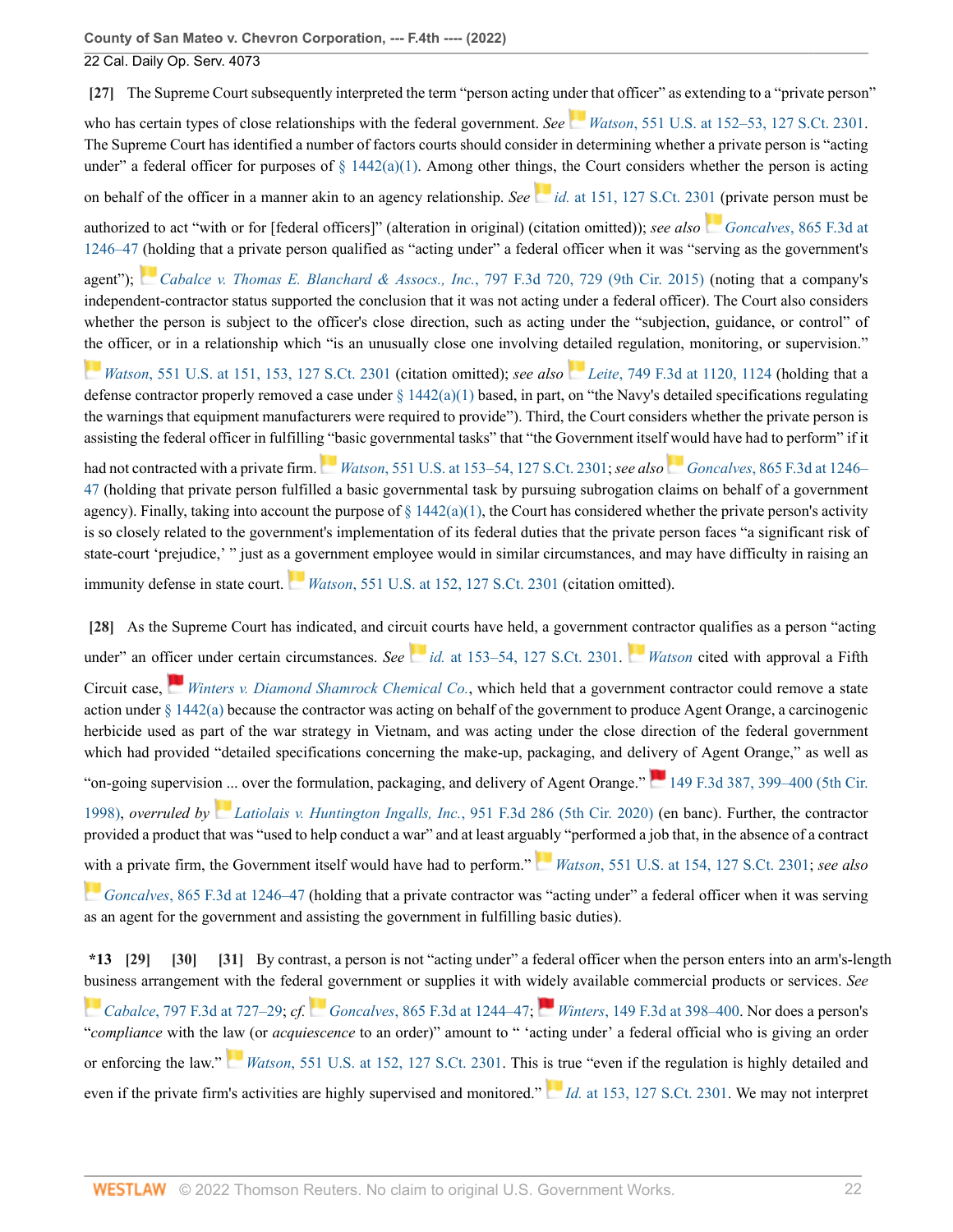[§ 1442\(a\)](http://www.westlaw.com/Link/Document/FullText?findType=L&pubNum=1000546&cite=28USCAS1442&originatingDoc=I13d9d0c0c01911eca998bccac2217b4d&refType=RB&originationContext=document&vr=3.0&rs=cblt1.0&transitionType=DocumentItem&contextData=(sc.Search)#co_pp_8b3b0000958a4) so as to "expand the scope of the statute consid[erab](https://1.next.westlaw.com/Link/RelatedInformation/Flag?documentGuid=I81158945181e11dc9b239dfedc9bb45f&transitionType=InlineKeyCiteFlags&originationContext=docHeaderFlag&Rank=0&ppcid=a9b114f5abe4428c96a100fd82d3083a&contextData=(sc.Search) )ly, potentially bringing within its scope state-court actions filed against private firms in many highly regulated industries." *[Id.](http://www.westlaw.com/Link/Document/FullText?findType=Y&serNum=2012447002&pubNum=0000780&originatingDoc=I13d9d0c0c01911eca998bccac2217b4d&refType=RP&originationContext=document&vr=3.0&rs=cblt1.0&transitionType=DocumentItem&contextData=(sc.Search))*

<span id="page-22-3"></span>The Energy Companies argue that they meet the criteria under  $\S 1442(a)$  to remove the Counties' complaints because they were "persons acting under" a federal officer based on three agreements with the government.<sup>[15](#page-27-8)</sup> They also argue that there is a causal nexus between their actions under those agreements and the Counties' claims. We consider each of these agreements in turn.

<span id="page-22-0"></span>**[\[32\]](#page-6-0)** We first consider CITGO's fuel supply agreements with the Navy Exchange Service Command (NEXCOM). Under these contracts, CITGO agreed to supply gasoline and diesel fuel to NEXCOM for service stations on approximately forty U.S. Navy installations. The government resold the CITGO fuel at NEXCOM facilities to individual service members. The Energy Companies point to three sets of contractual requirements in the fuel supply agreements which they claim establish the "subjection, guidance or control" necessary to invoke federal jurisdiction, namely: (1) "fuel specifications" that required compliance with specified American Society for Testing and Material Standards and required that NEXCOM have a qualified independent source analyze the products for compliance with those specifications; (2) provisions that give the Navy the right to inspect delivery, site, and operations; and  $(3)$  branding and advertising requirements.  $16$ 

<span id="page-22-4"></span>**\*14** This argument fails. The contracts evince an arm's-length business relationship to supply NEXCOM with generally available commercial products. Supplying gasoline to the Navy for resale to its employees is not an activity so closel[y re](https://1.next.westlaw.com/Link/RelatedInformation/Flag?documentGuid=I81158945181e11dc9b239dfedc9bb45f&transitionType=InlineKeyCiteFlags&originationContext=docHeaderFlag&Rank=0&ppcid=a9b114f5abe4428c96a100fd82d3083a&contextData=(sc.Search) )lated to

the government's implementation of federal law that the person faces "a significant risk of state-court 'prejudice.' " *[Watson](http://www.westlaw.com/Link/Document/FullText?findType=Y&serNum=2012447002&pubNum=0000780&originatingDoc=I13d9d0c0c01911eca998bccac2217b4d&refType=RP&fi=co_pp_sp_780_152&originationContext=document&vr=3.0&rs=cblt1.0&transitionType=DocumentItem&contextData=(sc.Search)#co_pp_sp_780_152)*, [551 U.S. at 152, 127 S.Ct. 2301](http://www.westlaw.com/Link/Document/FullText?findType=Y&serNum=2012447002&pubNum=0000780&originatingDoc=I13d9d0c0c01911eca998bccac2217b4d&refType=RP&fi=co_pp_sp_780_152&originationContext=document&vr=3.0&rs=cblt1.0&transitionType=DocumentItem&contextData=(sc.Search)#co_pp_sp_780_152) (citation omitted). Accordingly, we hold that CITGO was not "acting under" a federal officer by supplying gasoline and diesel fuel to NEXCOM pursuant to fuel supply contracts.

<span id="page-22-5"></span><span id="page-22-1"></span>[\[33\]](#page-6-4) Second, the Energy Companies point to the 1994 unit agreement  $17$  for the petroleum reserves at Elk Hills between Standard Oil Company of California (Chevron Corporation's predecessor in interest) and the U.S. Navy. We have detailed the history of this unit agreement at length in our prior decisions. *See [Standard Oil Co. of Cal.](http://www.westlaw.com/Link/Document/FullText?findType=Y&serNum=1976125479&pubNum=0000350&originatingDoc=I13d9d0c0c01911eca998bccac2217b4d&refType=RP&fi=co_pp_sp_350_626&originationContext=document&vr=3.0&rs=cblt1.0&transitionType=DocumentItem&contextData=(sc.Search)#co_pp_sp_350_626)*, 545 F.2d at 626–28. In brief, Standard owned one-fifth and the Navy owned four-fifths of the approximately 46,000 acres comprising the Elk Hills reserves. As is common in the oil exploration and production industry, the two landowners entered into a unit agreement to coordinate operations in the oil field and production of the oil. Because the Navy sought to limit oil production in order to ensure the availability of oil reserves in the event of a national emergency, the unit agreement required that both Standard and the Navy curtail their production and gave the Navy "exclusive control over the exploration, prospecting, development, and operation of the Reserve." To compensate Standard for reducing production, the unit agreement gave Standard the right to produce a specified amount of oil per day (an average of 15,000 barrels per day). Both parties could dispose of the oil they extracted as they saw fit, and neither had a "preferential right to purchase any portion of the other's share of [the] production."

Standard's activities under the unit agreement did not give rise to a relationship where Standard was "acting under" a federal officer for purposes of [§ 1442.](http://www.westlaw.com/Link/Document/FullText?findType=L&pubNum=1000546&cite=28USCAS1442&originatingDoc=I13d9d0c0c01911eca998bccac2217b4d&refType=LQ&originationContext=document&vr=3.0&rs=cblt1.0&transitionType=DocumentItem&contextData=(sc.Search)) Standard was not acting on behalf of the federal government in order to assist the government in performing a basic government function. Rather, Standard and the government reached an agreement that allowed them to coordinate their use of the oil reserve in a way that would benefit both parties: the government maintained oil reserves for emergencies, and Standard ensured its ability to produce oil for sale. When Standard ext[racte](https://1.next.westlaw.com/Link/RelatedInformation/Flag?documentGuid=Ifd74165077bc11e7bb97edaf3db64019&transitionType=InlineKeyCiteFlags&originationContext=docHeaderFlag&Rank=0&ppcid=a9b114f5abe4428c96a100fd82d3083a&contextData=(sc.Search) )d oil from the reserve, Standard

was acting independently, *see [C](https://1.next.westlaw.com/Link/RelatedInformation/Flag?documentGuid=I7659cc6341e911e5b4bafa136b480ad2&transitionType=InlineKeyCiteFlags&originationContext=docHeaderFlag&Rank=0&ppcid=a9b114f5abe4428c96a100fd82d3083a&contextData=(sc.Search) )abalce*[, 797 F.3d at 728–29,](http://www.westlaw.com/Link/Document/FullText?findType=Y&serNum=2036871008&pubNum=0000506&originatingDoc=I13d9d0c0c01911eca998bccac2217b4d&refType=RP&fi=co_pp_sp_506_728&originationContext=document&vr=3.0&rs=cblt1.0&transitionType=DocumentItem&contextData=(sc.Search)#co_pp_sp_506_728) not as the Navy's "agent," *Goncalves*[, 865 F.3d at 1246](http://www.westlaw.com/Link/Document/FullText?findType=Y&serNum=2042293461&pubNum=0000506&originatingDoc=I13d9d0c0c01911eca998bccac2217b4d&refType=RP&fi=co_pp_sp_506_1246&originationContext=document&vr=3.0&rs=cblt1.0&transitionType=DocumentItem&contextData=(sc.Search)#co_pp_sp_506_1246); *see also* [H.R. Rep. No. 112-17,](http://www.westlaw.com/Link/Document/FullText?findType=Y&serNum=0358975970&pubNum=0100014&originatingDoc=I13d9d0c0c01911eca998bccac2217b4d&refType=TV&originationContext=document&vr=3.0&rs=cblt1.0&transitionType=DocumentItem&contextData=(sc.Search)) pt. 1, at 3 (2011) ("Removal is allowed only when the acts of Federal defendants are essentially ordered or demanded by Federal authority ..."). And Standard's arm's-length business arrangement with the Navy does not involve conduct so closely related to the gov[ernm](https://1.next.westlaw.com/Link/RelatedInformation/Flag?documentGuid=I81158945181e11dc9b239dfedc9bb45f&transitionType=InlineKeyCiteFlags&originationContext=docHeaderFlag&Rank=0&ppcid=a9b114f5abe4428c96a100fd82d3083a&contextData=(sc.Search) )ent's implementation of federal law that the Energy Companies would face

<span id="page-22-6"></span>"a significant risk of state-court 'prejudice.' " *Watson*[, 551 U.S. at 152, 127 S.Ct. 2301](http://www.westlaw.com/Link/Document/FullText?findType=Y&serNum=2012447002&pubNum=0000780&originatingDoc=I13d9d0c0c01911eca998bccac2217b4d&refType=RP&fi=co_pp_sp_780_152&originationContext=document&vr=3.0&rs=cblt1.0&transitionType=DocumentItem&contextData=(sc.Search)#co_pp_sp_780_152) (citation omitted). [18](#page-28-2)

<span id="page-22-2"></span>**\*15 [\[34\]](#page-6-5)** Finally, we consider the Energy Companies' lease agreements, entitled "Oil and Gas Lease of Submerged Lands Under the Outer Continental Shelf Lands Act." Under these standard-form leases, the government grants the lessee the right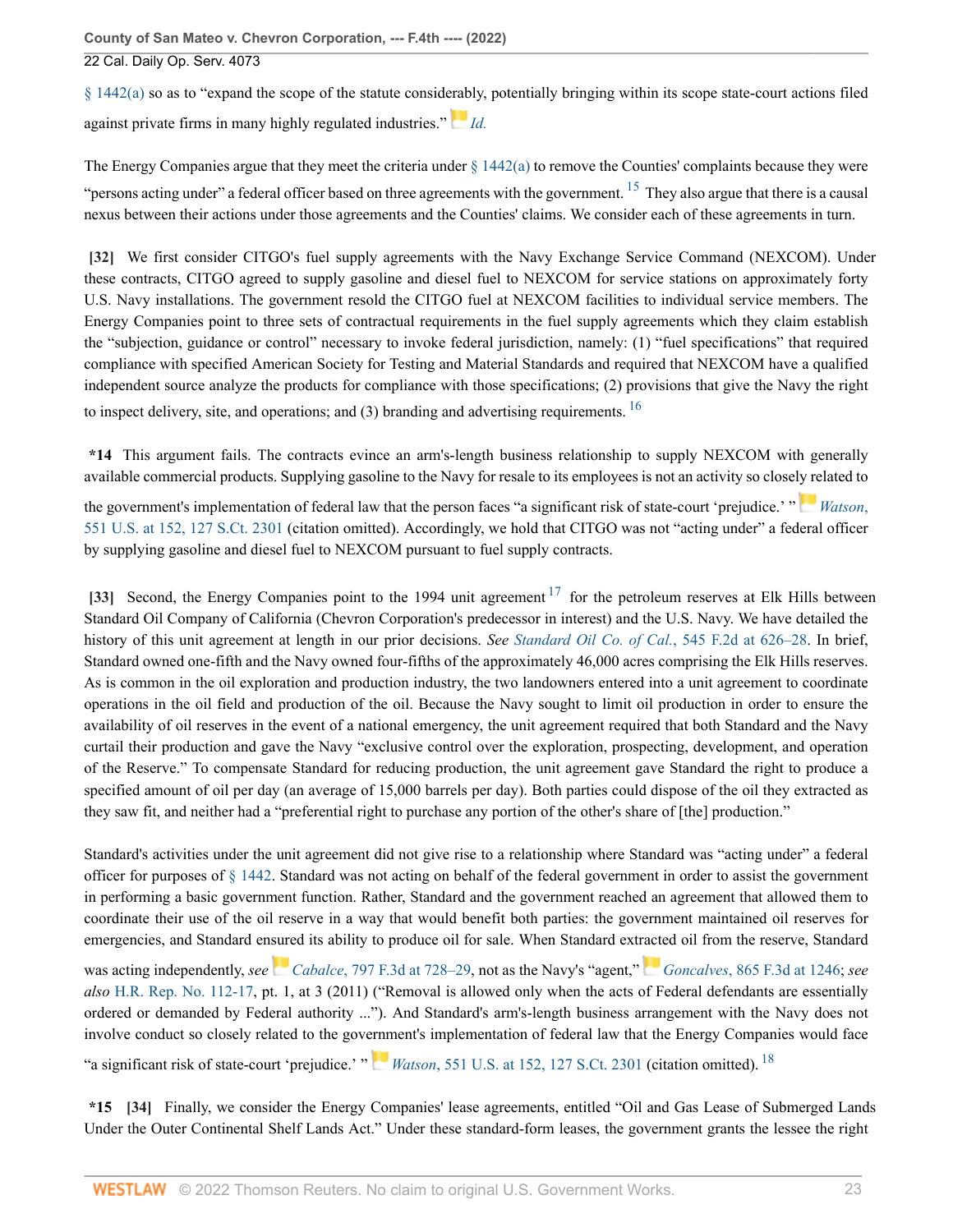to explore and produce oil and gas resources in the submerged lands of the outer Continental Shelf, and in exchange the lessee agrees to pay the government rents and royalties. The Energy Companies argue that the lessee Energy Companies were "acting under" a federal officer because the leases require that the lessees drill for oil and gas pursuant to government-approved exploration plans and that the lessees sell some of their production to certain buyers; specifically, lessees must offer twenty percent of their production to "small or independent refiners," and must give the United States the right of first refusal in time of war or "when the President of the United States shall so prescribe."

This argument also fails. The leases do not require that lessees act on behalf of the federal government, under its close direction, or to fulfill basic governmental duties. Nor are lessees engage[d in](https://1.next.westlaw.com/Link/RelatedInformation/Flag?documentGuid=I81158945181e11dc9b239dfedc9bb45f&transitionType=InlineKeyCiteFlags&originationContext=docHeaderFlag&Rank=0&ppcid=a9b114f5abe4428c96a100fd82d3083a&contextData=(sc.Search) ) an activity so closely related to the government's function that

the lessee faces "a significant risk of state-court 'prejudice.' " *Watson*[, 551 U.S. at 152, 127 S.Ct. 2301](http://www.westlaw.com/Link/Document/FullText?findType=Y&serNum=2012447002&pubNum=0000780&originatingDoc=I13d9d0c0c01911eca998bccac2217b4d&refType=RP&fi=co_pp_sp_780_152&originationContext=document&vr=3.0&rs=cblt1.0&transitionType=DocumentItem&contextData=(sc.Search)#co_pp_sp_780_152) (citation omitted). In fact, the lease requirements largely track statutory requirements, for instance, that the lessee offer 20 percent of the "crude oil,

condensate,and natural gas liquids produced on [the] lease ... to small or independent refiners," [43 U.S.C. § 1337\(b\)\(7\),](http://www.westlaw.com/Link/Document/FullText?findType=L&pubNum=1000546&cite=43USCAS1337&originatingDoc=I13d9d0c0c01911eca998bccac2217b4d&refType=RB&originationContext=document&vr=3.0&rs=cblt1.0&transitionType=DocumentItem&contextData=(sc.Search)#co_pp_d4550000b17c3) and that "[i]n time of war, or when the President shall so prescribe, the United States shall have the right of first refusal to purchase at the market price all or any portion of any mineral produced from the outer Continental Shelf," § 1341(b). Mere "compl[iance] with the law, even if the laws are ['hi](https://1.next.westlaw.com/Link/RelatedInformation/Flag?documentGuid=Ifd74165077bc11e7bb97edaf3db64019&transitionType=InlineKeyCiteFlags&originationContext=docHeaderFlag&Rank=0&ppcid=a9b114f5abe4428c96a100fd82d3083a&contextData=(sc.Search) )ghly detailed' and thus leave [an] entit[y 'h](https://1.next.westlaw.com/Link/RelatedInformation/Flag?documentGuid=I81158945181e11dc9b239dfedc9bb45f&transitionType=InlineKeyCiteFlags&originationContext=docHeaderFlag&Rank=0&ppcid=a9b114f5abe4428c96a100fd82d3083a&contextData=(sc.Search) )ighly regulated,' " does not show that the entity is

"acting under" a federal officer. *Goncalves*[, 865 F.3d at 1245](http://www.westlaw.com/Link/Document/FullText?findType=Y&serNum=2042293461&pubNum=0000506&originatingDoc=I13d9d0c0c01911eca998bccac2217b4d&refType=RP&fi=co_pp_sp_506_1245&originationContext=document&vr=3.0&rs=cblt1.0&transitionType=DocumentItem&contextData=(sc.Search)#co_pp_sp_506_1245) (quoting *Watson*[, 551 U.S. at 151–53, 127 S.Ct. 2301\)](http://www.westlaw.com/Link/Document/FullText?findType=Y&serNum=2012447002&pubNum=0000780&originatingDoc=I13d9d0c0c01911eca998bccac2217b4d&refType=RP&fi=co_pp_sp_780_151&originationContext=document&vr=3.0&rs=cblt1.0&transitionType=DocumentItem&contextData=(sc.Search)#co_pp_sp_780_151). We conclude that the federal government's willingness to lease federal property or minimal rights to a private entity for that entity's commercial purposes does not, without more, constitute the kind of assistance required to establish that the private entity is "acting under" a federal officer. Accordingly, the leases on which [the](https://1.next.westlaw.com/Link/RelatedInformation/Flag?documentGuid=I81158945181e11dc9b239dfedc9bb45f&transitionType=InlineKeyCiteFlags&originationContext=docHeaderFlag&Rank=0&ppcid=a9b114f5abe4428c96a100fd82d3083a&contextData=(sc.Search) ) defendants rely do not give rise to the "unusually close"

relationship where the lessee was "acting under" a federal officer. *Watson*[, 551 U.S. at 153, 127 S.Ct. 2301](http://www.westlaw.com/Link/Document/FullText?findType=Y&serNum=2012447002&pubNum=0000780&originatingDoc=I13d9d0c0c01911eca998bccac2217b4d&refType=RP&fi=co_pp_sp_780_153&originationContext=document&vr=3.0&rs=cblt1.0&transitionType=DocumentItem&contextData=(sc.Search)#co_pp_sp_780_153).

Because we conclude that the Energy Companies have not carried their burden of proving by a preponderance of the evidence that they were "acting under" a federal officer, we do not reach the question whether actions pursuant to the fuel supply agreement, unit agreement, or lease agreement had a causal nexus with the Counties' complaints, or whether the Energy Companies can assert a colorable federal defense. *See Fidelitad*[, 904 F.3d at 1099](http://www.westlaw.com/Link/Document/FullText?findType=Y&serNum=2045573059&pubNum=0000506&originatingDoc=I13d9d0c0c01911eca998bccac2217b4d&refType=RP&fi=co_pp_sp_506_1099&originationContext=document&vr=3.0&rs=cblt1.0&transitionType=DocumentItem&contextData=(sc.Search)#co_pp_sp_506_1099).

<span id="page-23-2"></span>D

We turn next to the Energy Companies' argument that the district court had removal jurisdiction over the complaints under [28](http://www.westlaw.com/Link/Document/FullText?findType=L&pubNum=1000546&cite=28USCAS1452&originatingDoc=I13d9d0c0c01911eca998bccac2217b4d&refType=RB&originationContext=document&vr=3.0&rs=cblt1.0&transitionType=DocumentItem&contextData=(sc.Search)#co_pp_8b3b0000958a4) [U.S.C. § 1452\(a\)](http://www.westlaw.com/Link/Document/FullText?findType=L&pubNum=1000546&cite=28USCAS1452&originatingDoc=I13d9d0c0c01911eca998bccac2217b4d&refType=RB&originationContext=document&vr=3.0&rs=cblt1.0&transitionType=DocumentItem&contextData=(sc.Search)#co_pp_8b3b0000958a4) because they are related to bankruptcy cases involving Peabody Energy Corp., Arch Coal, and Texaco, Inc.

<span id="page-23-0"></span>**[\[35\]](#page-7-1)** Under [§ 1452\(a\)](http://www.westlaw.com/Link/Document/FullText?findType=L&pubNum=1000546&cite=28USCAS1452&originatingDoc=I13d9d0c0c01911eca998bccac2217b4d&refType=RB&originationContext=document&vr=3.0&rs=cblt1.0&transitionType=DocumentItem&contextData=(sc.Search)#co_pp_8b3b0000958a4), "[a] party may remove any claim or cause of act[ion](https://1.next.westlaw.com/Link/RelatedInformation/Flag?documentGuid=NF9DE2F00198A11DA859BCD030BBEEB74&transitionType=InlineKeyCiteFlags&originationContext=docHeaderFlag&Rank=0&ppcid=a9b114f5abe4428c96a100fd82d3083a&contextData=(sc.Search) ) in a civil action" (subject to certain exceptions) if

the district court "has jurisdiction of such claim or cause of action under  $\lceil 28 \text{ U.S.C.} \rceil \rceil$  [28 U.S.C. § 1334\]](http://www.westlaw.com/Link/Document/FullText?findType=L&pubNum=1000546&cite=28USCAS1334&originatingDoc=I13d9d0c0c01911eca998bccac2217b4d&refType=LQ&originationContext=document&vr=3.0&rs=cblt1.0&transitionType=DocumentItem&contextData=(sc.Search))." Under  $\lceil \rceil$  [§ 1334\(b\),](http://www.westlaw.com/Link/Document/FullText?findType=L&pubNum=1000546&cite=28USCAS1334&originatingDoc=I13d9d0c0c01911eca998bccac2217b4d&refType=RB&originationContext=document&vr=3.0&rs=cblt1.0&transitionType=DocumentItem&contextData=(sc.Search)#co_pp_a83b000018c76) in turn, "the district courts shall have original but not exclusive jurisdiction of all civil proceedings arising under title 11, or arising in or related to cases under title 11," again with exceptions not applicable here.  $^{19}$  $^{19}$  $^{19}$  In sum, a defendant may remove a civil action if the district court has jurisdiction over the civil action because it is "related to cases under title 11." *Id.*

<span id="page-23-1"></span>**\*16 [\[36\]](#page-7-2)** In defining the term "related to" in this context, we have differentiated between bankruptcy cases that are pending before a plan has been confirmed and bankruptcy cases where the plan has been confirmed and the debtor discharged from bankruptcy. *SeeIn re Pegasus Gold Corp.*[, 394 F.3d 1189, 1193–94 \(9th Cir. 2005\)](http://www.westlaw.com/Link/Document/FullText?findType=Y&serNum=2005966811&pubNum=0000506&originatingDoc=I13d9d0c0c01911eca998bccac2217b4d&refType=RP&fi=co_pp_sp_506_1193&originationContext=document&vr=3.0&rs=cblt1.0&transitionType=DocumentItem&contextData=(sc.Search)#co_pp_sp_506_1193). While a bankruptcy case is pending, we have defined "related to" broadly: A proceeding is "related to" a bankruptcy [case](https://1.next.westlaw.com/Link/RelatedInformation/Flag?documentGuid=Ia30a9c5b95ae11d9bc61beebb95be672&transitionType=InlineKeyCiteFlags&originationContext=docHeaderFlag&Rank=0&ppcid=a9b114f5abe4428c96a100fd82d3083a&contextData=(sc.Search) ) when "*the outcome of the proceeding could conceivably have any effect on the estate being administered in bankruptcy.*" *In re Fietz*[, 852 F.2d 455, 457 \(9th Cir. 1988\)](http://www.westlaw.com/Link/Document/FullText?findType=Y&serNum=1988094495&pubNum=0000350&originatingDoc=I13d9d0c0c01911eca998bccac2217b4d&refType=RP&fi=co_pp_sp_350_457&originationContext=document&vr=3.0&rs=cblt1.0&transitionType=DocumentItem&contextData=(sc.Search)#co_pp_sp_350_457)

(citation omitted). But the same term "related to" has a more limited meaning after a plan has been confirmed. *See[Pegasus](http://www.westlaw.com/Link/Document/FullText?findType=Y&serNum=2005966811&pubNum=0000506&originatingDoc=I13d9d0c0c01911eca998bccac2217b4d&refType=RP&fi=co_pp_sp_506_1194&originationContext=document&vr=3.0&rs=cblt1.0&transitionType=DocumentItem&contextData=(sc.Search)#co_pp_sp_506_1194) Gold*[, 394 F.3d at 1194](http://www.westlaw.com/Link/Document/FullText?findType=Y&serNum=2005966811&pubNum=0000506&originatingDoc=I13d9d0c0c01911eca998bccac2217b4d&refType=RP&fi=co_pp_sp_506_1194&originationContext=document&vr=3.0&rs=cblt1.0&transitionType=DocumentItem&contextData=(sc.Search)#co_pp_sp_506_1194). A proceeding that arises after a plan has been confirmed is "related to" a bankruptcy case only if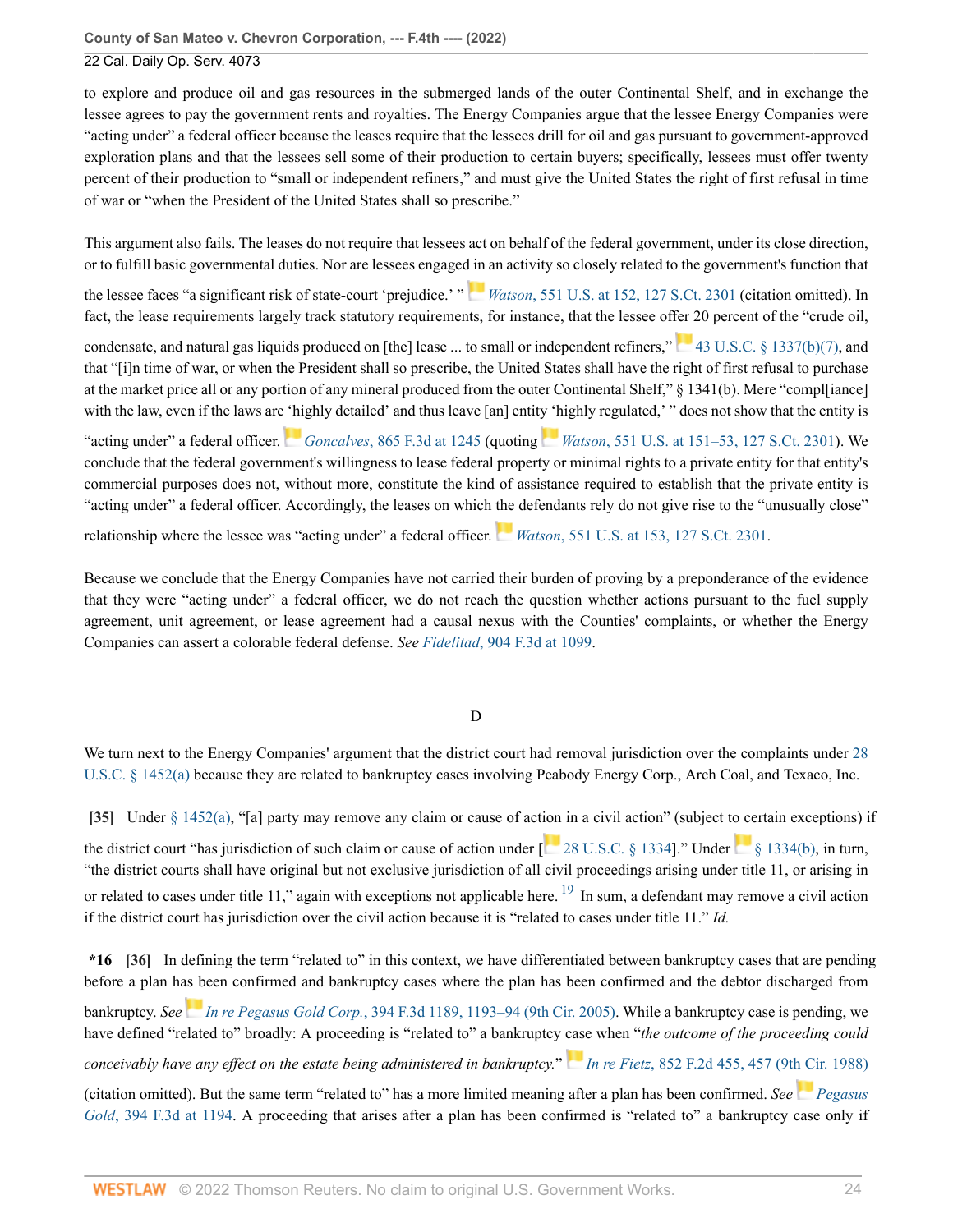there is "a close nexus to the bankruptcy plan or proceeding." *[I](https://1.next.westlaw.com/Link/RelatedInformation/Flag?documentGuid=I5e270ac179ec11d99c4dbb2f0352441d&transitionType=InlineKeyCiteFlags&originationContext=docHeaderFlag&Rank=0&ppcid=a9b114f5abe4428c96a100fd82d3083a&contextData=(sc.Search) )d.* [at 1194](http://www.westlaw.com/Link/Document/FullText?findType=Y&serNum=2005966811&pubNum=0000506&originatingDoc=I13d9d0c0c01911eca998bccac2217b4d&refType=RP&fi=co_pp_sp_506_1194&originationContext=document&vr=3.0&rs=cblt1.0&transitionType=DocumentItem&contextData=(sc.Search)#co_pp_sp_506_1194) (quoting *[In re Resorts Int'l, Inc.](http://www.westlaw.com/Link/Document/FullText?findType=Y&serNum=2004615996&pubNum=0000506&originatingDoc=I13d9d0c0c01911eca998bccac2217b4d&refType=RP&fi=co_pp_sp_506_167&originationContext=document&vr=3.0&rs=cblt1.0&transitionType=DocumentItem&contextData=(sc.Search)#co_pp_sp_506_167)*, 372 F.3d 154, [167 \(3d Cir. 2004\)](http://www.westlaw.com/Link/Document/FullText?findType=Y&serNum=2004615996&pubNum=0000506&originatingDoc=I13d9d0c0c01911eca998bccac2217b4d&refType=RP&fi=co_pp_sp_506_167&originationContext=document&vr=3.0&rs=cblt1.0&transitionType=DocumentItem&contextData=(sc.Search)#co_pp_sp_506_167)). In defining "close nexus," we have indicated that "matters affecting 'the interpretation, implementation, cons[umm](https://1.next.westlaw.com/Link/RelatedInformation/Flag?documentGuid=I5e270ac179ec11d99c4dbb2f0352441d&transitionType=InlineKeyCiteFlags&originationContext=docHeaderFlag&Rank=0&ppcid=a9b114f5abe4428c96a100fd82d3083a&contextData=(sc.Search) )ation, execution, or [adm](https://1.next.westlaw.com/Link/RelatedInformation/Flag?documentGuid=Ibe96fc8c8b9e11d99dcc8cc3e68b51e9&transitionType=InlineKeyCiteFlags&originationContext=docHeaderFlag&Rank=0&ppcid=a9b114f5abe4428c96a100fd82d3083a&contextData=(sc.Search) )inistration of the confirmed plan will typically have the requisite close nexus' " to a bankruptcy case. *Id.* [at 1194](http://www.westlaw.com/Link/Document/FullText?findType=Y&serNum=2005966811&pubNum=0000506&originatingDoc=I13d9d0c0c01911eca998bccac2217b4d&refType=RP&fi=co_pp_sp_506_1194&originationContext=document&vr=3.0&rs=cblt1.0&transitionType=DocumentItem&contextData=(sc.Search)#co_pp_sp_506_1194) (quoting *Resorts Int'l*[, 372 F.3d at 167\)](http://www.westlaw.com/Link/Document/FullText?findType=Y&serNum=2004615996&pubNum=0000506&originatingDoc=I13d9d0c0c01911eca998bccac2217b4d&refType=RP&fi=co_pp_sp_506_167&originationContext=document&vr=3.0&rs=cblt1.0&transitionType=DocumentItem&contextData=(sc.Search)#co_pp_sp_506_167).

<span id="page-24-0"></span>**[\[37\]](#page-7-3)** We take a holistic approach to determining whether a proceeding that arises after a plan has been confirmed has a close nexus to that plan. We have explained that the close nexus test "requires particul[arize](https://1.next.westlaw.com/Link/RelatedInformation/Flag?documentGuid=I79bd0ac11a4311e3a555d241dae65084&transitionType=InlineKeyCiteFlags&originationContext=docHeaderFlag&Rank=0&ppcid=a9b114f5abe4428c96a100fd82d3083a&contextData=(sc.Search) )d consideration of the facts and posture

of each case," and "can only be properly applied by looking at the whole picture." *[In re Wilshire Courtyard](http://www.westlaw.com/Link/Document/FullText?findType=Y&serNum=2031508372&pubNum=0000506&originatingDoc=I13d9d0c0c01911eca998bccac2217b4d&refType=RP&fi=co_pp_sp_506_1289&originationContext=document&vr=3.0&rs=cblt1.0&transitionType=DocumentItem&contextData=(sc.Search)#co_pp_sp_506_1289)*, 729 F.3d 1279, [1289 \(9th Cir. 2013\)](http://www.westlaw.com/Link/Document/FullText?findType=Y&serNum=2031508372&pubNum=0000506&originatingDoc=I13d9d0c0c01911eca998bccac2217b4d&refType=RP&fi=co_pp_sp_506_1289&originationContext=document&vr=3.0&rs=cblt1.0&transitionType=DocumentItem&contextData=(sc.Search)#co_pp_sp_506_1289). At the same time, we recognize that it is necessary to avoid [an in](https://1.next.westlaw.com/Link/RelatedInformation/Flag?documentGuid=I5e270ac179ec11d99c4dbb2f0352441d&transitionType=InlineKeyCiteFlags&originationContext=docHeaderFlag&Rank=0&ppcid=a9b114f5abe4428c96a100fd82d3083a&contextData=(sc.Search) )terpretation of "related to" in the post-

confirmation context that "could endlessly stretch a bankruptcy court's jurisdiction." *Pegasus Gold*[, 394 F.3d at 1194 n.1](http://www.westlaw.com/Link/Document/FullText?findType=Y&serNum=2005966811&pubNum=0000506&originatingDoc=I13d9d0c0c01911eca998bccac2217b4d&refType=RP&fi=co_pp_sp_506_1194&originationContext=document&vr=3.0&rs=cblt1.0&transitionType=DocumentItem&contextData=(sc.Search)#co_pp_sp_506_1194); *see*

*alsoResorts Int'l*[, 372 F.3d at 164](http://www.westlaw.com/Link/Document/FullText?findType=Y&serNum=2004615996&pubNum=0000506&originatingDoc=I13d9d0c0c01911eca998bccac2217b4d&refType=RP&fi=co_pp_sp_506_164&originationContext=document&vr=3.0&rs=cblt1.0&transitionType=DocumentItem&contextData=(sc.Search)#co_pp_sp_506_164) (holding that "bankruptcy court jurisdiction 'must be confined within appropriate limits and does not extend indefinitely, particularly after the confirmation of a plan and the closing of a case' " (citation omitted)). Thus, we have held that a "bankruptcy court did not retain 'related to' jurisdiction for [a] breach of contract action that could have existed entirely apart fr[om](https://1.next.westlaw.com/Link/RelatedInformation/Flag?documentGuid=I8b6bbf74e06411df8228ac372eb82649&transitionType=InlineKeyCiteFlags&originationContext=docHeaderFlag&Rank=0&ppcid=a9b114f5abe4428c96a100fd82d3083a&contextData=(sc.Search) ) the bankruptcy proceeding and did not necessarily depend upon resolution of a substantial

question of bankruptcy law." *In re Ray*[, 624 F.3d 1124, 1135 \(9th Cir. 2010\).](http://www.westlaw.com/Link/Document/FullText?findType=Y&serNum=2023458625&pubNum=0000506&originatingDoc=I13d9d0c0c01911eca998bccac2217b4d&refType=RP&fi=co_pp_sp_506_1135&originationContext=document&vr=3.0&rs=cblt1.0&transitionType=DocumentItem&contextData=(sc.Search)#co_pp_sp_506_1135)

<span id="page-24-3"></span><span id="page-24-1"></span>**[\[38\]](#page-7-0)** We now turn to the Energy Companies' claims that the Counties' complaints have a sufficiently close nexus to the Peabody Energy and Texaco, Inc. bankruptcy cases.  $^{20}$  $^{20}$  $^{20}$  First, the Energy Companies claim that the Counties' complaints have a sufficiently close nexus to the Peabody Energy Corp.'s bankruptcy case because the complaints require an interpretation of Peabody's bankruptcy plan. According to the Energy Companies, a bankruptcy court has already interpreted the plan in response to the Counties' complaints. Specifically, the Counties here filed their complaints a few months after Peabody's bankruptcy plan was confirmed and became effective in April 2017. *In re Peabody Energy Corp.*[, No. 16-42529-399, 2017 WL 4843724 at \\*1 \(Bankr.](http://www.westlaw.com/Link/Document/FullText?findType=Y&serNum=2042970719&pubNum=0000999&originatingDoc=I13d9d0c0c01911eca998bccac2217b4d&refType=RP&fi=co_pp_sp_999_1&originationContext=document&vr=3.0&rs=cblt1.0&transitionType=DocumentItem&contextData=(sc.Search)#co_pp_sp_999_1) [E.D. Mo. Oct. 24, 2017\)](http://www.westlaw.com/Link/Document/FullText?findType=Y&serNum=2042970719&pubNum=0000999&originatingDoc=I13d9d0c0c01911eca998bccac2217b4d&refType=RP&fi=co_pp_sp_999_1&originationContext=document&vr=3.0&rs=cblt1.0&transitionType=DocumentItem&contextData=(sc.Search)#co_pp_sp_999_1). In July 2017, Peabody filed a motion to enjoin the Counties from prosecuting their complaint against Peabody and to dismiss those actions with prejudice on the ground that their claims had been discharged in bankruptcy. *[Id.](http://www.westlaw.com/Link/Document/FullText?findType=Y&serNum=2042970719&pubNum=0000999&originatingDoc=I13d9d0c0c01911eca998bccac2217b4d&refType=RP&originationContext=document&vr=3.0&rs=cblt1.0&transitionType=DocumentItem&contextData=(sc.Search))* The bankruptcy court granted the motion and directed the Counties to dismiss their causes of action against Peabody Energy with prejudice. *See [id.](http://www.westlaw.com/Link/Document/FullText?findType=Y&serNum=2042970719&pubNum=0000999&originatingDoc=I13d9d0c0c01911eca998bccac2217b4d&refType=RP&originationContext=document&vr=3.0&rs=cblt1.0&transitionType=DocumentItem&contextData=(sc.Search))* <sup>[21](#page-28-5)</sup> The Energy Companies allege that given the bankruptcy court's need to interpret Peabody Energy's confirmed plan, there is a close nexus between the plan and the Counties' complaints.

<span id="page-24-4"></span><span id="page-24-2"></span>**\*17 [\[39\]](#page-7-4)** We disagree. As stated above, we take a holistic look at "the whole picture." *[Wilshire Courtyard](http://www.westlaw.com/Link/Document/FullText?findType=Y&serNum=2031508372&pubNum=0000506&originatingDoc=I13d9d0c0c01911eca998bccac2217b4d&refType=RP&fi=co_pp_sp_506_1289&originationContext=document&vr=3.0&rs=cblt1.0&transitionType=DocumentItem&contextData=(sc.Search)#co_pp_sp_506_1289)*, 729 F.3d at [1289](http://www.westlaw.com/Link/Document/FullText?findType=Y&serNum=2031508372&pubNum=0000506&originatingDoc=I13d9d0c0c01911eca998bccac2217b4d&refType=RP&fi=co_pp_sp_506_1289&originationContext=document&vr=3.0&rs=cblt1.0&transitionType=DocumentItem&contextData=(sc.Search)#co_pp_sp_506_1289). As a general rule, proceedings that merely require the court to read a confirmed plan to determine whether it bars certain [clai](https://1.next.westlaw.com/Link/RelatedInformation/Flag?documentGuid=I5e270ac179ec11d99c4dbb2f0352441d&transitionType=InlineKeyCiteFlags&originationContext=docHeaderFlag&Rank=0&ppcid=a9b114f5abe4428c96a100fd82d3083a&contextData=(sc.Search) )ms that arose before the confirmation date are not proceedings "*affecting* the interpretation [or] implementation" of a plan.

*Pegasus Gold*[, 394 F.3d at 1194](http://www.westlaw.com/Link/Document/FullText?findType=Y&serNum=2005966811&pubNum=0000506&originatingDoc=I13d9d0c0c01911eca998bccac2217b4d&refType=RP&fi=co_pp_sp_506_1194&originationContext=document&vr=3.0&rs=cblt1.0&transitionType=DocumentItem&contextData=(sc.Search)#co_pp_sp_506_1194) (cleaned up) (emphasis added). Typically, where the district court's review of a plan involves merely the application of the plan's plain or undisputed language, and does not require any resolution of disputes [over](https://1.next.westlaw.com/Link/RelatedInformation/Flag?documentGuid=I8b6bbf74e06411df8228ac372eb82649&transitionType=InlineKeyCiteFlags&originationContext=docHeaderFlag&Rank=0&ppcid=a9b114f5abe4428c96a100fd82d3083a&contextData=(sc.Search) ) the

meaning of the plan's terms, the review does not "depend upon resolution of a substantial question of bankruptcy law." *[Ray](http://www.westlaw.com/Link/Document/FullText?findType=Y&serNum=2023458625&pubNum=0000506&originatingDoc=I13d9d0c0c01911eca998bccac2217b4d&refType=RP&fi=co_pp_sp_506_1135&originationContext=document&vr=3.0&rs=cblt1.0&transitionType=DocumentItem&contextData=(sc.Search)#co_pp_sp_506_1135)*, [624 F.3d at 1135.](http://www.westlaw.com/Link/Document/FullText?findType=Y&serNum=2023458625&pubNum=0000506&originatingDoc=I13d9d0c0c01911eca998bccac2217b4d&refType=RP&fi=co_pp_sp_506_1135&originationContext=document&vr=3.0&rs=cblt1.0&transitionType=DocumentItem&contextData=(sc.Search)#co_pp_sp_506_1135) Therefore, in the usual case, such a review would lack the close nexus with the bankruptcy case necessary for "related to" jurisdiction.

Here, the Energy Companies have not argued that the district court would have to interpret disputed language in Peabody Energy's confirmed plan in order to determine whether the Counties' complaints were barred. Nor could they, because at the time of removal, Peabody Energy had already elected to seek an order enforcing the discharge and injunction provisions of the Chapter 11 plan in bankruptcy court. This means that at the time of removal, the district court was not presented with any matters requiring interpretation of the confirmed plan, which was taking place on a different jurisdictional pathway. And even if the district court had been required to review a plan, the En[ergy](https://1.next.westlaw.com/Link/RelatedInformation/Flag?documentGuid=I8b6bbf74e06411df8228ac372eb82649&transitionType=InlineKeyCiteFlags&originationContext=docHeaderFlag&Rank=0&ppcid=a9b114f5abe4428c96a100fd82d3083a&contextData=(sc.Search) ) Companies have not argued that such a review would "depend upon

resolution of a substantial question of bankruptcy law." *[Id.](http://www.westlaw.com/Link/Document/FullText?findType=Y&serNum=2023458625&pubNum=0000506&originatingDoc=I13d9d0c0c01911eca998bccac2217b4d&refType=RP&originationContext=document&vr=3.0&rs=cblt1.0&transitionType=DocumentItem&contextData=(sc.Search))* Accordingly, under the circumstances of this case, the complaints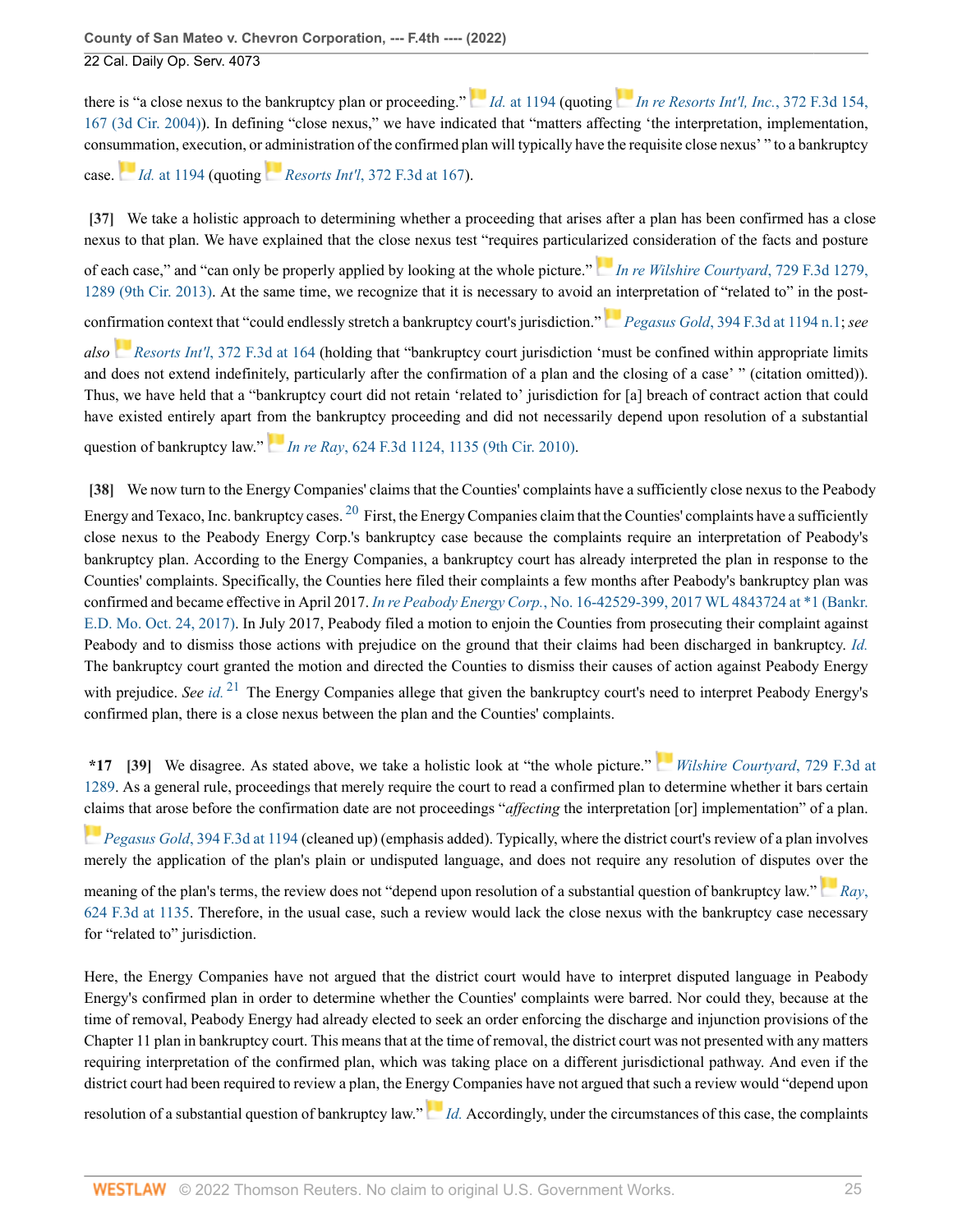beforethe district court were not "related to" Peabody Energy's bankruptcy case for purposes of [§ 1334\(b\)](http://www.westlaw.com/Link/Document/FullText?findType=L&pubNum=1000546&cite=28USCAS1334&originatingDoc=I13d9d0c0c01911eca998bccac2217b4d&refType=RB&originationContext=document&vr=3.0&rs=cblt1.0&transitionType=DocumentItem&contextData=(sc.Search)#co_pp_a83b000018c76), and the district court did not have removal jurisdiction over the complaints under  $\&$  1452 on that basis.

<span id="page-25-0"></span>**[\[40\]](#page-7-5)** We next turn to the Energy Companies' argument that the Counties' complaints have a sufficiently close nexus to Texaco, Inc.'s bankruptcy case. According to the Energy Companies, Texaco, Inc.'s plan (which was confirmed some time in the 1980s) bars various claims arising against Texaco prior to March 15, 1988, so the Counties' proceedings would involve interpretation of Texaco's plan. Again, we disagree. As with Peabody Energy, the Energy Companies have not argued that the district court would have to interpret disputed language in Texaco's confirmed plan in order to determine whether the Counties' complaints were barred. Moreover, Texaco's relationship to the complaints is attenuated: the Counties have not named Texaco in their complaints, and the Energy Companies claim Texaco is a defendant only because the complaints allege that Chevron's subsidiaries also engaged in culpable conduct. The district court would not have occasion to look at Texaco's plan unless it first determined that Texaco was a proper defendant who was liable for damages, and also determine[d th](https://1.next.westlaw.com/Link/RelatedInformation/Flag?documentGuid=I79bd0ac11a4311e3a555d241dae65084&transitionType=InlineKeyCiteFlags&originationContext=docHeaderFlag&Rank=0&ppcid=a9b114f5abe4428c96a100fd82d3083a&contextData=(sc.Search) )at the Counties' claims arose before 1988.

Under our "particularized consideration of the facts and posture" of this case, *[Wilshire Courtyard](http://www.westlaw.com/Link/Document/FullText?findType=Y&serNum=2031508372&pubNum=0000506&originatingDoc=I13d9d0c0c01911eca998bccac2217b4d&refType=RP&fi=co_pp_sp_506_1289&originationContext=document&vr=3.0&rs=cblt1.0&transitionType=DocumentItem&contextData=(sc.Search)#co_pp_sp_506_1289)*, 729 F.3d at 1289, we conclude that the Counties' case does not have the close nexus to Texaco's confirmed plan necessary to give the district court jurisdictionunder  $\frac{8}{1334(b)}$  or removal jurisdiction under [§ 1452](http://www.westlaw.com/Link/Document/FullText?findType=L&pubNum=1000546&cite=28USCAS1452&originatingDoc=I13d9d0c0c01911eca998bccac2217b4d&refType=LQ&originationContext=document&vr=3.0&rs=cblt1.0&transitionType=DocumentItem&contextData=(sc.Search)). Therefore, we reject this basis of jurisdiction. <sup>[22](#page-28-6)</sup>

#### <span id="page-25-9"></span><span id="page-25-7"></span>E

<span id="page-25-8"></span><span id="page-25-2"></span><span id="page-25-1"></span>**\*18 [\[41\]](#page-8-1) [\[42\]](#page-8-2)** Finally, we turn to the Energy Companies' argument that the district court had admiralty jurisdiction over this case. Only Marathon Petroleum Corporation preserved this argument by raising admiralty jurisdiction as a basis for removal in its notice of removal. [23](#page-28-7) According to Marathon, because the Counties' claims are based on fossil fuel extraction that occurs on vessels engaged in maritime activities, they fall within the Constitution's grant of original jurisdiction over "all Cases of admiralty and maritime Jurisdiction." U.S. Const. art. III, § 2, cl.1; *see also* [28 U.S.C. § 1333\(1\)](http://www.westlaw.com/Link/Document/FullText?findType=L&pubNum=1000546&cite=28USCAS1333&originatingDoc=I13d9d0c0c01911eca998bccac2217b4d&refType=RB&originationContext=document&vr=3.0&rs=cblt1.0&transitionType=DocumentItem&contextData=(sc.Search)#co_pp_f1c50000821b0).<sup>[24](#page-29-0)</sup>

<span id="page-25-4"></span><span id="page-25-3"></span>**[\[43\]](#page-8-3) [\[44\]](#page-8-4)** We reject this argument because maritime claims brought in state court are not removable to federal court absent an independent jurisdictional basis. The relevant jurisdictional statute, [28 U.S.C. § 1333\(1\),](http://www.westlaw.com/Link/Document/FullText?findType=L&pubNum=1000546&cite=28USCAS1333&originatingDoc=I13d9d0c0c01911eca998bccac2217b4d&refType=RB&originationContext=document&vr=3.0&rs=cblt1.0&transitionType=DocumentItem&contextData=(sc.Search)#co_pp_f1c50000821b0) gives a district court original jurisdiction of "[a]ny civil case of admiralty or maritime jurisdiction, saving to suitors in all cases all other remedies to which they are otherwise entitled." [28 U.S.C. § 1333\(1\).](http://www.westlaw.com/Link/Document/FullText?findType=L&pubNum=1000546&cite=28USCAS1333&originatingDoc=I13d9d0c0c01911eca998bccac2217b4d&refType=RB&originationContext=document&vr=3.0&rs=cblt1.0&transitionType=DocumentItem&contextData=(sc.Search)#co_pp_f1c50000821b0) The "saving to suitors" clause of [§ 1333\(1\)](http://www.westlaw.com/Link/Document/FullText?findType=L&pubNum=1000546&cite=28USCAS1333&originatingDoc=I13d9d0c0c01911eca998bccac2217b4d&refType=RB&originationContext=document&vr=3.0&rs=cblt1.0&transitionType=DocumentItem&contextData=(sc.Search)#co_pp_f1c50000821b0) "leave[s] state courts 'competent' to adjudicate maritime causes of [actio](https://1.next.westlaw.com/Link/RelatedInformation/Flag?documentGuid=I0c2a6e16941d11d9bdd1cfdd544ca3a4&transitionType=InlineKeyCiteFlags&originationContext=docHeaderFlag&Rank=0&ppcid=a9b114f5abe4428c96a100fd82d3083a&contextData=(sc.Search) )n in proceedings 'in personam,' that is, where the defendant is a person, not a ship or some

[othe](https://1.next.westlaw.com/Link/RelatedInformation/Flag?documentGuid=Id8e9842a9c1c11d993e6d35cc61aab4a&transitionType=InlineKeyCiteFlags&originationContext=docHeaderFlag&Rank=0&ppcid=a9b114f5abe4428c96a100fd82d3083a&contextData=(sc.Search) )r instrument of navigation." *[Ghotra by Ghotra v. Bandila Shipping, Inc.](http://www.westlaw.com/Link/Document/FullText?findType=Y&serNum=1997108805&pubNum=0000506&originatingDoc=I13d9d0c0c01911eca998bccac2217b4d&refType=RP&fi=co_pp_sp_506_1054&originationContext=document&vr=3.0&rs=cblt1.0&transitionType=DocumentItem&contextData=(sc.Search)#co_pp_sp_506_1054)*, 113 F.3d 1050, 1054 (9th Cir. 1997) (quoting

*Madruga v. Superior Ct. of Cal.*[, 346 U.S. 556, 560–61, 74 S.Ct. 298, 98 L.Ed. 290 \(1954\)\)](http://www.westlaw.com/Link/Document/FullText?findType=Y&serNum=1954121937&pubNum=0000780&originatingDoc=I13d9d0c0c01911eca998bccac2217b4d&refType=RP&fi=co_pp_sp_780_560&originationContext=document&vr=3.0&rs=cblt1.0&transitionType=DocumentItem&contextData=(sc.Search)#co_pp_sp_780_560). This means that when a plaintiff [brin](https://1.next.westlaw.com/Link/RelatedInformation/Flag?documentGuid=I0c2a6e16941d11d9bdd1cfdd544ca3a4&transitionType=InlineKeyCiteFlags&originationContext=docHeaderFlag&Rank=0&ppcid=a9b114f5abe4428c96a100fd82d3083a&contextData=(sc.Search) )gs a maritime cause of action against a person in state court, a federal court lacks admiralty jurisdiction over that claim. *See id.* [at 1055–56](http://www.westlaw.com/Link/Document/FullText?findType=Y&serNum=1997108805&pubNum=0000506&originatingDoc=I13d9d0c0c01911eca998bccac2217b4d&refType=RP&fi=co_pp_sp_506_1055&originationContext=document&vr=3.0&rs=cblt1.0&transitionType=DocumentItem&contextData=(sc.Search)#co_pp_sp_506_1055). In order to remove such a claim to federal court, the defendant must assert some other basis of jurisdiction, such as diversity jurisdiction. *See [id.](http://www.westlaw.com/Link/Document/FullText?findType=Y&serNum=1997108805&pubNum=0000506&originatingDoc=I13d9d0c0c01911eca998bccac2217b4d&refType=RP&originationContext=document&vr=3.0&rs=cblt1.0&transitionType=DocumentItem&contextData=(sc.Search))*; *see also Morris v. Princess Cruises, Inc.*[, 236 F.3d 1061, 1069 \(9th Cir. 2001\).](http://www.westlaw.com/Link/Document/FullText?findType=Y&serNum=2001060540&pubNum=0000506&originatingDoc=I13d9d0c0c01911eca998bccac2217b4d&refType=RP&fi=co_pp_sp_506_1069&originationContext=document&vr=3.0&rs=cblt1.0&transitionType=DocumentItem&contextData=(sc.Search)#co_pp_sp_506_1069)

<span id="page-25-10"></span><span id="page-25-6"></span><span id="page-25-5"></span>**[\[45\]](#page-8-0) [\[46\]](#page-8-5)** Even assuming that the Counties' claims in this case qualify as maritime claims, the Counties chose to bring these claims in state court. Under the "saving to suitors" clause, these maritime claims are not removable to federal court based on admiralty jurisdiction alone.  $25$ 

### III

We hav[e lon](https://1.next.westlaw.com/Link/RelatedInformation/Flag?documentGuid=I9a04851b369711da974abd26ac2a6030&transitionType=InlineKeyCiteFlags&originationContext=docHeaderFlag&Rank=0&ppcid=a9b114f5abe4428c96a100fd82d3083a&contextData=(sc.Search) )g held that "removal statutes should be construed narrowly in favor of remand to protect the jurisdiction of state courts." *[Harris v. Bankers Life and Cas. Co.](http://www.westlaw.com/Link/Document/FullText?findType=Y&serNum=2007431875&pubNum=0000506&originatingDoc=I13d9d0c0c01911eca998bccac2217b4d&refType=RP&fi=co_pp_sp_506_698&originationContext=document&vr=3.0&rs=cblt1.0&transitionType=DocumentItem&contextData=(sc.Search)#co_pp_sp_506_698)*, 425 F.3d 689, 698 (9th Cir. 2005). This rule of construction is based on the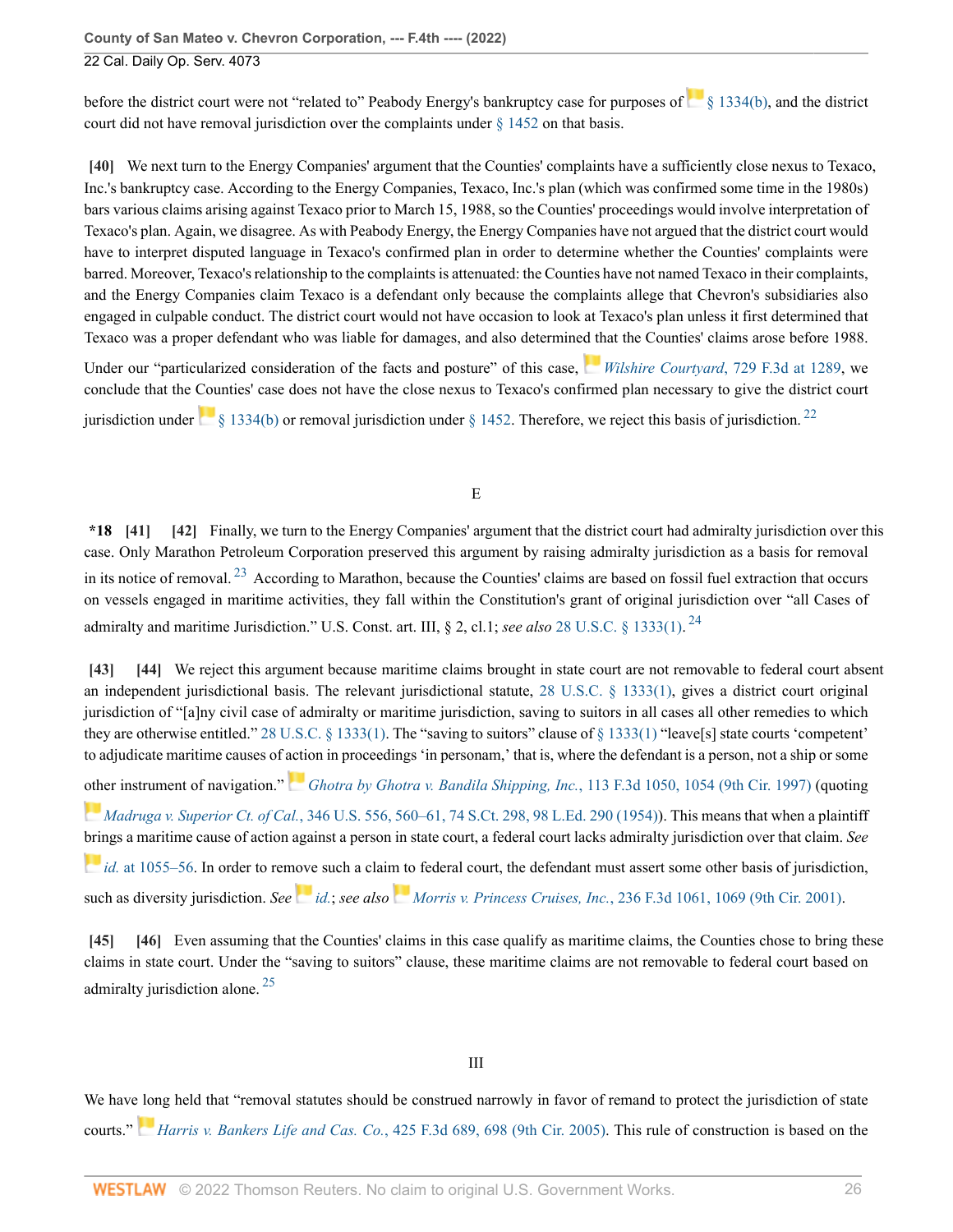**County of San Mateo v. Chevron Corporation, --- F.4th ---- (2022)**

### 22 Cal. Daily Op. Serv. 4073

long-standing principle that "[d]ue regard for the rightful independence of state governments, which should actuate federal courts, requires that they sc[rup](https://1.next.westlaw.com/Link/RelatedInformation/Flag?documentGuid=Ia6e33e1d9cbe11d9bdd1cfdd544ca3a4&transitionType=InlineKeyCiteFlags&originationContext=docHeaderFlag&Rank=0&ppcid=a9b114f5abe4428c96a100fd82d3083a&contextData=(sc.Search) )ulously confine their own jurisdiction to the precise limits which the statute [authorizing removal

jurisdiction] has defined." *Healy v. Ratta*[, 292 U.S. 263, 270, 54 S.Ct. 700, 78 L.Ed. 1248 \(1934\).](http://www.westlaw.com/Link/Document/FullText?findType=Y&serNum=1934124100&pubNum=0000780&originatingDoc=I13d9d0c0c01911eca998bccac2217b4d&refType=RP&fi=co_pp_sp_780_270&originationContext=document&vr=3.0&rs=cblt1.0&transitionType=DocumentItem&contextData=(sc.Search)#co_pp_sp_780_270) In keeping with these principles, the Supreme Court has repeatedly affirmed its "deeply felt and traditional reluctance ... to expand the jurisdiction of federal courts through a broad reading of jurisdictional statutes." *[Merrill Lynch, Pierce, Fenner & Smith Inc. v. Manning](http://www.westlaw.com/Link/Document/FullText?findType=Y&serNum=2038848367&pubNum=0000780&originatingDoc=I13d9d0c0c01911eca998bccac2217b4d&refType=RP&fi=co_pp_sp_780_389&originationContext=document&vr=3.0&rs=cblt1.0&transitionType=DocumentItem&contextData=(sc.Search)#co_pp_sp_780_389)*, 578 [U.S. 374, 389–90, 136 S.Ct. 1562, 194 L.Ed.2d 671 \(2016\)](http://www.westlaw.com/Link/Document/FullText?findType=Y&serNum=2038848367&pubNum=0000780&originatingDoc=I13d9d0c0c01911eca998bccac2217b4d&refType=RP&fi=co_pp_sp_780_389&originationContext=document&vr=3.0&rs=cblt1.0&transitionType=DocumentItem&contextData=(sc.Search)#co_pp_sp_780_389) (citation omitted). Our adherence to this doctrine does not change merely because plaintiffs raise novel and sweeping causes of action. We therefore reject the broad interpretations of removal jurisdiction urged on us by the Energy Companies and affirm the district court's remand order.

### **\*19 AFFIRMED.**

### **All Citations**

--- F.4th ----, 2022 WL 1151275, 22 Cal. Daily Op. Serv. 4073

### **Footnotes**

- <span id="page-26-0"></span>[1](#page-11-0) We refer to the plaintiffs collectively as the "Counties" and to the defendants collectively as the "Energy Companies."
- <span id="page-26-1"></span>[2](#page-12-0) [28 U.S.C. § 1442](http://www.westlaw.com/Link/Document/FullText?findType=L&pubNum=1000546&cite=28USCAS1442&originatingDoc=I13d9d0c0c01911eca998bccac2217b4d&refType=LQ&originationContext=document&vr=3.0&rs=cblt1.0&transitionType=DocumentItem&contextData=(sc.Search)) relates to removal of an action against an agency or an officer of the United States, or "any person acting under that officer," and [28 U.S.C. § 1443](http://www.westlaw.com/Link/Document/FullText?findType=L&pubNum=1000546&cite=28USCAS1443&originatingDoc=I13d9d0c0c01911eca998bccac2217b4d&refType=LQ&originationContext=document&vr=3.0&rs=cblt1.0&transitionType=DocumentItem&contextData=(sc.Search)) relates to civil rights cases.
- <span id="page-26-2"></span>[3](#page-16-5) We have said that*[Mater](http://www.westlaw.com/Link/Document/FullText?findType=Y&serNum=1953118603&pubNum=0000350&originatingDoc=I13d9d0c0c01911eca998bccac2217b4d&refType=RP&originationContext=document&vr=3.0&rs=cblt1.0&transitionType=DocumentItem&contextData=(sc.Search))* contains "[t]he best reasoning on [federal enclave jurisdiction]."*[Willis v. Craig](http://www.westlaw.com/Link/Document/FullText?findType=Y&serNum=1977105350&pubNum=0000350&originatingDoc=I13d9d0c0c01911eca998bccac2217b4d&refType=RP&fi=co_pp_sp_350_726&originationContext=document&vr=3.0&rs=cblt1.0&transitionType=DocumentItem&contextData=(sc.Search)#co_pp_sp_350_726)*, 555 F.2d [724, 726 n.4 \(9th Cir. 1977\)](http://www.westlaw.com/Link/Document/FullText?findType=Y&serNum=1977105350&pubNum=0000350&originatingDoc=I13d9d0c0c01911eca998bccac2217b4d&refType=RP&fi=co_pp_sp_350_726&originationContext=document&vr=3.0&rs=cblt1.0&transitionType=DocumentItem&contextData=(sc.Search)#co_pp_sp_350_726) (per curiam).
- <span id="page-26-3"></span>[4](#page-16-6) The state la[w th](https://1.next.westlaw.com/Link/RelatedInformation/Flag?documentGuid=I9d593f908e7511d9bc61beebb95be672&transitionType=InlineKeyCiteFlags&originationContext=docHeaderFlag&Rank=0&ppcid=a9b114f5abe4428c96a100fd82d3083a&contextData=(sc.Search) )at previously governed the territory "remain[s] operative as federal law" so long as it is consistent with federal law. *Mater*[, 200 F.2d at 124.](http://www.westlaw.com/Link/Document/FullText?findType=Y&serNum=1953118603&pubNum=0000350&originatingDoc=I13d9d0c0c01911eca998bccac2217b4d&refType=RP&fi=co_pp_sp_350_124&originationContext=document&vr=3.0&rs=cblt1.0&transitionType=DocumentItem&contextData=(sc.Search)#co_pp_sp_350_124) State law directly applies in federal enclaves only under one of three narrow exceptions, [non](https://1.next.westlaw.com/Link/RelatedInformation/Flag?documentGuid=I72ed47f99c9a11d991d0cc6b54f12d4d&transitionType=InlineKeyCiteFlags&originationContext=docHeaderFlag&Rank=0&ppcid=a9b114f5abe4428c96a100fd82d3083a&contextData=(sc.Search) )e of which is relevant here. *See [P](https://1.next.westlaw.com/Link/RelatedInformation/Flag?documentGuid=I23620a8a9c1e11d9bdd1cfdd544ca3a4&transitionType=InlineKeyCiteFlags&originationContext=docHeaderFlag&Rank=0&ppcid=a9b114f5abe4428c96a100fd82d3083a&contextData=(sc.Search) )aul v. United States*[, 371 U.S. 245, 268–69, 83 S.Ct. 426, 9 L.Ed.2d](http://www.westlaw.com/Link/Document/FullText?findType=Y&serNum=1963125281&pubNum=0000780&originatingDoc=I13d9d0c0c01911eca998bccac2217b4d&refType=RP&fi=co_pp_sp_780_268&originationContext=document&vr=3.0&rs=cblt1.0&transitionType=DocumentItem&contextData=(sc.Search)#co_pp_sp_780_268)

[292 \(1963\)](http://www.westlaw.com/Link/Document/FullText?findType=Y&serNum=1963125281&pubNum=0000780&originatingDoc=I13d9d0c0c01911eca998bccac2217b4d&refType=RP&fi=co_pp_sp_780_268&originationContext=document&vr=3.0&rs=cblt1.0&transitionType=DocumentItem&contextData=(sc.Search)#co_pp_sp_780_268); *Goodyear Atomic Corp. v. Miller*[, 486 U.S. 174, 180, 108 S.Ct. 1704, 100 L.Ed.2d 158 \(1988\).](http://www.westlaw.com/Link/Document/FullText?findType=Y&serNum=1988066951&pubNum=0000780&originatingDoc=I13d9d0c0c01911eca998bccac2217b4d&refType=RP&fi=co_pp_sp_780_180&originationContext=document&vr=3.0&rs=cblt1.0&transitionType=DocumentItem&contextData=(sc.Search)#co_pp_sp_780_180)

<span id="page-26-4"></span>[5](#page-16-7) Where such an actio[n is](https://1.next.westlaw.com/Link/RelatedInformation/Flag?documentGuid=I9d593f908e7511d9bc61beebb95be672&transitionType=InlineKeyCiteFlags&originationContext=docHeaderFlag&Rank=0&ppcid=a9b114f5abe4428c96a100fd82d3083a&contextData=(sc.Search) ) transitory and a state court has personal jurisdiction over the defendant, the state court may

also hear the action. *Mater*[, 200 F.2d at 123](http://www.westlaw.com/Link/Document/FullText?findType=Y&serNum=1953118603&pubNum=0000350&originatingDoc=I13d9d0c0c01911eca998bccac2217b4d&refType=RP&fi=co_pp_sp_350_123&originationContext=document&vr=3.0&rs=cblt1.0&transitionType=DocumentItem&contextData=(sc.Search)#co_pp_sp_350_123) (citing *[Ohio River Cont. Co. v. Gordon](http://www.westlaw.com/Link/Document/FullText?findType=Y&serNum=1917100477&pubNum=0000708&originatingDoc=I13d9d0c0c01911eca998bccac2217b4d&refType=RP&originationContext=document&vr=3.0&rs=cblt1.0&transitionType=DocumentItem&contextData=(sc.Search))*, 244 U.S. 68, 37 S.Ct. 599, 61 [L.Ed. 997 \(1917\)\)](http://www.westlaw.com/Link/Document/FullText?findType=Y&serNum=1917100477&pubNum=0000708&originatingDoc=I13d9d0c0c01911eca998bccac2217b4d&refType=RP&originationContext=document&vr=3.0&rs=cblt1.0&transitionType=DocumentItem&contextData=(sc.Search)).

<span id="page-26-5"></span>[6](#page-16-8) The other claims raised by the Counties are analogous. For its trespass claim, San Mateo claims that the Energy Companies caused "ocean waters to enter" city property, without the city's consent, "permanently submerging real property owned by [San Mateo], causing flooding which have [sic] invaded and threatens to invade real property owned by [San Mateo] and rendered it unusable, and causing storm surges which have invaded and threatened to invade real Property owned by [San Mateo] and rendered it unusable." For its nuisance claims, San Mateo alleges that the condition of flooding and storms is "harmful and dangerous to human health," "indecent and offensive to the senses of the ordinary person," "obstruct[s] and threaten[s] to obstruct the free use of the People's property," and "obstruct[s] and threaten[s] to obstruct the ... use of [various areas] within San Mateo County." San Mateo specifies that "the ultimate nature of the harm is the destruction of real and personal property," and that "the interference borne is the loss of property and infrastructure within San Mateo County."

For its failure to warn claim, San Mateo alleges that the Energy Companies "failed to adequately warn customers, consumers, elected officials and regulators of known and foreseeable risk of climate change and the consequences that inevitably flow from the normal, intended use and foreseeable misuse of [their] fossil fuel products," which caused "damage to publicly owned infrastructure and real property, and the creation and maintenance of a nuisance that interferes with the rights of the County, its residents, and of the People." Finally, for its design defect claim, San Mateo alleges that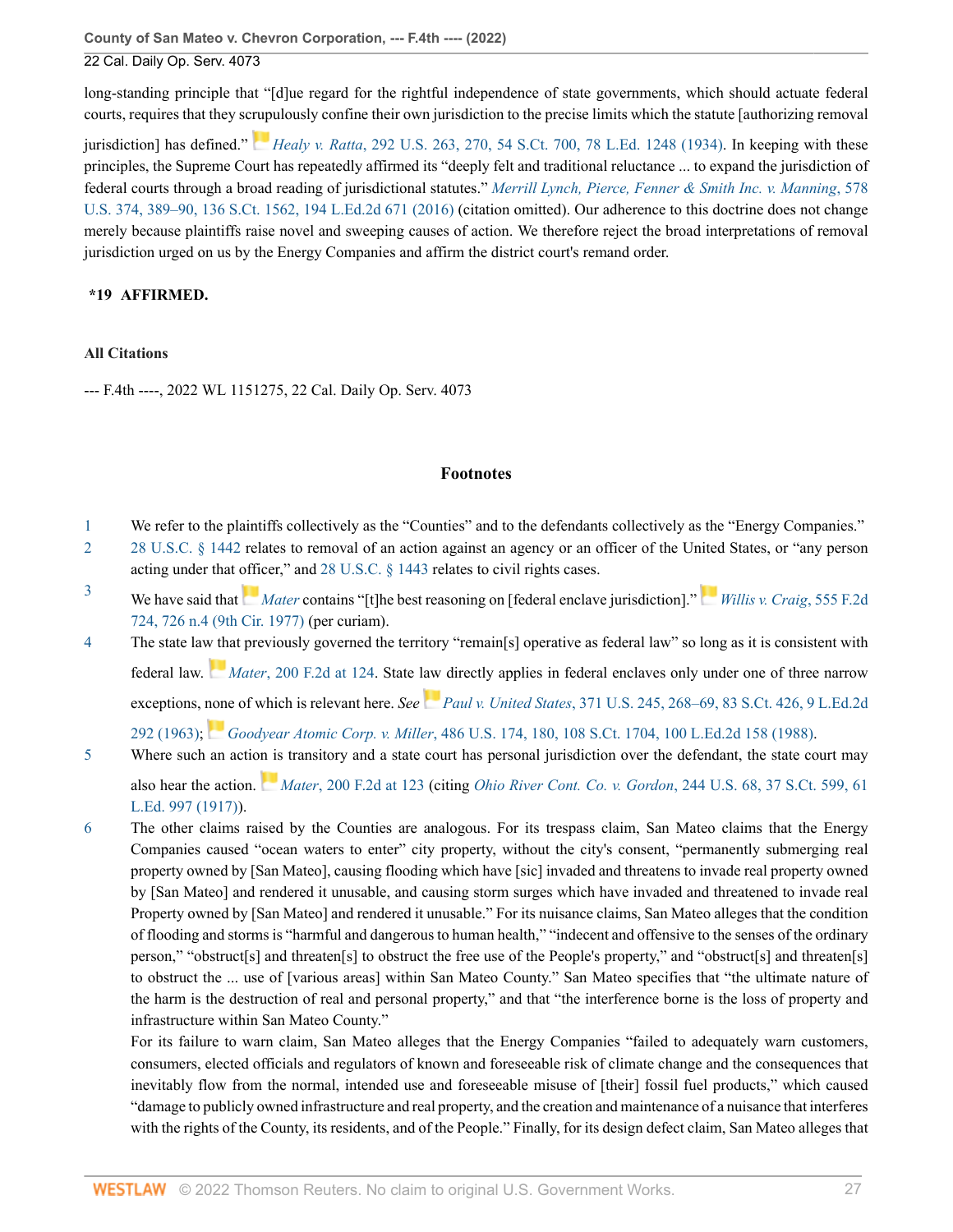the Energy Companies' "fossil fuel products are defective because the risks they pose to consumers and to the public, including and especially to [San Mateo] outweigh their benefits."

- <span id="page-27-0"></span>[7](#page-17-3) We reject the Energy Companies' passing argument that federal enclave jurisdiction extends to complaints implicating "powerful federal interests." The constitutional basis for federal enclave jurisdiction is Congress's power to exercise exclusive legislation over federal enclaves, [U.S. Const. art I, § 8, cl. 17,](http://www.westlaw.com/Link/Document/FullText?findType=L&pubNum=1000583&cite=USCOARTIS8CL17&originatingDoc=I13d9d0c0c01911eca998bccac2217b4d&refType=LQ&originationContext=document&vr=3.0&rs=cblt1.0&transitionType=DocumentItem&contextData=(sc.Search)) and we have no authority to extend federal enclave jurisdiction beyond such limitations.
- <span id="page-27-1"></span>[8](#page-17-4) [43 U.S.C. § 1349\(b\)\(1\)](http://www.westlaw.com/Link/Document/FullText?findType=L&pubNum=1000546&cite=43USCAS1349&originatingDoc=I13d9d0c0c01911eca998bccac2217b4d&refType=RB&originationContext=document&vr=3.0&rs=cblt1.0&transitionType=DocumentItem&contextData=(sc.Search)#co_pp_3fed000053a85) provides in full:

Except as provided in subsection (c) of this section [regarding the federal government's leasing program on the outer Continental Shelf], the district courts of the United States shall have jurisdiction of cases and controversies arising out of, or in connection with (A) any operation conducted on the outer Continental Shelf which involves exploration, development, or production of the minerals, of the subsoil and seabed of the outer Continental Shelf, or which involves rights to such minerals, or (B) the cancellation, suspension, or termination of a lease or permit under this subchapter. Proceedings with respect to any such case or controversy may be instituted in the judicial district in which any defendant resides or may be found, or in the judicial district of the State nearest the place the cause of action arose.

<span id="page-27-2"></span>[9](#page-17-5) The outer Continental Shelf is defined as "all submerged lands lying seaward and outside of the area of lands beneath navigable waters ... and of which the subsoil and seabed appertain to the United States and are subject to its jurisdiction

and control." [43 U.S.C. § 1331\(a\).](http://www.westlaw.com/Link/Document/FullText?findType=L&pubNum=1000546&cite=43USCAS1331&originatingDoc=I13d9d0c0c01911eca998bccac2217b4d&refType=RB&originationContext=document&vr=3.0&rs=cblt1.0&transitionType=DocumentItem&contextData=(sc.Search)#co_pp_8b3b0000958a4)

- <span id="page-27-3"></span>[10](#page-18-4) We presume that Congress was familiar with the scope of federal jurisdiction over federal enclaves when enacting OCSLA. *SeeGoodyear Atomic Corp. v. Miller*[, 486 U.S. 174, 184–85, 108 S.Ct. 1704, 100 L.Ed.2d 158 \(1988\)](http://www.westlaw.com/Link/Document/FullText?findType=Y&serNum=1988066951&pubNum=0000780&originatingDoc=I13d9d0c0c01911eca998bccac2217b4d&refType=RP&fi=co_pp_sp_780_184&originationContext=document&vr=3.0&rs=cblt1.0&transitionType=DocumentItem&contextData=(sc.Search)#co_pp_sp_780_184) ("We generally presume that Congress is knowledgeable about existing law pertinent to the legislation it enacts.").
- <span id="page-27-4"></span>[11](#page-19-1) The Fifth Circuit's conclusion to the contrary is not based on its construction of the text of [§ 1349\(b\)](http://www.westlaw.com/Link/Document/FullText?findType=L&pubNum=1000546&cite=43USCAS1349&originatingDoc=I13d9d0c0c01911eca998bccac2217b4d&refType=RB&originationContext=document&vr=3.0&rs=cblt1.0&transitionType=DocumentItem&contextData=(sc.Search)#co_pp_a83b000018c76), but rather relies on cases construing [43 U.S.C. § 1333\(b\)](http://www.westlaw.com/Link/Document/FullText?findType=L&pubNum=1000546&cite=43USCAS1333&originatingDoc=I13d9d0c0c01911eca998bccac2217b4d&refType=RB&originationContext=document&vr=3.0&rs=cblt1.0&transitionType=DocumentItem&contextData=(sc.Search)#co_pp_a83b000018c76) (providing that a specified form of compensation was payable "[w]ith respect to disability or death of an employee resulting from any injury occurring as *the result of* operations conducted on the outer Continental Shelf" (emphasis added)). The Fifth Circuit "ado[pted](https://1.next.westlaw.com/Link/RelatedInformation/Flag?documentGuid=I91314a8794ad11d9a707f4371c9c34f0&transitionType=InlineKeyCiteFlags&originationContext=docHeaderFlag&Rank=0&ppcid=a9b114f5abe4428c96a100fd82d3083a&contextData=(sc.Search) ) a 'but for' test of causation in determining whether

a particular injury was *the result of* operations on the shelf," *Herb's Welding v. Gray*[, 766 F.2d 898, 900 \(5th Cir.](http://www.westlaw.com/Link/Document/FullText?findType=Y&serNum=1985136080&pubNum=0000350&originatingDoc=I13d9d0c0c01911eca998bccac2217b4d&refType=RP&fi=co_pp_sp_350_900&originationContext=document&vr=3.0&rs=cblt1.0&transitionType=DocumentItem&contextData=(sc.Search)#co_pp_sp_350_900) [1985\)](http://www.westlaw.com/Link/Document/FullText?findType=Y&serNum=1985136080&pubNum=0000350&originatingDoc=I13d9d0c0c01911eca998bccac2217b4d&refType=RP&fi=co_pp_sp_350_900&originationContext=document&vr=3.0&rs=cblt1.0&transitionType=DocumentItem&contextData=(sc.Search)#co_pp_sp_350_900) (emphasis added) (citation omitted), and then applied this "but for" test to  $\S$  1349(b)(1) without addressing the

differences between the text of those provisions, *see [R](https://1.next.westlaw.com/Link/RelatedInformation/Flag?documentGuid=Ia2db760195ae11d9bc61beebb95be672&transitionType=InlineKeyCiteFlags&originationContext=docHeaderFlag&Rank=0&ppcid=a9b114f5abe4428c96a100fd82d3083a&contextData=(sc.Search) )ecar v. CNG Producing Co.*[, 853 F.2d 367, 369 \(5th Cir. 1988\)](http://www.westlaw.com/Link/Document/FullText?findType=Y&serNum=1988104007&pubNum=0000350&originatingDoc=I13d9d0c0c01911eca998bccac2217b4d&refType=RP&fi=co_pp_sp_350_369&originationContext=document&vr=3.0&rs=cblt1.0&transitionType=DocumentItem&contextData=(sc.Search)#co_pp_sp_350_369) (stating that "we have established a 'but for' test to resolve" the question whether a case "aris[es] out of or in connection with" operations on the OCS" for purposes of  $\S$  1349(b), but citing only the line of cases construing  $\S$  1333(b) (cleaned up)).

<span id="page-27-5"></span>[12](#page-19-2)Indeed, in *[Ford Motor Co.](http://www.westlaw.com/Link/Document/FullText?findType=Y&serNum=2053324519&pubNum=0000708&originatingDoc=I13d9d0c0c01911eca998bccac2217b4d&refType=RP&originationContext=document&vr=3.0&rs=cblt1.0&transitionType=DocumentItem&contextData=(sc.Search))*, the Supreme Court acknowledged the need to impose limiting principles on indeterminate jurisdictional language, stating that "the phrase 'relate to' " in the judge-made rule requiring a lawsuit to "arise out of *or relate to* the defendant's contacts with the forum," before a court can assert specific personal jurisdiction "incorporates

reallimits, as it must to adequately protect defendants foreign to a forum." [141 S. Ct. at 1026](http://www.westlaw.com/Link/Document/FullText?findType=Y&serNum=2053324519&pubNum=0000708&originatingDoc=I13d9d0c0c01911eca998bccac2217b4d&refType=RP&fi=co_pp_sp_708_1026&originationContext=document&vr=3.0&rs=cblt1.0&transitionType=DocumentItem&contextData=(sc.Search)#co_pp_sp_708_1026) (citation omitted).

<span id="page-27-6"></span>[13](#page-19-3) Relatedly, we also reject the Energy Companies' claim that [§ 1349\(b\)\(1\)](http://www.westlaw.com/Link/Document/FullText?findType=L&pubNum=1000546&cite=43USCAS1349&originatingDoc=I13d9d0c0c01911eca998bccac2217b4d&refType=RB&originationContext=document&vr=3.0&rs=cblt1.0&transitionType=DocumentItem&contextData=(sc.Search)#co_pp_3fed000053a85) gives federal courts jurisdiction over any claim that threatens to impair the recovery of federally owned minerals from the outer Continental Shelf, or that otherwise might affect the oil industry. This interpretation would give federal courts jurisdiction over any claim that might affect the finances of an energy company that engaged in operations there, even if the claim had no direct connection to events

on the outer Continental Shelf, and is contrary to the federal enclave model. *See [Bd. of Cnty. Comm'rs of Boulder](http://www.westlaw.com/Link/Document/FullText?findType=Y&serNum=2055530649&pubNum=0008173&originatingDoc=I13d9d0c0c01911eca998bccac2217b4d&refType=RP&fi=co_pp_sp_8173_1275&originationContext=document&vr=3.0&rs=cblt1.0&transitionType=DocumentItem&contextData=(sc.Search)#co_pp_sp_8173_1275) Cnty.*[, 25 F.4th at 1275](http://www.westlaw.com/Link/Document/FullText?findType=Y&serNum=2055530649&pubNum=0008173&originatingDoc=I13d9d0c0c01911eca998bccac2217b4d&refType=RP&fi=co_pp_sp_8173_1275&originationContext=document&vr=3.0&rs=cblt1.0&transitionType=DocumentItem&contextData=(sc.Search)#co_pp_sp_8173_1275) (rejecting an identical [argu](https://1.next.westlaw.com/Link/RelatedInformation/Flag?documentGuid=I3b3b6cd09fa211ea8cb395d22c142a61&transitionType=InlineKeyCiteFlags&originationContext=docHeaderFlag&Rank=0&ppcid=a9b114f5abe4428c96a100fd82d3083a&contextData=(sc.Search) )ment).

- <span id="page-27-7"></span>[14](#page-19-4) The Supreme Court vacated our prior opinion, *[County of San Mateo v. Chevron Corp.](http://www.westlaw.com/Link/Document/FullText?findType=Y&serNum=2051128797&pubNum=0000506&originatingDoc=I13d9d0c0c01911eca998bccac2217b4d&refType=RP&originationContext=document&vr=3.0&rs=cblt1.0&transitionType=DocumentItem&contextData=(sc.Search))*, 960 F.3d 586 (9th Cir. 2020), but did not address our reasoning regarding the federal officer removal statute. *See Baltimore*[, 141 S. Ct. at 1543](http://www.westlaw.com/Link/Document/FullText?findType=Y&serNum=2053637634&pubNum=0000708&originatingDoc=I13d9d0c0c01911eca998bccac2217b4d&refType=RP&fi=co_pp_sp_708_1543&originationContext=document&vr=3.0&rs=cblt1.0&transitionType=DocumentItem&contextData=(sc.Search)#co_pp_sp_708_1543). Therefore, we largely reprise our reasoning in our prior opinion o[n th](https://1.next.westlaw.com/Link/RelatedInformation/Flag?documentGuid=Ifd74165077bc11e7bb97edaf3db64019&transitionType=InlineKeyCiteFlags&originationContext=docHeaderFlag&Rank=0&ppcid=a9b114f5abe4428c96a100fd82d3083a&contextData=(sc.Search) )is issue.
- <span id="page-27-8"></span>[15](#page-22-3) We have held that corporations are "person[s]" under [§ 1442\(a\)\(1\)](http://www.westlaw.com/Link/Document/FullText?findType=L&pubNum=1000546&cite=28USCAS1442&originatingDoc=I13d9d0c0c01911eca998bccac2217b4d&refType=RB&originationContext=document&vr=3.0&rs=cblt1.0&transitionType=DocumentItem&contextData=(sc.Search)#co_pp_7b9b000044381), *Goncalves*[, 865 F.3d at 1244,](http://www.westlaw.com/Link/Document/FullText?findType=Y&serNum=2042293461&pubNum=0000506&originatingDoc=I13d9d0c0c01911eca998bccac2217b4d&refType=RP&fi=co_pp_sp_506_1244&originationContext=document&vr=3.0&rs=cblt1.0&transitionType=DocumentItem&contextData=(sc.Search)#co_pp_sp_506_1244) so there is no dispute that the Energy Companies meet this requirement.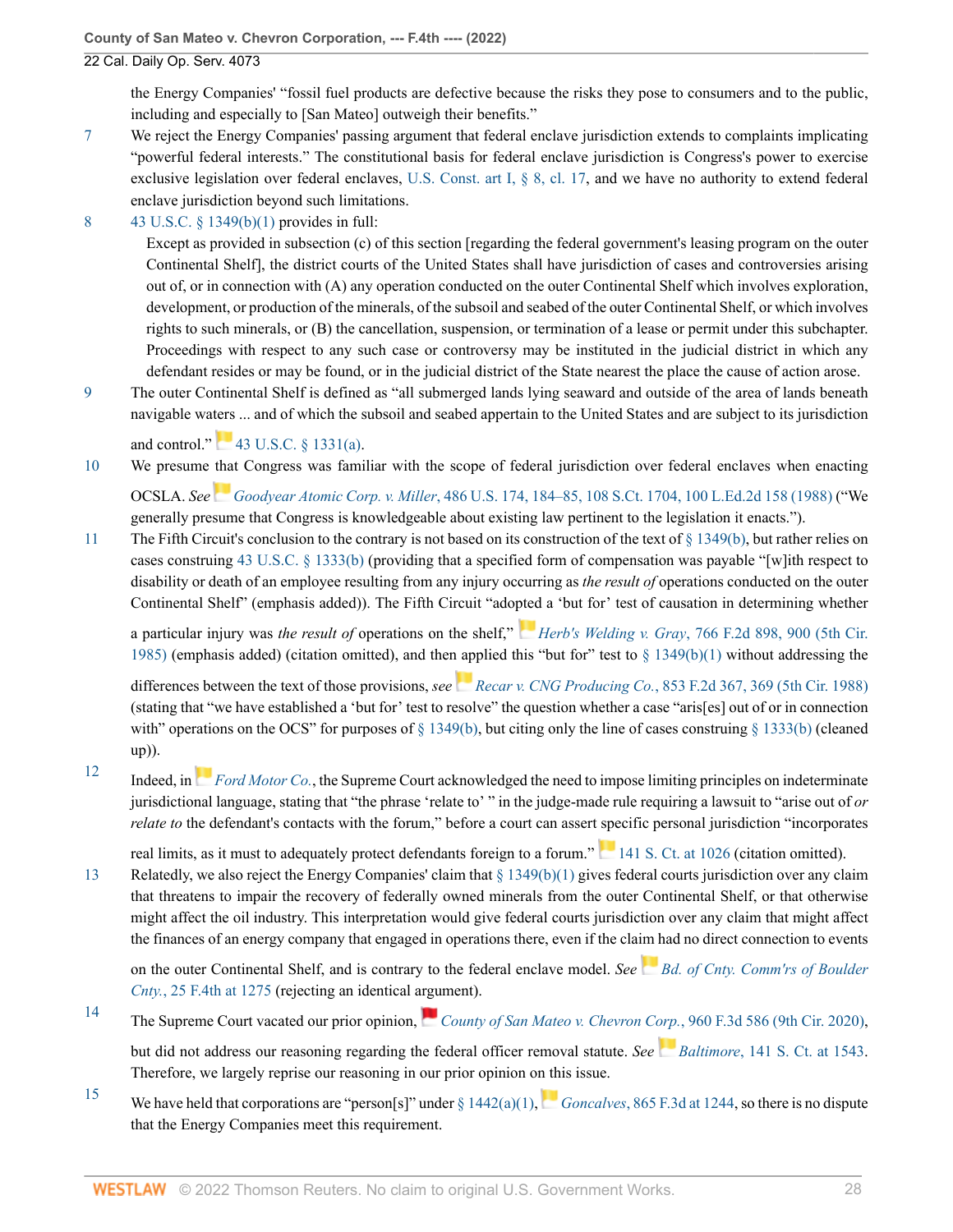- <span id="page-28-0"></span>[16](#page-22-4) The Energy Companies cite the following sections in the fuel supply agreements. First, the fuel specification provisions require CITGO to "provide high quality gasoline product identical to or the same product as supplied [by] the contractor[']s commercially operated gasoline service stations [(e.g., regular leaded, regular unleaded, and premium unleaded)]." The "[m]otor fuel products supplied" by CITGO were required to comply with the generic standards promulgated by the American Society for Testing and Materials, and the Navy agreed to "have a qualified independent source analyze the products provided [by CITGO]," including any product that was "suspected of being faulty/inferior." Second, the inspection provisions gave the Navy the right to "visually check truck compartment(s) before and after deliveries" of fuel, and to conduct "general operational reviews," which "might also include inspections of ... vehicles." Third, the branding provisions require CITGO to "supply all necessary equipment, including signage, for each facility," to "incorporate the Government logo on at least three ... provided signage fixtures," and to supply "[a] standard service station rotating-fixed neon or incandescent street corner station identification sign ... for each Government fueling station." And CITGO could submit "proposals on [CITGO] branded product[s]," but the government was not obligated to market "said product under [CITGO's] brand or trade name."
- <span id="page-28-1"></span>[17](#page-22-5) "A unit agreement was at that time and still is a common arrangement in the petroleum industry where two or more owners have interests in a common pool. Under such an arrangement, the pool is operated as a unit and the parties share production and costs in agreed-upon proportions." *[United States v. Standard Oil Co. of Cal.](http://www.westlaw.com/Link/Document/FullText?findType=Y&serNum=1976125479&pubNum=0000350&originatingDoc=I13d9d0c0c01911eca998bccac2217b4d&refType=RP&fi=co_pp_sp_350_627&originationContext=document&vr=3.0&rs=cblt1.0&transitionType=DocumentItem&contextData=(sc.Search)#co_pp_sp_350_627)*, 545 F.2d 624, 627 (9th [Cir. 1976\)](http://www.westlaw.com/Link/Document/FullText?findType=Y&serNum=1976125479&pubNum=0000350&originatingDoc=I13d9d0c0c01911eca998bccac2217b4d&refType=RP&fi=co_pp_sp_350_627&originationContext=document&vr=3.0&rs=cblt1.0&transitionType=DocumentItem&contextData=(sc.Search)#co_pp_sp_350_627) (per curiam).
- <span id="page-28-2"></span>[18](#page-22-6) At oral argument, the Energy Companies argued for the first time that Standard was "acting under" a federal officer pursuant to the Naval Petroleum Reserves Production Act of 1976, [Pub. L. 94-258, § 201, 90 Stat. 303 \(1976\)](http://www.westlaw.com/Link/Document/FullText?findType=l&pubNum=1077005&cite=UUID(I35A6E8EF93-3D49A0803AC-51664C87F34)&originatingDoc=I13d9d0c0c01911eca998bccac2217b4d&refType=SL&originationContext=document&vr=3.0&rs=cblt1.0&transitionType=DocumentItem&contextData=(sc.Search)), which directed the Secretary of the Navy to "produce such reserves [including the Elk Hill reserve] at the maximum efficient rate consistent with sound engineering practices for a period not to exceed six years" and to "sell or otherwise dispose of the United States share of such petroleum produced from such reserves." § 201, 90 Stat. at 308. Nothing in the record indicates that the Secretary of the Navy "ordered or demanded," [H.R. Rep. No. 112-17](http://www.westlaw.com/Link/Document/FullText?findType=Y&serNum=0358975970&pubNum=0100014&originatingDoc=I13d9d0c0c01911eca998bccac2217b4d&refType=TV&originationContext=document&vr=3.0&rs=cblt1.0&transitionType=DocumentItem&contextData=(sc.Search)), pt. 1, at 3 (2011), *reprinted in* 2011 U.S.C.C.A.N. 420, 422, that Standard produce oil on behalf of the Navy. Therefore, the Energy Companies' [reli](https://1.next.westlaw.com/Link/RelatedInformation/Flag?documentGuid=NF9DE2F00198A11DA859BCD030BBEEB74&transitionType=InlineKeyCiteFlags&originationContext=docHeaderFlag&Rank=0&ppcid=a9b114f5abe4428c96a100fd82d3083a&contextData=(sc.Search) )ance on this Act is misplaced.

# <span id="page-28-3"></span>[19](#page-23-2) [28 U.S.C. § 1334\(b\)](http://www.westlaw.com/Link/Document/FullText?findType=L&pubNum=1000546&cite=28USCAS1334&originatingDoc=I13d9d0c0c01911eca998bccac2217b4d&refType=RB&originationContext=document&vr=3.0&rs=cblt1.0&transitionType=DocumentItem&contextData=(sc.Search)#co_pp_a83b000018c76) provides:

Except as provided in subsection (e)(2) [(relating to claims arising from employment of professionals under [11 U.S.C.](http://www.westlaw.com/Link/Document/FullText?findType=L&pubNum=1000546&cite=11USCAS327&originatingDoc=I13d9d0c0c01911eca998bccac2217b4d&refType=LQ&originationContext=document&vr=3.0&rs=cblt1.0&transitionType=DocumentItem&contextData=(sc.Search)) [§ 327\)](http://www.westlaw.com/Link/Document/FullText?findType=L&pubNum=1000546&cite=11USCAS327&originatingDoc=I13d9d0c0c01911eca998bccac2217b4d&refType=LQ&originationContext=document&vr=3.0&rs=cblt1.0&transitionType=DocumentItem&contextData=(sc.Search))], and notwithstanding any Act of Congress that confers exclusive jurisdiction on a court or courts other than the district courts, the district courts shall have original but not exclusive jurisdiction of all civil proceedings arising under title 11, or arising in or related to cases under title 11.

- <span id="page-28-4"></span>[20](#page-24-3) The Energy Companies do not raise a distinct argument as to Arch Coal, so we do not address this issue.
- <span id="page-28-5"></span>[21](#page-24-4) The Eighth Circuit affirmed this ruling on appeal. *See In re Peabody Energy Corp.*[, 958 F.3d 717 \(8th Cir. 2020\)](http://www.westlaw.com/Link/Document/FullText?findType=Y&serNum=2050908896&pubNum=0000506&originatingDoc=I13d9d0c0c01911eca998bccac2217b4d&refType=RP&originationContext=document&vr=3.0&rs=cblt1.0&transitionType=DocumentItem&contextData=(sc.Search)). The Counties therefore dismissed Peabody Energy and Arch Coal from the complaint in June 2020. But at the time of the district court's remand order (on July 10, 2018), the Counties were still appealing the bankruptcy court's order directing the Counties to dismiss their complaint against Peabody. In determining whether the district court had removal

jurisdiction, we must consider the [even](https://1.next.westlaw.com/Link/RelatedInformation/Flag?documentGuid=I30abfe302dec11e89d46ed79fb792237&transitionType=InlineKeyCiteFlags&originationContext=docHeaderFlag&Rank=0&ppcid=a9b114f5abe4428c96a100fd82d3083a&contextData=(sc.Search) )ts at the time of its ruling. *See[Spencer v. U.S. Dist. Ct. for the N. Dist. of Cal.](http://www.westlaw.com/Link/Document/FullText?findType=Y&serNum=2005748625&pubNum=0000506&originatingDoc=I13d9d0c0c01911eca998bccac2217b4d&refType=RP&fi=co_pp_sp_506_871&originationContext=document&vr=3.0&rs=cblt1.0&transitionType=DocumentItem&contextData=(sc.Search)#co_pp_sp_506_871)*,

[393 F.3d 867, 871 \(9th Cir. 2004\);](http://www.westlaw.com/Link/Document/FullText?findType=Y&serNum=2005748625&pubNum=0000506&originatingDoc=I13d9d0c0c01911eca998bccac2217b4d&refType=RP&fi=co_pp_sp_506_871&originationContext=document&vr=3.0&rs=cblt1.0&transitionType=DocumentItem&contextData=(sc.Search)#co_pp_sp_506_871) *County of San Mateo v. Chevron Corp.*[, 294 F. Supp. 3d 934 \(N.D. Cal. 2018\).](http://www.westlaw.com/Link/Document/FullText?findType=Y&serNum=2044125687&pubNum=0007903&originatingDoc=I13d9d0c0c01911eca998bccac2217b4d&refType=RP&originationContext=document&vr=3.0&rs=cblt1.0&transitionType=DocumentItem&contextData=(sc.Search))

<span id="page-28-6"></span>[22](#page-25-7) Because we decide on this ground, we need not reach the question whether removal of the claim under  $\frac{1}{8}$  1334 is barred by [§ 1452\(a\),](http://www.westlaw.com/Link/Document/FullText?findType=L&pubNum=1000546&cite=28USCAS1452&originatingDoc=I13d9d0c0c01911eca998bccac2217b4d&refType=RB&originationContext=document&vr=3.0&rs=cblt1.0&transitionType=DocumentItem&contextData=(sc.Search)#co_pp_8b3b0000958a4) which prohibits the removal of a civil action by a governmental unit "to enforce such governmental

unit's police or regulatory power." Nor do we need to address  $28 \text{ U.S.C. }$  § 1334(c)(2), which provides that "[u]pon timely motion of a party" the district court must abstain from hearing a proceeding based on a state law claim where

the only source of jurisdiction is  $\frac{1}{8}$  1334.

<span id="page-28-7"></span>[23](#page-25-8) The other Energy Companies failed to invoke admiralty jurisdiction and therefore forfeited this ground of removal. Contrary to the Energy Companies' argument, their reference to "federal common law" in their notice of removal is insufficient to invoke this basis of jurisdiction. *SeeO'Halloran v. Univ. of Wash.*[, 856 F.2d 1375, 1381 \(9th Cir. 1988\)](http://www.westlaw.com/Link/Document/FullText?findType=Y&serNum=1988113801&pubNum=0000350&originatingDoc=I13d9d0c0c01911eca998bccac2217b4d&refType=RP&fi=co_pp_sp_350_1381&originationContext=document&vr=3.0&rs=cblt1.0&transitionType=DocumentItem&contextData=(sc.Search)#co_pp_sp_350_1381);